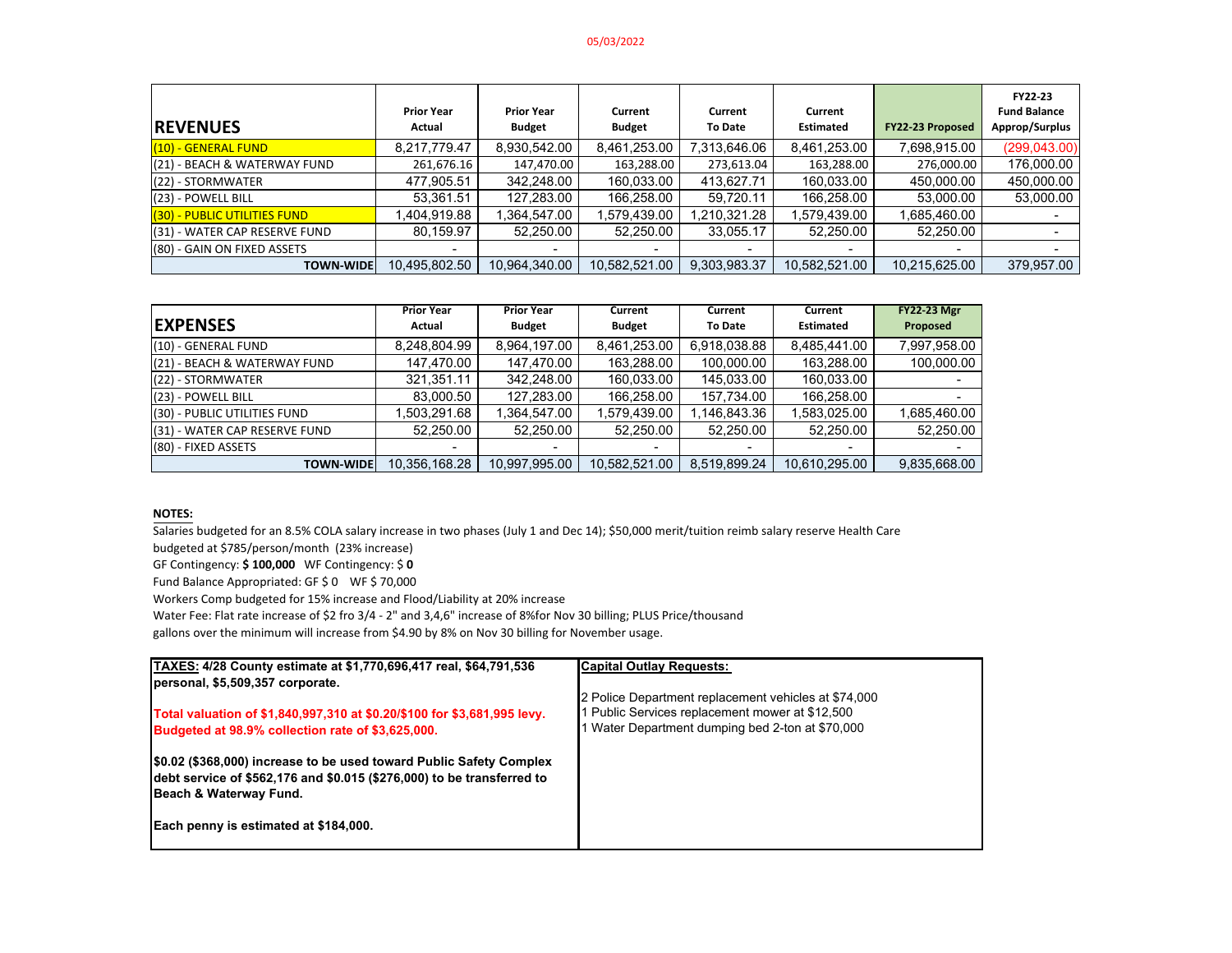## **EXPENSES**

|                                  | <b>FY21-22</b>  | <b>FY22-23</b>                            | <b>FY21-22 and</b> |          |
|----------------------------------|-----------------|-------------------------------------------|--------------------|----------|
|                                  | <b>BUDGETED</b> | <b>MGR</b>                                | <b>FY22-23</b>     |          |
| <b>BUDGET SUMMARY</b>            | $\omega$ MAY 1  | <b>PROPOSED</b>                           | <b>DIFFERENCE</b>  |          |
| (4001) - PUB SVC-PUBLIC WORKS    | 1,657,946       | 1,234,174                                 | $-26%$             |          |
| (4002) - PUB SVC-SOLID WASTE     | 548,040         | 559,710                                   | 2%                 |          |
| (4003) - PUB SVC-ROADWAYS        | 543,342         | 187,734                                   | $-65%$             |          |
| (4005) - PUB SVC-BEACH ACCESS    | 110,916         | 105,432                                   | $-5%$              |          |
| <b>PUBLIC SERVICES SUBTOTAL</b>  | 2,860,244       | 2,087,050                                 | $-27%$             |          |
| (2001) - POLICE-ENFORCEMENT      | 1,760,583       | 1,935,806                                 | 10%                |          |
| (2002) - POLICE-EMERGENCY MGMT   | 6,820           | 6,820                                     | 0%                 |          |
| (2003) - POLICE-COMM OUTREACH    | 6,740           | 4,000                                     | $-41%$             |          |
| <b>POLICE SUBTOTAL</b>           | 1,774,143       | 1,946,626                                 | 10%                |          |
| $(2501)$ - FIRE-FIRE             | 1,554,475       | 1,620,895                                 | 4%                 |          |
| (2502) - FIRE-EMS                | 35,460          | 36,000                                    | 2%                 |          |
| $(2503)$ - FIRE-RESCUE           | 6,695           | 10,000                                    | 49%                |          |
| (2504) - FIRE-LIFEGUARDS         | 111,448         | 73,100                                    | $-34%$             |          |
| <b>FIRE SUBTOTAL</b>             | 1,708,078       | 1,739,995                                 | 2%                 |          |
| (1001) - ADM SVC-FINANCE         | 286,806         | 332,177                                   | 16%                |          |
| (1002) - ADM SVC-ADMIN SUPPORT   | 371,955         | 460,755                                   | 24%                |          |
| (1004) - ADM SVC-GOV BODY        | 170,500         | 166,500                                   | $-2%$              |          |
| (1009) - ADM SVC-DEBT SERVICE    | 582,705         | 582,705                                   | 0%                 |          |
| (3001) - BUILDING INSPECTIONS    | 137,400         | 147,485                                   | 7%                 |          |
| (3501) - PLANNING & ZONING       | 228,275         | 230,405                                   | 1%                 |          |
| (5001) - COMM EVENTS/ RECREATION | 341,147         | 304,260                                   | $-11%$             |          |
| (FUND 10) - GENERAL FUND         | 8,461,253<br>\$ | $\overline{\mathbf{s}}$<br>$7,997,958$ \$ | (463, 295)         | $-5.48%$ |

| (FUND 21) - BEACH NOUR/CHANNEL FUND | 163,288   | 100,000   | $-39%$  |
|-------------------------------------|-----------|-----------|---------|
| <b>(FUND 22) - STORMWATER FUND</b>  | 160,033   |           | $-100%$ |
| (FUND 23) - POWELL BILL FUND        | 166,258   |           | $-100%$ |
| <b>(FUND 30) - UTILITY FUND</b>     | 1,579,439 | 1,685,460 | 7%      |
| (FUND 31) - WATER CAP RESERVE FUND  | 52,250    | 52,250    | 0%      |

**TOTAL \$ 10,582,521 \$ 9,835,668 \$ (746,853) ‐7.06%**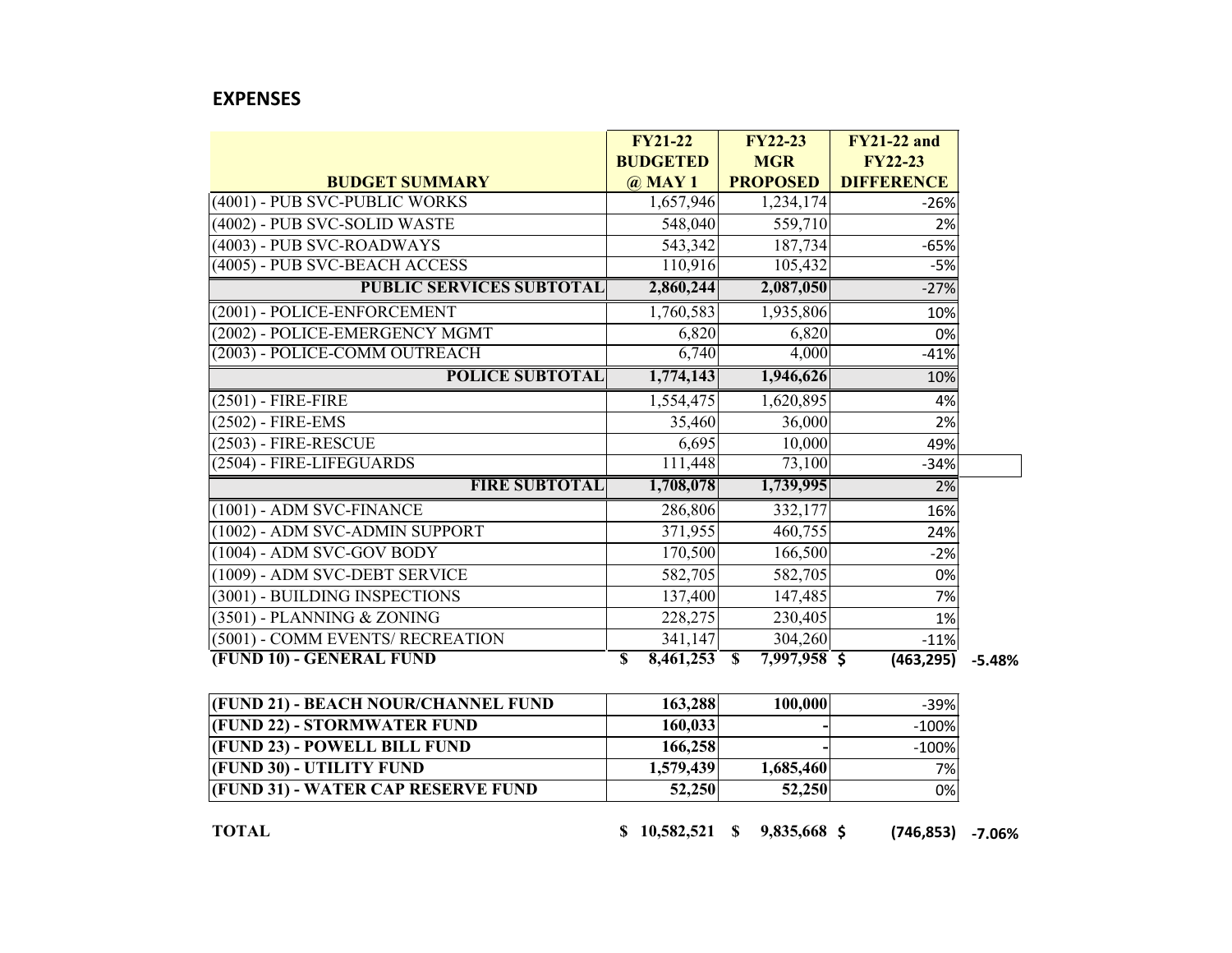# **TOWN OF ATLANTIC BEACH DEBT SERVICE SCHEDULE**

| <b>CURRENT</b> |                |                 |                  | <b>PRINCIPLE</b>                                                                                                                                     |
|----------------|----------------|-----------------|------------------|------------------------------------------------------------------------------------------------------------------------------------------------------|
| <b>RATE</b>    | <b>PAYMENT</b> | <b>INTEREST</b> | <b>PRINCIPAL</b> | <b>BALANCE</b>                                                                                                                                       |
|                |                |                 |                  | 125,000.00                                                                                                                                           |
| 3.61           | 20,527.06      | 4,512.50        |                  | 108,985.44                                                                                                                                           |
| 3.61           | 20,527.06      | 3,934.37        |                  | 92,392.75                                                                                                                                            |
| 3.61           | 20,527.07      |                 |                  | 75,201.06                                                                                                                                            |
| 3.61           | 20,527.07      | 2,714.76        | 17,812.31        | 57,388.75                                                                                                                                            |
| 3.61           | 20,527.06      | 2,071.73        |                  | 38,933.42                                                                                                                                            |
| 3.61           | 20,527.07      | 1,405.50        |                  | 19,811.85                                                                                                                                            |
| 3.61           | 20,527.06      | 715.21          |                  |                                                                                                                                                      |
| <b>BALANCE</b> | 82,108.26      | 6,907.20        | 75,201.06        |                                                                                                                                                      |
|                |                |                 |                  | AMBULANCE - 2018 CHEVY AMBULANCE - BB& 1 (995500025800005)<br>16,014.56<br>16,592.69<br>3,335.38<br>17,191.69<br>18,455.33<br>19,121.57<br>19,811.85 |

**AMBULANCE - 2018 CHEVY AMBULANCE - BB&T (993300023800005)**

**2021 PUBLIC SAFETY & ADMIN COMPLEX CONSTRUCTION LOAN - FIRST BANK (1200008592)**

| <b>PAYMENT</b> | <b>CURRENT</b> |                |                 |                  | <b>PRINCIPLE</b> |
|----------------|----------------|----------------|-----------------|------------------|------------------|
| <b>DATE</b>    | <b>RATE</b>    | <b>PAYMENT</b> | <b>INTEREST</b> | <b>PRINCIPAL</b> | <b>BALANCE</b>   |
| 1/26/2021      |                |                |                 |                  | 7,000,000.00     |
| 1/26/2022      | 2.39           | 562,175.78     | 169,623.62      | 392,552.16       | 6,607,447.84     |
| 1/26/2023      | 2.39           | 562,175.78     | 160,111.32      | 402,064.46       | 6,205,383.38     |
| 1/26/2024      | 2.39           | 562,175.78     | 150,368.51      | 411,807.27       | 5,793,576.11     |
| 1/26/2025      | 2.39           | 562,175.78     | 140,389.62      | 421,786.16       | 5,371,789.95     |
| 1/26/2026      | 2.39           | 562,175.78     | 130,168.92      | 432,006.86       | 4,939,783.09     |
| 1/26/2027      | 2.39           | 562,175.78     | 119,700.55      | 442,475.23       | 4,497,307.86     |
| 1/26/2028      | 2.39           | 464,175.78     | 10,978.52       | 453,197.26       | 4,044,110.60     |
| 1/26/2029      | 2.39           | 562,175.78     | 97,996.67       | 464,179.11       | 3,579,931.49     |
| 1/26/2030      | 2.39           | 562,175.78     | 86,748.70       | 475,427.08       | 3,104,504.41     |
| 1/26/2031      | 2.39           | 562,175.78     | 75,228.18       | 486,947.60       | 2,617,556.81     |
| 1/26/2032      | 2.39           | 562,175.78     | 63,428.49       | 498,747.29       | 2,118,809.52     |
| 1/26/2033      | 2.39           | 562,175.78     | 51,342.88       | 510,832.90       | 1,607,976.62     |
| 1/26/2034      | 2.39           | 562,175.78     | 38,964.40       | 523,211.38       | 1,084,765.24     |
| 1/26/2035      | 2.39           | 562,175.78     | 26,285.97       | 535,889.81       | 548,875.43       |
| 1/26/2036      | 2.39           | 562,175.78     | 13,300.35       | 548,875.43       |                  |
|                | <b>BALANCE</b> | 7,772,460.92   | 1,165,013.08    | 6,607,447.84     |                  |

**Total GF | BALANCE | 7,854,569.18 1,171,920.28 6,682,648.90** 

# **WATER FUND: 2017 SCADA EQUIPMENT FOR UTILTY SYSTEM- BB&T (993300023800004)**

| <b>PAYMENT</b>  | <b>CURRENT</b> |                |                 |                  | <b>PRINCIPLE</b> |
|-----------------|----------------|----------------|-----------------|------------------|------------------|
| <b>DATE</b>     | <b>RATE</b>    | <b>PAYMENT</b> | <b>INTEREST</b> | <b>PRINCIPAL</b> | <b>BALANCE</b>   |
| 3/24/2017       |                |                |                 |                  | 250,000.00       |
| 3/24/2018       | 2.49           | 39,358.87      | 6,225.00        | 33,133.87        | 216,866.13       |
| 3/24/2019       | 2.49           | 39,358.87      | 5,399.97        | 33,958.90        | 182,907.23       |
| 3/24/2020       | 2.49           | 39,358.87      | 4,554.39        | 34,804.48        | 148, 102. 75     |
| 3/24/2021       | 2.49           | 39,358.87      | 3,687.76        | 35,671.11        | 112,431.64       |
| 3/24/2022       | 2.49           | 39,358.87      | 2,799.55        | 36,559.32        | 75,872.32        |
| 3/24/2023       | 2.49           | 39,358.87      | 1,889.22        | 37,469.65        | 38,402.67        |
| 3/24/2024       | 2.49           | 39,358.87      | 956.20          | 38,402.67        |                  |
| <b>Total WF</b> | <b>BALANCE</b> | 78.717.74      | 2,845.42        | 75,872.32        |                  |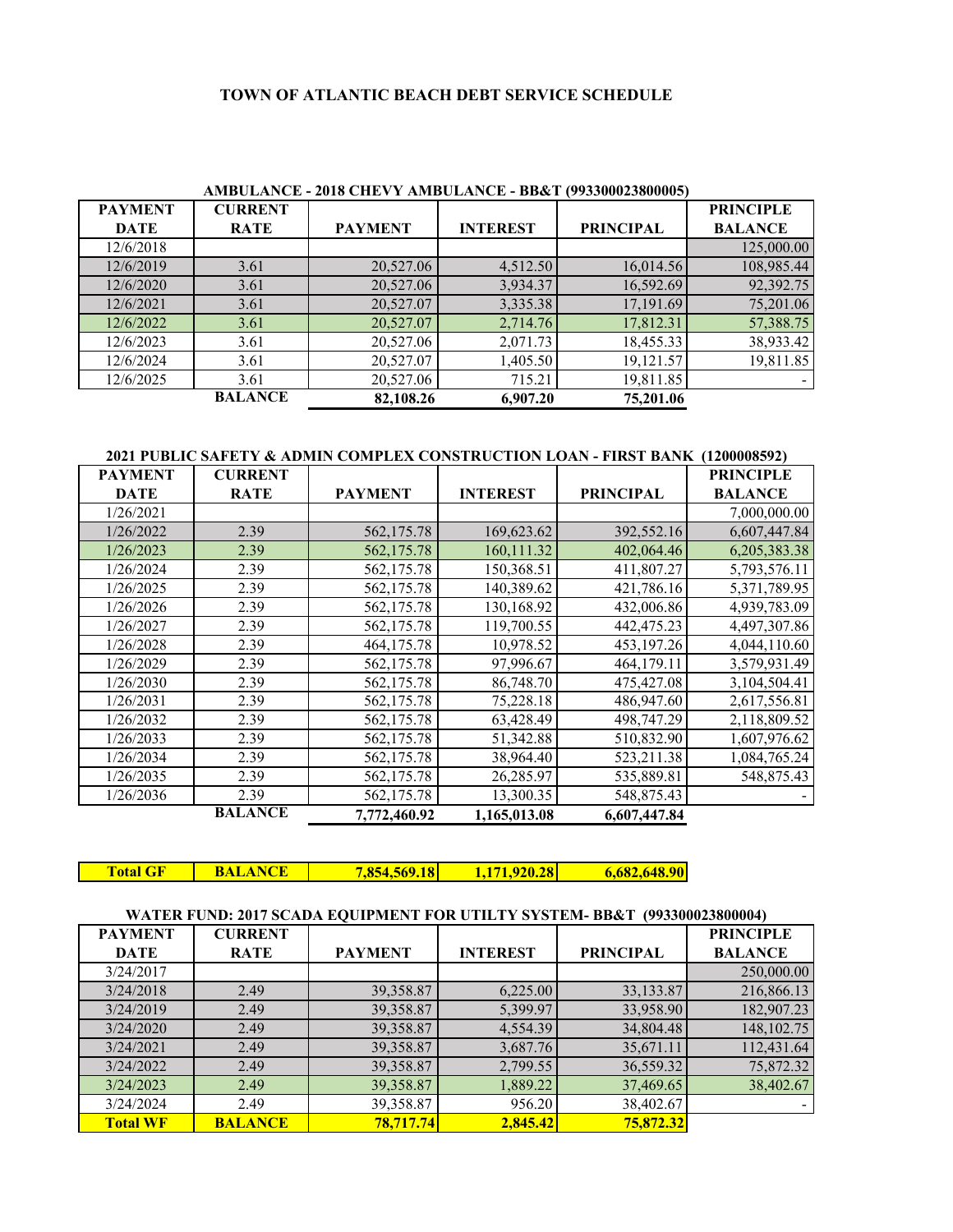#### May 3, 2022 Town of Atlantic Beach Page No: 72 03:47 PM Budget/Revenue Preparation Worksheet

| Page No: 72 |  |  |
|-------------|--|--|
|-------------|--|--|

| Description                |               | 2018                                                                                                                                                                                                                                                                                                                                                                                                                      | 2019                                                                                                                                              | 2020                   | 2021                              |                                 | ******* 2022 ******** |               |                           |      |
|----------------------------|---------------|---------------------------------------------------------------------------------------------------------------------------------------------------------------------------------------------------------------------------------------------------------------------------------------------------------------------------------------------------------------------------------------------------------------------------|---------------------------------------------------------------------------------------------------------------------------------------------------|------------------------|-----------------------------------|---------------------------------|-----------------------|---------------|---------------------------|------|
| Revenue Account Number     |               | Anticipated<br>Actual                                                                                                                                                                                                                                                                                                                                                                                                     | Anticipated<br>Actual                                                                                                                             | Anticipated<br>Actual  | Anticipated<br>Actual<br>Comments | Anticipated Estimated<br>Actual | Full Year             | Admin. Recmnd | Anticipated               | %PY  |
| TAXES-CURRENT YEAR         |               |                                                                                                                                                                                                                                                                                                                                                                                                                           |                                                                                                                                                   |                        |                                   |                                 |                       |               |                           |      |
| 10-0500-101                |               |                                                                                                                                                                                                                                                                                                                                                                                                                           | 2,561,500.00 2,585,905.00 2,758,000.00 3,195,000.00 3,585,000.00<br>2,562,003.89 2,586,235.06 2,762,156.46 3,199,161.54 3,628,240.98 3,585,000.00 |                        |                                   |                                 |                       |               | 3,585,000.00 3,625,000.00 | 1.12 |
| Note:                      | at \$184,000. | 4/28 County estimate at \$1,770,696,417 real, \$64,791,536 personal, \$5,509,357 corporate. Total<br>valuation of \$1,840,997,310 at \$0.20/\$100 for \$3,681,995 levy. Budgeted at 98.9% collection rate of<br>\$3,625,000. \$0.02 (\$368,000) increase to be used toward Public Safety Complex debt service of<br>\$562,176 and \$0.015 (\$276,000) to be transferred to Beach & Waterway Fund. Each penny is estimated |                                                                                                                                                   |                        |                                   |                                 |                       |               |                           |      |
| TAXES PRIOR YEARS          |               |                                                                                                                                                                                                                                                                                                                                                                                                                           |                                                                                                                                                   |                        |                                   |                                 |                       |               |                           |      |
| 10-0500-102                |               | 2,000.00<br>4,689.03                                                                                                                                                                                                                                                                                                                                                                                                      | 2,950.00<br>3,072.26                                                                                                                              | 2,000.00<br>2,083.96   | 2,000.00<br>4,868.93              | 2,000.00<br>2,575.96            | 2,000.00              | 2,000.00      | 2,000.00                  | 0.00 |
| VEHICLE TAXES CURRENT      |               |                                                                                                                                                                                                                                                                                                                                                                                                                           |                                                                                                                                                   |                        |                                   |                                 |                       |               |                           |      |
| 10-0500-103                |               | 35,000.00<br>46,804.06                                                                                                                                                                                                                                                                                                                                                                                                    | 41,900.00<br>50,284.85                                                                                                                            | 40,000.00<br>54,787.63 | 40,000.00<br>65,022.72            | 40,000.00<br>56,718.89          | 40,000.00             | 40,000.00     | 40,000.00                 | 0.00 |
| VEHICLE TAXES- PRIOR YEARS |               |                                                                                                                                                                                                                                                                                                                                                                                                                           |                                                                                                                                                   |                        |                                   |                                 |                       |               |                           |      |
| 10-0500-104                |               | 50.00<br>0.00                                                                                                                                                                                                                                                                                                                                                                                                             | 0.00<br>0.00                                                                                                                                      | 0.00<br>0.00           | 0.00<br>0.00                      | 0.00<br>90.30                   | 0.00                  |               |                           | 0.00 |
| TAX ADJUSTMENTS            |               |                                                                                                                                                                                                                                                                                                                                                                                                                           |                                                                                                                                                   |                        |                                   |                                 |                       |               |                           |      |
| $10 - 0500 - 105$          |               | 0.00<br>0.00                                                                                                                                                                                                                                                                                                                                                                                                              | 0.00<br>0.00                                                                                                                                      | 0.00<br>0.00           | 0.00<br>0.00                      | 0.00<br>0.00                    | 0.00                  |               |                           | 0.00 |
| REFUNDS-CURRENT            |               |                                                                                                                                                                                                                                                                                                                                                                                                                           |                                                                                                                                                   |                        |                                   |                                 |                       |               |                           |      |
| 10-0500-106                |               | 0.00<br>0.00                                                                                                                                                                                                                                                                                                                                                                                                              | 0.00<br>0.00                                                                                                                                      | 0.00<br>0.00           | 0.00<br>0.00                      | 0.00<br>0.00                    | 0.00                  |               |                           | 0.00 |
| REFUNDS-OVERPAYMENT TAXES  |               |                                                                                                                                                                                                                                                                                                                                                                                                                           |                                                                                                                                                   |                        |                                   |                                 |                       |               |                           |      |
| 10-0500-107                |               | 0.00<br>$0.50 -$                                                                                                                                                                                                                                                                                                                                                                                                          | 0.00<br>0.00                                                                                                                                      | 0.00<br>$9.08 -$       | 0.00<br>9.08                      | 0.00<br>0.00                    | 0.00                  |               |                           | 0.00 |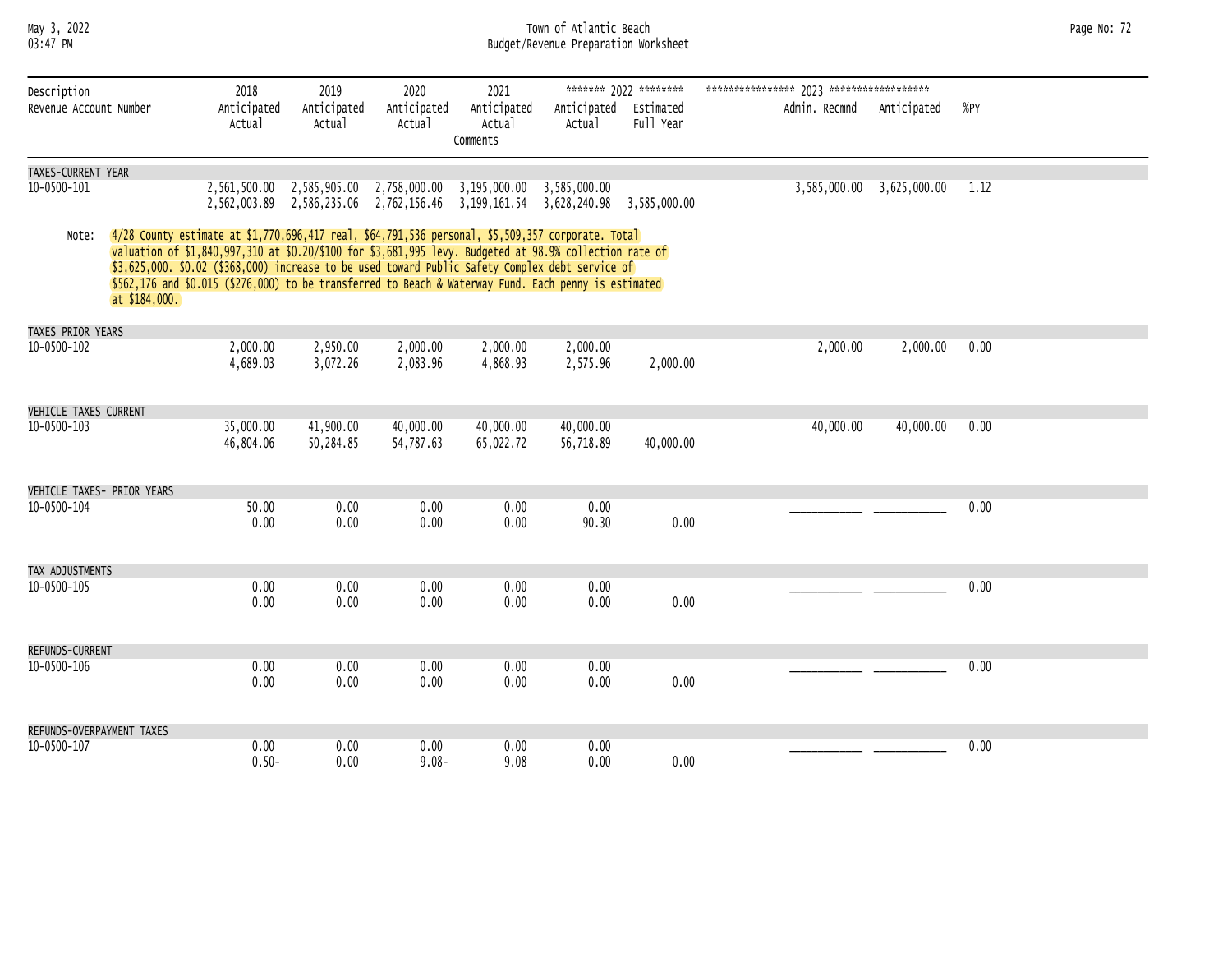## May 3, 2022 Town of Atlantic Beach Page No: 73 Budget/Revenue Preparation Worksheet

| Description<br>Revenue Account Number |                                                                                                                                                                                                                                                                        | 2018<br>Anticipated       | 2019<br>Anticipated      | 2020<br>Anticipated                                                           | 2021<br>Anticipated                    | Anticipated Estimated    | ******* 2022 ******** | Admin. Recmnd | Anticipated      | %PY      |
|---------------------------------------|------------------------------------------------------------------------------------------------------------------------------------------------------------------------------------------------------------------------------------------------------------------------|---------------------------|--------------------------|-------------------------------------------------------------------------------|----------------------------------------|--------------------------|-----------------------|---------------|------------------|----------|
|                                       |                                                                                                                                                                                                                                                                        | Actual                    | Actual                   | Actual                                                                        | Actual<br>Comments                     | Actual                   | Full Year             |               |                  |          |
| REFUNDS-PRIOR YEARS                   |                                                                                                                                                                                                                                                                        |                           |                          |                                                                               |                                        |                          |                       |               |                  |          |
| 10-0500-108                           |                                                                                                                                                                                                                                                                        | 0.00<br>0.00              | 0.00<br>0.00             | 0.00<br>0.00                                                                  | 0.00<br>0.00                           | 0.00<br>0.00             | 0.00                  |               |                  | 0.00     |
| ABC REVENUE                           |                                                                                                                                                                                                                                                                        |                           |                          |                                                                               |                                        |                          |                       |               |                  |          |
| 10-0500-110                           |                                                                                                                                                                                                                                                                        | 166,000.00<br>160,320.00  | 157,000.00<br>157,433.00 | 160,000.00<br>167,629.00                                                      | 147,000.00<br>236,957.00               | 185,000.00<br>143,331.00 | 185,000.00            | 200,000.00    | 200,000.00       | 8.11     |
| Note:                                 | AB share of Carteret County ABC revenue (hold the prior-year '20-21' line as COVID remote-workers<br>go back to in-person)                                                                                                                                             |                           |                          |                                                                               |                                        |                          |                       |               |                  |          |
| BEER/WINE TAX                         |                                                                                                                                                                                                                                                                        |                           |                          |                                                                               |                                        |                          |                       |               |                  |          |
| 10-0500-111                           |                                                                                                                                                                                                                                                                        | 7,000.00<br>6,501.23      | 6,900.00<br>6,468.28     | 6,500.00<br>6,447.29                                                          | 6,400.00<br>6,231.41                   | 6,400.00<br>0.00         | 6,400.00              | 6,200.00      | 6,200.00         | $3.12 -$ |
| Note:                                 | Alcoholic Beverages Tax - The alcoholic beverage tax is an excise tax paid by the producers of<br>alcohol based on their sales of alcohol in North Carolina. A portion of taxes collected are<br>distributed by Dept of Revenue to municipalities based on population. |                           |                          |                                                                               |                                        |                          |                       |               |                  |          |
| FRANCHISE TAX                         |                                                                                                                                                                                                                                                                        |                           |                          |                                                                               |                                        |                          |                       |               |                  |          |
| 10-0500-112                           |                                                                                                                                                                                                                                                                        | 295,000.00<br>305, 925.32 | 300,000.00<br>317,054.28 | 295,000.00<br>308,165.56                                                      | 300,000.00<br>306, 323.61              | 300,000.00<br>173,919.74 | 300,000.00            | 300,000.00    | 300,000.00       | 0.00     |
| Note:                                 | Electricity Sales Tax - driven by price and consumption; weather remains one of the largest<br>contributing factors to consumption and revenue trends                                                                                                                  |                           |                          |                                                                               |                                        |                          |                       |               |                  |          |
| FRANCHISE TAX-CABLE VISION            |                                                                                                                                                                                                                                                                        |                           |                          |                                                                               |                                        |                          |                       |               |                  |          |
| 10-0500-113                           |                                                                                                                                                                                                                                                                        | 85,000.00<br>83,160.26    | 80,000.00<br>77,328.11   | 60,000.00<br>74,330.77                                                        | 75,000.00<br>72,398.50                 | 75,000.00<br>32,045.74   | 75,000.00             | 65,000.00     | 65,000.00 13.33- |          |
| Note:                                 | Local Video Programming Tax - overall decline is primarily attributable to cable TV customers<br>"cutting the cord†in favor of streaming services.                                                                                                                     |                           |                          |                                                                               |                                        |                          |                       |               |                  |          |
| LOCAL SALES TAX                       |                                                                                                                                                                                                                                                                        |                           |                          |                                                                               |                                        |                          |                       |               |                  |          |
| 10-0500-115                           |                                                                                                                                                                                                                                                                        | 1,070,000.00 1,130,000.00 |                          | 1,091,179.35 1,173,992.66 1,196,104.09 1,456,436.44 1,080,936.93 1,450,000.00 | 1,080,000.00 1,123,000.00 1,450,000.00 |                          |                       | 1,450,000.00  | 1,690,000.00     | 16.55    |
| Note:                                 | AB share of Carteret County local sales tax; opted to increase based on current trends as it doesn't                                                                                                                                                                   |                           |                          |                                                                               |                                        |                          |                       |               |                  |          |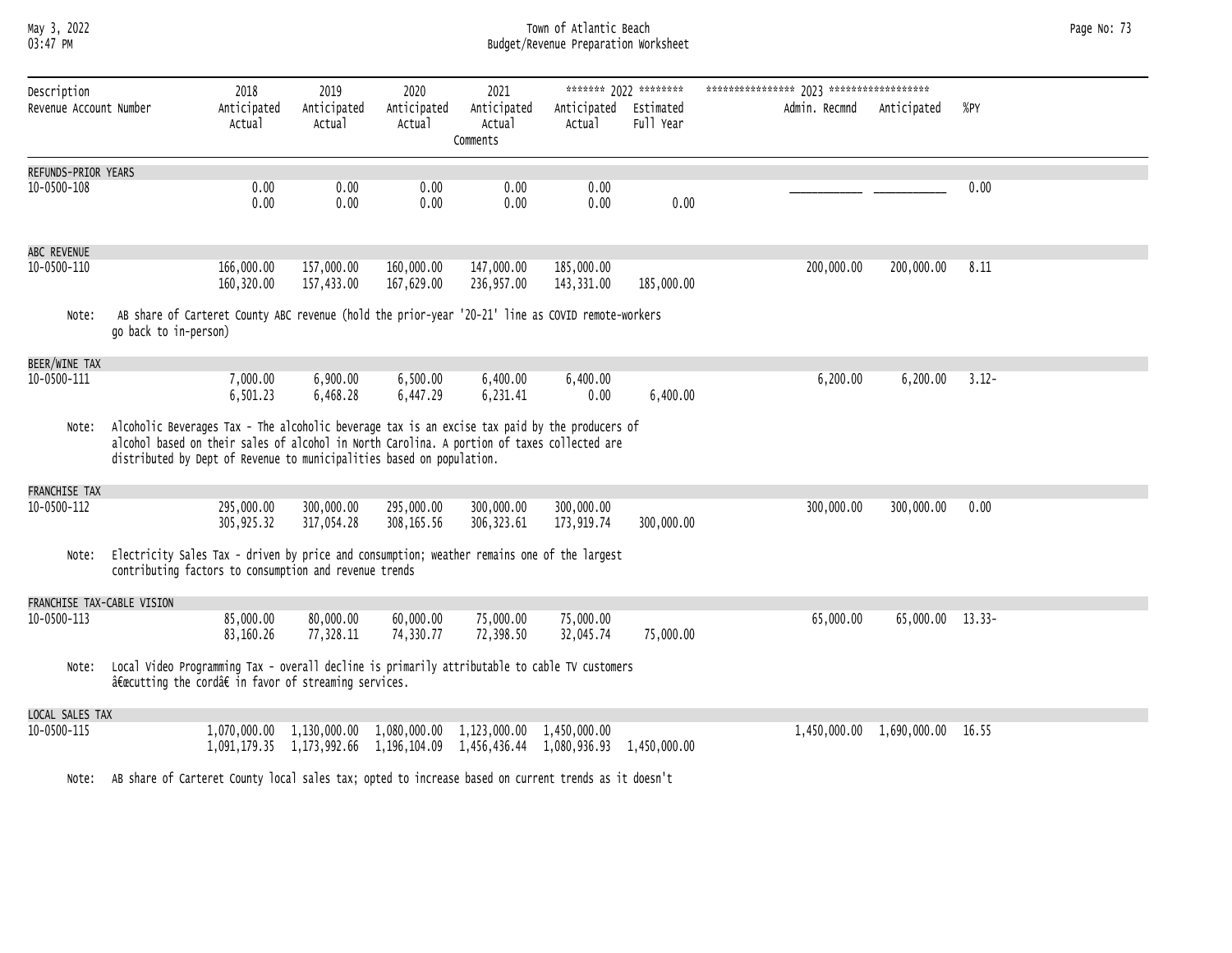#### May 3, 2022 Town of Atlantic Beach Page No: 74 03:47 PM Budget/Revenue Preparation Worksheet

| Page No: 74 |  |
|-------------|--|
|             |  |

| Description              |                                                                                                                                                                                                                                                                                                                                           | 2018                   | 2019                     | 2020                     | 2021                              |                                 | ******* 2022 ******** |               |             |          |
|--------------------------|-------------------------------------------------------------------------------------------------------------------------------------------------------------------------------------------------------------------------------------------------------------------------------------------------------------------------------------------|------------------------|--------------------------|--------------------------|-----------------------------------|---------------------------------|-----------------------|---------------|-------------|----------|
| Revenue Account Number   |                                                                                                                                                                                                                                                                                                                                           | Anticipated<br>Actual  | Anticipated<br>Actual    | Anticipated<br>Actual    | Anticipated<br>Actual<br>Comments | Anticipated Estimated<br>Actual | Full Year             | Admin. Recmnd | Anticipated | %PY      |
|                          | appear there is a decrease coming from COVID return-to-work/home                                                                                                                                                                                                                                                                          |                        |                          |                          |                                   |                                 |                       |               |             |          |
| TELECOM SALES TAX        |                                                                                                                                                                                                                                                                                                                                           |                        |                          |                          |                                   |                                 |                       |               |             |          |
| 10-0500-116              |                                                                                                                                                                                                                                                                                                                                           | 30,000.00<br>30,995.38 | 30,000.00<br>28,430.15   | 22,000.00<br>23, 195.45  | 26,000.00<br>23,256.60            | 23,000.00<br>9,890.75           | 23,000.00             | 18,000.00     | 18,000.00   | $21.74-$ |
| Note:                    | Telecommunications Sales Tax - Much of the decline in this distribution in recent years is related<br>to customers abandoning landline telephone service for mobile telephone service.                                                                                                                                                    |                        |                          |                          |                                   |                                 |                       |               |             |          |
| SOLID WASTE DISPOSAL TAX |                                                                                                                                                                                                                                                                                                                                           |                        |                          |                          |                                   |                                 |                       |               |             |          |
| 10-0500-117              |                                                                                                                                                                                                                                                                                                                                           | 1,000.00<br>1,026.27   | 1,000.00<br>1,048.61     | 1,000.00<br>1,140.44     | 1,000.00<br>1,110.76              | 1,000.00<br>808.91              | 1,000.00              | 1,000.00      | 1,000.00    | 0.00     |
| Note:                    | The State levies a \$2 per-ton "tipping tax†on municipal solid waste and construction and demolition<br>debris that is deposited in a landfill in the state or transferred at a transfer station for<br>disposal outside the state. Cities and counties receive 18.75% of the tax, and revenues are<br>distributed on a per capita basis. |                        |                          |                          |                                   |                                 |                       |               |             |          |
| SALES TAX REFUND         |                                                                                                                                                                                                                                                                                                                                           |                        |                          |                          |                                   |                                 |                       |               |             |          |
| 10-0500-201              |                                                                                                                                                                                                                                                                                                                                           | 66,000.00<br>66,749.09 | 44,560.00<br>44,560.41   | 67,500.00<br>67,922.24   | 50,000.00<br>60,082.81            | 0.00<br>57,085.80               | 0.00                  |               |             | 0.00     |
| Note:                    | Method of tracking changed as of Jan 2021. Instead of expense/revenue, the sales tax is a liability.<br>The refund is treated as a reimbursement of the liability.                                                                                                                                                                        |                        |                          |                          |                                   |                                 |                       |               |             |          |
| <b>FEMA</b>              |                                                                                                                                                                                                                                                                                                                                           |                        |                          |                          |                                   |                                 |                       |               |             |          |
| $10 - 0500 - 203$        |                                                                                                                                                                                                                                                                                                                                           | 0.00<br>0.00           | 655,095.00<br>495,495.32 | 177,705.00<br>177,708.59 | 497,067.00<br>339,439.12          | 208,157.00<br>83,995.59         | 208,157.00            |               |             | 0.00     |
| SIDEWALK GRANT           |                                                                                                                                                                                                                                                                                                                                           |                        |                          |                          |                                   |                                 |                       |               |             |          |
| 10-0500-204              |                                                                                                                                                                                                                                                                                                                                           | 0.00<br>0.00           | 0.00<br>0.00             | 0.00<br>0.00             | 0.00<br>0.00                      | 0.00<br>0.00                    | 0.00                  |               |             | 0.00     |
| USDOJ/VEST GRANT         |                                                                                                                                                                                                                                                                                                                                           |                        |                          |                          |                                   |                                 |                       |               |             |          |
| 10-0500-206              |                                                                                                                                                                                                                                                                                                                                           | 2,000.00<br>2,142.50   | 2,000.00<br>341.85       | 2,000.00<br>2,416.31     | 2,000.00<br>0.00                  | 2,000.00<br>0.00                | 2,000.00              | 2,000,00      | 2,000,00    | 0.00     |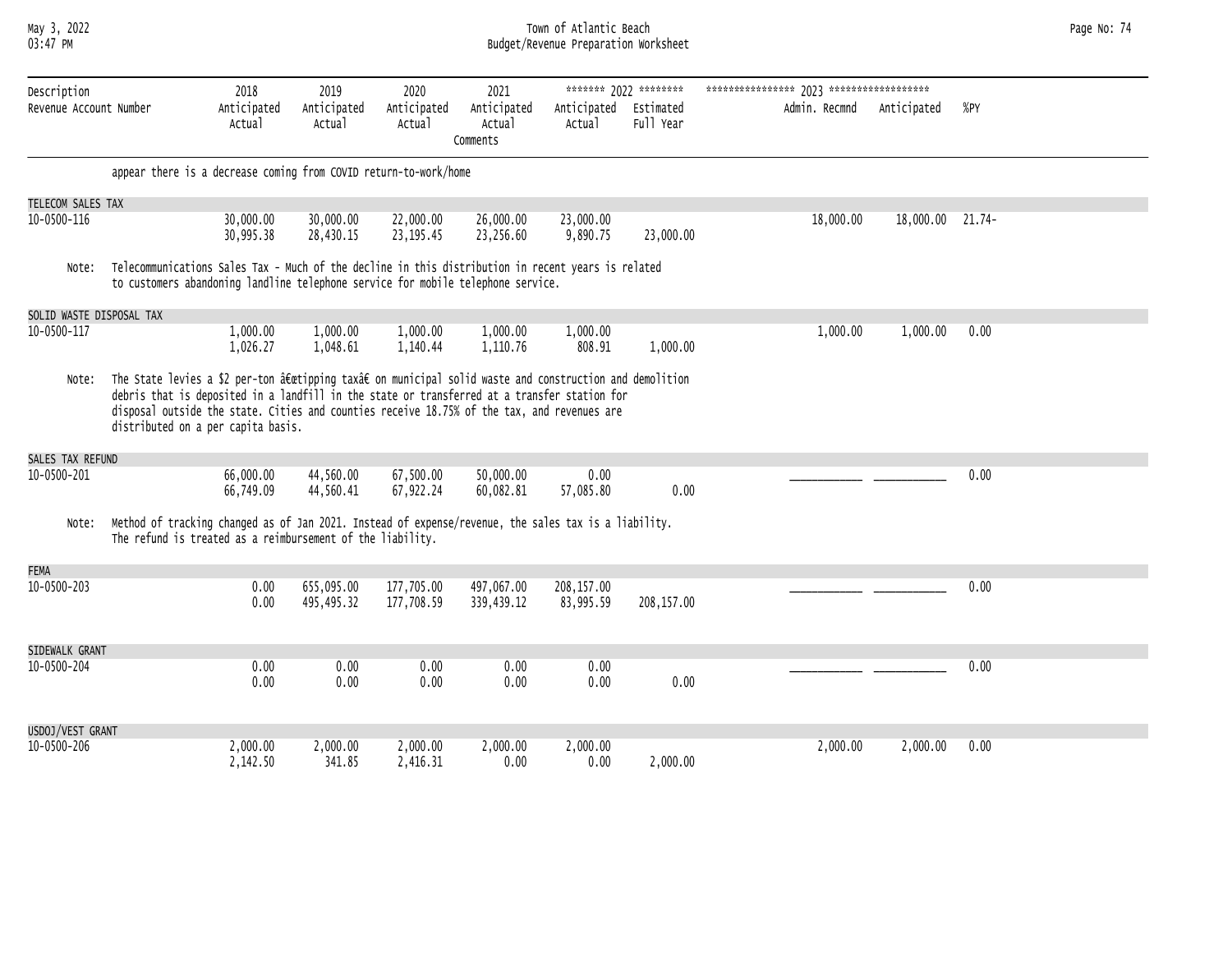#### May 3, 2022 Town of Atlantic Beach Page No: 75 03:47 PM Budget/Revenue Preparation Worksheet

| Description                   | 2018                   | 2019                     | 2020                    | 2021                              |                                 |           |                           |      |
|-------------------------------|------------------------|--------------------------|-------------------------|-----------------------------------|---------------------------------|-----------|---------------------------|------|
| Revenue Account Number        | Anticipated<br>Actual  | Anticipated<br>Actual    | Anticipated<br>Actual   | Anticipated<br>Actual<br>Comments | Anticipated Estimated<br>Actual | Full Year | Admin. Recmnd Anticipated | %PY  |
| ASSISTANCE TO FIREFIGHTERS    |                        |                          |                         |                                   |                                 |           |                           |      |
| 10-0500-207                   | 0.00<br>0.00           | 0.00<br>0.00             | 0.00<br>0.00            | 87,435.00<br>87, 384. 33          | 82,572.00<br>68,096.56          | 82,572.00 |                           | 0.00 |
| NC CITIZEN CORPS GRANT (VIPS) |                        |                          |                         |                                   |                                 |           |                           |      |
| 10-0500-209                   | 0.00<br>0.00           | 0.00<br>0.00             | 0.00<br>0.00            | 0.00<br>0.00                      | 0.00<br>0.00                    | 0.00      |                           | 0.00 |
| CAMA GRANT - BEACH ACCESS     |                        |                          |                         |                                   |                                 |           |                           |      |
| 10-0500-210                   | 28,250.00<br>9,662.58  | 47,852.00<br>0.00        | 111,821.00<br>71,751.50 | 50,500.00<br>45,362.40            | 73,288.00<br>0.00               | 73,288.00 |                           | 0.00 |
| VHF-800 DUAL RADIO GRANT      |                        |                          |                         |                                   |                                 |           |                           |      |
| 10-0500-211                   | 0.00<br>0.00           | 107,186.00<br>107,186.00 | 0.00<br>0.00            | 0.00<br>0.00                      | 0.00<br>0.00                    | 0.00      |                           | 0.00 |
| DREDGING GRANT                |                        |                          |                         |                                   |                                 |           |                           |      |
| 10-0500-212                   | 38,890.00<br>38,890.00 | 0.00<br>0.00             | 84,016.00<br>81,190.73  | 100,000.00<br>93,271.33           | 0.00<br>0.00                    | 0.00      |                           | 0.00 |
| 08 PORT SEC VIPER GRANT       |                        |                          |                         |                                   |                                 |           |                           |      |
| 10-0500-213                   | 0.00<br>0.00           | 0.00<br>0.00             | 0.00<br>0.00            | 0.00<br>0.00                      | 0.00<br>0.00                    | 0.00      |                           | 0.00 |
| NCEM MESSAGE BRD              |                        |                          |                         |                                   |                                 |           |                           |      |
| 10-0500-215                   | 0.00<br>0.00           | 0.00<br>0.00             | 0.00<br>0.00            | 0.00<br>0.00                      | 0.00<br>0.00                    | 0.00      |                           | 0.00 |
| GOV COMM BODY-CAM GRANT       |                        |                          |                         |                                   |                                 |           |                           |      |
| 10-0500-216                   | 0.00<br>0.00           | 0.00<br>0.00             | 0.00<br>0.00            | 0.00<br>0.00                      | 0.00<br>0.00                    | 0.00      |                           | 0.00 |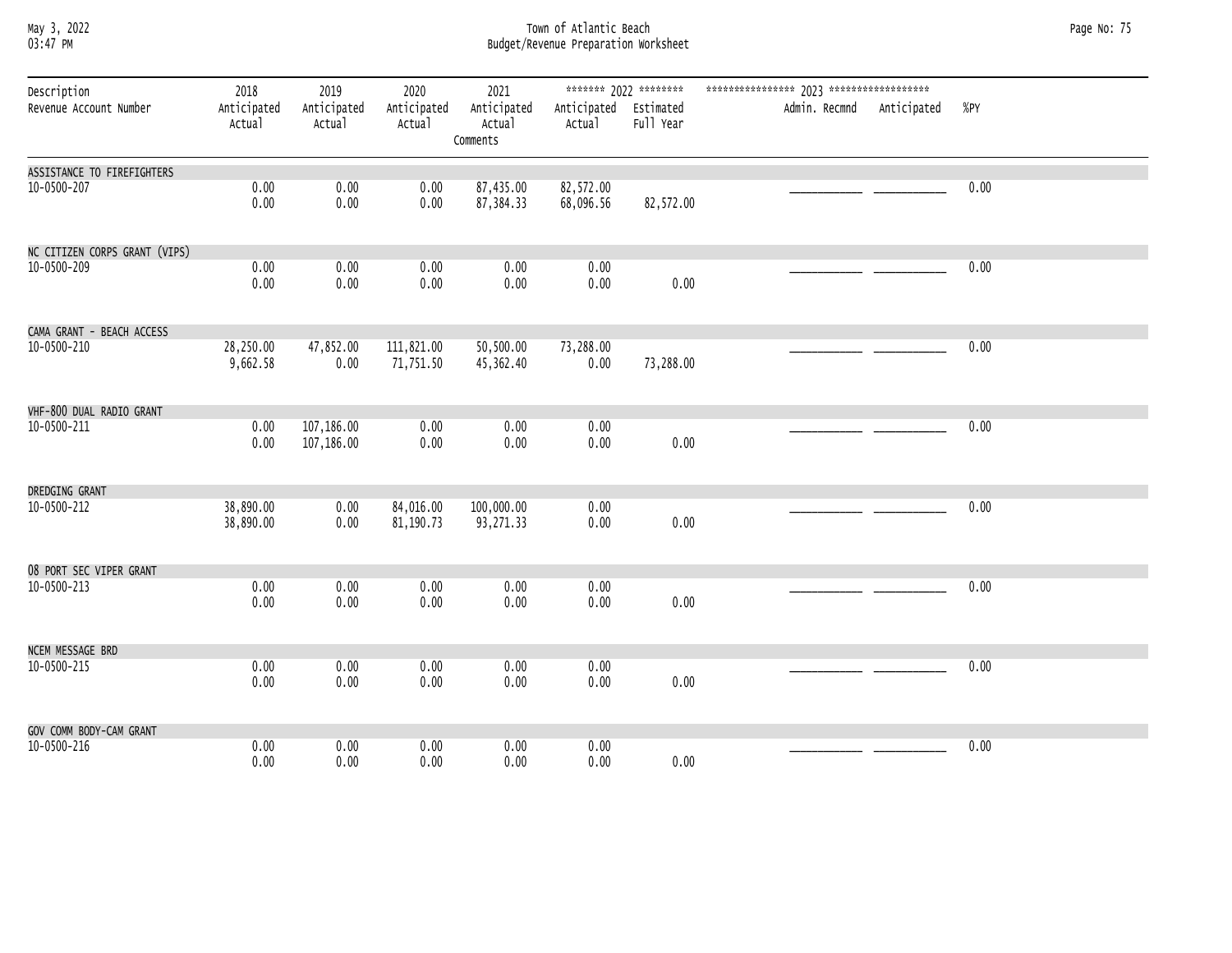## May 3, 2022<br>Budget/Revenue Preparation Worksheet Budget/Revenue Preparation Worksheet Page No: 76<br>03:47 PM Budget/Revenue Preparation Worksheet

| Description<br>Revenue Account Number | 2018<br>Anticipated<br>Actual | 2019<br>Anticipated<br>Actual | 2020<br>Anticipated<br>Actual | 2021<br>Anticipated<br>Actual<br>Comments | Anticipated Estimated<br>Actual | Full Year  | Admin. Recmnd Anticipated |                 | %PY  |
|---------------------------------------|-------------------------------|-------------------------------|-------------------------------|-------------------------------------------|---------------------------------|------------|---------------------------|-----------------|------|
| NC GCC FINGERPRINT GRANT              |                               |                               |                               |                                           |                                 |            |                           |                 |      |
| 10-0500-217                           | 0.00<br>0.00                  | 0.00<br>0.00                  | 0.00<br>0.00                  | 0.00<br>0.00                              | 0.00<br>0.00                    | 0.00       |                           |                 | 0.00 |
| SONAR EQUIPMENT GRANT                 |                               |                               |                               |                                           |                                 |            |                           |                 |      |
| 10-0500-218                           | 0.00<br>0.00                  | 0.00<br>0.00                  | 0.00<br>0.00                  | 0.00<br>0.00                              | 0.00<br>0.00                    | 0.00       |                           |                 | 0.00 |
| CAMA BRIDGE ABUTMENT GRANT            |                               |                               |                               |                                           |                                 |            |                           |                 |      |
| 10-0500-219                           | 0.00<br>0.00                  | 0.00<br>0.00                  | 0.00<br>0.00                  | 0.00<br>0.00                              | 0.00<br>0.00                    | 0.00       |                           |                 | 0.00 |
| NC RECOVERY-RESILIENCY GRANT          |                               |                               |                               |                                           |                                 |            |                           |                 |      |
| 10-0500-220                           | 0.00<br>0.00                  | 500,000.00<br>500,000.00      | 0.00<br>0.00                  | 0.00<br>0.00                              | 0.00<br>0.00                    | 0.00       |                           |                 | 0.00 |
| DUKE STORMWATER RESILIENCY            |                               |                               |                               |                                           |                                 |            |                           |                 |      |
| 10-0500-221                           | 0.00<br>0.00                  | 0.00<br>0.00                  | 15,000.00<br>15,000.00        | 0.00<br>0.00                              | 0.00<br>0.00                    | 0.00       |                           |                 | 0.00 |
| NC GCC VEH WEAPONS MOUNT GRANT        |                               |                               |                               |                                           |                                 |            |                           |                 |      |
| 10-0500-222                           | 0.00<br>0.00                  | 0.00<br>0.00                  | 0.00<br>0.00                  | 11,271.00<br>11,270.68                    | 0.00<br>0.00                    | 0.00       |                           |                 | 0.00 |
| <b>BEACH PERMITS</b>                  |                               |                               |                               |                                           |                                 |            |                           |                 |      |
| 10-0500-302                           | 29,000.00<br>27,675.00        | 29,500.00<br>29,500.00        | 27,000.00<br>36,000.00        | 50,000.00<br>51,625.00                    | 40,000.00<br>51,475.00          | 40,000.00  | 45,000.00                 | 45,000.00 12.50 |      |
| Annual beach driving permits<br>Note: |                               |                               |                               |                                           |                                 |            |                           |                 |      |
| BUILDING PERMITS                      |                               |                               |                               |                                           |                                 |            |                           |                 |      |
| 10-0500-303                           | 262,250.00<br>277,676.47      | 226,500.00<br>236,810.23      | 410,500.00<br>413,668.81      | 275,000.00<br>285,566.38                  | 230,000.00<br>254,424.16        | 230,000.00 | 230,000.00                | 250,000.00      | 8.70 |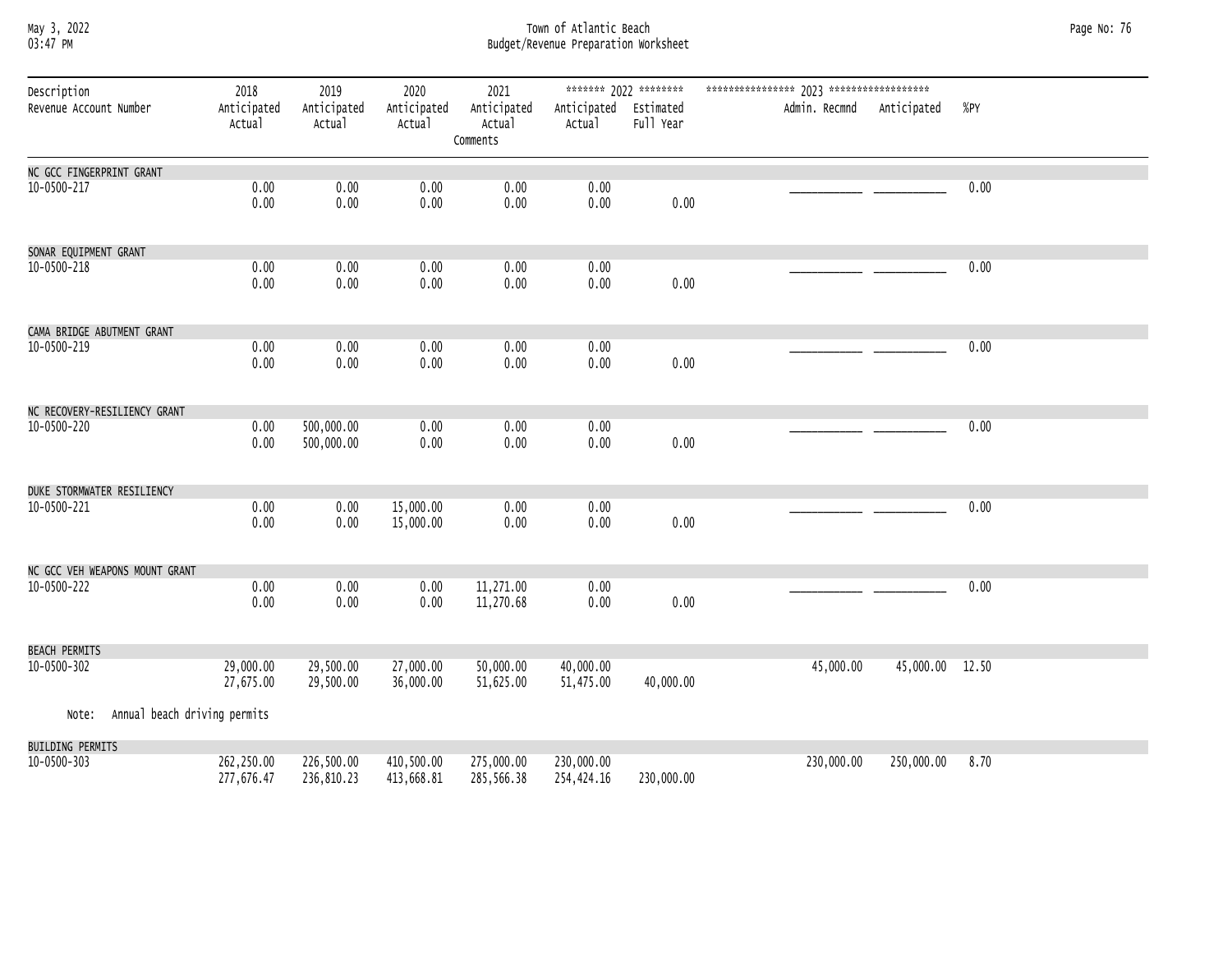#### May 3, 2022 Town of Atlantic Beach Page No: 77 03:47 PM Budget/Revenue Preparation Worksheet

| Page No: 77 |  |  |
|-------------|--|--|
|-------------|--|--|

| Description              |               | 2018                                                                                                | 2019                      | 2020                     | 2021                              |                          | ******* 2022 ********  |               |             |       |  |
|--------------------------|---------------|-----------------------------------------------------------------------------------------------------|---------------------------|--------------------------|-----------------------------------|--------------------------|------------------------|---------------|-------------|-------|--|
| Revenue Account Number   |               | Anticipated<br>Actual                                                                               | Anticipated<br>Actual     | Anticipated<br>Actual    | Anticipated<br>Actual<br>Comments | Anticipated<br>Actual    | Estimated<br>Full Year | Admin. Recmnd | Anticipated | %PY   |  |
| Note:                    |               | AB building permit fees driven by AB Fee Schedule                                                   |                           |                          |                                   |                          |                        |               |             |       |  |
| HOMEOWNERS RECOVERY FUND |               |                                                                                                     |                           |                          |                                   |                          |                        |               |             |       |  |
| $10 - 0500 - 304$        |               | 200.00<br>560.00                                                                                    | 200.00<br>500.00          | 200.00<br>1,110.00       | 300.00<br>920.00                  | 300.00<br>720.00         | 300.00                 | 300.00        | 300.00      | 0.00  |  |
| Note:                    | dwelling unit | GS 87-15.6(b) \$10 fee by NC General Contractors Board for construction/alteration of single-family |                           |                          |                                   |                          |                        |               |             |       |  |
| INTEREST ON TAXES        |               |                                                                                                     |                           |                          |                                   |                          |                        |               |             |       |  |
| 10-0500-307              |               | 5,000.00<br>5,837.22                                                                                | 4,000.00<br>5,486.77      | 4,000.00<br>6,229.32     | 4,000.00<br>6,668.86              | 4,000.00<br>7,888.60     | 4,000.00               | 5,000.00      | 5,000.00    | 25.00 |  |
| PARKING METER REVENUE    |               |                                                                                                     |                           |                          |                                   |                          |                        |               |             |       |  |
| 10-0500-309              |               | 130,000.00<br>162,472.04                                                                            | 157,500.00<br>182, 307.43 | 165,000.00<br>196,369.56 | 230,000.00<br>282,289.49          | 225,000.00<br>206,469.00 | 225,000.00             | 250,000.00    | 275,000.00  | 22.22 |  |
| Note:                    | \$3 / hour    |                                                                                                     |                           |                          |                                   |                          |                        |               |             |       |  |
| PARKING STICKERS         |               |                                                                                                     |                           |                          |                                   |                          |                        |               |             |       |  |
| 10-0500-310              |               | 5,000.00<br>9,050.00                                                                                | 12,000.00<br>12,660.00    | 5,000.00<br>12,270.00    | 10,000.00<br>22,785.00            | 10,000.00<br>9,750.00    | 10,000.00              | 10,000.00     | 10,000.00   | 0.00  |  |
| Note:                    |               | Seasonal beach parking stickers                                                                     |                           |                          |                                   |                          |                        |               |             |       |  |
| PLANNING & ZONING FEES   |               |                                                                                                     |                           |                          |                                   |                          |                        |               |             |       |  |
| 10-0500-311              |               | 9,000.00<br>10,439.10                                                                               | 10,550.00<br>10,625.00    | 3,000.00<br>5,570.00     | 3,000.00<br>9,115.00              | 3,000.00<br>4,525.00     | 3,000.00               | 3,000.00      | 3,000.00    | 0.00  |  |
| Note:                    |               | AB planning and zoning fees driven by AB Fee Schedule                                               |                           |                          |                                   |                          |                        |               |             |       |  |
| RETURNED CHECK FEE       |               |                                                                                                     |                           |                          |                                   |                          |                        |               |             |       |  |
| 10-0500-314              |               | 0.00<br>94.10                                                                                       | 0.00<br>210.36            | 0.00<br>104.61           | 0.00<br>50.00                     | 0.00<br>50.00            | 0.00                   |               |             | 0.00  |  |
| SOLID WASTE FEES         |               |                                                                                                     |                           |                          |                                   |                          |                        |               |             |       |  |
| 10-0500-315              |               | 526,000.00                                                                                          | 525,000.00                | 530,000.00               | 530,000.00                        | 535,000.00               |                        | 535,000.00    | 535,000.00  | 0.00  |  |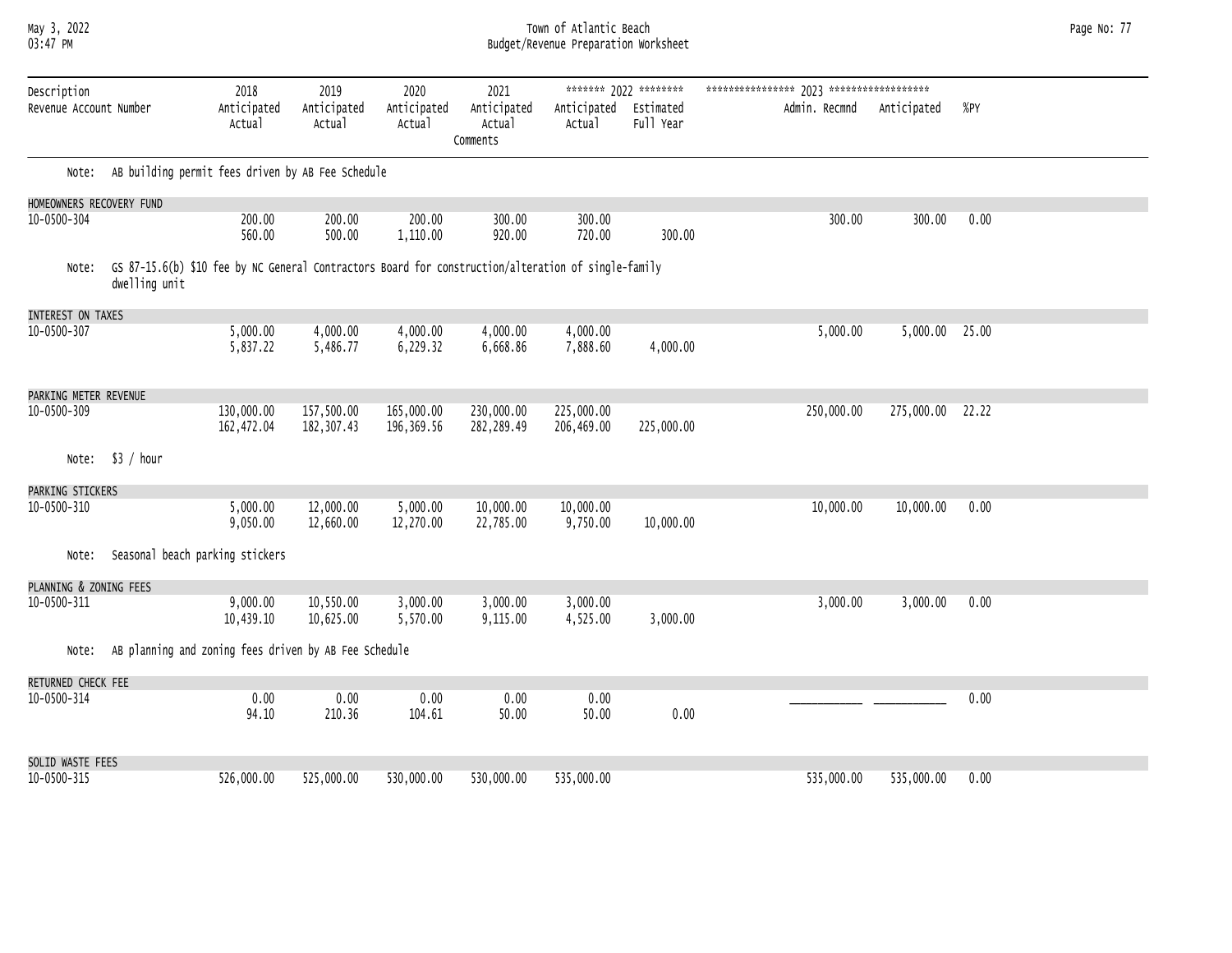#### May 3, 2022 Town of Atlantic Beach Page No: 78 03:47 PM Budget/Revenue Preparation Worksheet

| Description            |                                              | 2018                   | 2019                   | 2020                   | 2021                              |                        | ******* 2022 ********  |               |             |      |  |
|------------------------|----------------------------------------------|------------------------|------------------------|------------------------|-----------------------------------|------------------------|------------------------|---------------|-------------|------|--|
| Revenue Account Number |                                              | Anticipated<br>Actual  | Anticipated<br>Actual  | Anticipated<br>Actual  | Anticipated<br>Actual<br>Comments | Anticipated<br>Actual  | Estimated<br>Full Year | Admin. Recmnd | Anticipated | %PY  |  |
|                        |                                              | 531,610.57             | 533, 115.89            | 529,971.06             | 532,753.75                        | 451,358.04             | 535,000.00             |               |             |      |  |
| Note:                  | \$14.60 per month per cart                   |                        |                        |                        |                                   |                        |                        |               |             |      |  |
| TAXI CAB PAYMENTS      |                                              |                        |                        |                        |                                   |                        |                        |               |             |      |  |
| 10-0500-316            |                                              | 1,000.00<br>320.00     | 1,000.00<br>635.00     | 500.00<br>410.00       | 500.00<br>325.00                  | 300.00<br>100.00       | 300.00                 | 300.00        | 300.00      | 0.00 |  |
| DEBRIS/WHITE GOODS FEE |                                              |                        |                        |                        |                                   |                        |                        |               |             |      |  |
| 10-0500-317            |                                              | 70,000.00<br>71,739.30 | 70,000.00<br>75,471.00 | 72,000.00<br>73,676.80 | 72,000.00<br>74, 347.74           | 73,000.00<br>61,898.32 | 73,000.00              | 73,000.00     | 73,000.00   | 0.00 |  |
| Note:                  | \$2 per month                                |                        |                        |                        |                                   |                        |                        |               |             |      |  |
| RE-ENTRY PASS FEE      |                                              |                        |                        |                        |                                   |                        |                        |               |             |      |  |
| 10-0500-318            |                                              | 3,800.00<br>5,275.00   | 25,575.00<br>26,050.00 | 19,000.00<br>21,148.93 | 9,000.00<br>11,650.00             | 9,000.00<br>6,250.00   | 9,000.00               | 9,000.00      | 9,000.00    | 0.00 |  |
| GOLF CART REG FEE      |                                              |                        |                        |                        |                                   |                        |                        |               |             |      |  |
| 10-0500-319            |                                              | 0.00<br>0.00           | 4,000.00<br>4,200.00   | 2,000.00<br>4,900.00   | 2,000.00<br>5,350.00              | 2,000.00<br>2,200.00   | 2,000.00               | 2,000.00      | 2,000.00    | 0.00 |  |
| BUSINESS REG FEES      |                                              |                        |                        |                        |                                   |                        |                        |               |             |      |  |
| 10-0500-320            |                                              | 2,000.00<br>4,270.00   | 5,000.00<br>5,170.00   | 2,000.00<br>4,090.00   | 4,500.00<br>5,005.00              | 4,000.00<br>875.00     | 4,000.00               | 4,000.00      | 4,000.00    | 0.00 |  |
| DEBRIS TRUCKLOAD FEE   |                                              |                        |                        |                        |                                   |                        |                        |               |             |      |  |
| 10-0500-321            |                                              | 0.00<br>0.00           | 0.00<br>0.00           | 0.00<br>0.00           | 0.00<br>250.00                    | 0.00<br>1,375.00       | 0.00                   |               |             | 0.00 |  |
| Note:                  | \$125 half truck load; \$250 full truck load |                        |                        |                        |                                   |                        |                        |               |             |      |  |
| CIVIL VIOLATIONS       |                                              |                        |                        |                        |                                   |                        |                        |               |             |      |  |
| 10-0500-325            |                                              | 0.00<br>70.00          | 20.00<br>740.00        | 0.00<br>1,020.00       | 0.00<br>920.00                    | 0.00<br>710.00         | 0.00                   |               |             | 0.00 |  |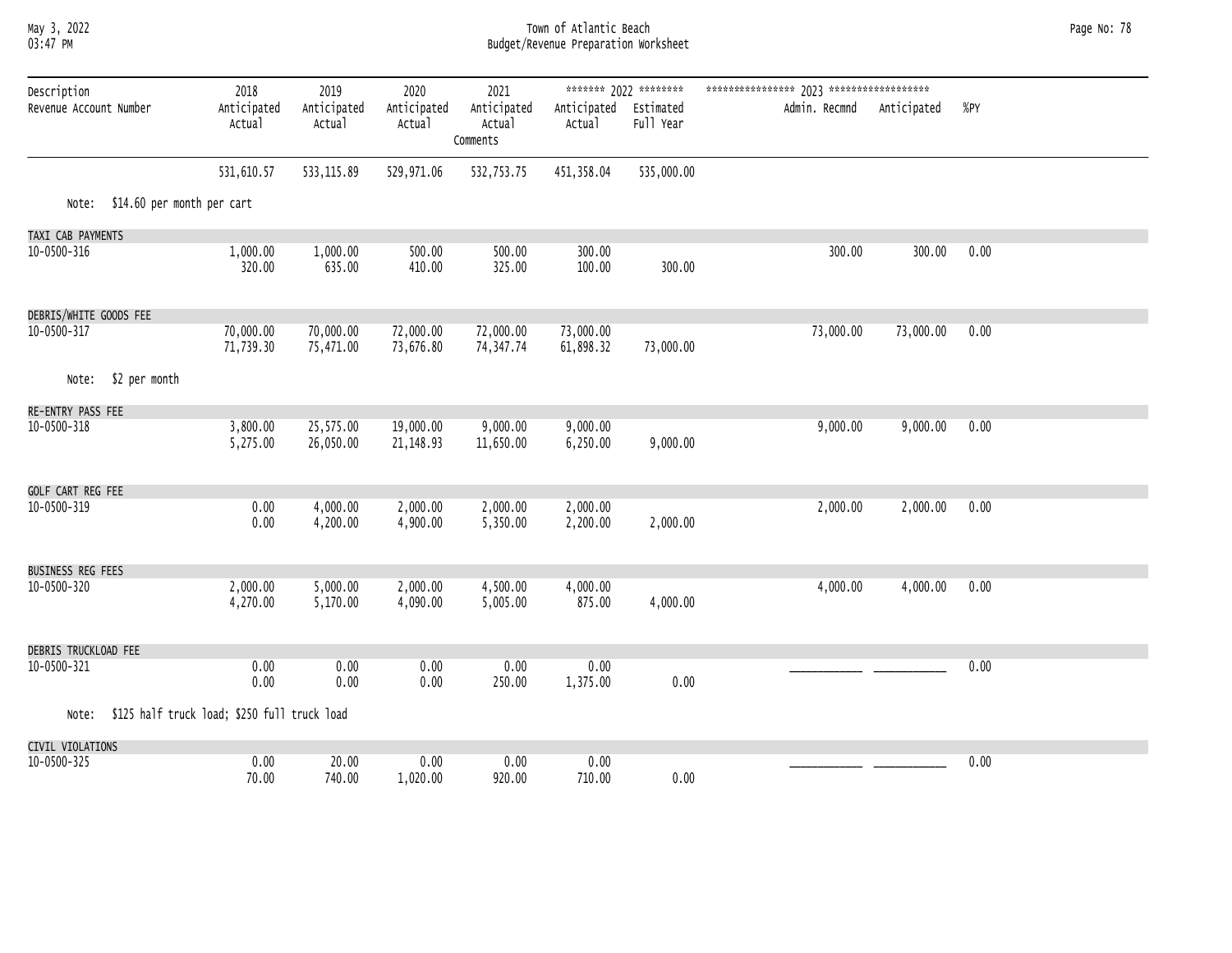#### May 3, 2022 Town of Atlantic Beach Page No: 79 03:47 PM Budget/Revenue Preparation Worksheet

| Description<br>Revenue Account Number  |                                                                       | 2018<br>Anticipated<br>Actual | 2019<br>Anticipated<br>Actual | 2020<br>Anticipated<br>Actual | 2021<br>Anticipated<br>Actual<br>Comments | Anticipated<br>Actual  | ******* 2022 ********<br>Estimated<br>Full Year | Admin. Recmnd | Anticipated | %PY  |
|----------------------------------------|-----------------------------------------------------------------------|-------------------------------|-------------------------------|-------------------------------|-------------------------------------------|------------------------|-------------------------------------------------|---------------|-------------|------|
| PARKING VIOLATIONS<br>10-0500-326      |                                                                       | 15,000.00<br>20,598.30        | 15,000.00<br>15,196.08        | 15,000.00<br>14,333.29        | 15,000.00<br>23,446.16                    | 20,000.00<br>18,785.18 | 20,000.00                                       | 20,000.00     | 20,000.00   | 0.00 |
|                                        |                                                                       |                               |                               |                               |                                           |                        |                                                 |               |             |      |
| FIRE PERMITS/FEES/FINES<br>10-0500-327 |                                                                       | 500.00<br>450.00              | 500.00<br>1,000.00            | 500.00<br>1,633.00            | 500.00<br>825.00                          | 500.00<br>975.00       | 500.00                                          | 500.00        | 500.00      | 0.00 |
| Note:                                  | ABFD permits/fees/fines driven by AB Fee Schedule                     |                               |                               |                               |                                           |                        |                                                 |               |             |      |
| JR LIFEGUARD PROGRAM                   |                                                                       |                               |                               |                               |                                           |                        |                                                 |               |             |      |
| 10-0500-328                            |                                                                       | 8,000.00<br>6,150.00          | 8,300.00<br>8,400.00          | 6,500.00<br>100.00            | 6,500.00<br>5,950.00                      | 6,500.00<br>8,550.00   | 6,500.00                                        | 6,500.00      | 6,500.00    | 0.00 |
| EVENT REGISTRATION FEE                 |                                                                       |                               |                               |                               |                                           |                        |                                                 |               |             |      |
| 10-0500-329                            |                                                                       | 0.00<br>0.00                  | 0.00<br>0.00                  | 0.00<br>2,865.00              | 2,000.00<br>2,391.16                      | 1,500.00<br>5,830.00   | 1,500.00                                        | 1,500.00      | 1,500.00    | 0.00 |
| Note:                                  | Bar crawls, Easter/Halloween/pet events, Officer event reimbursements |                               |                               |                               |                                           |                        |                                                 |               |             |      |
| SOUVENIRS                              |                                                                       |                               |                               |                               |                                           |                        |                                                 |               |             |      |
| 10-0500-401                            |                                                                       | 7,000.00<br>5,875.00          | 6,000.00<br>7,011.00          | 600.00<br>676.00              | 1,000.00<br>985.00                        | 1,000.00<br>6,642.00   | 1,000.00                                        | 1,000.00      | 1,000.00    | 0.00 |
| Note:                                  | BMF souvenirs, AB hats/shirts; 75 summers books                       |                               |                               |                               |                                           |                        |                                                 |               |             |      |
| CONCESSIONS FOOD -TAXABLE              |                                                                       |                               |                               |                               |                                           |                        |                                                 |               |             |      |
| 10-0500-402                            |                                                                       | 10,000.00<br>18,331.00        | 19,500.00<br>21,748.50        | 20,000.00<br>17,819.00        | 20,000.00<br>29,281.75                    | 20,000.00<br>20,581.25 | 20,000.00                                       | 20,000.00     | 20,000.00   | 0.00 |
| Note:                                  | Park food/drinks                                                      |                               |                               |                               |                                           |                        |                                                 |               |             |      |
| GARBAGE CARTS<br>10-0500-403           |                                                                       | 10,000.00<br>17,042.00        | 24,300.00<br>27,324.00        | 17,000.00<br>29,198.75        | 16,400.00<br>16,407.67                    | 0.00<br>0.00           | 0.00                                            |               |             | 0.00 |

Note: AB no longer sells garbage carts/parts; provided by GFL to residents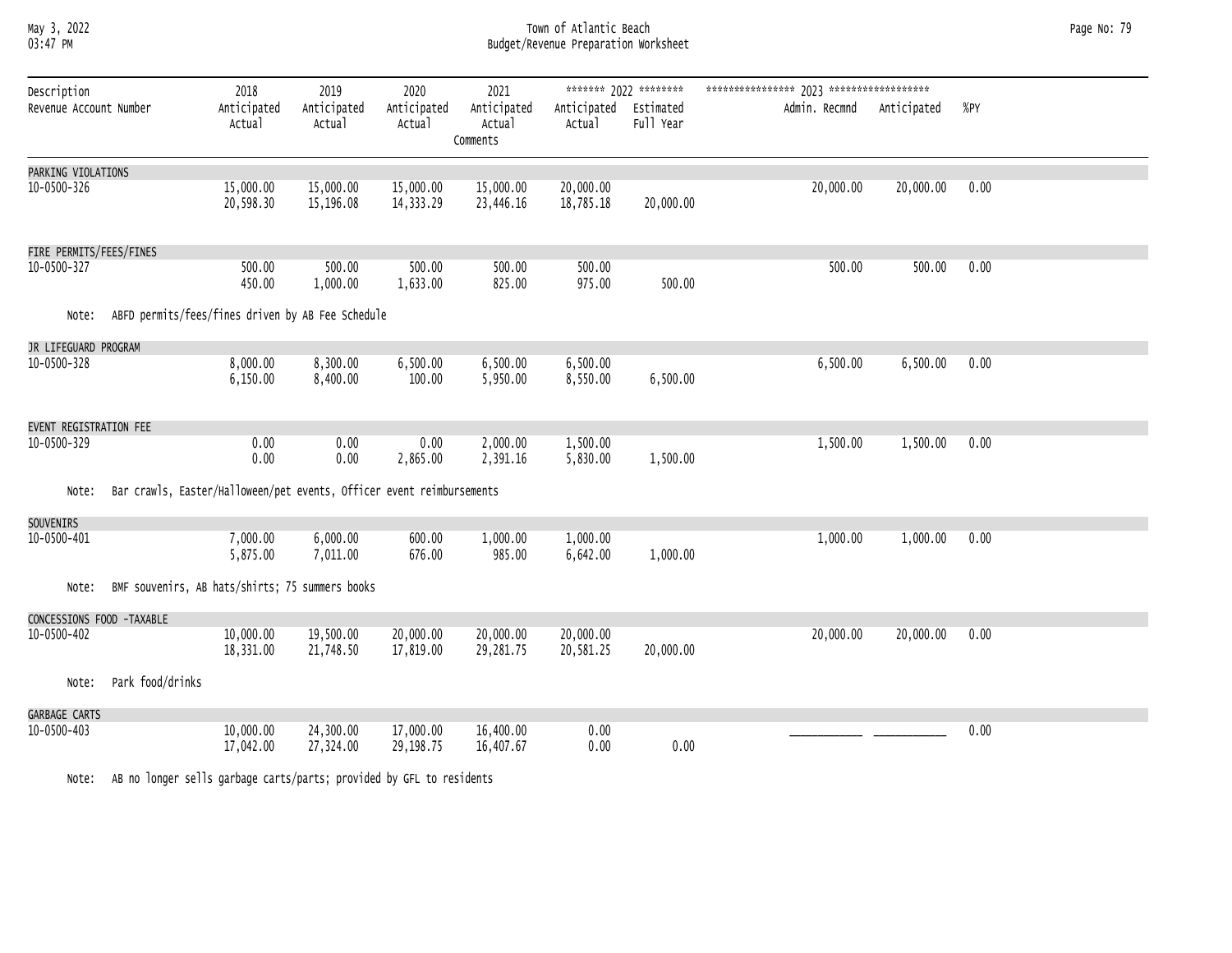#### May 3, 2022 Town of Atlantic Beach Page No: 80 03:47 PM Budget/Revenue Preparation Worksheet

| Description<br>Revenue Account Number |                                | 2018<br>Anticipated<br>Actual                                  | 2019<br>Anticipated<br>Actual | 2020<br>Anticipated<br>Actual | 2021<br>Anticipated<br>Actual<br>Comments | Anticipated Estimated<br>Actual | ******* 2022 ********<br>Full Year | Admin. Recmnd | Anticipated | %PY  |  |
|---------------------------------------|--------------------------------|----------------------------------------------------------------|-------------------------------|-------------------------------|-------------------------------------------|---------------------------------|------------------------------------|---------------|-------------|------|--|
| SALE OF EQUIPMENT<br>10-0500-404      |                                | 8,500.00<br>8,573.25                                           | 19,175.00<br>19,174.50        | 23,860.00<br>23,863.80        | 0.00<br>19,381.00                         | 10,000.00<br>43,905.00          | 10,000.00                          | 10,000.00     | 10,000.00   | 0.00 |  |
| Note:                                 | Surplus vehicles and equipment |                                                                |                               |                               |                                           |                                 |                                    |               |             |      |  |
| AUTO LICENSE TAGS                     |                                |                                                                |                               |                               |                                           |                                 |                                    |               |             |      |  |
| $10 - 0500 - 405$                     |                                | 0.00<br>490.00                                                 | 0.00<br>100.00                | 0.00<br>230.00                | 0.00<br>200.00                            | 0.00<br>80.00                   | 0.00                               | 50.00         | 50.00       | 0.00 |  |
| Note:                                 | AB license plates              |                                                                |                               |                               |                                           |                                 |                                    |               |             |      |  |
| EMS REVENUE                           |                                |                                                                |                               |                               |                                           |                                 |                                    |               |             |      |  |
| 10-0500-410                           |                                | 72,000.00<br>91,646.92                                         | 94,650.00<br>97,316.52        | 84,000.00<br>102,407.01       | 90,000.00<br>62,954.11                    | 100,000.00<br>58,072.55         | 100,000.00                         | 100,000.00    | 100,000.00  | 0.00 |  |
| FIRE PROTECTION-STATE PARK            |                                |                                                                |                               |                               |                                           |                                 |                                    |               |             |      |  |
| 10-0500-411                           |                                | 2,700.00<br>2,692.00                                           | 2,700.00<br>2,645.00          | 2,700.00<br>2,593.00          | 2,700.00<br>2,474.00                      | 2,500.00<br>0.00                | 2,500.00                           | 2,500.00      | 2,500.00    | 0.00 |  |
| Note:                                 |                                | NC payment in lieu of taxes for protection of state properties |                               |                               |                                           |                                 |                                    |               |             |      |  |
| OFFICER/COURT FEES                    |                                |                                                                |                               |                               |                                           |                                 |                                    |               |             |      |  |
| 10-0500-412                           |                                | 450.00<br>737.49                                               | 450.00<br>793.80              | 500.00<br>711.00              | 500.00<br>581.00                          | 500.00<br>630.01                | 500.00                             | 500.00        | 500.00      | 0.00 |  |
| CELL TOWER LEASE                      |                                |                                                                |                               |                               |                                           |                                 |                                    |               |             |      |  |
| 10-0500-420                           |                                | 63,000.00<br>68,653.59                                         | 80,490.00<br>80,489.98        | 84,000.00<br>83,758.30        | 85,000.00<br>85, 131. 14                  | 86,065.00<br>76,021.61          | 86,065.00                          | 86,065.00     | 86,065.00   | 0.00 |  |
| Note:                                 |                                | AT&T and Verizon cell tower lease agreements                   |                               |                               |                                           |                                 |                                    |               |             |      |  |
| MINI GOLF- NON-TAXED                  |                                |                                                                |                               |                               |                                           |                                 |                                    |               |             |      |  |
| 10-0500-422                           |                                | 44,000.00<br>54,567.00                                         | 60,200.00<br>66,436.00        | 55,000.00<br>59,930.05        | 60,000.00<br>70,125.35                    | 60,000.00<br>48,747.25          | 60,000.00                          | 60,000.00     | 60,000.00   | 0.00 |  |

Note: Mini golf fees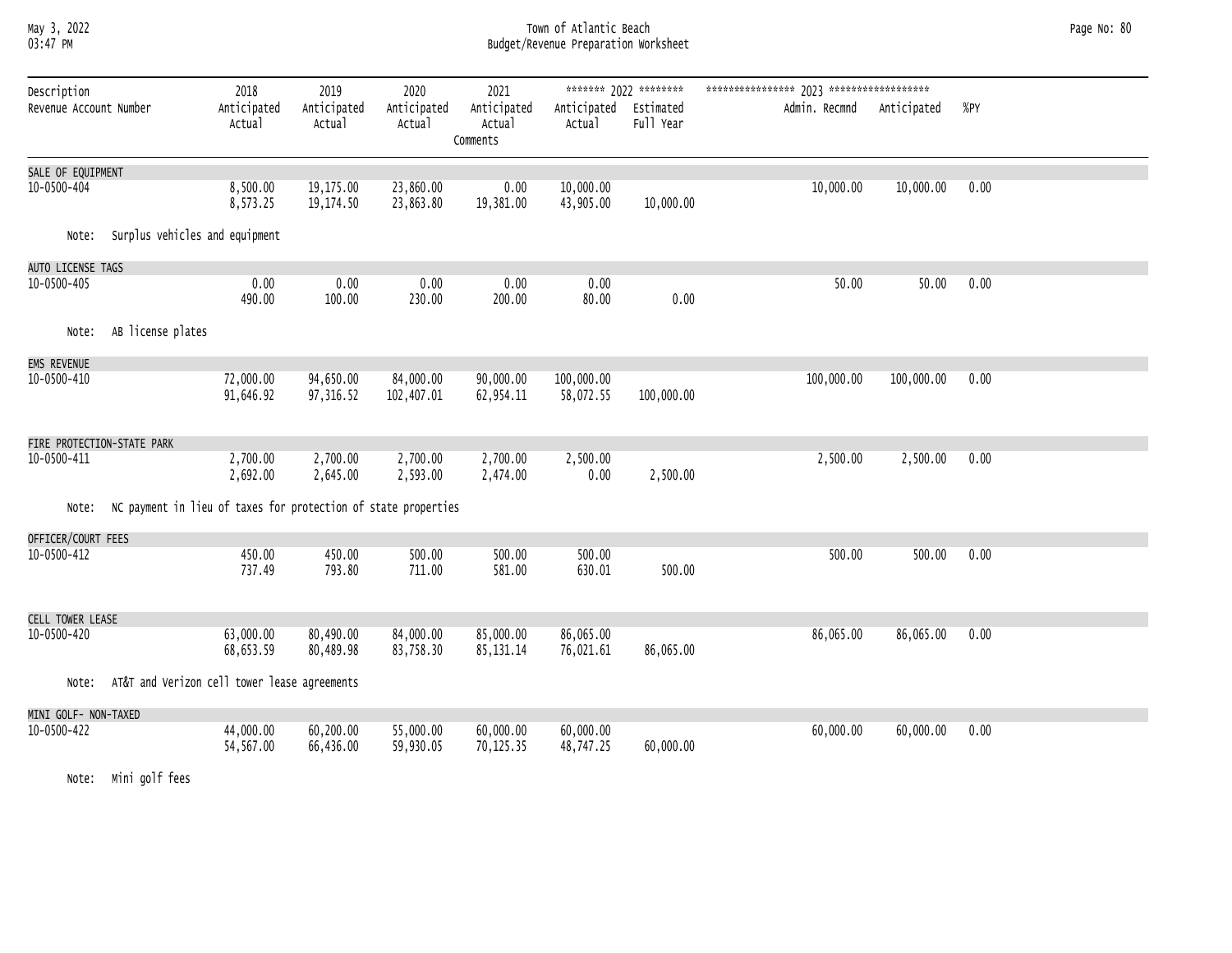#### May 3, 2022 Town of Atlantic Beach Page No: 81 03:47 PM Budget/Revenue Preparation Worksheet

| Description               |                                                                                                      | 2018                   | 2019                   | 2020                   | 2021                    |                          | ******* 2022 ******** |               |             |           |
|---------------------------|------------------------------------------------------------------------------------------------------|------------------------|------------------------|------------------------|-------------------------|--------------------------|-----------------------|---------------|-------------|-----------|
| Revenue Account Number    |                                                                                                      | Anticipated            | Anticipated            | Anticipated            | Anticipated             | Anticipated              | Estimated             | Admin. Recmnd | Anticipated | %PY       |
|                           |                                                                                                      | Actual                 | Actual                 | Actual                 | Actual                  | Actual                   | Full Year             |               |             |           |
|                           |                                                                                                      |                        |                        |                        | Comments                |                          |                       |               |             |           |
| INTEREST - INVESTMENTS    |                                                                                                      |                        |                        |                        |                         |                          |                       |               |             |           |
| 10-0500-502               |                                                                                                      | 7,000.00               | 52,000.00              | 43,500.00              | 5,000.00                | 4,000.00                 |                       | 4,000.00      | 4,000.00    | 0.00      |
|                           |                                                                                                      | 26, 197.76             | 57, 102.34             | 43,977.87              | 5,330.61                | 3,777.62                 | 4,000.00              |               |             |           |
|                           |                                                                                                      |                        |                        |                        |                         |                          |                       |               |             |           |
| TRANSFER FROM WATER       |                                                                                                      |                        |                        |                        |                         |                          |                       |               |             |           |
| 10-0500-602               |                                                                                                      | 0.00                   | 0.00                   | 0.00                   | 0.00                    | 50,000.00                |                       | 50,000.00     | 70,000.00   | 40.00     |
|                           |                                                                                                      | 0.00                   | 0.00                   | 0.00                   | 0.00                    | 50,000.00                | 50,000.00             |               |             |           |
|                           |                                                                                                      |                        |                        |                        |                         |                          |                       |               |             |           |
| Note:                     | Portion of Public Safety Complex debt service                                                        |                        |                        |                        |                         |                          |                       |               |             |           |
| TRANSFER FROM BEACH       |                                                                                                      |                        |                        |                        |                         |                          |                       |               |             |           |
| 10-0500-603               |                                                                                                      | 0.00                   | 49,148.00              | 130,102.00             | 147,470.00              | 163,288.00               |                       | 100,000.00    | 100,000.00  | $38.76 -$ |
|                           |                                                                                                      | 0.00                   | 29,515.00              | 78,672.00              | 147,470.00              | 100,000.00               | 163,288.00            |               |             |           |
|                           | \$50,000 dredging and \$50,000 beach access improvements/expenses                                    |                        |                        |                        |                         |                          |                       |               |             |           |
| Note:                     |                                                                                                      |                        |                        |                        |                         |                          |                       |               |             |           |
| TRANSFER FROM STORMWATER  |                                                                                                      |                        |                        |                        |                         |                          |                       |               |             |           |
| 10-0500-604               |                                                                                                      | 306,200.00             | 244, 145.00            | 424,056.00             | 342,245.00              | 160,033.00               |                       |               |             | 0.00      |
|                           |                                                                                                      | 306,200.00             | 211, 158.00            | 424,056.00             | 321, 351. 11            | 145,033.00               | 160,033.00            |               |             |           |
| Note:                     | Tfr for eligible drainage mediation projects/costs (will amend when projects are approved during the |                        |                        |                        |                         |                          |                       |               |             |           |
|                           | year)                                                                                                |                        |                        |                        |                         |                          |                       |               |             |           |
|                           |                                                                                                      |                        |                        |                        |                         |                          |                       |               |             |           |
| TRANSFER FROM POWELL BILL |                                                                                                      |                        |                        |                        |                         |                          |                       |               |             |           |
| 10-0500-605               |                                                                                                      | 36,778.00<br>36,778.00 | 65,000.00<br>65,000.00 | 48,704.00<br>48,704.00 | 127,283.00<br>83,000.50 | 166,258.00<br>157,734.00 | 166,258.00            |               |             | 0.00      |
|                           |                                                                                                      |                        |                        |                        |                         |                          |                       |               |             |           |
| Note:                     | Tfr for Powell Bill eligible projects/costs (will amend when projects are approved during the year)  |                        |                        |                        |                         |                          |                       |               |             |           |
|                           |                                                                                                      |                        |                        |                        |                         |                          |                       |               |             |           |
| <b>DONATIONS</b>          |                                                                                                      |                        |                        |                        |                         |                          |                       |               |             |           |
| 10-0500-701               |                                                                                                      | 0.00<br>0.00           | 0.00<br>0.00           | 5,149.00<br>5,149.00   | 36,950.00<br>100.00     | 49,809.00<br>93,926.07   | 49,809.00             |               |             | 0.00      |
|                           |                                                                                                      |                        |                        |                        |                         |                          |                       |               |             |           |
|                           |                                                                                                      |                        |                        |                        |                         |                          |                       |               |             |           |
| DONATIONS/PARKS AND REC   |                                                                                                      |                        |                        |                        |                         |                          |                       |               |             |           |
| 10-0500-702               |                                                                                                      | 18,000.00<br>18,000.00 | 0.00<br>825.00         | 5,000.00<br>5,000.00   | 0.00<br>352.28          | 0.00<br>0.00             | 0.00                  |               |             | 0.00      |
|                           |                                                                                                      |                        |                        |                        |                         |                          |                       |               |             |           |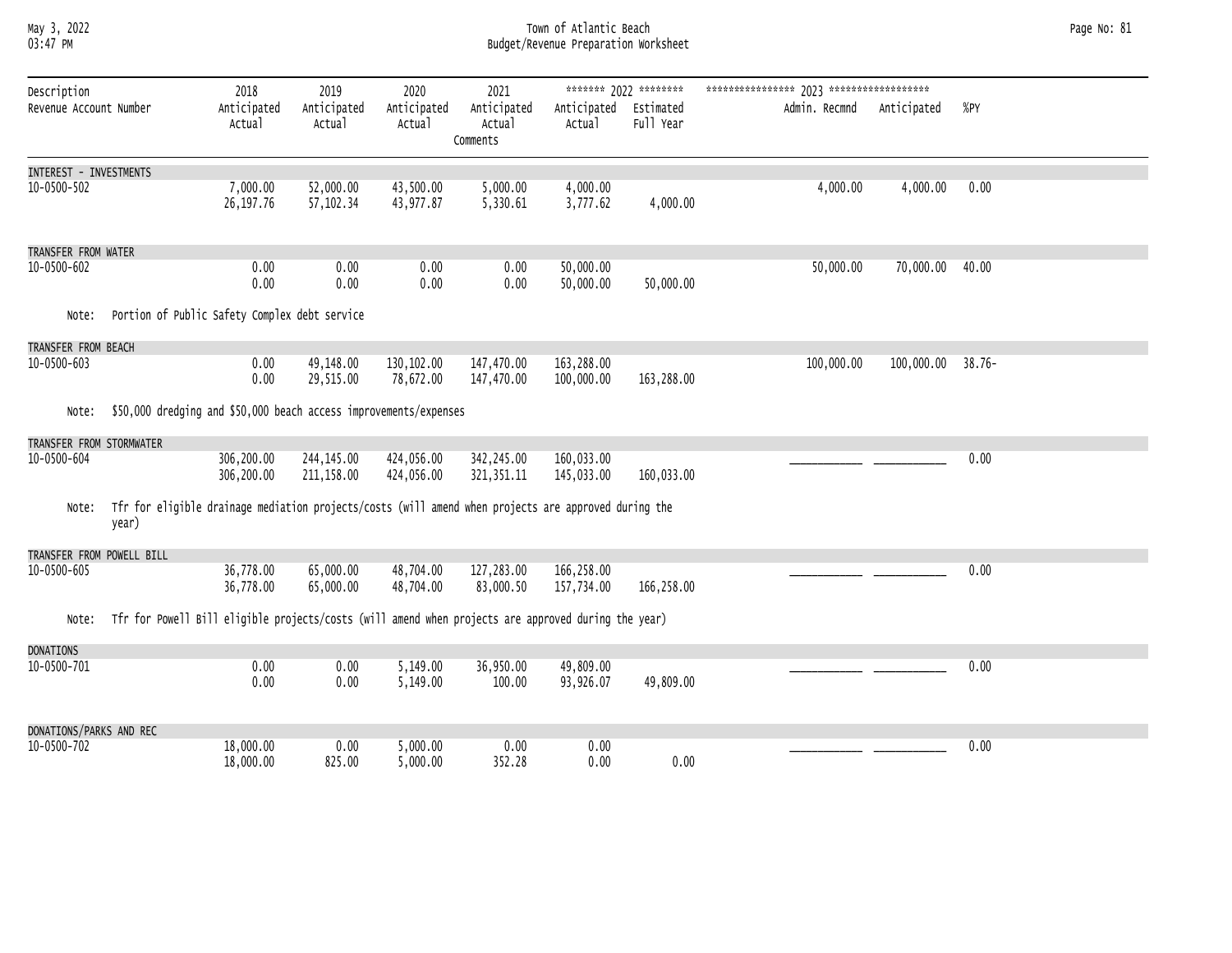#### May 3, 2022 Town of Atlantic Beach Page No: 82 03:47 PM Budget/Revenue Preparation Worksheet

| Description                                                          | 2018                   | 2019                     | 2020                   | 2021                              |                                 | ******* 2022 ******** |               |             |       |
|----------------------------------------------------------------------|------------------------|--------------------------|------------------------|-----------------------------------|---------------------------------|-----------------------|---------------|-------------|-------|
| Revenue Account Number                                               | Anticipated<br>Actual  | Anticipated<br>Actual    | Anticipated<br>Actual  | Anticipated<br>Actual<br>Comments | Anticipated Estimated<br>Actual | Full Year             | Admin. Recmnd | Anticipated | %PY   |
| DONATIONS/POLICE                                                     |                        |                          |                        |                                   |                                 |                       |               |             |       |
| 10-0500-703                                                          | 3,200.00<br>3,200.00   | 3,100.00<br>3,150.00     | 11,600.00<br>11,600.00 | 2,600.00<br>2,600.00              | 3,050.00<br>3,600.00            | 3,050.00              |               |             | 0.00  |
| DONATION/SKATEPARK                                                   |                        |                          |                        |                                   |                                 |                       |               |             |       |
| 10-0500-704                                                          | 12,500.00<br>5,000.00  | 30,100.00<br>30,100.00   | 12,500.00<br>13,300.00 | 12,500.00<br>13,050.00            | 12,500.00<br>13,950.00          | 12,500.00             | 12,500.00     | 12,500.00   | 0.00  |
| Minges annual \$12,500 skatepark donation (payment 7 of 10)<br>Note: |                        |                          |                        |                                   |                                 |                       |               |             |       |
| DONATIONS/NNO                                                        |                        |                          |                        |                                   |                                 |                       |               |             |       |
| 10-0500-705                                                          | 4,140.00<br>4,140.00   | 4,825.00<br>4,825.00     | 6,830.00<br>6,830.00   | 0.00<br>0.00                      | 0.00<br>0.00                    | 0.00                  |               |             | 0.00  |
| DONATION/BEACH MUSIC                                                 |                        |                          |                        |                                   |                                 |                       |               |             |       |
| 10-0500-706                                                          | 30,000.00<br>27,000.00 | 35,000.00<br>35,590.00   | 18,500.00<br>18,500.00 | 10,000.00<br>9,250.00             | 30,000.00<br>47,270.00          | 30,000.00             | 38,000.00     | 38,000.00   | 26.67 |
| MISCELLANEOUS INCOME                                                 |                        |                          |                        |                                   |                                 |                       |               |             |       |
| 10-0500-801                                                          | 5,000.00<br>10,442.81  | 22,945.00<br>22,976.95   | 5,000.00<br>2,450.03   | 5,000.00<br>9,280.73              | 5,000.00<br>7,776.92            | 5,000.00              | 5,000.00      | 5,000.00    | 0.00  |
| INSURANCE PROCEEDS                                                   |                        |                          |                        |                                   |                                 |                       |               |             |       |
| 10-0500-802                                                          | 23,650.00<br>23,726.40 | 57,108.00<br>57,109.21   | 42,975.00<br>42,975.56 | 7,530.00<br>7,529.57              | 1,755.00<br>4,480.12            | 1,755.00              |               |             | 0.00  |
| LOAN PROCEEDS                                                        |                        |                          |                        |                                   |                                 |                       |               |             |       |
| 10-0500-803                                                          | 0.00<br>0.00           | 125,000.00<br>125,000.00 | 0.00<br>0.00           | 0.00<br>0.00                      | 0.00<br>0.00                    | 0.00                  |               |             | 0.00  |
| WRITE OFF OF BAD DEBTS                                               |                        |                          |                        |                                   |                                 |                       |               |             |       |
| 10-0500-804                                                          | 0.00<br>396.45-        | 0.00<br>395.59-          | 0.00<br>413.93-        | 0.00<br>$646.55 -$                | 0.00<br>532.05-                 | 0.00                  |               |             | 0.00  |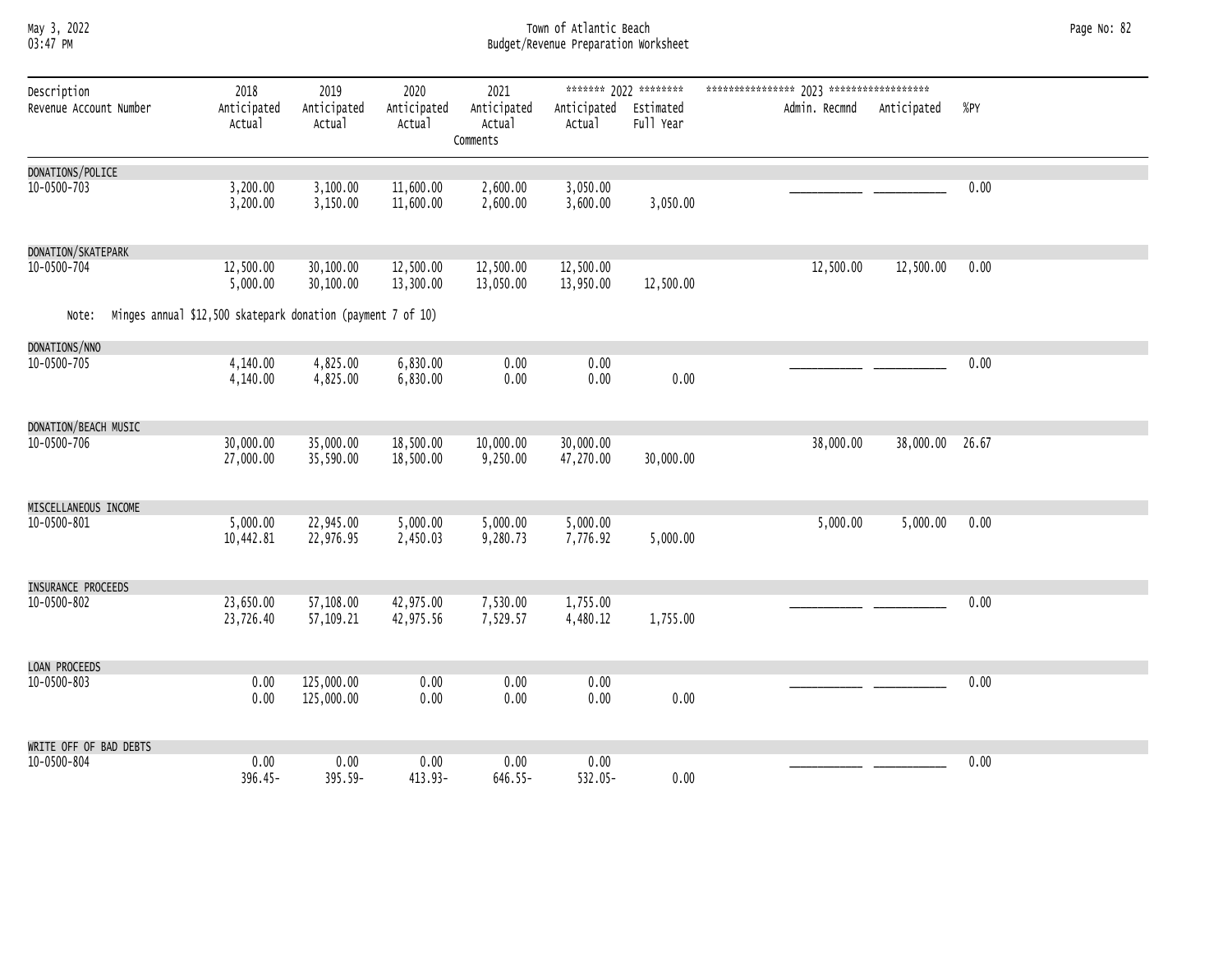#### May 3, 2022 Town of Atlantic Beach Page No: 83 03:47 PM Budget/Revenue Preparation Worksheet

| Description                     | 2018                  | 2019                                   | 2020                     | 2021                                                                                                                                                          |                                              | ******* 2022 ********  |                           |            |          |
|---------------------------------|-----------------------|----------------------------------------|--------------------------|---------------------------------------------------------------------------------------------------------------------------------------------------------------|----------------------------------------------|------------------------|---------------------------|------------|----------|
| Revenue Account Number          | Anticipated<br>Actual | Anticipated<br>Actual                  | Anticipated<br>Actual    | Anticipated<br>Actual<br>Comments                                                                                                                             | Anticipated<br>Actual                        | Estimated<br>Full Year | Admin. Recmnd Anticipated |            | %PY      |
| POLICE RESTRICTED REVENUE       |                       |                                        |                          |                                                                                                                                                               |                                              |                        |                           |            |          |
| 10-0500-805                     | 0.00<br>560.79        | 525.00<br>551.19                       | 0.00<br>144.11           | 0.00<br>769.40                                                                                                                                                | 0.00<br>5.26                                 | 0.00                   |                           |            | 0.00     |
| FUND BAL APPROPRIATED           |                       |                                        |                          |                                                                                                                                                               |                                              |                        |                           |            |          |
| 10-0500-901                     | 197,970.00<br>0.00    | 156, 355.00-<br>0.00                   | 546,019.00<br>0.00       | 1,030,391.00<br>0.00                                                                                                                                          | 337,978.00<br>0.00                           | 337,978.00             |                           |            | 0.00     |
| Department Total                |                       | 6,273,793.12 7,662,555.00 7,359,622.87 |                          | 6,316,528.00 7,626,999.00 7,732,337.00 8,930,542.00 8,461,253.00                                                                                              | 8, 217, 779.47 7, 313, 646.06 8, 461, 253.00 |                        | 7,353,915.00 7,698,915.00 |            | $9.01 -$ |
| Revenue Fund Total              |                       |                                        |                          | 6,316,528.00 7,626,999.00 7,732,337.00 8,930,542.00 8,461,253.00<br>6, 273, 793.12 7, 662, 555.00 7, 359, 622.87 8, 217, 779.47 7, 313, 646.06 8, 461, 253.00 |                                              |                        | 7,353,915.00 7,698,915.00 |            | $9.01 -$ |
| INTEREST - INVESTMENTS          |                       |                                        |                          |                                                                                                                                                               |                                              |                        |                           |            |          |
| 21-0500-502                     | 0.00<br>2,169.03      | 0.00<br>4,562.05                       | 0.00<br>2,308.10         | 0.00<br>676.16                                                                                                                                                | 0.00<br>613.04                               | 0.00                   |                           |            | 0.00     |
| TRANSFER FROM GENERAL FUND      |                       |                                        |                          |                                                                                                                                                               |                                              |                        |                           |            |          |
| 21-0500-601                     | 0.00<br>0.00          | 0.00<br>0.00                           | 257,926.00<br>257,926.00 | 261,000.00<br>261,000.00                                                                                                                                      | 273,000.00<br>273,000.00                     | 273,000.00             | 273,000.00                | 276,000.00 | 1.10     |
| Note: 1.5 cents of property tax |                       |                                        |                          |                                                                                                                                                               |                                              |                        |                           |            |          |
| FUND BAL APPROPRIATED           |                       |                                        |                          |                                                                                                                                                               |                                              |                        |                           |            |          |
| 21-0500-901                     | 0.00<br>0.00          | 49,148.00<br>0.00                      | 127,824.00-<br>0.00      | 113,530.00-<br>0.00                                                                                                                                           | 109,712.00-<br>0.00                          | 109,712.00-            |                           |            | 0.00     |
| Department Total                | 0.00<br>2,169.03      | 49,148.00<br>4,562.05                  | 130,102.00<br>260,234.10 | 147,470.00<br>261,676.16                                                                                                                                      | 163,288.00<br>273,613.04                     | 163,288.00             | 273,000.00                | 276,000.00 | 69.03    |
| Revenue Fund Total              | 0.00<br>2,169.03      | 49,148.00<br>4,562.05                  | 130,102.00<br>260,234.10 | 147,470.00<br>261,676.16                                                                                                                                      | 163,288.00<br>273,613.04                     | 163,288.00             | 273,000.00                | 276,000.00 | 69.03    |
| STORMWATER CAPACITY USE FEE     |                       |                                        |                          |                                                                                                                                                               |                                              |                        |                           |            |          |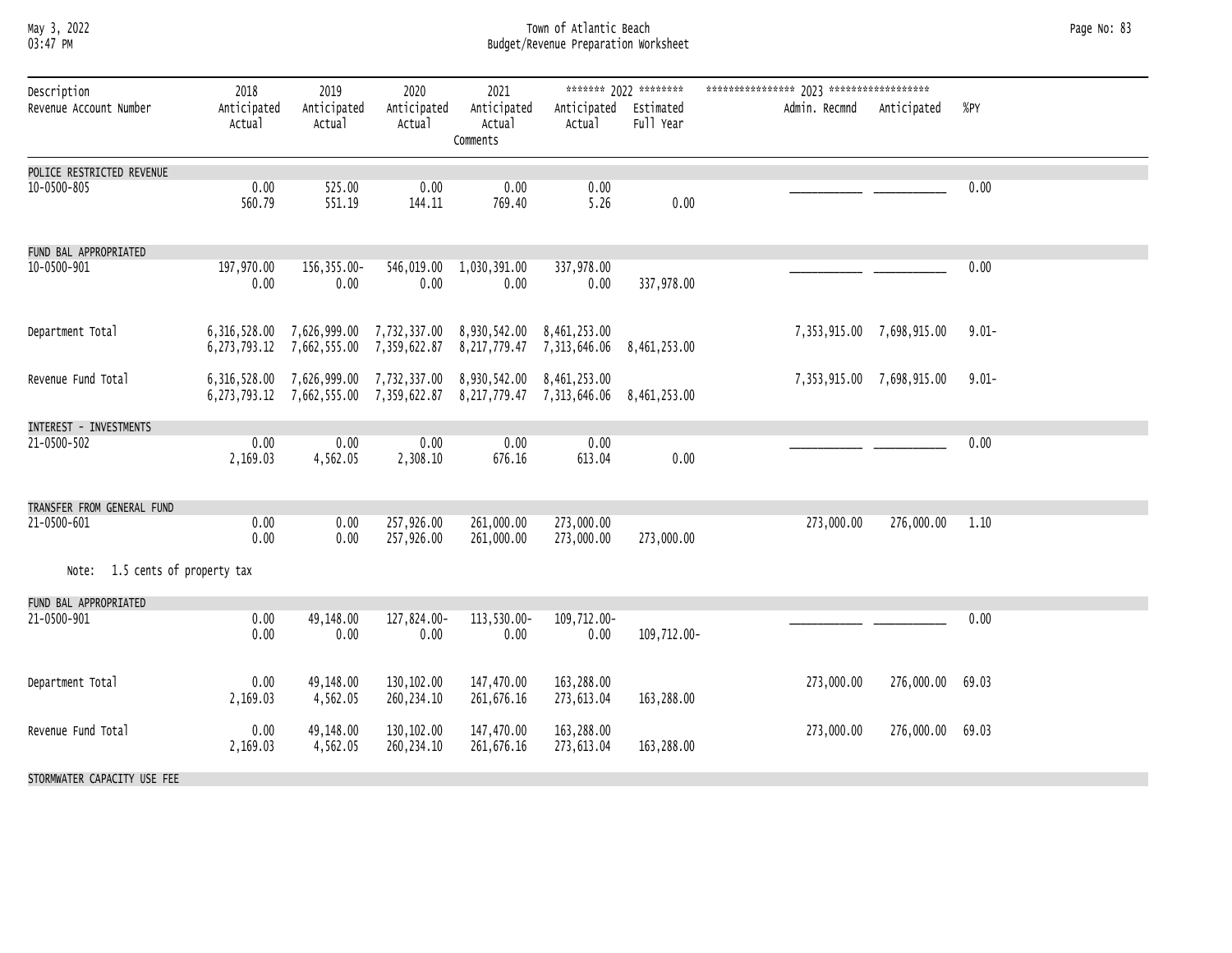#### May 3, 2022 Town of Atlantic Beach Page No: 84 03:47 PM Budget/Revenue Preparation Worksheet

| Description                |                                                                 | 2018                     | 2019                      | 2020                     | 2021                              |                          | ******* 2022 ********  |               |                   |      |
|----------------------------|-----------------------------------------------------------------|--------------------------|---------------------------|--------------------------|-----------------------------------|--------------------------|------------------------|---------------|-------------------|------|
| Revenue Account Number     |                                                                 | Anticipated<br>Actual    | Anticipated<br>Actual     | Anticipated<br>Actual    | Anticipated<br>Actual<br>Comments | Anticipated<br>Actual    | Estimated<br>Full Year | Admin. Recmnd | Anticipated       | %PY  |
| 22-0500-370                |                                                                 | 40,000.00<br>69,049.30   | 20,925.00<br>20,926.55    | 40,000.00<br>75,528.40   | 40,000.00<br>69,081.95            | 50,000.00<br>71,875.05   | 50,000.00              | 50,000.00     | 50,000.00         | 0.00 |
| Note:                      | AB building permit fee for stormwater driven by AB Fee Schedule |                          |                           |                          |                                   |                          |                        |               |                   |      |
| STORMWATER FEE             |                                                                 |                          |                           |                          |                                   |                          |                        |               |                   |      |
| 22-0500-371                |                                                                 | 265,000.00<br>269,103.00 | 265,000.00<br>269,619.88  | 397,500.00<br>366,704.08 | 400,000.00<br>408,246.24          | 400,000.00<br>341,300.94 | 400,000.00             | 400,000.00    | 400,000.00        | 0.00 |
| Note:                      | \$6 per month per unit (billed in monthly utility bill)         |                          |                           |                          |                                   |                          |                        |               |                   |      |
| INTEREST - INVESTMENTS     |                                                                 |                          |                           |                          |                                   |                          |                        |               |                   |      |
| 22-0500-502                |                                                                 | 0.00<br>299.95           | 0.00<br>551.24            | 0.00<br>1,292.52         | 0.00<br>751.60                    | 0.00<br>573.61           | 0.00                   |               |                   | 0.00 |
| TRANSFER FROM GENERAL FUND |                                                                 |                          |                           |                          |                                   |                          |                        |               |                   |      |
| 22-0500-601                |                                                                 | 0.00<br>0.00             | 0.00<br>0.00              | 0.00<br>0.00             | 0.00<br>0.00                      | 0.00<br>0.00             | 0.00                   |               |                   | 0.00 |
| WRITE OFF OF BAD DEBTS     |                                                                 |                          |                           |                          |                                   |                          |                        |               |                   |      |
| 22-0500-804                |                                                                 | 0.00<br>$155.67 -$       | 0.00<br>$113.22 -$        | 0.00<br>120.00-          | 0.00<br>174.28-                   | 0.00<br>121.89-          | 0.00                   |               |                   | 0.00 |
| FUND BALANCE APPROPRIATED  |                                                                 |                          |                           |                          |                                   |                          |                        |               |                   |      |
| 22-0500-901                |                                                                 | 1,200.00<br>0.00         | 41,780.00-<br>0.00        | 13,444.00-<br>0.00       | 97,752.00-<br>0.00                | 289,967.00-<br>0.00      | 289,967.00-            |               |                   | 0.00 |
| Department Total           |                                                                 | 306,200.00<br>338,296.58 | 244, 145.00<br>290,984.45 | 424,056.00<br>443,405.00 | 342,248.00<br>477,905.51          | 160,033.00<br>413,627.71 | 160,033.00             | 450,000.00    | 450,000.00 181.19 |      |
| Revenue Fund Total         |                                                                 | 306,200.00<br>338,296.58 | 244, 145.00<br>290,984.45 | 424,056.00<br>443,405.00 | 342,248.00<br>477,905.51          | 160,033.00<br>413,627.71 | 160,033.00             | 450,000.00    | 450,000.00 181.19 |      |
| POWELL BILL REVENUE        |                                                                 |                          |                           |                          |                                   |                          |                        |               |                   |      |
| 23-0500-202                |                                                                 | 59,000.00                | 59,000.00                 | 58,000.00                | 57,000.00                         | 53,000.00                |                        | 53,000.00     | 53,000.00         | 0.00 |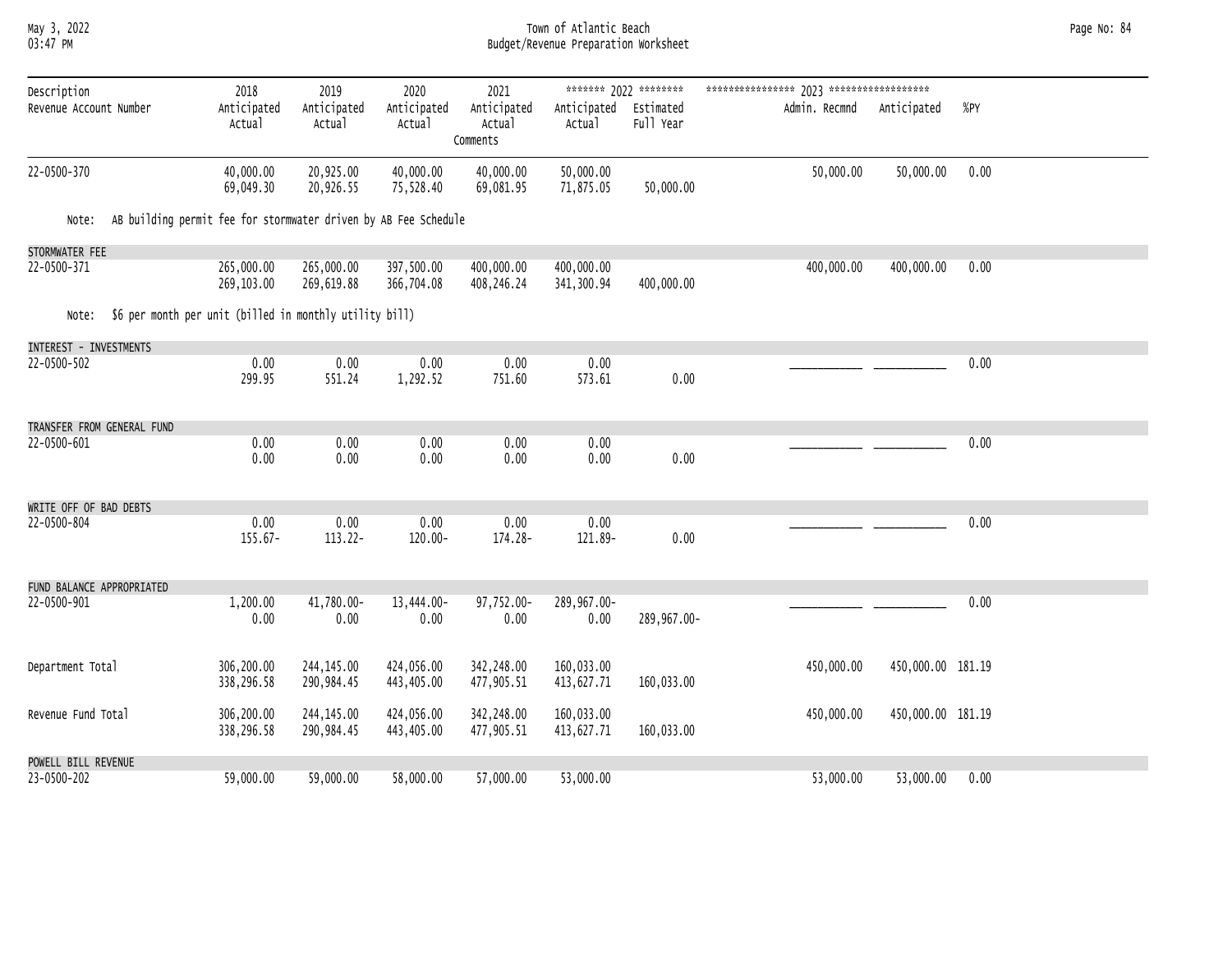#### May 3, 2022 Town of Atlantic Beach Page No: 85 03:47 PM Budget/Revenue Preparation Worksheet

| Description                 |                                                                                                                                                                                                                          | 2018                   | 2019                   | 2020                   | 2021                              |                                 | ******* 2022 ******** |               |             |           |
|-----------------------------|--------------------------------------------------------------------------------------------------------------------------------------------------------------------------------------------------------------------------|------------------------|------------------------|------------------------|-----------------------------------|---------------------------------|-----------------------|---------------|-------------|-----------|
| Revenue Account Number      |                                                                                                                                                                                                                          | Anticipated<br>Actual  | Anticipated<br>Actual  | Anticipated<br>Actual  | Anticipated<br>Actual<br>Comments | Anticipated Estimated<br>Actual | Full Year             | Admin. Recmnd | Anticipated | %PY       |
|                             |                                                                                                                                                                                                                          | 58,235.19              | 57,360.83              | 56,927.06              | 52,906.40                         | 59,530.12                       | 53,000.00             |               |             |           |
| Note:                       | NC Powell Bill funds: 75% is allocated among eligible cities based on population; 25% of the Powell<br>Bill distribution is allocated based on the number of city-maintained street system miles in each<br>municipality |                        |                        |                        |                                   |                                 |                       |               |             |           |
| INTEREST - INVESTMENTS      |                                                                                                                                                                                                                          |                        |                        |                        |                                   |                                 |                       |               |             |           |
| 23-0500-502                 |                                                                                                                                                                                                                          | 300.00<br>2,553.62     | 0.00<br>5,351.82       | 0.00<br>3,647.67       | 0.00<br>455.11                    | 0.00<br>189.99                  | 0.00                  |               |             | 0.00      |
| TRANSFER FROM GENERAL FUND  |                                                                                                                                                                                                                          |                        |                        |                        |                                   |                                 |                       |               |             |           |
| 23-0500-601                 |                                                                                                                                                                                                                          | 0.00<br>0.00           | 0.00<br>0.00           | 0.00<br>0.00           | 0.00<br>0.00                      | 0.00<br>0.00                    | 0.00                  |               |             | 0.00      |
| FUND BALANCE APPROPRIATED   |                                                                                                                                                                                                                          |                        |                        |                        |                                   |                                 |                       |               |             |           |
| 23-0500-901                 |                                                                                                                                                                                                                          | 22,522.00-<br>0.00     | 6,000.00<br>0.00       | $9,296.00 -$<br>0.00   | 70,283.00<br>0.00                 | 113,258.00<br>0.00              | 113,258.00            |               |             | 0.00      |
| Department Total            |                                                                                                                                                                                                                          | 36,778.00<br>60,788.81 | 65,000.00<br>62,712.65 | 48,704.00<br>60,574.73 | 127,283.00<br>53, 361.51          | 166,258.00<br>59,720.11         | 166,258.00            | 53,000.00     | 53,000.00   | $68.12 -$ |
| Revenue Fund Total          |                                                                                                                                                                                                                          | 36,778.00<br>60,788.81 | 65,000.00<br>62,712.65 | 48,704.00<br>60,574.73 | 127,283.00<br>53,361.51           | 166,258.00<br>59,720.11         | 166,258.00            | 53,000.00     | 53,000.00   | $68.12 -$ |
| FEMA INCOME                 |                                                                                                                                                                                                                          |                        |                        |                        |                                   |                                 |                       |               |             |           |
| 30-0500-203                 |                                                                                                                                                                                                                          | 0.00<br>0.00           | 0.00<br>0.00           | 0.00<br>0.00           | 0.00<br>0.00                      | 0.00<br>0.00                    | 0.00                  |               |             | 0.00      |
| STORMWATER - NC CWMTF GRANT |                                                                                                                                                                                                                          |                        |                        |                        |                                   |                                 |                       |               |             |           |
| 30-0500-214                 |                                                                                                                                                                                                                          | 0.00<br>0.00           | 0.00<br>0.00           | 0.00<br>0.00           | 0.00<br>0.00                      | 0.00<br>0.00                    | 0.00                  |               |             | 0.00      |
| <b>AVAILABILITY FEE</b>     |                                                                                                                                                                                                                          |                        |                        |                        |                                   |                                 |                       |               |             |           |
| 30-0500-301                 |                                                                                                                                                                                                                          | 5,000.00               | 5,000.00               | 5,000.00               | 4,000.00                          | 4,000.00                        |                       | 4,000.00      | 4,000.00    | 0.00      |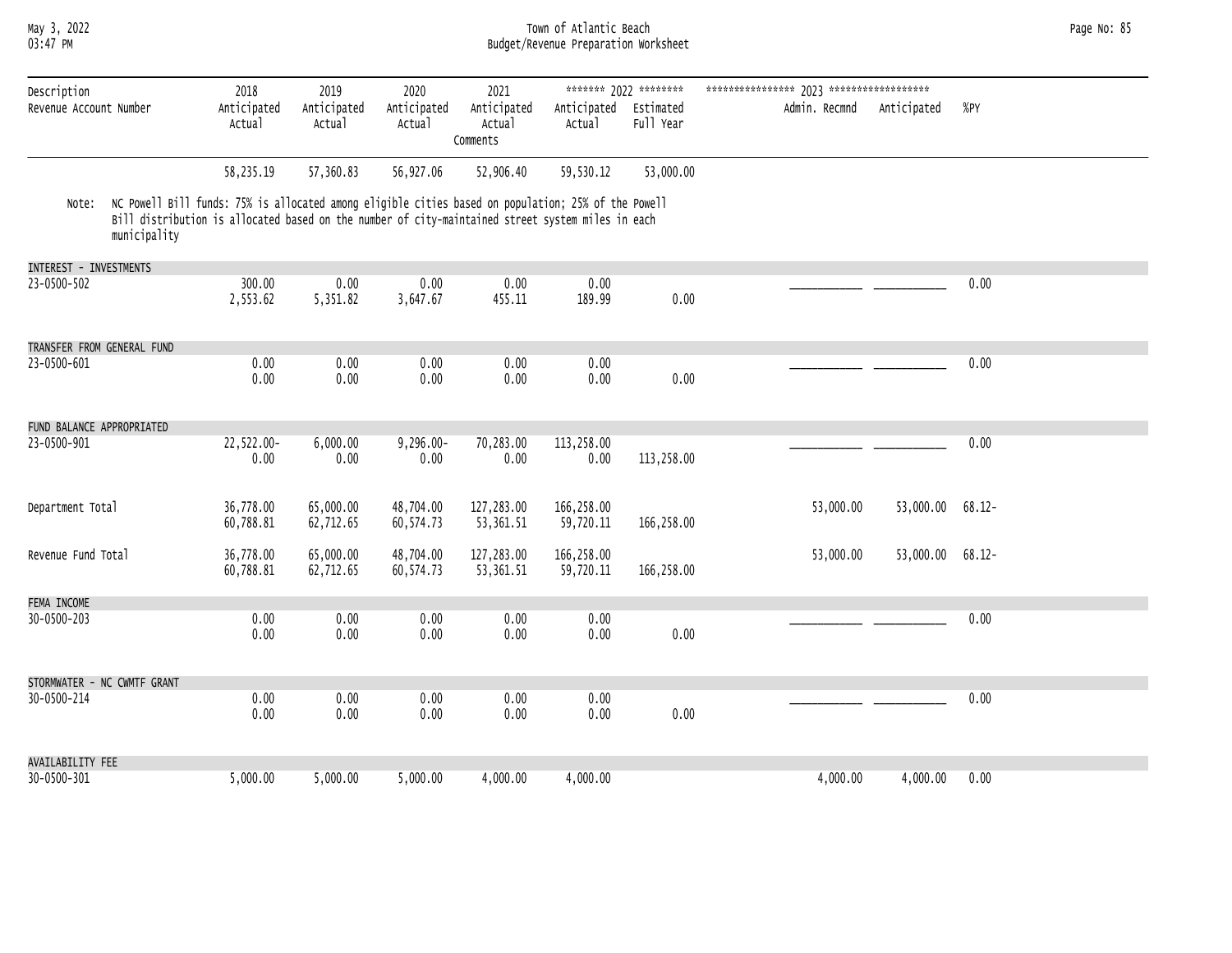#### May 3, 2022 Town of Atlantic Beach Page No: 86 03:47 PM Budget/Revenue Preparation Worksheet

| Description             | 2018                     | 2019                   | 2020                   | 2021                              |                                 | ******* 2022 ******** |               |             |      |
|-------------------------|--------------------------|------------------------|------------------------|-----------------------------------|---------------------------------|-----------------------|---------------|-------------|------|
| Revenue Account Number  | Anticipated<br>Actual    | Anticipated<br>Actual  | Anticipated<br>Actual  | Anticipated<br>Actual<br>Comments | Anticipated Estimated<br>Actual | Full Year             | Admin. Recmnd | Anticipated | %PY  |
|                         | 4,950.96                 | 4,768.68               | 4,933.32               | 4,753.48                          | 3,904.17                        | 4,000.00              |               |             |      |
| CONNECTION FEES         |                          |                        |                        |                                   |                                 |                       |               |             |      |
| 30-0500-304             | 4,500.00<br>8,400.00     | 10,000.00<br>7,250.00  | 13,000.00<br>13,425.00 | 13,000.00<br>15,550.00            | 8,000.00<br>18,658.00           | 8,000.00              | 8,000.00      | 8,000.00    | 0.00 |
| FIRE HYDRANTS/SPRINKLER |                          |                        |                        |                                   |                                 |                       |               |             |      |
| 30-0500-305             | 5,400.00<br>5,400.00     | 5,400.00<br>5,400.00   | 5,400.00<br>5,400.00   | 5,400.00<br>5,400.00              | 5,400.00<br>5,400.00            | 5,400.00              | 5,400.00      | 5,400.00    | 0.00 |
| WATER CAPACITY USE FEE  |                          |                        |                        |                                   |                                 |                       |               |             |      |
| 30-0500-306             | 113,000.00<br>113,954.39 | 0.00<br>0.00           | 0.00<br>0.00           | 0.00<br>0.00                      | 0.00<br>0.00                    | 0.00                  |               |             | 0.00 |
| LATE FEES               |                          |                        |                        |                                   |                                 |                       |               |             |      |
| 30-0500-308             | 19,000.00<br>24,055.54   | 19,000.00<br>20,077.82 | 19,000.00<br>22,680.64 | 19,000.00<br>20,967.10            | 15,000.00<br>19,737.30          | 15,000.00             | 15,000.00     | 15,000.00   | 0.00 |
| RECONNECT FEES          |                          |                        |                        |                                   |                                 |                       |               |             |      |
| 30-0500-312             | 75.00<br>250.00          | 75.00<br>0.00          | 0.00<br>12.69          | 0.00<br>300.00                    | 0.00<br>936.35                  | 0.00                  |               |             | 0.00 |
| RETURNED CHECK FEE      |                          |                        |                        |                                   |                                 |                       |               |             |      |
| 30-0500-313             | 350.00<br>750.00         | 350.00<br>625.00       | 500.00<br>575.00       | 350.00<br>525.00                  | 0.00<br>818.14                  | 0.00                  |               |             | 0.00 |
| SALE OF EQUIPMENT       |                          |                        |                        |                                   |                                 |                       |               |             |      |
| 30-0500-404             | 0.00<br>0.00             | 0.00<br>0.00           | 5,000.00<br>5,843.99   | 0.00<br>0.00                      | 0.00<br>0.00                    | 0.00                  |               |             | 0.00 |
| UTILITY COLLECTIONS     |                          |                        |                        |                                   |                                 |                       |               |             |      |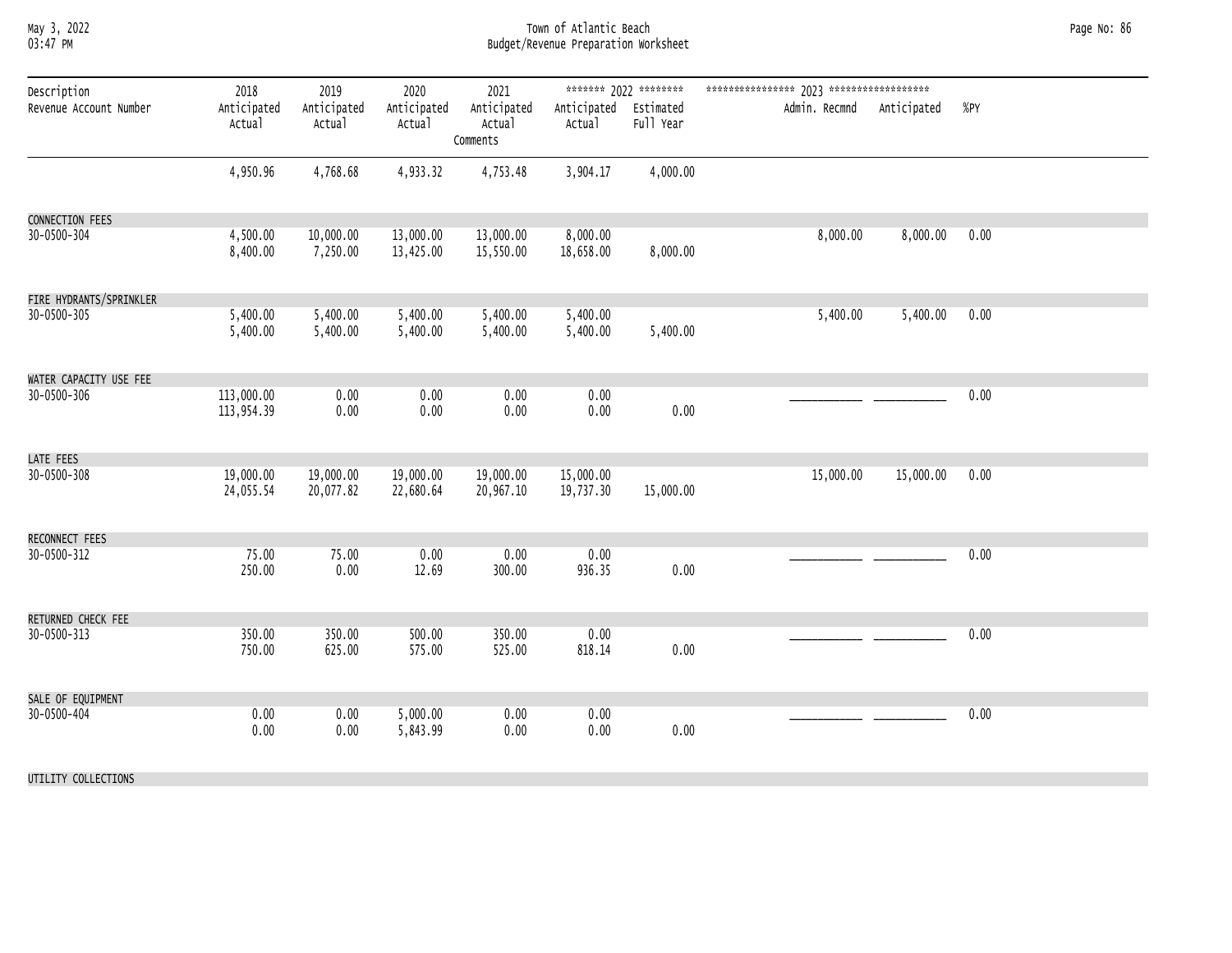#### May 3, 2022 Town of Atlantic Beach Page No: 87 03:47 PM Budget/Revenue Preparation Worksheet

| Description<br>Revenue Account Number |                 | 2018<br>Anticipated                                                                                                                                                                       | 2019<br>Anticipated                                                                           | 2020<br>Anticipated    | 2021<br>Anticipated       | Anticipated            | ******* 2022 ********<br>Estimated | Admin. Recmnd | Anticipated               | %PY  |
|---------------------------------------|-----------------|-------------------------------------------------------------------------------------------------------------------------------------------------------------------------------------------|-----------------------------------------------------------------------------------------------|------------------------|---------------------------|------------------------|------------------------------------|---------------|---------------------------|------|
|                                       |                 | Actual                                                                                                                                                                                    | Actual                                                                                        | Actual                 | Actual<br>Comments        | Actual                 | Full Year                          |               |                           |      |
| 30-0500-421                           |                 |                                                                                                                                                                                           | 1,160,000.00 1,130,000.00<br>1,139,077.88 1,153,277.66 1,237,714.25 1,303,828.32 1,106,753.83 |                        | 1,224,255.00 1,233,547.00 | 1,425,000,00           | 1,425,000.00                       |               | 1,425,000.00 1,530,185.00 | 7.38 |
| Note:                                 | November usage. | Flat rate increase of \$2 fro 3/4 - 2" and 3,4,6" increase of 8%for Nov 30 billing; PLUS<br>Price/thousand gallons over the minimum will increase from \$4.90 by 8% on Nov 30 billing for |                                                                                               |                        |                           |                        |                                    |               |                           |      |
| GAIN ON FIXED ASSETS                  |                 |                                                                                                                                                                                           |                                                                                               |                        |                           |                        |                                    |               |                           |      |
| 30-0500-430                           |                 | 0.00<br>0.00                                                                                                                                                                              | 0.00<br>0.00                                                                                  | 0.00<br>3,022.97       | 0.00<br>0.00              | 0.00<br>0.00           | 0.00                               |               |                           | 0.00 |
| INTEREST ON CHECKING                  |                 |                                                                                                                                                                                           |                                                                                               |                        |                           |                        |                                    |               |                           |      |
| 30-0500-501                           |                 | 500.00<br>773.58                                                                                                                                                                          | 500.00<br>645.83                                                                              | 500.00<br>408.39       | 500.00<br>2,037.98        | 500.00<br>1,527.99     | 500.00                             | 500.00        | 500.00                    | 0.00 |
|                                       |                 |                                                                                                                                                                                           |                                                                                               |                        |                           |                        |                                    |               |                           |      |
| INTEREST - INVESTMENTS                |                 |                                                                                                                                                                                           |                                                                                               |                        |                           |                        |                                    |               |                           |      |
| 30-0500-502                           |                 | 9,600.00<br>10,246.99                                                                                                                                                                     | 21,600.00<br>22,657.86                                                                        | 14,500.00<br>14,670.86 | 0.00<br>124.81            | 125.00<br>21.76        | 125.00                             | 125.00        | 125.00                    | 0.00 |
| TRANSFER FROM WATER CAPITAL           |                 |                                                                                                                                                                                           |                                                                                               |                        |                           |                        |                                    |               |                           |      |
| 30-0500-606                           |                 | 0.00<br>0.00                                                                                                                                                                              | 42,734.00<br>0.00                                                                             | 94,984.00<br>94,984.00 | 52,250.00<br>52,250.00    | 52,250.00<br>52,250.00 | 52,250.00                          | 52,250.00     | 52,250.00                 | 0.00 |
| MISCELLANEOUS INCOME                  |                 |                                                                                                                                                                                           |                                                                                               |                        |                           |                        |                                    |               |                           |      |
| 30-0500-801                           |                 | 0.00<br>278.05                                                                                                                                                                            | 0.00<br>727.64                                                                                | 0.00<br>12.39          | 0.00<br>$100.00 -$        | 0.00<br>608.52         | 0.00                               |               |                           | 0.00 |
| INSURANCE PROCEEDS - UF               |                 |                                                                                                                                                                                           |                                                                                               |                        |                           |                        |                                    |               |                           |      |
| 30-0500-802                           |                 | 0.00                                                                                                                                                                                      | 0.00                                                                                          | 0.00                   | 0.00                      | 0.00                   |                                    |               |                           | 0.00 |
|                                       |                 | 0.00                                                                                                                                                                                      | 0.00                                                                                          | 0.00                   | 0.00                      | 0.00                   | 0.00                               |               |                           |      |
| LOAN PROCEEDS                         |                 |                                                                                                                                                                                           |                                                                                               |                        |                           |                        |                                    |               |                           |      |
| $30 - 0500 - 803$                     |                 | 0.00                                                                                                                                                                                      | 0.00                                                                                          | 0.00                   | 0.00                      | 0.00                   |                                    |               |                           | 0.00 |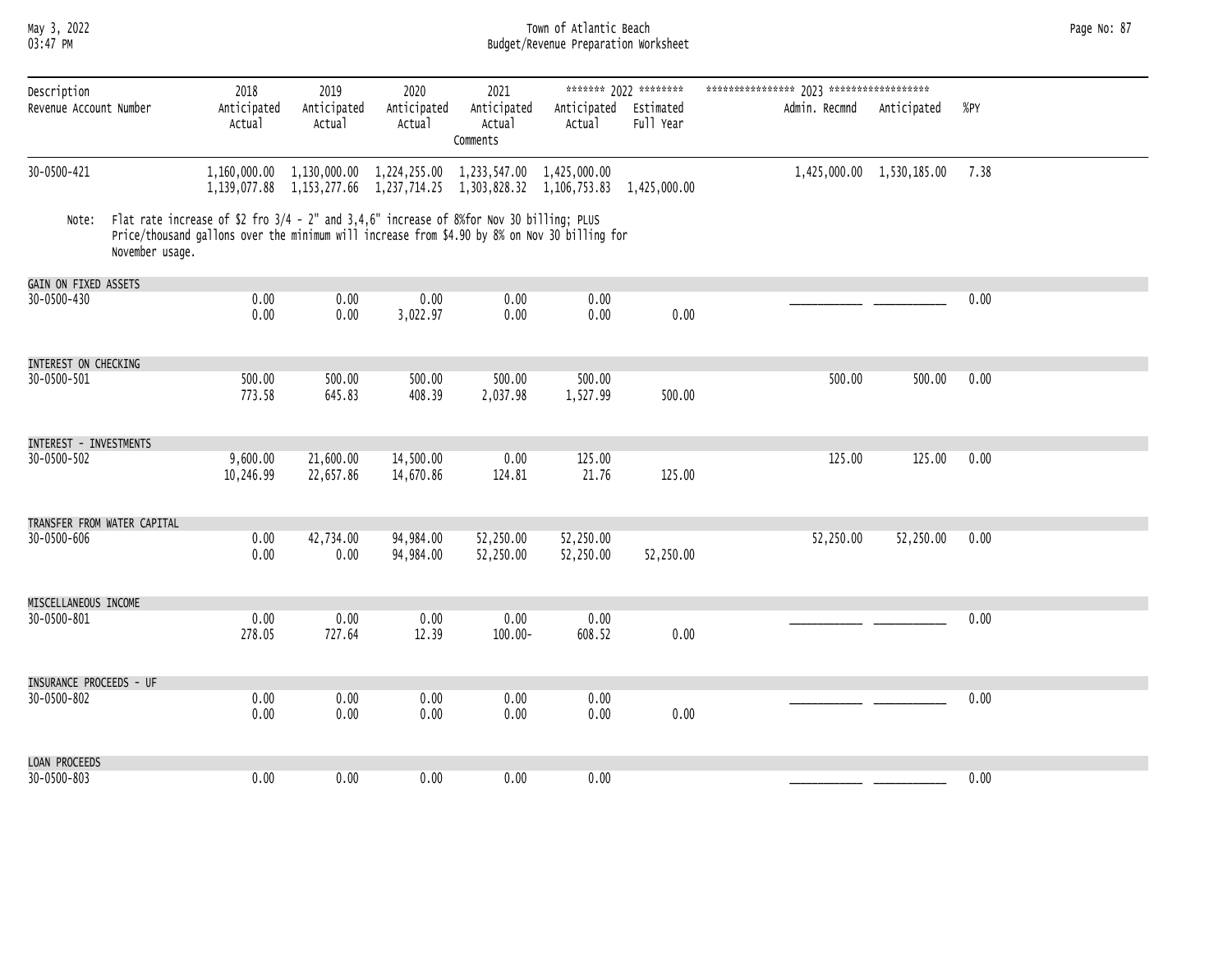#### May 3, 2022 Town of Atlantic Beach Page No: 88 03:47 PM Budget/Revenue Preparation Worksheet

| Description<br>Revenue Account Number | 2018<br>Anticipated<br>Actual | 2019<br>Anticipated<br>Actual | 2020<br>Anticipated<br>Actual                                                                                                                     | 2021<br>Anticipated<br>Actual<br>Comments | Anticipated Estimated<br>Actual | ******* 2022 ********<br>Full Year | Admin. Recmnd Anticipated |                           | %PY  |
|---------------------------------------|-------------------------------|-------------------------------|---------------------------------------------------------------------------------------------------------------------------------------------------|-------------------------------------------|---------------------------------|------------------------------------|---------------------------|---------------------------|------|
|                                       | 0.00                          | 0.00                          | 0.00                                                                                                                                              | 0.00                                      | 0.00                            | 0.00                               |                           |                           |      |
| WRITE OFF OF BAD DEBTS                |                               |                               |                                                                                                                                                   |                                           |                                 |                                    |                           |                           |      |
| 30-0500-804                           | 0.00<br>$628.71 -$            | 0.00<br>$502.56 -$            | 0.00<br>386.11-                                                                                                                                   | 0.00<br>716.81-                           | 0.00<br>294.78-                 | 0.00                               |                           |                           | 0.00 |
| FUND BAL APPROPRIATED                 |                               |                               |                                                                                                                                                   |                                           |                                 |                                    |                           |                           |      |
| 30-0500-901                           | $9,600.00 -$<br>0.00          | 36,900.00<br>0.00             | 35,701.00<br>0.00                                                                                                                                 | 36,500.00<br>0.00                         | 69,164.00<br>0.00               | 69,164.00                          |                           | 70,000.00                 | 1.21 |
| Department Total                      |                               |                               | 1,307,825.00 1,271,559.00 1,417,840.00 1,364,547.00 1,579,439.00<br>1,307,508.68 1,214,927.93 1,403,297.39 1,404,919.88 1,210,321.28 1,579,439.00 |                                           |                                 |                                    |                           | 1,510,275.00 1,685,460.00 | 6.71 |
| Revenue Fund Total                    |                               |                               | 1,307,825.00 1,271,559.00 1,417,840.00 1,364,547.00 1,579,439.00<br>1,307,508.68 1,214,927.93 1,403,297.39 1,404,919.88 1,210,321.28 1,579,439.00 |                                           |                                 |                                    |                           | 1,510,275.00 1,685,460.00 | 6.71 |
| CAPACITY USE FEE                      |                               |                               |                                                                                                                                                   |                                           |                                 |                                    |                           |                           |      |
| 31-0500-306                           | 0.00<br>0.00                  | 42,734.00<br>42,734.00        | 78,970.00<br>78,969.56                                                                                                                            | 52,250.00<br>80,030.00                    | 52,250.00<br>32,996.00          | 52,250.00                          | 52,250.00                 | 52,250.00                 | 0.00 |
| INTEREST - INVESTMENTS                |                               |                               |                                                                                                                                                   |                                           |                                 |                                    |                           |                           |      |
| 31-0500-502                           | 0.00<br>0.00                  | 0.00<br>38.06                 | 0.00<br>158.43                                                                                                                                    | 0.00<br>129.97                            | 0.00<br>59.17                   | 0.00                               |                           |                           | 0.00 |
| TRANSFER FROM GENERAL FUND            |                               |                               |                                                                                                                                                   |                                           |                                 |                                    |                           |                           |      |
| 31-0500-601                           | 0.00<br>0.00                  | 0.00<br>0.00                  | 0.00<br>0.00                                                                                                                                      | 0.00<br>0.00                              | 0.00<br>0.00                    | 0.00                               |                           |                           | 0.00 |
| TRANSFER FROM WATER FUND              |                               |                               |                                                                                                                                                   |                                           |                                 |                                    |                           |                           |      |
| 31-0500-602                           | 0.00<br>0.00                  | 0.00<br>0.00                  | 0.00<br>0.00                                                                                                                                      | 0.00<br>0.00                              | 0.00<br>0.00                    | 0.00                               |                           |                           | 0.00 |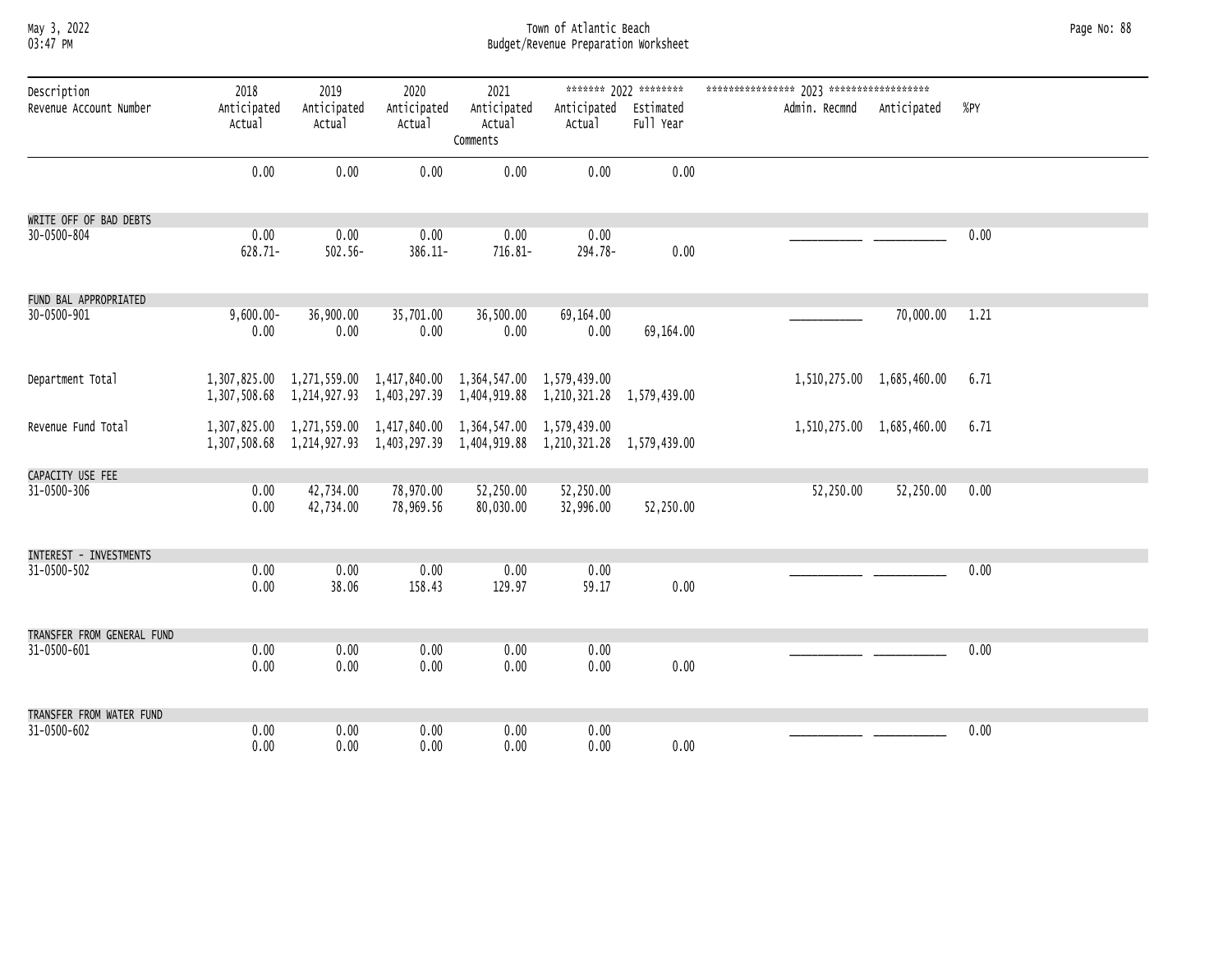#### May 3, 2022 Town of Atlantic Beach Page No: 89 03:47 PM Budget/Revenue Preparation Worksheet

| Description<br>Revenue Account Number | 2018<br>Anticipated<br>Actual | 2019<br>Anticipated<br>Actual | 2020<br>Anticipated<br>Actual | 2021<br>Anticipated<br>Actual<br>Comments                                                                      | Anticipated<br>Actual  | ******* 2022 ********<br>Estimated<br>Full Year | Admin. Recmnd | Anticipated                | %PY  |  |
|---------------------------------------|-------------------------------|-------------------------------|-------------------------------|----------------------------------------------------------------------------------------------------------------|------------------------|-------------------------------------------------|---------------|----------------------------|------|--|
| FUND BALANCE APPROPRIATED             |                               |                               |                               |                                                                                                                |                        |                                                 |               |                            |      |  |
| 31-0500-901                           | 0.00<br>0.00                  | 0.00<br>0.00                  | 16,014.00<br>0.00             | 0.00<br>0.00                                                                                                   | 0.00<br>0.00           | 0.00                                            |               |                            | 0.00 |  |
| Department Total                      | 0.00<br>0.00                  | 42,734.00<br>42,772.06        | 94,984.00<br>79,127.99        | 52,250.00<br>80,159.97                                                                                         | 52,250.00<br>33,055.17 | 52,250.00                                       | 52,250.00     | 52,250.00                  | 0.00 |  |
| Revenue Fund Total                    | 0.00<br>0.00                  | 42,734.00<br>42,772.06        | 94,984.00<br>79,127.99        | 52,250.00<br>80,159.97                                                                                         | 52,250.00<br>33,055.17 | 52,250.00                                       | 52,250.00     | 52,250.00                  | 0.00 |  |
| GAIN ON FIXED ASSETS                  |                               |                               |                               |                                                                                                                |                        |                                                 |               |                            |      |  |
| 80-0500-430                           | 0.00<br>22,655.78             | 0.00<br>28,290.05             | 0.00<br>61,076.29             | 0.00<br>0.00                                                                                                   | 0.00<br>0.00           | 0.00                                            |               |                            | 0.00 |  |
| Department Total                      | 0.00<br>22,655.78             | 0.00<br>28,290.05             | 0.00<br>61,076.29             | 0.00<br>0.00                                                                                                   | 0.00<br>0.00           | 0.00                                            | 0.00          | 0.00                       | 0.00 |  |
| Revenue Fund Total                    | 0.00<br>22,655.78             | 0.00<br>28,290.05             | 0.00<br>61,076.29             | 0.00<br>0.00                                                                                                   | 0.00<br>0.00           | 0.00                                            | 0.00          | 0.00                       | 0.00 |  |
| Year Total                            | 7,967,331.00<br>8,005,212.00  | 9,306,804.19                  |                               | 9,299,585.00 9,848,023.00 10,964,340.00 10,582,521.00<br>9,667,338.37 10,495,802.50 9,303,983.37 10,582,521.00 |                        |                                                 |               | 9,692,440.00 10,215,625.00 | 0.00 |  |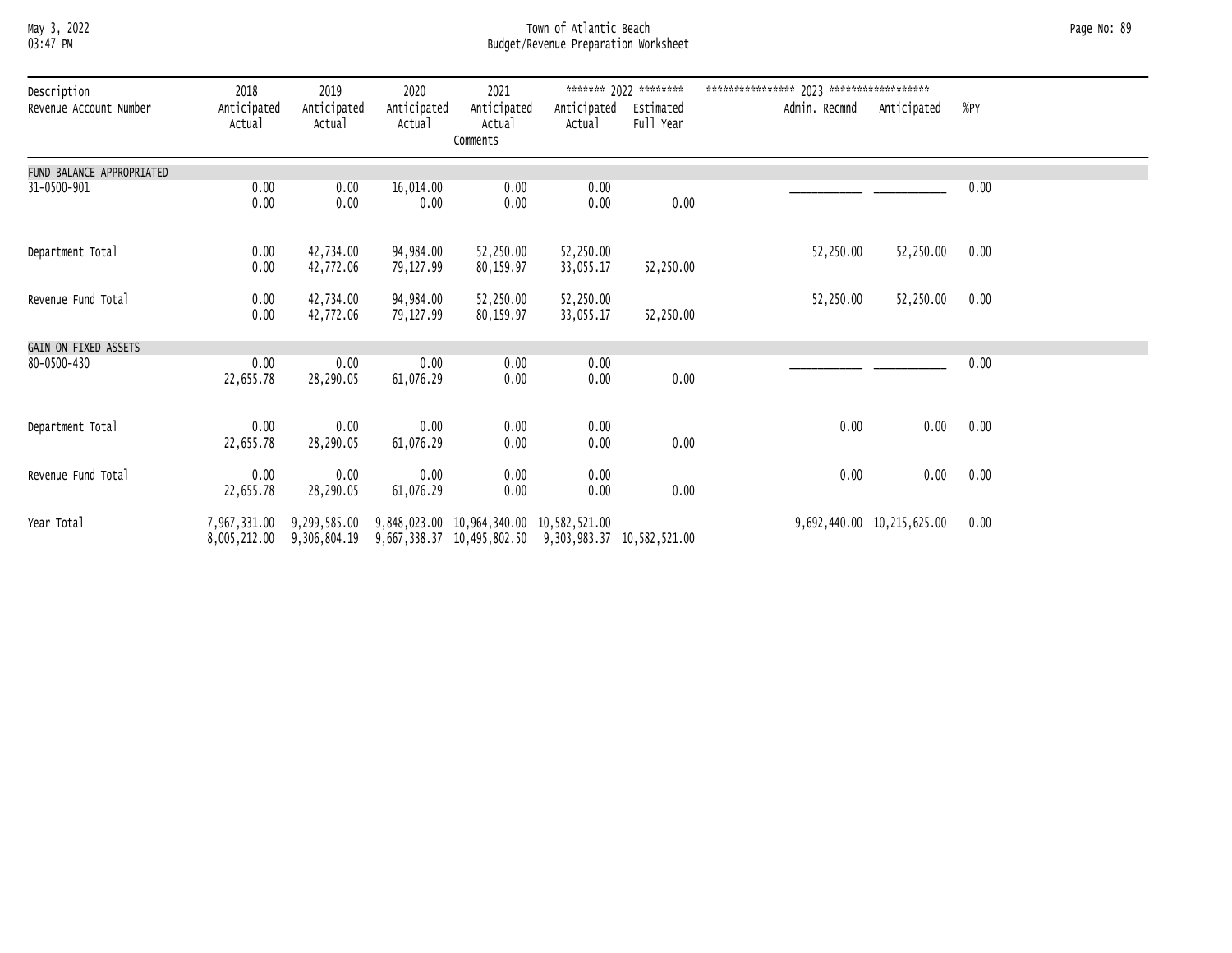### May 3, 2022 Town of Atlantic Beach Page No: 69 03:47 PM Budget Preparation - Control Totals

| Description                                | 2018                     | 2019                                                                                                                                              | 2020                     | 2021                     |                          | ******* 2022 ********  |            |                           |          |      |
|--------------------------------------------|--------------------------|---------------------------------------------------------------------------------------------------------------------------------------------------|--------------------------|--------------------------|--------------------------|------------------------|------------|---------------------------|----------|------|
| Budget Account Number                      | Approp<br>Actual         | Approp<br>Actual                                                                                                                                  | Approp<br>Actual         | Approp<br>Actual         | Approp<br>Actual         | Estimated<br>Full Year | Requested  | Admin. Recmnd             | Budgeted | %PY  |
| ADM SVC-FINANCE<br>10-1001-000             | 302,243.00<br>244,854.75 | 340,876.00<br>273,198.56                                                                                                                          | 301,488.00<br>240,538.76 | 335,578.00<br>201,544.43 | 286,806.00<br>176,821.40 | 363,773.00             | 232,177.00 | 332,177.00                | 0.00     | 0.00 |
| ADM SVC-ADMIN SUPPORT<br>10-1002-000       | 318,805.00<br>288,069.42 | 308,040.00<br>278, 163.57                                                                                                                         | 332,975.00<br>300,812.11 | 451,585.00<br>337,284.42 | 371,955.00<br>305,582.32 | 371,955.00             | 460,755.00 | 460,755.00                | 0.00     | 0.00 |
| ADM SVC-GOV BODY<br>10-1004-000            | 113,996.00<br>102,899.83 | 95,326.00<br>82,104.50                                                                                                                            | 105,158.00<br>86,163.87  | 101,600.00<br>91,133.81  | 170,500.00<br>54,746.81  | 170,500.00             | 166,500.00 | 166,500.00                | 0.00     | 0.00 |
| ADM SVC-DEBT SERVICE<br>10-1009-000        | 383,250.00<br>383,240.60 | 338,025.00<br>338,016.34                                                                                                                          | 353,302.00<br>353,255.95 | 292,450.00<br>292,447.03 | 582,705.00<br>582,702.84 | 582,705.00             | 582,705.00 | 582,705.00                | 0.00     | 0.00 |
| POLICE-ENFORCEMENT<br>10-2001-000          |                          | 1,528,606.00 1,741,828.00 1,655,219.00 1,813,284.00 1,760,583.00<br>1,485,600.48 1,703,027.05 1,572,966.87 1,700,434.48 1,429,922.39 1,713,058.00 |                          |                          |                          |                        |            | 1,935,806.00 1,935,806.00 | 0.00     | 0.00 |
| POLICE-EMERGENCY MGMT<br>$10 - 2002 - 000$ | 11,525.00<br>8,809.34    | 480,080.00<br>462,952.69                                                                                                                          | 36,180.00<br>36,184.54   | 6,930.00<br>5,273.18     | 6,820.00<br>850.00       | 10,420.00              | 6,820.00   | 6,820.00                  | 0.00     | 0.00 |
| POLICE-COMM OUTREACH<br>10-2003-000        | 5,140.00<br>5,025.34     | 5,325.00<br>5,182.92                                                                                                                              | 7,330.00<br>3,164.87     | 6,740.00<br>92.00        | 6,740.00<br>4,820.40     | 5,740.00               | 4,000.00   | 4,000.00                  | 0.00     | 0.00 |
| FIRE-FIRE<br>10-2501-000                   |                          | 1,198,100.00 1,299,325.00 1,317,912.00 1,529,514.00 1,554,475.00<br>1,174,911.74 1,262,423.61 1,299,402.79 1,427,040.71 1,316,405.30 1,559,171.00 |                          |                          |                          |                        |            | 1,620,895.00 1,620,895.00 | 0.00     | 0.00 |
| FIRE-EMS<br>$10 - 2502 - 000$              | 28,300.00<br>26,526.53   | 205,705.00<br>203,679.40                                                                                                                          | 60,145.00<br>55,587.18   | 54,046.00<br>49,590.19   | 35,460.00<br>25,521.99   | 34,400.00              | 36,000.00  | 36,000.00                 | 0.00     | 0.00 |
| FIRE-RESCUE<br>10-2503-000                 | 10,500.00<br>8,096.79    | 9,395.00<br>7,470.25                                                                                                                              | 8,512.00<br>6,360.49     | 8,289.00<br>6,354.16     | 6,695.00<br>4,106.52     | 7,000.00               | 10,000.00  | 10,000.00                 | 0.00     | 0.00 |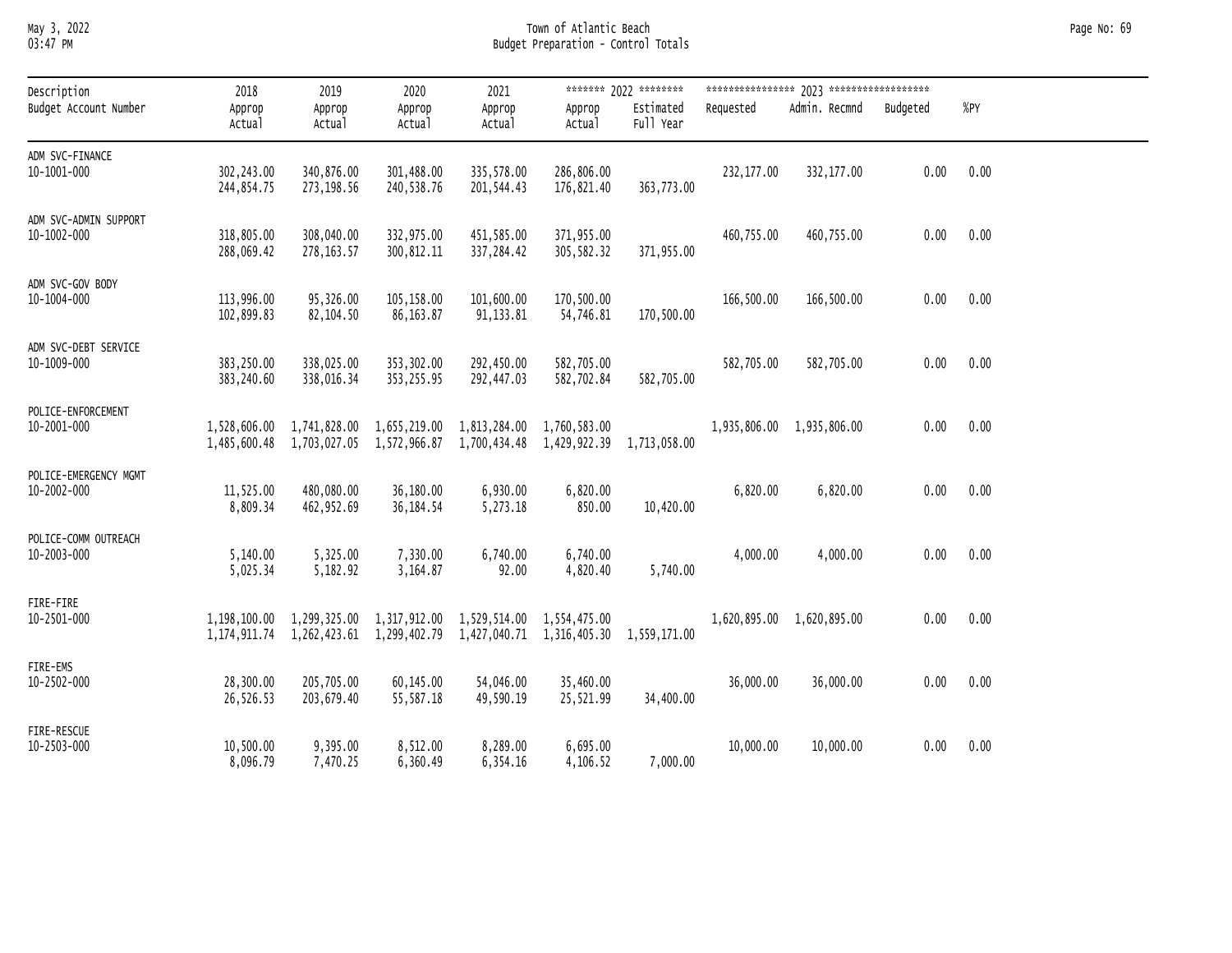#### May 3, 2022 Town of Atlantic Beach Page No: 70 03:47 PM Budget Preparation - Control Totals

| Description<br>Budget Account Number     | 2018<br>Approp<br>Actual | 2019<br>Approp<br>Actual                                       | 2020<br>Approp<br>Actual | 2021<br>Approp<br>Actual | Approp<br>Actual                                               | ******* 2022 ********<br>Estimated<br>Full Year | Requested  | Admin. Recmnd             | Budgeted | $%$ PY |  |
|------------------------------------------|--------------------------|----------------------------------------------------------------|--------------------------|--------------------------|----------------------------------------------------------------|-------------------------------------------------|------------|---------------------------|----------|--------|--|
| FIRE-LIFEGUARDS<br>10-2504-000           | 45,400.00<br>44,838.90   | 49,700.00<br>46,519.80                                         | 61,876.00<br>56,139.90   | 103,410.00<br>102,110.32 | 111,448.00<br>76,404.36                                        | 145,966.00                                      | 73,100.00  | 73,100.00                 | 0.00     | 0.00   |  |
| BUILDING INSPECTIONS<br>10-3001-000      | 185,775.00<br>171,272.60 | 99,699.00<br>85,509.65                                         | 125,974.00<br>124,171.07 | 131,940.00<br>125,677.64 | 137,400.00<br>100,554.81                                       | 137,400.00                                      | 147,485.00 | 147,485.00                | 0.00     | 0.00   |  |
| PLANNING & ZONING<br>10-3501-000         | 149,760.00<br>147,519.94 | 181,565.00<br>172,509.53                                       | 223,985.00<br>194,988.62 | 211,640.00<br>201,303.16 | 228,275.00<br>160,540.68                                       | 228,275.00                                      | 230,405.00 | 230,405.00                | 0.00     | 0.00   |  |
| PUB SVC-PUBLIC WORKS<br>10-4001-000      | 823,683.50               | 875,435.00 1,088,645.00 1,548,907.00 2,363,049.00 1,657,946.00 |                          |                          | 858,464.25 1,399,307.03 2,229,007.52 1,391,997.87 1,660,840.00 |                                                 |            | 1,231,174.00 1,234,174.00 | 0.00     | 0.00   |  |
| PUB SVC-SOLID WASTE<br>10-4002-000       | 471,500.00<br>462,519.97 | 517,865.00<br>501,446.67                                       | 532,840.00<br>517,855.12 | 546,980.90               | 552,500.00 548,040.00<br>421,402.29                            | 545,250.00                                      | 559,710.00 | 559,710.00                | 0.00     | 0.00   |  |
| PUB SVC-ROADWAYS<br>10-4003-000          | 334,558.00<br>322,456.08 | 503,810.00<br>437,349.27                                       | 704,952.00<br>695,844.77 | 615,242.00<br>591,093.58 | 543,342.00<br>556,109.01                                       | 557,342.00                                      | 187,734.00 | 187,734.00                | 0.00     | 0.00   |  |
| PUB SVC- BEACH ACCESS<br>10-4005-000     | 56,600.00<br>55,110.52   | 94,625.00<br>79,559.49                                         | 93,200.00<br>75,445.80   | 104,655.00<br>95,442.86  | 110,916.00<br>72,585.19                                        | 110,916.00                                      | 105,432.00 | 105,432.00                | 0.00     | 0.00   |  |
| PARKS & RECREATION<br>10-5001-000        | 297,035.00<br>282,958.50 | 267,165.00<br>252,787.43                                       | 262,382.00<br>237,618.01 | 281,745.00<br>245,994.60 | 341,147.00<br>237,164.80                                       | 280,730.00                                      | 304,260.00 | 304,260.00                | 0.00     | 0.00   |  |
| AUDIT ACCOUNT<br>10-9999-999             | 0.00<br>0.00             | 0.00<br>0.00                                                   | 0.00<br>0.00             | 0.00<br>0.00             | 0.00<br>0.00                                                   | 0.00                                            | 0.00       | 0.00                      | 0.00     | 0.00   |  |
| BEACH NOURISHMENT/CHANNEL<br>21-0000-000 | 0.00<br>0.00             | 49,148.00<br>29,515.00                                         | 130,102.00<br>78,672.00  | 147,470.00<br>147,470.00 | 163,288.00<br>100,000.00                                       | 163,288.00                                      | 100,000.00 | 100,000.00                | 0.00     | 0.00   |  |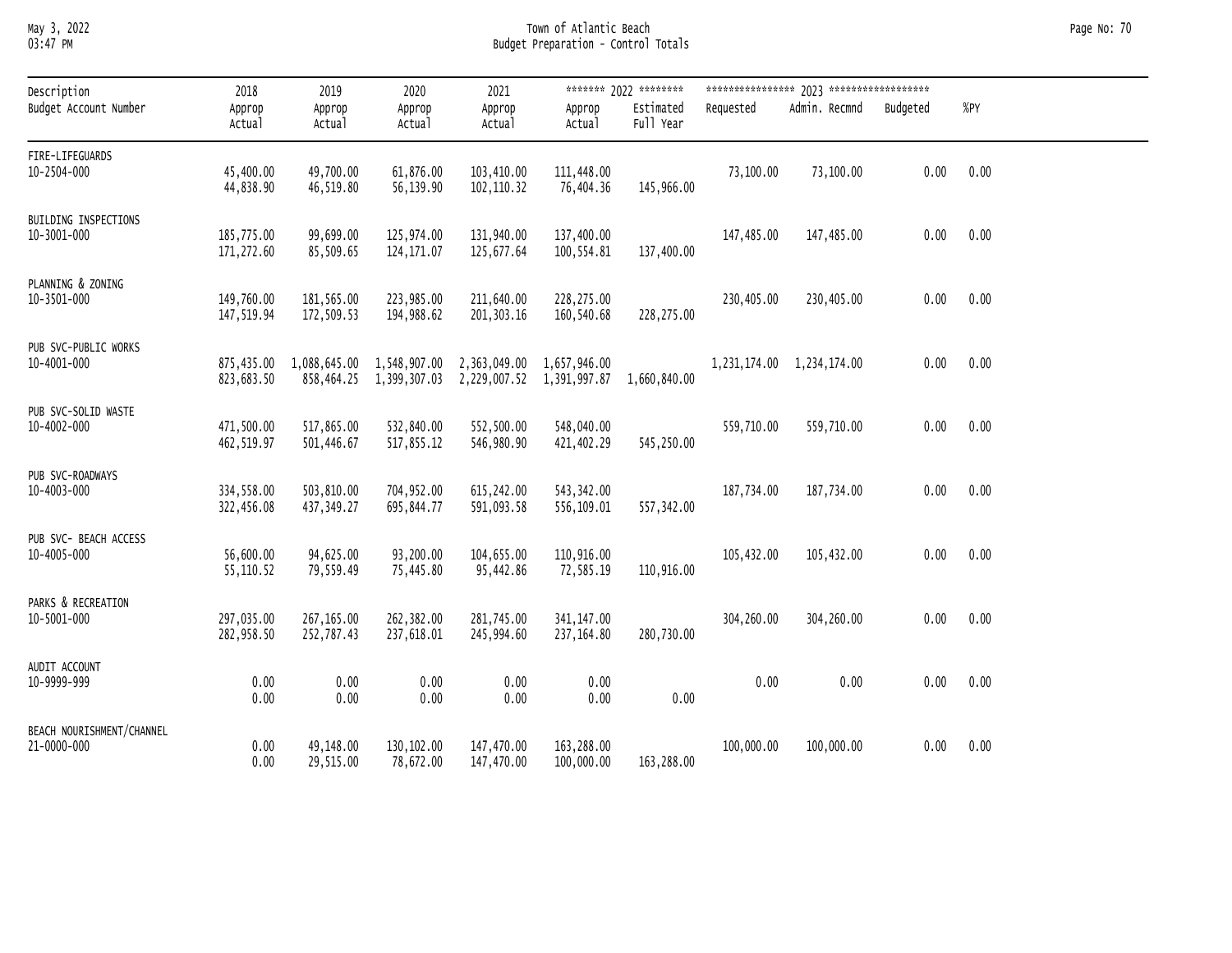#### May 3, 2022 Town of Atlantic Beach Page No: 71 03:47 PM Budget Preparation - Control Totals

| Description                      | 2018                   | 2019                                                                                                                                                  | 2020                   | 2021                    |                          | ******* 2022 ********  |                                   |                           |      |                   |  |
|----------------------------------|------------------------|-------------------------------------------------------------------------------------------------------------------------------------------------------|------------------------|-------------------------|--------------------------|------------------------|-----------------------------------|---------------------------|------|-------------------|--|
| Budget Account Number            | Approp<br>Actual       | Approp<br>Actual                                                                                                                                      | Approp<br>Actual       | Approp<br>Actual        | Approp<br>Actual         | Estimated<br>Full Year | Requested                         | Admin. Recmnd Budgeted    |      | %PY               |  |
| <b>STORMWATER</b><br>22-6001-000 | 306,200.00             | 244,145.00                                                                                                                                            | 424,056.00             | 342,248.00              | 160,033.00               |                        | 0.00                              | 0.00                      | 0.00 | 0.00              |  |
|                                  | 306,200.00             | 211,158.00                                                                                                                                            | 424,056.00             | 321,351.11              | 145,033.00               | 160,033.00             |                                   |                           |      |                   |  |
| POWELL BILL<br>23-0000-000       | 36,778.00<br>36,778.00 | 65,000.00<br>65,000.00                                                                                                                                | 48,704.00<br>48,704.00 | 127,283.00<br>83,000.50 | 166,258.00<br>157,734.00 | 166,258.00             | 0.00                              | 0.00                      | 0.00 | 0.00              |  |
| LOSS ON FIXED ASSETS             |                        |                                                                                                                                                       |                        |                         |                          |                        |                                   |                           |      |                   |  |
| 30-0000-501                      | 0.00<br>0.00           | 0.00<br>28,606.64                                                                                                                                     | 0.00<br>0.00           | 0.00<br>0.00            | 0.00<br>0.00             | 0.00                   | 0.00                              | 0.00                      | 0.00 | 0.00              |  |
| UTILITIES - WATER                |                        |                                                                                                                                                       |                        |                         |                          |                        |                                   |                           |      |                   |  |
| 30-4004-000                      |                        | 1,268,465.00 1,232,199.00 1,378,480.00 1,325,182.00 1,540,079.00<br>1,290,207.58 1,163,873.11 1,480,441.13 1,499,793.68 1,107,484.49 1,543,665.00     |                        |                         |                          |                        | $1,626,100.00 \quad 1,646,100.00$ |                           | 0.00 | 0.00              |  |
| PUB SVC- WATER DEBT SERVICE      |                        |                                                                                                                                                       |                        |                         |                          |                        |                                   |                           |      |                   |  |
| 30-4009-000                      | 39,360.00<br>8,030.00  | 39,360.00<br>4,568.15                                                                                                                                 | 39,360.00<br>4,369.33  | 39,365.00<br>3,498.00   | 39,360.00<br>39,358.87   | 39,360.00              | 39,360.00                         | 39,360.00                 |      | $0.00\qquad 0.00$ |  |
| TRANSFER TO WATER FUND           |                        |                                                                                                                                                       |                        |                         |                          |                        |                                   |                           |      |                   |  |
| 31-0000-602                      | 0.00<br>0.00           | 42,734.00<br>0.00                                                                                                                                     | 94,984.00<br>94,984.00 | 52,250.00<br>52,250.00  | 52,250.00<br>52,250.00   | 52,250.00              | 52,250.00                         | 52,250.00                 |      | $0.00\qquad 0.00$ |  |
| Totals                           |                        | 7,967,331.00 9,299,585.00 9,848,023.00 10,997,995.00 10,582,521.00<br>7,679,610.41 8,553,085.88 9,387,034.21 10,356,168.28 8,520,099.34 10,610,295.00 |                        |                         |                          |                        |                                   | 9,712,668.00 9,835,668.00 | 0.00 | 0.00              |  |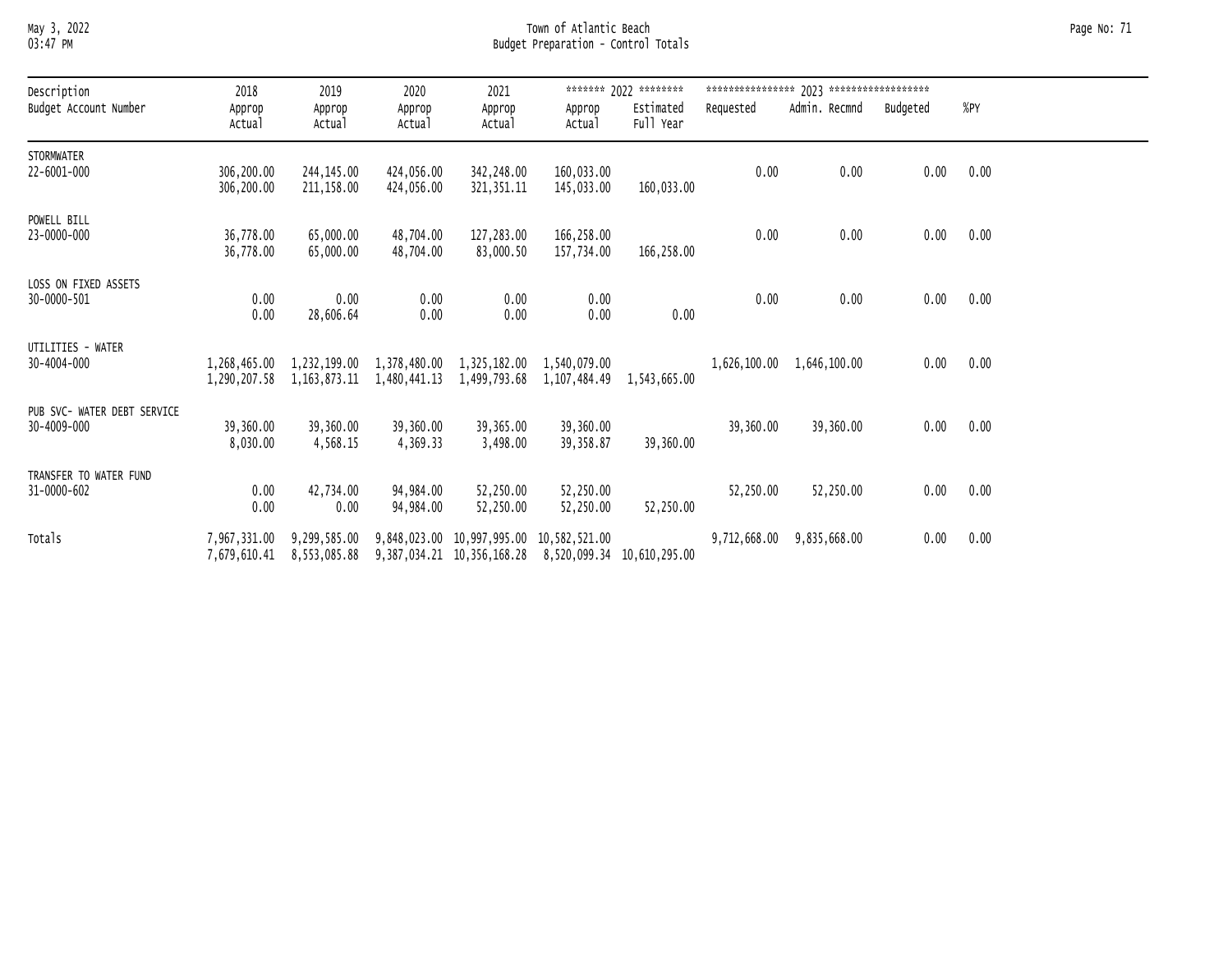May 3, 2022 Town of Atlantic Beach Page No: 1 03:47 PM Budget/Revenue Preparation Worksheet

| Range of Expend Accounts: First<br>Range of Revenue Accounts: First<br>For Budget: %PY = ((Budgeted / (Appropriated + Transfers)) - 1) * 100 |                          | to Last<br>to Last         |                          |                          |                          |                                                           |            | For Revenue: %PY = $((2023 \text{ Anticipated } / 2022 \text{ Anticipated}) - 1) * 100$ |          |      |  |
|----------------------------------------------------------------------------------------------------------------------------------------------|--------------------------|----------------------------|--------------------------|--------------------------|--------------------------|-----------------------------------------------------------|------------|-----------------------------------------------------------------------------------------|----------|------|--|
| Description<br>Budget Account Number                                                                                                         | 2018<br>Approp<br>Actual | 2019<br>Approp<br>Actual   | 2020<br>Approp<br>Actual | 2021<br>Approp<br>Actual | Approp<br>Actual         | ******* 2022 ********<br>Estimated<br>Full Year<br>Actual | Requested  | Admin. Recmnd                                                                           | Budgeted | %PY  |  |
| ADM SVC-FINANCE<br>10-1001-000                                                                                                               |                          |                            |                          |                          |                          |                                                           |            |                                                                                         |          |      |  |
| <b>SALARIES</b><br>$10 - 1001 - 101$                                                                                                         | 154,665.00<br>153,367.65 | 127,545.00<br>125, 142. 79 | 133,475.00<br>133,097.91 | 144,155.00<br>143,962.31 | 158,970.00<br>129,822.68 | 158,970.00                                                | 177,255.00 |                                                                                         |          | 0.00 |  |
| SALARIES(PT)<br>$10 - 1001 - 102$                                                                                                            | 9,385.00<br>8,916.05     | 13,000.00<br>13,202.61     | 7,600.00<br>7,401.21     | 0.00<br>0.00             | 0.00<br>0.00             | 0.00                                                      | 16,640.00  |                                                                                         |          | 0.00 |  |
| <b>OVERTIME</b><br>10-1001-103                                                                                                               | 0.00<br>0.00             | 0.00<br>0.00               | 0.00<br>0.00             | 0.00<br>0.00             | 0.00<br>0.00             | 0.00                                                      |            |                                                                                         |          | 0.00 |  |
| SOCIAL SECURITY<br>$10 - 1001 - 105$                                                                                                         | 11,985.00<br>12,270.76   | 11,535.00<br>10,280.95     | 11,110.00<br>10,251.66   | 10,700.00<br>10,595.12   | 11,885.00<br>9,556.63    | 11,885.00                                                 | 14,835.00  |                                                                                         |          | 0.00 |  |
| RETIREMENT<br>$10 - 1001 - 106$                                                                                                              | 20,950.00<br>21,439.50   | 18,050.00<br>17,847.42     | 20,420.00<br>20,609.35   | 24,025.00<br>23,583.83   | 28,115.00<br>22,960.58   | 28,115.00                                                 | 32,670.00  |                                                                                         |          | 0.00 |  |
| 401K<br>$10 - 1001 - 107$                                                                                                                    | 7,535.00<br>7,705.89     | 6,380.00<br>6,279.66       | 6,710.00<br>6,684.89     | 7,240.00<br>7,127.76     | 7,935.00<br>6,482.39     | 7,935.00                                                  | 8,865.00   |                                                                                         | 8,865.00 | 0.00 |  |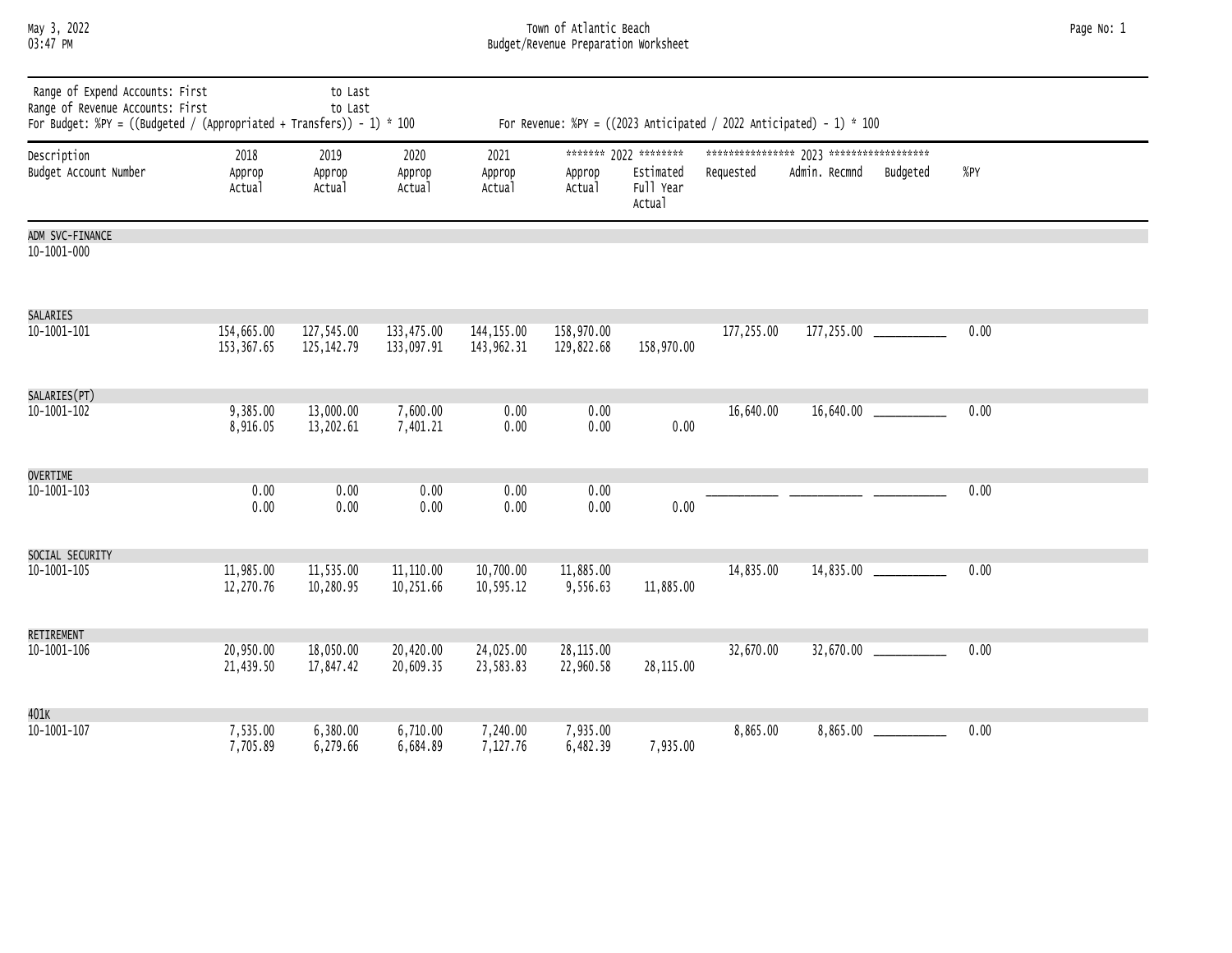#### May 3, 2022 Town of Atlantic Beach Page No: 2 03:47 PM Budget/Revenue Preparation Worksheet

| Description                     | 2018                       | 2019                     | 2020                     | 2021                        |                           | ******* 2022 ********            |             |                        |                         |      |
|---------------------------------|----------------------------|--------------------------|--------------------------|-----------------------------|---------------------------|----------------------------------|-------------|------------------------|-------------------------|------|
| Budget Account Number           | Approp<br>Actual           | Approp<br>Actual         | Approp<br>Actual         | Approp<br>Actual            | Approp<br>Actual          | Estimated<br>Full Year<br>Actual | Requested   | Admin. Recmnd Budgeted |                         | %PY  |
| Department: 10-1001-000         | ADM SVC-FINANCE            |                          |                          |                             |                           |                                  |             |                        |                         |      |
| LONGEVITY                       |                            |                          |                          |                             |                           |                                  |             |                        |                         |      |
| 10-1001-108                     | 750.00<br>750.00           | 350.00<br>450.00         | 600.00<br>600.00         | 850.00<br>850.00            | 850.00<br>850.00          | 850.00                           | 850.00      |                        | $850.00$ _____________  | 0.00 |
| HEALTH/STD/LIFE INS             |                            |                          |                          |                             |                           |                                  |             |                        |                         |      |
| 10-1001-109                     | 11,200.00<br>11, 193.36    | 11,000.00<br>9,488.43    | 23,300.00<br>23,247.36   | 23,305.00<br>23,283.76      | 24,260.00<br>22,077.32    | 24,260.00                        | 29,430.00   |                        | 29,430.00 _____________ | 0.00 |
| DENTAL INSURANCE                |                            |                          |                          |                             |                           |                                  |             |                        |                         |      |
| 10-1001-110                     | 3,000.00<br>3,553.98       | 3,000.00<br>3,561.05     | 2,500.00<br>1,485.80     | 3,000.00<br>1,983.20        | 3,000.00<br>1,516.80      | 3,000.00                         | 3,000.00    |                        |                         | 0.00 |
| WORKERS COMP                    |                            |                          |                          |                             |                           |                                  |             |                        |                         |      |
| 10-1001-111                     | 715.00<br>461.90           | 700.00<br>490.97         | 600.00<br>574.77         | 700.00<br>579.47            | 1,848.00<br>1,847.67      | 1,848.00                         | 2,130.00    |                        |                         | 0.00 |
| Estimated 15% increase<br>Note: |                            |                          |                          |                             |                           |                                  |             |                        |                         |      |
| RETIREE BENEFITS<br>10-1001-112 | 3,000.00                   | 3,300.00                 | 7,650.00                 | 7,465.00                    | 0.00                      |                                  |             |                        |                         | 0.00 |
|                                 | 3,108.84                   | 3,168.12                 | 7,464.00                 | 6,842.00                    | 0.00                      | 0.00                             |             |                        |                         |      |
| SHARED COSTS GF/WF              |                            |                          |                          |                             |                           |                                  |             |                        |                         |      |
| 10-1001-113                     | 112,460.00-<br>112,460.00- | 85,000.00-<br>85,000.00- | 80,000.00-<br>80,000.00- | 95,000.00-<br>$95,000.00 -$ | 100,000.00-<br>58,330.00- | 100,000.00-                      | 121,000.00- |                        |                         | 0.00 |
| UNEMPLOYMENT RESERVE            |                            |                          |                          |                             |                           |                                  |             |                        |                         |      |
| 10-1001-114                     | 0.00<br>0.00               | 0.00<br>0.00             | 0.00<br>0.00             | 0.00<br>0.00                | 0.00<br>0.00              | 0.00                             |             |                        |                         | 0.00 |
| MEDICAL CLAIMS                  |                            |                          |                          |                             |                           |                                  |             |                        |                         |      |
| 10-1001-115                     | 30,000.00                  | 36,165.00                | 910.00                   | 0.00                        | 0.00                      |                                  |             |                        |                         | 0.00 |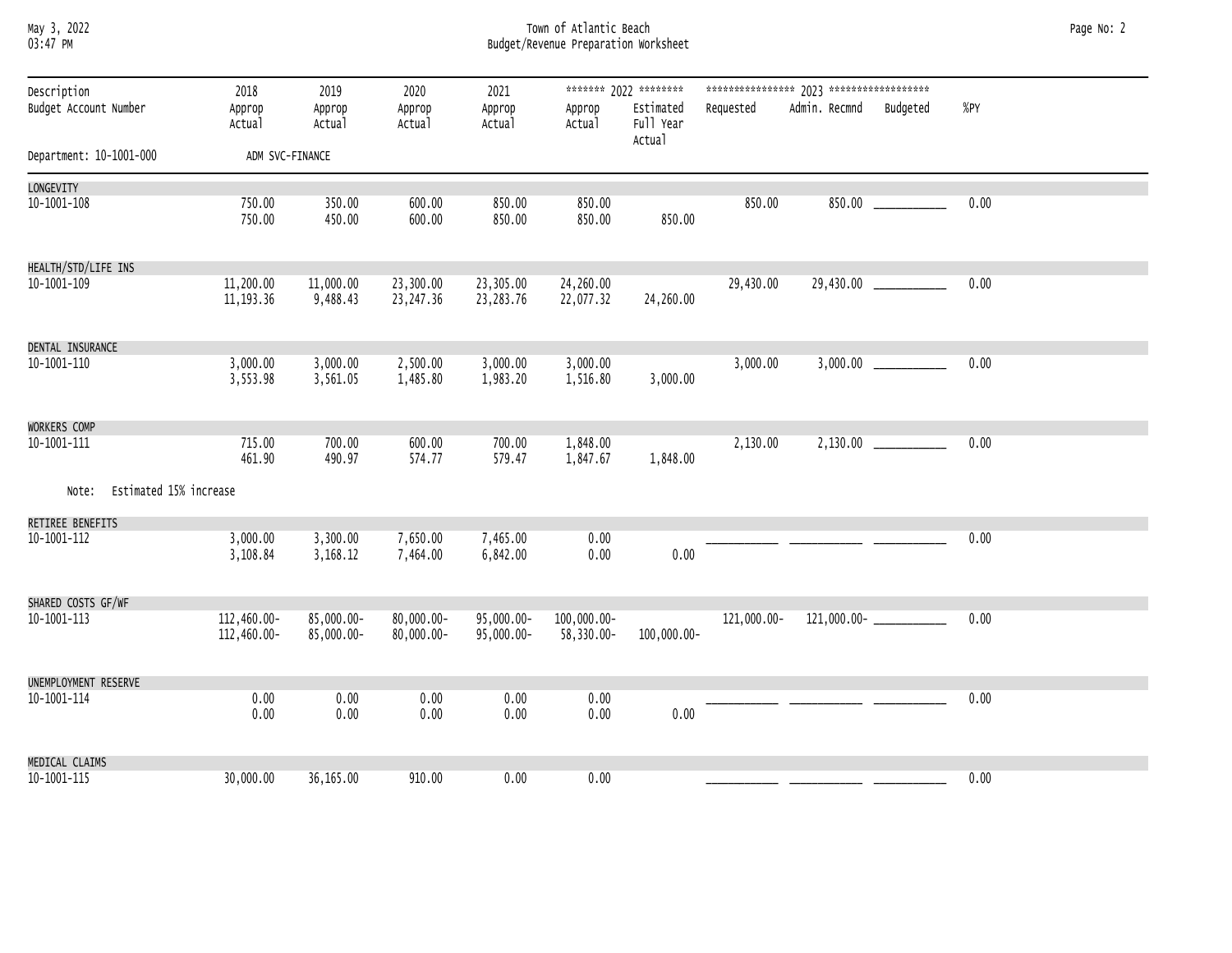|          | May 3, 2022 |
|----------|-------------|
| 03:47 PM |             |

#### May 3, 2022 Town of Atlantic Beach Page No: 3 03:47 PM Budget/Revenue Preparation Worksheet

| Description              |                                                                                       | 2018                   | 2019                   | 2020                   | 2021                   |                        | ******* 2022 ********            |           |               |                             |      |  |
|--------------------------|---------------------------------------------------------------------------------------|------------------------|------------------------|------------------------|------------------------|------------------------|----------------------------------|-----------|---------------|-----------------------------|------|--|
| Budget Account Number    |                                                                                       | Approp<br>Actual       | Approp<br>Actual       | Approp<br>Actual       | Approp<br>Actual       | Approp<br>Actual       | Estimated<br>Full Year<br>Actual | Requested | Admin. Recmnd | Budgeted                    | %PY  |  |
| Department: 10-1001-000  |                                                                                       | ADM SVC-FINANCE        |                        |                        |                        |                        |                                  |           |               |                             |      |  |
|                          |                                                                                       | 29,615.88              | 35,737.22              | 909.15                 | 0.00                   | 0.00                   | 0.00                             |           |               |                             |      |  |
| RETIREE MEDICAL CLAIMS   |                                                                                       |                        |                        |                        |                        |                        |                                  |           |               |                             |      |  |
| 10-1001-116              |                                                                                       | 7,450.00<br>7,446.64   | 10,110.00<br>9,869.21  | 0.00<br>0.00           | 0.00<br>0.00           | 0.00<br>0.00           | 0.00                             |           |               |                             | 0.00 |  |
| LEGAL ADVERTISING        |                                                                                       |                        |                        |                        |                        |                        |                                  |           |               |                             |      |  |
| 10-1001-202              |                                                                                       | 850.00<br>413.09       | 850.00<br>303.00       | 550.00<br>356.17       | 850.00<br>433.88       | 800.00<br>532.50       | 800.00                           | 800.00    | 800.00        |                             | 0.00 |  |
| Note:                    | Past due taxes                                                                        |                        |                        |                        |                        |                        |                                  |           |               |                             |      |  |
| EMPLOYEE DEVELOPMENT     |                                                                                       |                        |                        |                        |                        |                        |                                  |           |               |                             |      |  |
| 10-1001-207              |                                                                                       | 2,000.00<br>2,994.41   | 2,000.00<br>399.13     | 3,000.00<br>2,821.14   | 3,000.00<br>96.65      | 3,000.00<br>2,709.00   | 3,000.00                         | 3,000.00  |               |                             | 0.00 |  |
| Note:                    | SOG Finance and Tax Courses                                                           |                        |                        |                        |                        |                        |                                  |           |               |                             |      |  |
| MAINT & REPAIR EQUIPMENT |                                                                                       |                        |                        |                        |                        |                        |                                  |           |               |                             |      |  |
| 10-1001-212              |                                                                                       | 500.00<br>0.00         | 500.00<br>0.00         | 0.00<br>0.00           | 1,500.00<br>0.00       | 1,000.00<br>0.00       | 1,000.00                         | 1,000.00  | 1,000.00      |                             | 0.00 |  |
| OTHER INSURANCE          |                                                                                       |                        |                        |                        |                        |                        |                                  |           |               |                             |      |  |
| 10-1001-214              |                                                                                       | 950.00<br>902.10       | 1,050.00<br>1,233.63   | 1,420.00<br>1,287.53   | 1,480.00<br>1,366.59   | 1,602.00<br>1,601.92   | 1,602.00                         | 1,842.00  |               |                             | 0.00 |  |
| Note:                    | Estimated 20% increase for building, property, equipment liability & flood insurance. |                        |                        |                        |                        |                        |                                  |           |               |                             |      |  |
| PROFESSIONAL SERVICE     |                                                                                       |                        |                        |                        |                        |                        |                                  |           |               |                             |      |  |
| 10-1001-216              |                                                                                       | 34,050.00<br>34,025.00 | 35,000.00<br>32,758.50 | 31,250.00<br>27,018.50 | 34,000.00<br>25,142.00 | 33,000.00<br>21,071.00 | 33,000.00                        | 33,000.00 |               | $33,000.00$ _______________ | 0.00 |  |
| Note:                    | Bookkeeping and auditor fees; Annual OPEB Actuarial                                   |                        |                        |                        |                        |                        |                                  |           |               |                             |      |  |

DEPT SUPPLIES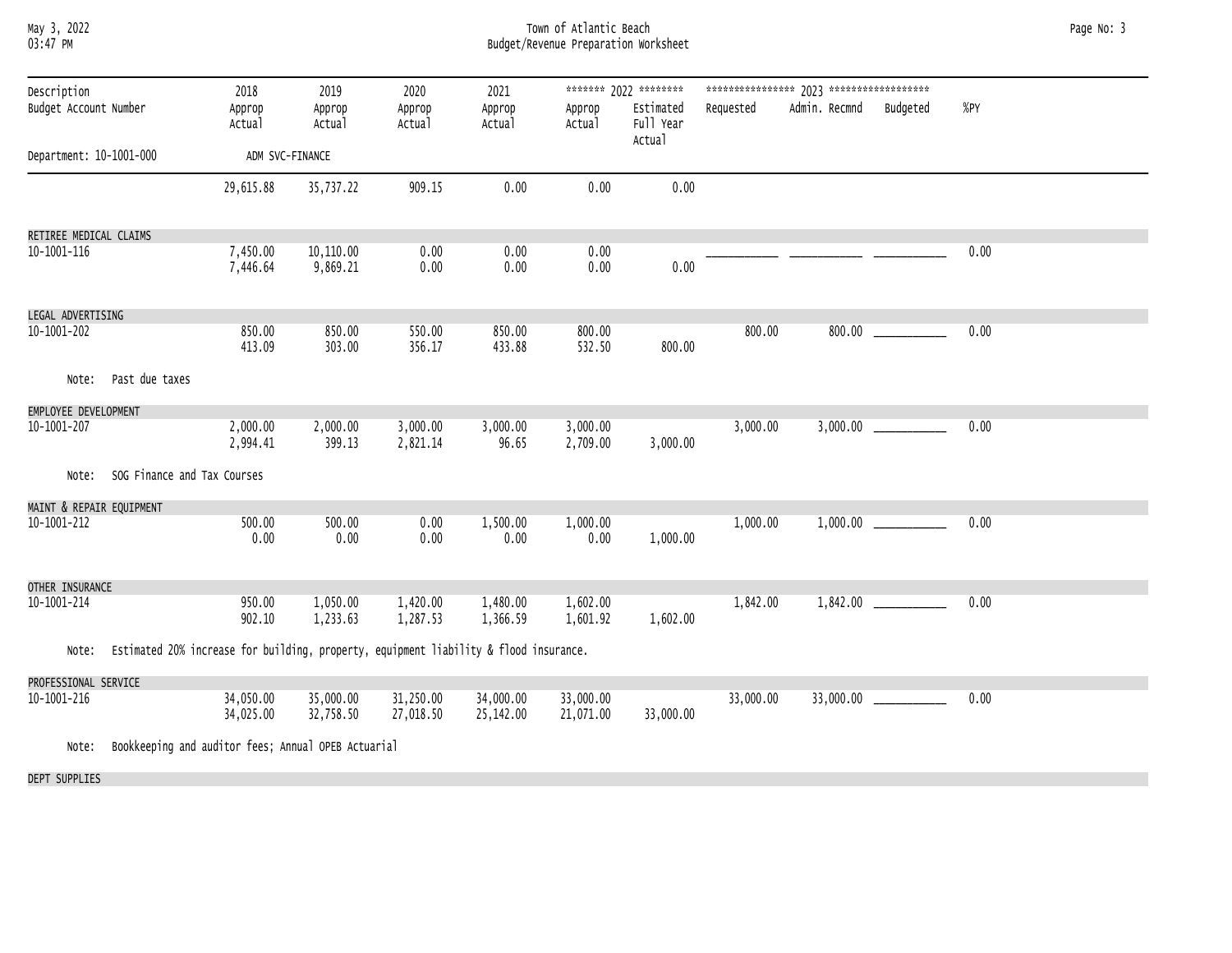May 3, 2022 Town of Atlantic Beach Page No: 4 03:47 PM Budget/Revenue Preparation Worksheet

| Description             |                                                                              | 2018                   | 2019                   | 2020                   | 2021                   |                       | ******* 2022 ********            |           |               |          |      |
|-------------------------|------------------------------------------------------------------------------|------------------------|------------------------|------------------------|------------------------|-----------------------|----------------------------------|-----------|---------------|----------|------|
| Budget Account Number   |                                                                              | Approp<br>Actual       | Approp<br>Actual       | Approp<br>Actual       | Approp<br>Actual       | Approp<br>Actual      | Estimated<br>Full Year<br>Actual | Requested | Admin. Recmnd | Budgeted | %PY  |
| Department: 10-1001-000 |                                                                              | ADM SVC-FINANCE        |                        |                        |                        |                       |                                  |           |               |          |      |
| 10-1001-307             |                                                                              | 6,000.00<br>6,206.97   | 6,600.00<br>6,380.95   | 8,000.00<br>7,272.87   | 7,000.00<br>6,534.96   | 5,000.00<br>4,614.42  | 5,000.00                         | 5,000.00  |               |          | 0.00 |
| CHK SERV. CHARGES       |                                                                              |                        |                        |                        |                        |                       |                                  |           |               |          |      |
| 10-1001-501             |                                                                              | 9,850.00<br>10,598.19  | 11,050.00<br>11,422.70 | 12,350.00<br>12,316.19 | 13,500.00<br>17,260.08 | 13,000.00<br>6,049.35 | 13,000.00                        | 13,000.00 |               |          | 0.00 |
| CO SALES TAX            |                                                                              |                        |                        |                        |                        |                       |                                  |           |               |          |      |
| 10-1001-502             |                                                                              | 16,000.00<br>11,638.06 | 19,500.00<br>19,672.40 | 16,200.00<br>15,505.26 | 14,000.00<br>6,698.64  | 0.00<br>0.00          | 0.00                             |           |               |          | 0.00 |
| Note:                   | New software changes sales taxes from expenses to liabilities                |                        |                        |                        |                        |                       |                                  |           |               |          |      |
| STATE SALES TAX         |                                                                              |                        |                        |                        |                        |                       |                                  |           |               |          |      |
| 10-1001-503             |                                                                              | 35,000.00<br>27,527.65 | 46,000.00<br>45,904.34 | 38,350.00<br>36,780.88 | 32,000.00<br>15,886.98 | 0.00<br>0.00          | 0.00                             |           |               |          | 0.00 |
| Note:                   | New software changes sales taxes from expenses to liabilities                |                        |                        |                        |                        |                       |                                  |           |               |          |      |
| DUES & MEMBERSHIPS      |                                                                              |                        |                        |                        |                        |                       |                                  |           |               |          |      |
| 10-1001-504             |                                                                              | 250.00<br>260.00       | 250.00<br>310.00       | 350.00<br>310.00       | 360.00<br>360.00       | 360.00<br>310.00      | 360.00                           | 360.00    |               |          | 0.00 |
| Note:                   | GFOA fees/dues                                                               |                        |                        |                        |                        |                       |                                  |           |               |          |      |
| SALES TAX PAYABLE       |                                                                              |                        |                        |                        |                        |                       |                                  |           |               |          |      |
| 10-1001-505             |                                                                              | 3,000.00<br>2,636.51   | 3,000.00<br>3,555.49   | 3,100.00<br>3,025.87   | 3,500.00<br>2,961.41   | 3,500.00<br>1,665.34  | 3,500.00                         | 3,500.00  |               |          | 0.00 |
| Note:                   | Sales Tax we pay to NC on items sold (concessions, souvenirs, stickers, etc) |                        |                        |                        |                        |                       |                                  |           |               |          |      |
| MISCELLANEOUS           |                                                                              |                        |                        |                        |                        |                       |                                  |           |               |          |      |
| 10-1001-508             |                                                                              | 6,368.00<br>282.32     | 1,007.00<br>739.99     | 3,280.00<br>1,518.25   | 2,890.00<br>995.79     | 6,000.00<br>1,483.80  | 6,000.00                         | 6,000.00  | 6,000.00      |          | 0.00 |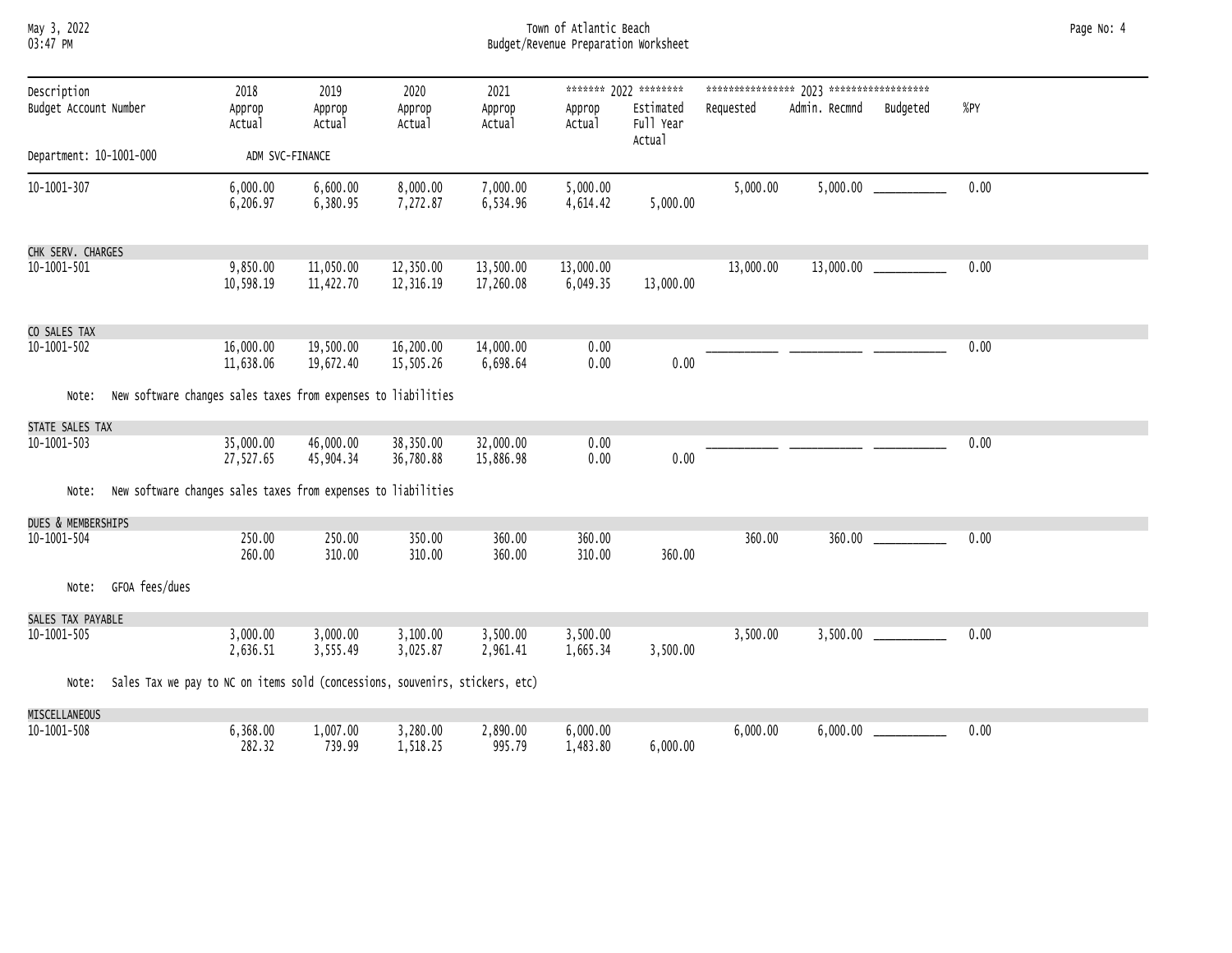#### May 3, 2022 Town of Atlantic Beach Page No: 5 03:47 PM Budget/Revenue Preparation Worksheet

| Description                                | 2018                     | 2019                      | 2020                     | 2021                      |                          | ******* 2022 ********            |            |               |          |      |  |
|--------------------------------------------|--------------------------|---------------------------|--------------------------|---------------------------|--------------------------|----------------------------------|------------|---------------|----------|------|--|
| Budget Account Number                      | Approp<br>Actual         | Approp<br>Actual          | Approp<br>Actual         | Approp<br>Actual          | Approp<br>Actual         | Estimated<br>Full Year<br>Actual | Requested  | Admin. Recmnd | Budgeted | %PY  |  |
| Department: 10-1001-000                    |                          | ADM SVC-FINANCE           |                          |                           |                          |                                  |            |               |          |      |  |
| CONTINGENCY APPROPRIATIONS                 |                          |                           |                          |                           |                          |                                  |            |               |          |      |  |
| 10-1001-509                                | 39,250.00<br>0.00        | 57,934.00<br>0.00         | 48,763.00<br>0.00        | 95,058.00<br>0.00         | 82,681.00<br>0.00        | 159,648.00                       |            | 100,000.00    |          | 0.00 |  |
| Control Total                              | 302,243.00<br>244,854.75 | 340,876.00<br>273, 198.56 | 301,488.00<br>240,538.76 | 335,578.00<br>201,544.43  | 286,806.00<br>176,821.40 | 363,773.00                       | 232,177.00 | 332,177.00    | 0.00     | 0.00 |  |
| Department Total                           | 302,243.00<br>244,854.75 | 340,876.00<br>273,198.56  | 301,488.00<br>240,538.76 | 335,578.00<br>201,544.43  | 286,806.00<br>176,821.40 | 363,773.00                       | 232,177.00 | 332,177.00    | 0.00     | 0.00 |  |
| ADM SVC-ADMIN SUPPORT<br>$10 - 1002 - 000$ |                          |                           |                          |                           |                          |                                  |            |               |          |      |  |
| SALARIES                                   |                          |                           |                          |                           |                          |                                  |            |               |          |      |  |
| $10 - 1002 - 101$                          | 242,810.00<br>243,084.05 | 241,600.00<br>247,741.45  | 256,590.00<br>254,760.38 | 257,105.00<br>250, 313.72 | 267,620.00<br>218,051.20 | 267,620.00                       | 302,270.00 |               |          | 0.00 |  |
| <b>OVERTIME</b>                            |                          |                           |                          |                           |                          |                                  |            |               |          |      |  |
| $10 - 1002 - 103$                          | 0.00<br>0.00             | 0.00<br>0.00              | 0.00<br>0.00             | 0.00<br>0.00              | 0.00<br>0.00             | 0.00                             |            |               |          | 0.00 |  |
| SOCIAL SECURITY                            |                          |                           |                          |                           |                          |                                  |            |               |          |      |  |
| $10 - 1002 - 105$                          | 18,575.00<br>18,604.82   | 18,485.00<br>19,058.60    | 19,630.00<br>19,599.68   | 20,275.00<br>19,274.35    | 20,895.00<br>16,804.92   | 20,895.00                        | 23,125.00  |               |          | 0.00 |  |
| RETIREMENT                                 |                          |                           |                          |                           |                          |                                  |            |               |          |      |  |
| $10 - 1002 - 106$                          | 33,510.00<br>33,577.21   | 34, 185.00<br>35,032.31   | 39,390.00<br>39,096.91   | 43,780.00<br>41,261.30    | 47,445.00<br>38,545.99   | 47,445.00                        | 55,710.00  |               |          | 0.00 |  |
| 401K                                       |                          |                           |                          |                           |                          |                                  |            |               |          |      |  |
| $10 - 1002 - 107$                          | 12,070.00                | 12,080.00                 | 12,830.00                | 13,255.00                 | 13,395.00                |                                  | 15,115.00  | 15,115.00     |          | 0.00 |  |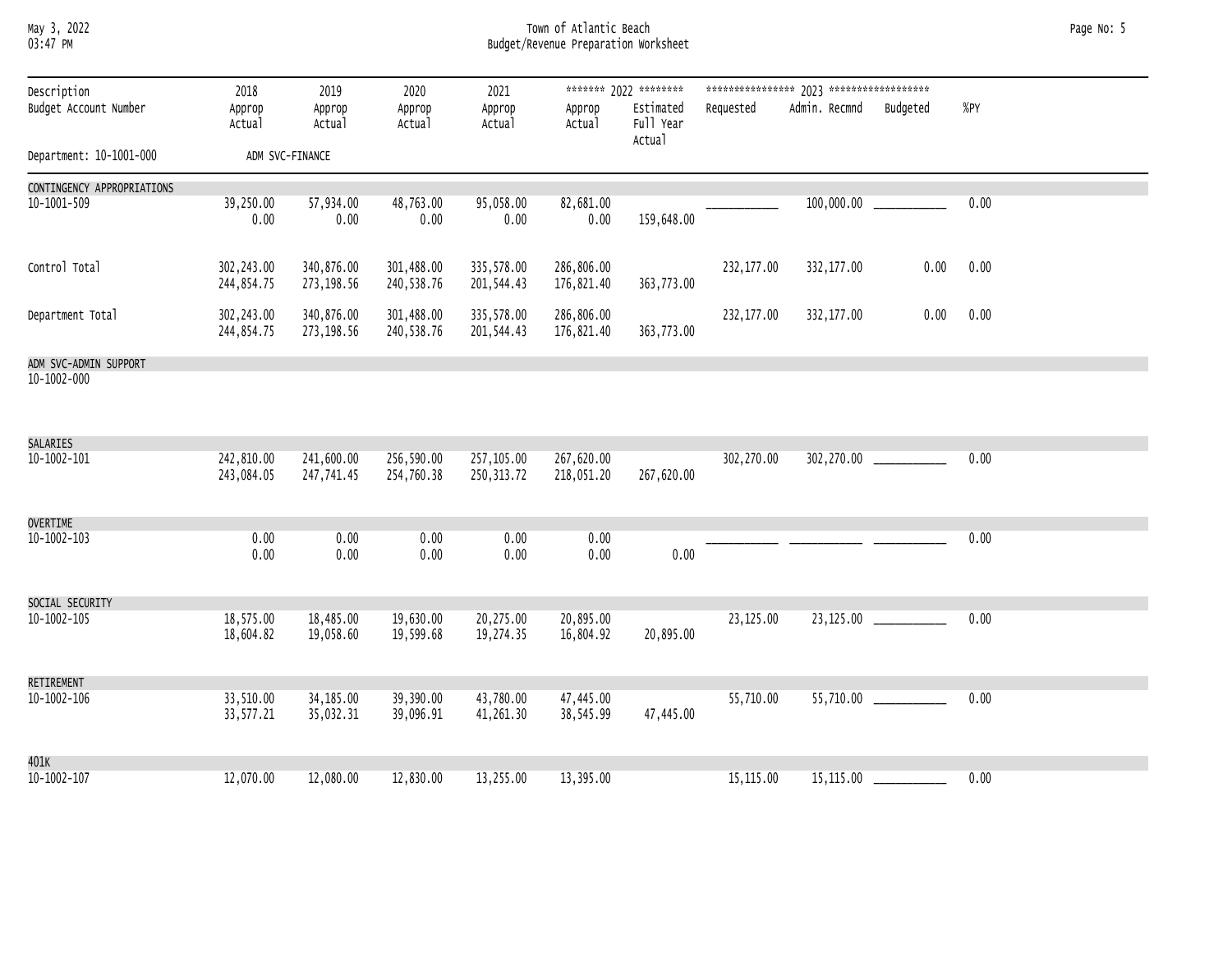| Мау      | 3, 2022 |
|----------|---------|
| 03:47 PM |         |

#### May 3, 2022 Town of Atlantic Beach Page No: 6 03:47 PM Budget/Revenue Preparation Worksheet

| Description                     | 2018                                     | 2019                       | 2020                       | 2021                       |                           | ******* 2022 ********            |             |                               |                            |      |
|---------------------------------|------------------------------------------|----------------------------|----------------------------|----------------------------|---------------------------|----------------------------------|-------------|-------------------------------|----------------------------|------|
| Budget Account Number           | Approp<br>Actual                         | Approp<br>Actual           | Approp<br>Actual           | Approp<br>Actual           | Approp<br>Actual          | Estimated<br>Full Year<br>Actual | Requested   | Admin. Recmnd                 | Budgeted                   | %PY  |
| Department: 10-1002-000         |                                          | ADM SVC-ADMIN SUPPORT      |                            |                            |                           |                                  |             |                               |                            |      |
|                                 | 12,068.13                                | 12,326.72                  | 12,682.30                  | 12,470.34                  | 10,882.56                 | 13,395.00                        |             |                               |                            |      |
| LONGEVITY                       |                                          |                            |                            |                            |                           |                                  |             |                               |                            |      |
| $10 - 1002 - 108$               | 900.00<br>900.00                         | 1,000.00<br>1,300.00       | 1,300.00<br>1,300.00       | 1,400.00<br>1,400.00       | 1,650.00<br>1,650.00      | 1,650.00                         | 1,650.00    |                               |                            | 0.00 |
| HEALTH/STD/LIFE INS             |                                          |                            |                            |                            |                           |                                  |             |                               |                            |      |
| 10-1002-109                     | 11,250.00<br>11,384.55                   | 11,080.00<br>4,975.08      | 21,095.00<br>19,941.90     | 23,645.00<br>23,466.11     | 24,275.00<br>22,322.76    | 24,275.00                        | 29,900.00   |                               | 29,900.00                  | 0.00 |
| DENTAL INSURANCE                |                                          |                            |                            |                            |                           |                                  |             |                               |                            |      |
| 10-1002-110                     | 2,000.00<br>1,062.00                     | 2,000.00<br>1,904.80       | 2,000.00<br>1,165.00       | 2,000.00<br>2,200.30       | 2,000.00<br>1,349.00      | 2,000.00                         | 2,000.00    |                               | 2,000.00                   | 0.00 |
| WORKERS COMP                    |                                          |                            |                            |                            |                           |                                  |             |                               |                            |      |
| $10 - 1002 - 111$               | $1,270.00 -$<br>1,296.31-                | 450.00<br>365.33           | 550.00<br>521.58           | 600.00<br>523.76           | 905.00<br>900.51          | 905.00                           | 1,035.00    |                               |                            | 0.00 |
| Estimated 15% increase<br>Note: |                                          |                            |                            |                            |                           |                                  |             |                               |                            |      |
| SALARY RESERVE                  |                                          |                            |                            |                            |                           |                                  |             |                               |                            |      |
| 10-1002-112                     | 0.00<br>0.00                             | 10,735.00<br>0.00          | 795.00<br>0.00             | 59,630.00<br>0.00          | 18,720.00<br>0.00         | 18,720.00                        | 50,000.00   |                               | $50,000.00$ ______________ | 0.00 |
| Note:                           | Merit reserve and Tuition reimbursements |                            |                            |                            |                           |                                  |             |                               |                            |      |
| SHARED COSTS GF/WF              |                                          |                            |                            |                            |                           |                                  |             |                               |                            |      |
| 10-1002-113                     | 102,000.00-<br>102,000.00-               | 123,000.00-<br>123,000.00- | 150,000.00-<br>150,000.00- | 125,000.00-<br>125,000.00- | 127,000.00-<br>74,085.00- | 127,000.00-                      | 143,000.00- | $143,000.00 -$ ______________ |                            | 0.00 |
| UNEMPLOYMENT RESERVE            |                                          |                            |                            |                            |                           |                                  |             |                               |                            |      |
| 10-1002-114                     | 500.00<br>478.84                         | 2,000.00<br>1,009.54       | 10,000.00<br>269.84        | 10,000.00<br>66.87         | 10,000.00<br>2,336.90     | 10,000.00                        | 10,000.00   |                               | $10,000.00$ ______________ | 0.00 |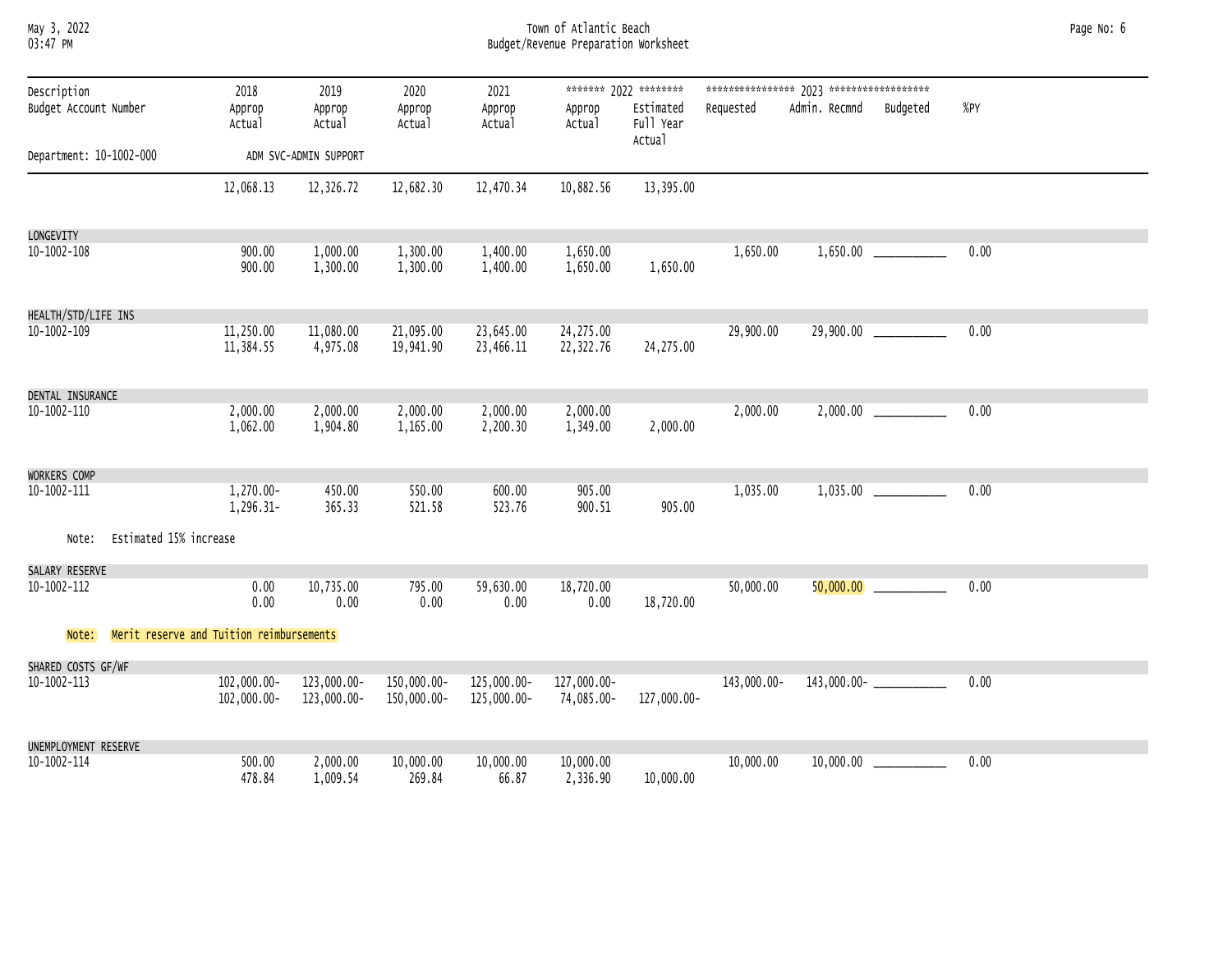#### May 3, 2022 Town of Atlantic Beach Page No: 7 03:47 PM Budget/Revenue Preparation Worksheet

| Description<br>Budget Account Number |                                                                                             | 2018<br>Approp<br>Actual | 2019<br>Approp<br>Actual | 2020<br>Approp<br>Actual | 2021<br>Approp<br>Actual | Approp<br>Actual       | ******* 2022 ********<br>Estimated<br>Full Year<br>Actual | Requested | Admin. Recmnd Budgeted   |                             | %PY  |
|--------------------------------------|---------------------------------------------------------------------------------------------|--------------------------|--------------------------|--------------------------|--------------------------|------------------------|-----------------------------------------------------------|-----------|--------------------------|-----------------------------|------|
| Department: 10-1002-000              |                                                                                             |                          | ADM SVC-ADMIN SUPPORT    |                          |                          |                        |                                                           |           |                          |                             |      |
| MEDICAL CLAIMS                       |                                                                                             |                          |                          |                          |                          |                        |                                                           |           |                          |                             |      |
| 10-1002-115                          |                                                                                             | 10,000.00<br>3,955.98    | 6,100.00<br>2,534.17     | 1,215.00<br>1,214.34     | 0.00<br>0.00             | 0.00<br>0.00           | 0.00                                                      |           |                          |                             | 0.00 |
| ADVERTISING                          |                                                                                             |                          |                          |                          |                          |                        |                                                           |           |                          |                             |      |
| 10-1002-201                          |                                                                                             | 500.00<br>0.00           | 500.00<br>0.00           | 500.00<br>0.00           | 500.00<br>148.92         | 500.00<br>73.96        | 500.00                                                    | 500.00    |                          | $500.00$ ____________       | 0.00 |
| LEGAL ADVERTISING                    |                                                                                             |                          |                          |                          |                          |                        |                                                           |           |                          |                             |      |
| 10-1002-202                          |                                                                                             | 1,000.00<br>245.40       | 1,000.00<br>267.21       | 1,000.00<br>193.25       | 1,000.00<br>259.71       | 1,000.00<br>749.76     | 1,000.00                                                  | 1,000.00  |                          |                             | 0.00 |
| EMPLOYEE DEVELOPMENT                 |                                                                                             |                          |                          |                          |                          |                        |                                                           |           |                          |                             |      |
| 10-1002-207                          |                                                                                             | 3.000.00<br>1,630.68     | 3,000.00<br>2,221.91     | 3,000.00<br>2,342.01     | 3,000.00<br>517.59       | 2,000.00<br>2,079.97   | 2,000.00                                                  | 2,000.00  |                          | $2,000.00$ ______________   | 0.00 |
| MAINT & REPAIR EQUIPMENT             |                                                                                             |                          |                          |                          |                          |                        |                                                           |           |                          |                             |      |
| 10-1002-212                          |                                                                                             | 500.00<br>0.00           | 500.00<br>0.00           | 500.00<br>0.00           | 500.00<br>0.00           | 500.00<br>0.00         | 500.00                                                    | 500.00    |                          |                             | 0.00 |
| MUNICIPAL CODE/DOC MGMT              |                                                                                             |                          |                          |                          |                          |                        |                                                           |           |                          |                             |      |
| 10-1002-213                          |                                                                                             | 13,125.00<br>3,920.18    | 13,125.00<br>10,870.25   | 13,125.00<br>6,414.00    | 19,662.00<br>11,121.00   | 15,000.00<br>16,509.83 | 15,000.00                                                 | 15,000.00 |                          | $15,000.00$ _______________ | 0.00 |
| OTHER INSURANCE                      |                                                                                             |                          |                          |                          |                          |                        |                                                           |           |                          |                             |      |
| 10-1002-214                          |                                                                                             | 920.00<br>902.10         | 1,050.00<br>1,233.63     | 1,420.00<br>1,287.50     | 1,500.00<br>1,366.59     | 1,600.00<br>1,601.92   | 1,600.00                                                  | 1,840.00  |                          | $1,840.00$ ______________   | 0.00 |
|                                      | Note: Estimated 20% increase for building, property, equipment liability & flood insurance. |                          |                          |                          |                          |                        |                                                           |           |                          |                             |      |
| PRINTING & PUBLICATIONS              |                                                                                             |                          |                          |                          |                          |                        |                                                           |           |                          |                             |      |
| 10-1002-215                          |                                                                                             | 14,300.00                | 13,000.00                | 8,000.00                 | 10,000.00                | 6,000.00               |                                                           | 6,000.00  | $6,000.00$ $\phantom{0}$ |                             | 0.00 |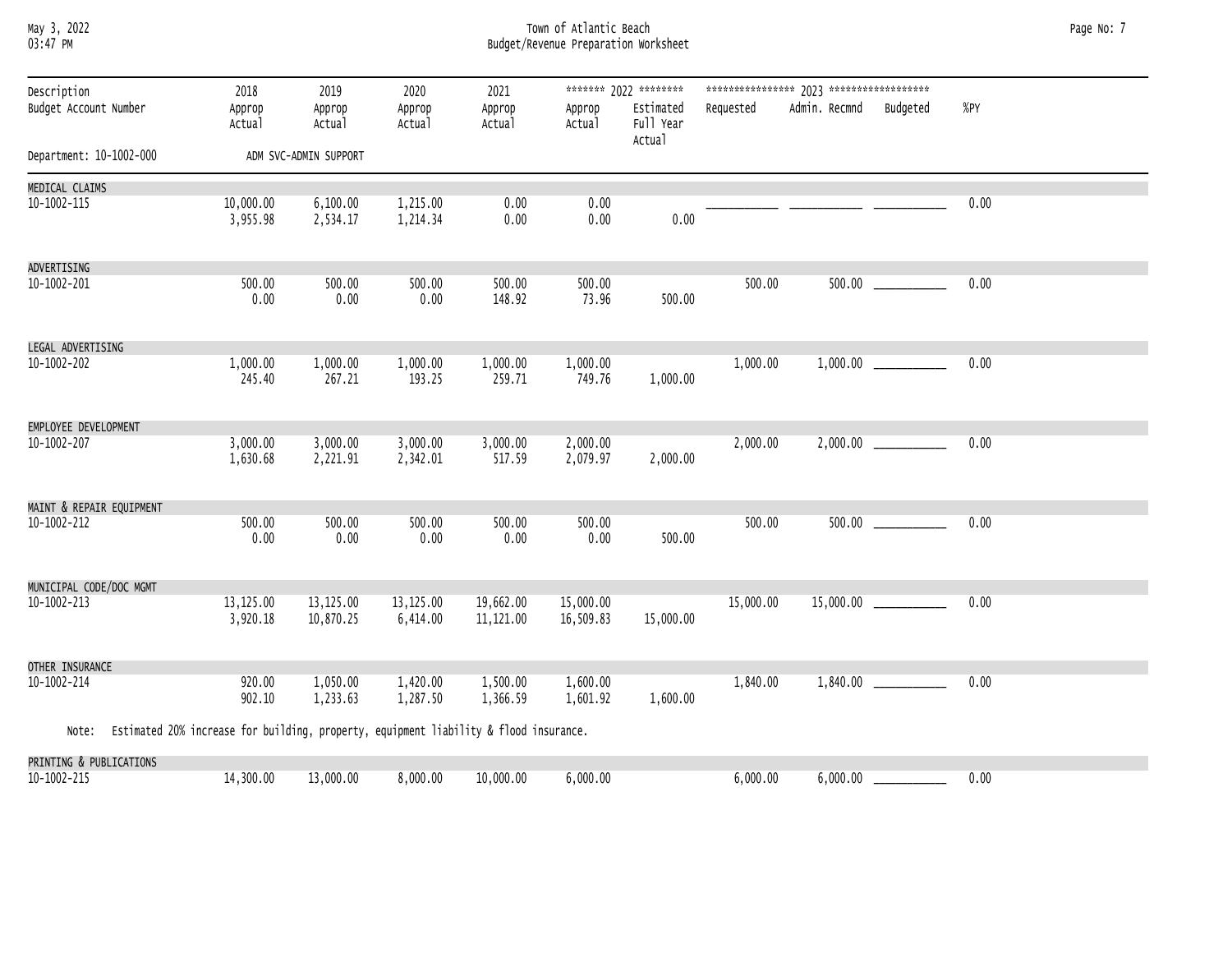#### May 3, 2022 Town of Atlantic Beach Page No: 8 03:47 PM Budget/Revenue Preparation Worksheet

| Description                        |                                                                                                                                                                                                                                                                                                                                                                                                                                                                                                                                                                                                                                                                                                                                                                                                                                                                                 | 2018                    | 2019                   | 2020                   | 2021                   |                        | ******* 2022 ********            |           |               |                         |      |  |  |
|------------------------------------|---------------------------------------------------------------------------------------------------------------------------------------------------------------------------------------------------------------------------------------------------------------------------------------------------------------------------------------------------------------------------------------------------------------------------------------------------------------------------------------------------------------------------------------------------------------------------------------------------------------------------------------------------------------------------------------------------------------------------------------------------------------------------------------------------------------------------------------------------------------------------------|-------------------------|------------------------|------------------------|------------------------|------------------------|----------------------------------|-----------|---------------|-------------------------|------|--|--|
| Budget Account Number              |                                                                                                                                                                                                                                                                                                                                                                                                                                                                                                                                                                                                                                                                                                                                                                                                                                                                                 | Approp<br>Actual        | Approp<br>Actual       | Approp<br>Actual       | Approp<br>Actual       | Approp<br>Actual       | Estimated<br>Full Year<br>Actual | Requested | Admin. Recmnd | Budgeted                | %PY  |  |  |
| Department: 10-1002-000            |                                                                                                                                                                                                                                                                                                                                                                                                                                                                                                                                                                                                                                                                                                                                                                                                                                                                                 |                         | ADM SVC-ADMIN SUPPORT  |                        |                        |                        |                                  |           |               |                         |      |  |  |
|                                    |                                                                                                                                                                                                                                                                                                                                                                                                                                                                                                                                                                                                                                                                                                                                                                                                                                                                                 | 10,027.12               | 6,026.46               | 4,209.76               | 3,388.76               | 1,506.90               | 6,000.00                         |           |               |                         |      |  |  |
| Note:                              | Flyers, stickers, souvenir books, newsletters                                                                                                                                                                                                                                                                                                                                                                                                                                                                                                                                                                                                                                                                                                                                                                                                                                   |                         |                        |                        |                        |                        |                                  |           |               |                         |      |  |  |
| TELEPHONE & POSTAGE                |                                                                                                                                                                                                                                                                                                                                                                                                                                                                                                                                                                                                                                                                                                                                                                                                                                                                                 |                         |                        |                        |                        |                        |                                  |           |               |                         |      |  |  |
| 10-1002-222                        |                                                                                                                                                                                                                                                                                                                                                                                                                                                                                                                                                                                                                                                                                                                                                                                                                                                                                 | 15,000.00<br>11,996.40  | 15,000.00<br>11,823.13 | 15,000.00<br>11,934.23 | 14,000.00<br>10,224.02 | 13,000.00<br>8,627.54  | 13,000.00                        | 13,000.00 |               |                         | 0.00 |  |  |
| Note:                              | Cells/Tablets \$345/mth, cell stipends \$195/mth, postage                                                                                                                                                                                                                                                                                                                                                                                                                                                                                                                                                                                                                                                                                                                                                                                                                       |                         |                        |                        |                        |                        |                                  |           |               |                         |      |  |  |
| COMPUTERS & SMALL EQUIPMENT        |                                                                                                                                                                                                                                                                                                                                                                                                                                                                                                                                                                                                                                                                                                                                                                                                                                                                                 |                         |                        |                        |                        |                        |                                  |           |               |                         |      |  |  |
| $10 - 1002 - 305$                  |                                                                                                                                                                                                                                                                                                                                                                                                                                                                                                                                                                                                                                                                                                                                                                                                                                                                                 | 25,950.00<br>26, 173.41 | 31,200.00<br>29,435.96 | 61,560.00<br>62,224.95 | 47,528.00<br>40,512.15 | 40,000.00<br>26,483.89 | 40,000.00                        | 59,910.00 |               | 59,910.00 _____________ | 0.00 |  |  |
|                                    | \$42,400 to Replace 2 PCS (Mgr, Finance Admin) and install \$4000; Hosted Backup \$5000; Zoom \$660;<br>Note:<br>LexisNexis+U54 \$600; Veritas \$190; Cognito \$235 ; Constant Contact \$610; GoDaddy Domain \$95; LF SS<br>Certificates \$160; Sonicwall \$600; MediaTemple \$250; Survey Monkey \$408; Microsoft Emails \$5300;<br>Boardroom recording maint \$1150; Edmunds Acct 1/2 Maint 20,610; Misc PC Repairs \$2,500.<br>Edmunds is paid half GF and half WF: 20-21 \$35,608, 21-22 \$26,375, 22-23 \$41,215, 23-24 \$46,015,<br>22-25 and annually thereafter est \$24,510 annual fees/ First four years higher due to split cost to<br>purchase and implement new software.<br>PLUS: \$12,672 for 32 MS Office 365 licenses plus sharepoint; \$1,850 GIS Cloud -shared between<br>Water, PW, Planning, Fire, Police, and Finance/Admin staff, \$2,988 Archive Social |                         |                        |                        |                        |                        |                                  |           |               |                         |      |  |  |
| DEPT SUPPLIES<br>$10 - 1002 - 307$ |                                                                                                                                                                                                                                                                                                                                                                                                                                                                                                                                                                                                                                                                                                                                                                                                                                                                                 | 5,000.00<br>4,254.32    | 4,000.00<br>5,032.57   | 4,500.00<br>2,871.79   | 4,500.00<br>1,616.00   | 3,500.00<br>2,601.96   | 3,500.00                         | 4,000.00  |               |                         | 0.00 |  |  |
| SAFETY PROGRAM<br>10-1002-317      |                                                                                                                                                                                                                                                                                                                                                                                                                                                                                                                                                                                                                                                                                                                                                                                                                                                                                 | 1,725.00<br>0.00        | 0.00<br>0.00           | 25.00<br>0.00          | 0.00<br>0.00           | 0.00<br>0.00           | 0.00                             |           |               |                         | 0.00 |  |  |
| EQUIPMENT RENTAL                   |                                                                                                                                                                                                                                                                                                                                                                                                                                                                                                                                                                                                                                                                                                                                                                                                                                                                                 |                         |                        |                        |                        |                        |                                  |           |               |                         |      |  |  |
| 10-1002-402                        |                                                                                                                                                                                                                                                                                                                                                                                                                                                                                                                                                                                                                                                                                                                                                                                                                                                                                 | 7,440.00<br>5,016.82    | 7,000.00<br>6,261.75   | 7,000.00<br>6,846.91   | 7,000.00<br>6,577.91   | 7,000.00<br>5,104.38   | 7,000.00                         | 7,000.00  |               |                         | 0.00 |  |  |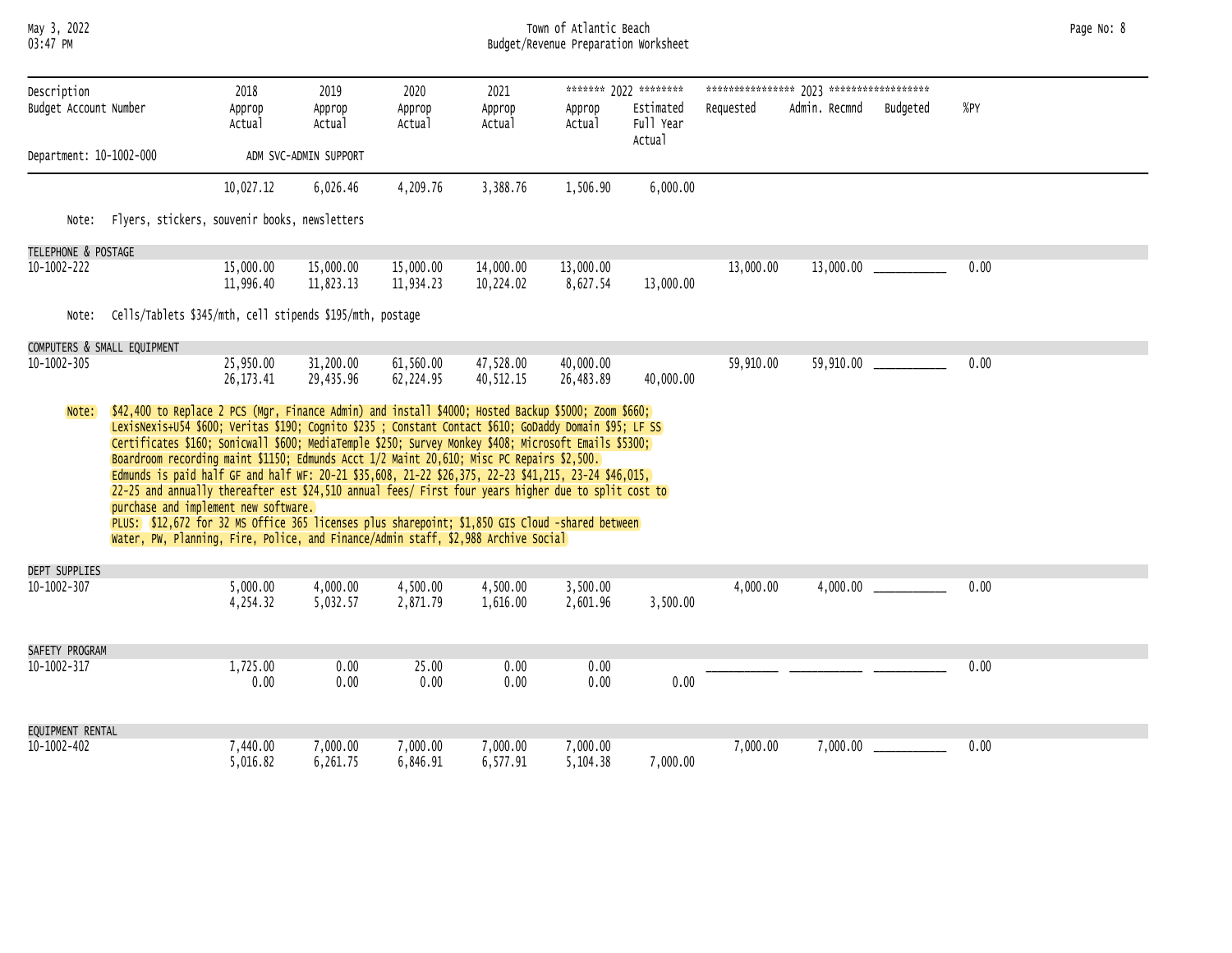#### May 3, 2022 Town of Atlantic Beach Page No: 9 03:47 PM Budget/Revenue Preparation Worksheet

| Description<br>Budget Account Number | 2018<br>Approp<br>Actual                                                                        | 2019<br>Approp<br>Actual  | 2020<br>Approp<br>Actual  | 2021<br>Approp<br>Actual | Approp<br>Actual         | ******* 2022 ********<br>Estimated<br>Full Year<br>Actual | Requested  | Admin. Recmnd | Budgeted | %PY  |  |
|--------------------------------------|-------------------------------------------------------------------------------------------------|---------------------------|---------------------------|--------------------------|--------------------------|-----------------------------------------------------------|------------|---------------|----------|------|--|
| Department: 10-1002-000              |                                                                                                 | ADM SVC-ADMIN SUPPORT     |                           |                          |                          |                                                           |            |               |          |      |  |
| Note:                                | Copier \$1525, Postage Machine \$1785; Mini Storage \$2250, Credit card processing fees         |                           |                           |                          |                          |                                                           |            |               |          |      |  |
| DUES & MEMBERSHIPS                   |                                                                                                 |                           |                           |                          |                          |                                                           |            |               |          |      |  |
| 10-1002-504                          | 1,200.00<br>1,287.40                                                                            | 1,200.00<br>1,270.65      | 1,200.00<br>1,319.34      | 1,300.00<br>1,297.26     | 1,200.00<br>1,024.50     | 1,200.00                                                  | 1,200.00   |               |          | 0.00 |  |
| Note:                                | News Times, ASCAP, NC City/County Managers Assoc, NC Clerks Assoc, Rotary Dues, Notary renewals |                           |                           |                          |                          |                                                           |            |               |          |      |  |
| MISCELLANEOUS                        |                                                                                                 |                           |                           |                          |                          |                                                           |            |               |          |      |  |
| 10-1002-508                          | 800.00<br>796.32                                                                                | 750.00<br>472.05          | 750.00<br>616.44          | 750.00<br>622.76         | 750.00<br>458.87         | 750.00                                                    | 1,000.00   |               |          | 0.00 |  |
| CARES RELIEF FUND EXPENSE            |                                                                                                 |                           |                           |                          |                          |                                                           |            |               |          |      |  |
| 10-1002-533                          | 0.00<br>0.00                                                                                    | 0.00<br>0.00              | 0.00<br>0.00              | 33,655.00<br>33,655.00   | 0.00<br>0.00             | 0.00                                                      |            |               |          | 0.00 |  |
| Control Total                        | 318,805.00<br>288,069.42                                                                        | 308,040.00<br>278, 163.57 | 332,975.00<br>300, 812.11 | 451,585.00<br>337,284.42 | 371,955.00<br>305,582.32 | 371,955.00                                                | 460,755.00 | 460,755.00    | 0.00     | 0.00 |  |
| Department Total                     | 318,805.00<br>288,069.42                                                                        | 308,040.00<br>278, 163.57 | 332,975.00<br>300, 812.11 | 451,585.00<br>337,284.42 | 371,955.00<br>305,582.32 | 371,955.00                                                | 460,755.00 | 460,755.00    | 0.00     | 0.00 |  |
| ADM SVC-GOV BODY                     |                                                                                                 |                           |                           |                          |                          |                                                           |            |               |          |      |  |
| 10-1004-000                          |                                                                                                 |                           |                           |                          |                          |                                                           |            |               |          |      |  |
| GOVERNING BODY STIPEND               |                                                                                                 |                           |                           |                          |                          |                                                           |            |               |          |      |  |
| 10-1004-104                          | 16,605.00<br>16,605.00                                                                          | 16,605.00<br>16,605.00    | 18,303.00<br>18,302.52    | 20,005.00<br>20,833.38   | 20,005.00<br>17,000.03   | 20,005.00                                                 | 20,005.00  |               |          | 0.00 |  |
| Note:                                | Monthly stipends: Mayor \$416.67 and Council \$250 each                                         |                           |                           |                          |                          |                                                           |            |               |          |      |  |
| SOCIAL SECURITY                      |                                                                                                 |                           |                           |                          |                          |                                                           |            |               |          |      |  |
| 10-1004-105                          | 1,271.00<br>1,270.08                                                                            | 1,271.00<br>1,270.08      | 1,405.00<br>1,400.16      | 1,545.00<br>1,594.00     | 1,545.00<br>1,300.70     | 1,545.00                                                  | 1,545.00   |               |          | 0.00 |  |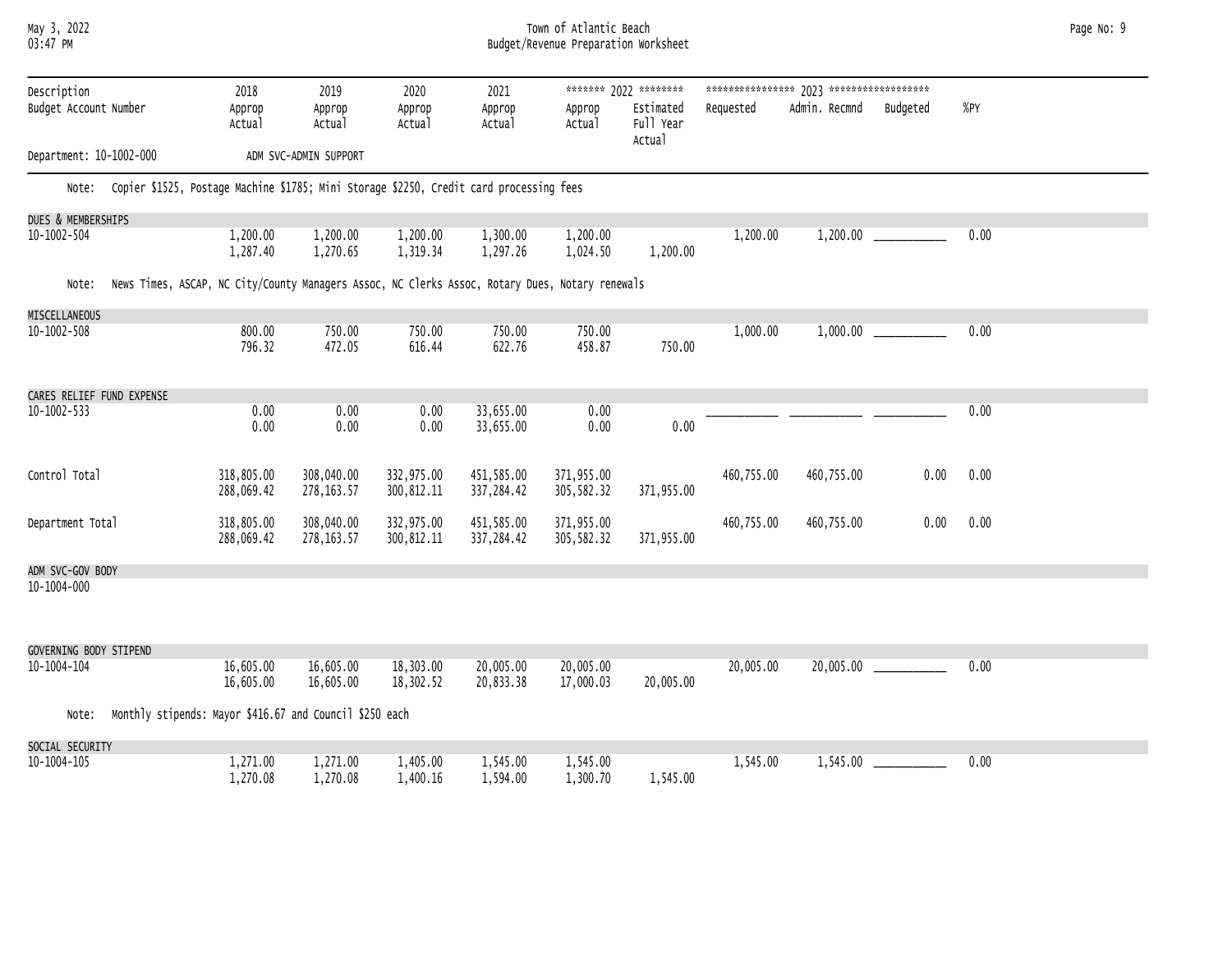#### May 3, 2022 Town of Atlantic Beach Page No: 10 03:47 PM Budget/Revenue Preparation Worksheet

| Description<br>Budget Account Number |                        | 2018<br>Approp<br>Actual | 2019<br>Approp<br>Actual | 2020<br>Approp<br>Actual | 2021<br>Approp<br>Actual | Approp<br>Actual     | ******* 2022 ********<br>Estimated<br>Full Year | Requested | Admin. Recmnd | Budgeted | %PY  |
|--------------------------------------|------------------------|--------------------------|--------------------------|--------------------------|--------------------------|----------------------|-------------------------------------------------|-----------|---------------|----------|------|
|                                      |                        |                          |                          |                          |                          |                      | Actual                                          |           |               |          |      |
| Department: 10-1004-000              |                        | ADM SVC-GOV BODY         |                          |                          |                          |                      |                                                 |           |               |          |      |
| HEALTH/STD/LIFE INS                  |                        |                          |                          |                          |                          |                      |                                                 |           |               |          |      |
| 10-1004-109                          |                        | 350.00<br>280.84         | 350.00<br>332.64         | 350.00<br>305.76         | 350.00<br>272.16         | 350.00<br>297.28     | 350.00                                          | 350.00    |               |          | 0.00 |
| Note:                                | Life insurance         |                          |                          |                          |                          |                      |                                                 |           |               |          |      |
| DENTAL INSURANCE                     |                        |                          |                          |                          |                          |                      |                                                 |           |               |          |      |
| 10-1004-110                          |                        | 3,600.00<br>4,006.40     | 3,600.00<br>2,580.09     | 3,600.00<br>1,346.05     | 3,000.00<br>1,330.99     | 3,000.00<br>1,746.34 | 3,000.00                                        | 3,000.00  |               |          | 0.00 |
| WORKERS COMP                         |                        |                          |                          |                          |                          |                      |                                                 |           |               |          |      |
| 10-1004-111                          |                        | 100.00<br>57.11          | 100.00<br>54.15          | 100.00<br>54.73          | 100.00<br>55.18          | 100.00<br>66.64      | 100.00                                          | 100.00    |               |          | 0.00 |
| Note:                                | Estimated 15% increase |                          |                          |                          |                          |                      |                                                 |           |               |          |      |
| MEDICAL CLAIMS                       |                        |                          |                          |                          |                          |                      |                                                 |           |               |          |      |
| 10-1004-115                          |                        | 0.00<br>0.00             | 0.00<br>0.00             | 0.00<br>0.00             | 0.00<br>0.00             | 0.00<br>0.00         | 0.00                                            |           |               |          | 0.00 |
| ADVERTISING                          |                        |                          |                          |                          |                          |                      |                                                 |           |               |          |      |
| 10-1004-201                          |                        | 0.00<br>0.00             | 0.00<br>0.00             | 0.00<br>0.00             | 0.00<br>0.00             | 0.00<br>0.00         | 0.00                                            |           |               |          | 0.00 |
| EMPLOYEE DEVELOPMENT                 |                        |                          |                          |                          |                          |                      |                                                 |           |               |          |      |
| 10-1004-207                          |                        | 3,400.00<br>3,325.01     | 1,000.00<br>710.00       | 1,000.00<br>991.56       | 1,000.00<br>0.00         | 1,000.00<br>150.00   | 1,000.00                                        | 1,000.00  |               |          | 0.00 |
| OTHER INSURANCE                      |                        |                          |                          |                          |                          |                      |                                                 |           |               |          |      |
| 10-1004-214                          |                        | 3,400.00<br>2,865.26     | 3,400.00<br>2,747.98     | 3,400.00<br>2,886.84     | 3,400.00<br>2,967.44     | 3,000.00<br>2,997.64 | 3,000.00                                        | 3,000.00  |               |          | 0.00 |

Note: Estimated 20% increase for building, property, equipment liability & flood insurance.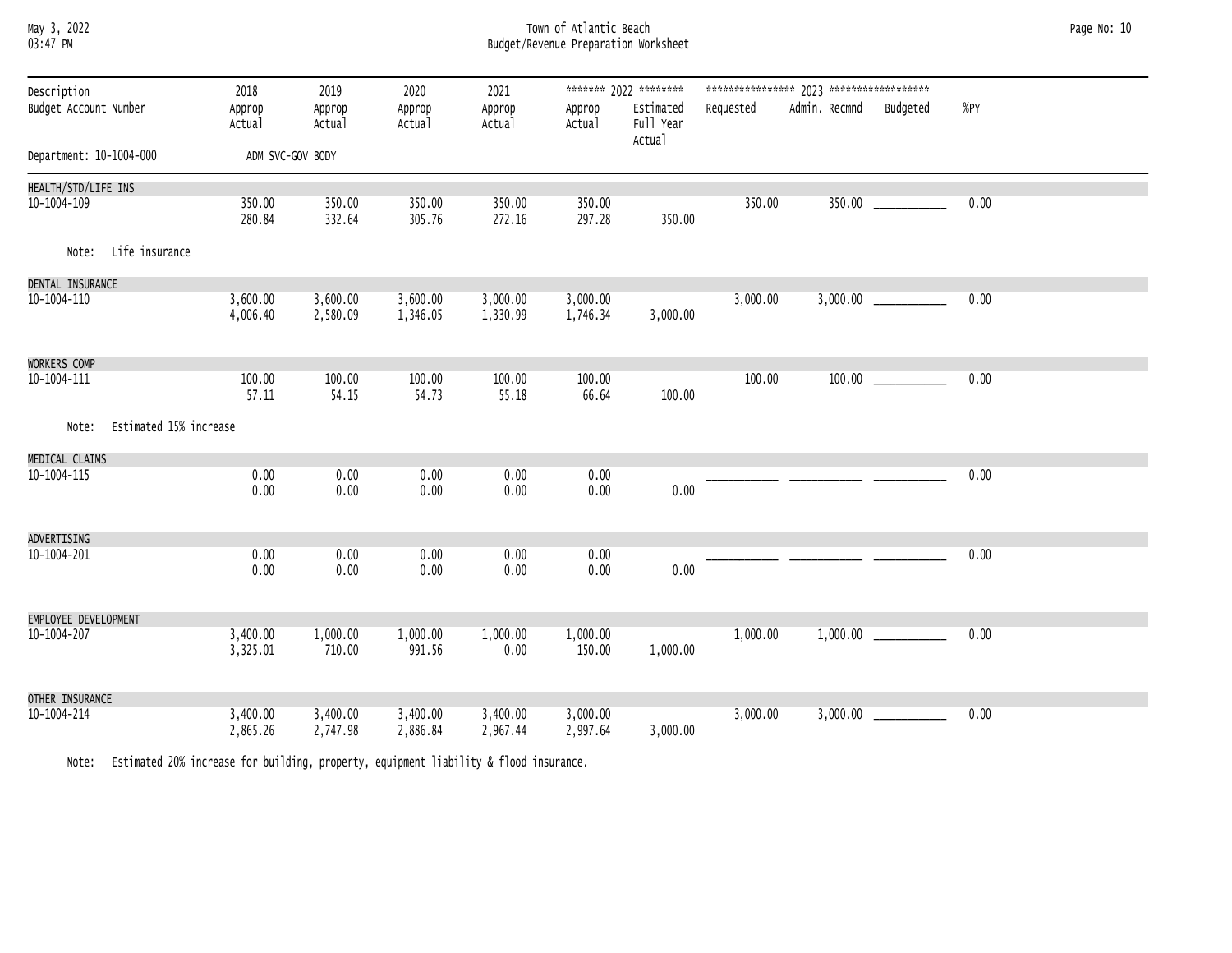#### May 3, 2022 Town of Atlantic Beach Page No: 11 03:47 PM Budget/Revenue Preparation Worksheet

| Description             |                                                                                                                                                                   | 2018                     | 2019                   | 2020                     | 2021                    |                         | ******* 2022 ********  |            |                            |          |      |
|-------------------------|-------------------------------------------------------------------------------------------------------------------------------------------------------------------|--------------------------|------------------------|--------------------------|-------------------------|-------------------------|------------------------|------------|----------------------------|----------|------|
| Budget Account Number   |                                                                                                                                                                   | Approp<br>Actual         | Approp<br>Actual       | Approp<br>Actual         | Approp<br>Actual        | Approp<br>Actual        | Estimated<br>Full Year | Requested  | Admin. Recmnd              | Budgeted | %PY  |
| Department: 10-1004-000 |                                                                                                                                                                   |                          | ADM SVC-GOV BODY       |                          |                         |                         | Actual                 |            |                            |          |      |
| PROFESSIONAL SERVICE    |                                                                                                                                                                   |                          |                        |                          |                         |                         |                        |            |                            |          |      |
| 10-1004-216             |                                                                                                                                                                   | 57,735.00<br>51,797.63   | 50,000.00<br>45,683.60 | 50,000.00<br>45,389.55   | 53,500.00<br>53,509.19  | 120,000.00<br>17,569.12 | 120,000.00             | 120,000.00 | $120,000.00$ $\phantom{0}$ |          | 0.00 |
| Note:                   | Attorney monthly retainer (\$930/mth) and hourly fees (\$135/hr) \$50,000; Special Projects \$70,000                                                              |                          |                        |                          |                         |                         |                        |            |                            |          |      |
| DEPT SUPPLIES           |                                                                                                                                                                   |                          |                        |                          |                         |                         |                        |            |                            |          |      |
| $10 - 1004 - 307$       |                                                                                                                                                                   | 3,900.00<br>3,885.42     | 3,500.00<br>2,496.39   | 3,500.00<br>2,394.60     | 3,500.00<br>2,801.88    | 3,500.00<br>1,881.71    | 3,500.00               | 3,500.00   | 3,500.00                   |          | 0.00 |
| DUES & MEMBERSHIPS      |                                                                                                                                                                   |                          |                        |                          |                         |                         |                        |            |                            |          |      |
| 10-1004-504             |                                                                                                                                                                   | 5,050.00<br>5,046.03     | 5,000.00<br>4,616.00   | 5,000.00<br>4,631.00     | 5,700.00<br>4,662.67    | 5,500.00<br>4,635.00    | 5,500.00               | 5,500.00   |                            |          | 0.00 |
| Note:                   | NCLM \$2400, ECC \$530, SOG \$200, NCBIWA \$1100, Chamber \$300, NC Mayors Assoc \$200                                                                            |                          |                        |                          |                         |                         |                        |            |                            |          |      |
| ELECTION OF TOWN BOARD  |                                                                                                                                                                   |                          |                        |                          |                         |                         |                        |            |                            |          |      |
| 10-1004-505             |                                                                                                                                                                   | 8,585.00<br>8,584.46     | 0.00<br>0.00           | 5,000.00<br>3,112.61     | 0.00<br>0.00            | 4,000.00<br>3,316.34    | 4,000.00               |            |                            |          | 0.00 |
| Note:                   | Election every other year                                                                                                                                         |                          |                        |                          |                         |                         |                        |            |                            |          |      |
| COMMUNITY PROMOTION     |                                                                                                                                                                   |                          |                        |                          |                         |                         |                        |            |                            |          |      |
| 10-1004-506             |                                                                                                                                                                   | 10,000.00<br>5,176.59    | 10,000.00<br>5,008.57  | 10,000.00<br>5,348.49    | 9,000.00<br>3,106.92    | 6,500.00<br>3,786.01    | 6,500.00               | 6,500.00   |                            | 6,500.00 | 0.00 |
| Note:                   | Allies for Cherry Point Tomorrow \$800, Island Cat \$250, OWLS \$100, Christmas breakfaast \$1500,<br>NCBIWA meal sponsorships, memorial flowers, challenge coins |                          |                        |                          |                         |                         |                        |            |                            |          |      |
| MISCELLANEOUS           |                                                                                                                                                                   |                          |                        |                          |                         |                         |                        |            |                            |          |      |
| $10 - 1004 - 508$       |                                                                                                                                                                   | 0.00<br>0.00             | 500.00<br>0.00         | 3,500.00<br>0.00         | 500.00<br>0.00          | 2,000.00<br>0.00        | 2,000.00               | 2,000.00   | 2,000.00                   |          | 0.00 |
| Control Total           |                                                                                                                                                                   | 113,996.00<br>102,899.83 | 95,326.00<br>82,104.50 | 105,158.00<br>86, 163.87 | 101,600.00<br>91,133.81 | 170,500.00<br>54,746.81 | 170,500.00             | 166,500.00 | 166,500.00                 | 0.00     | 0.00 |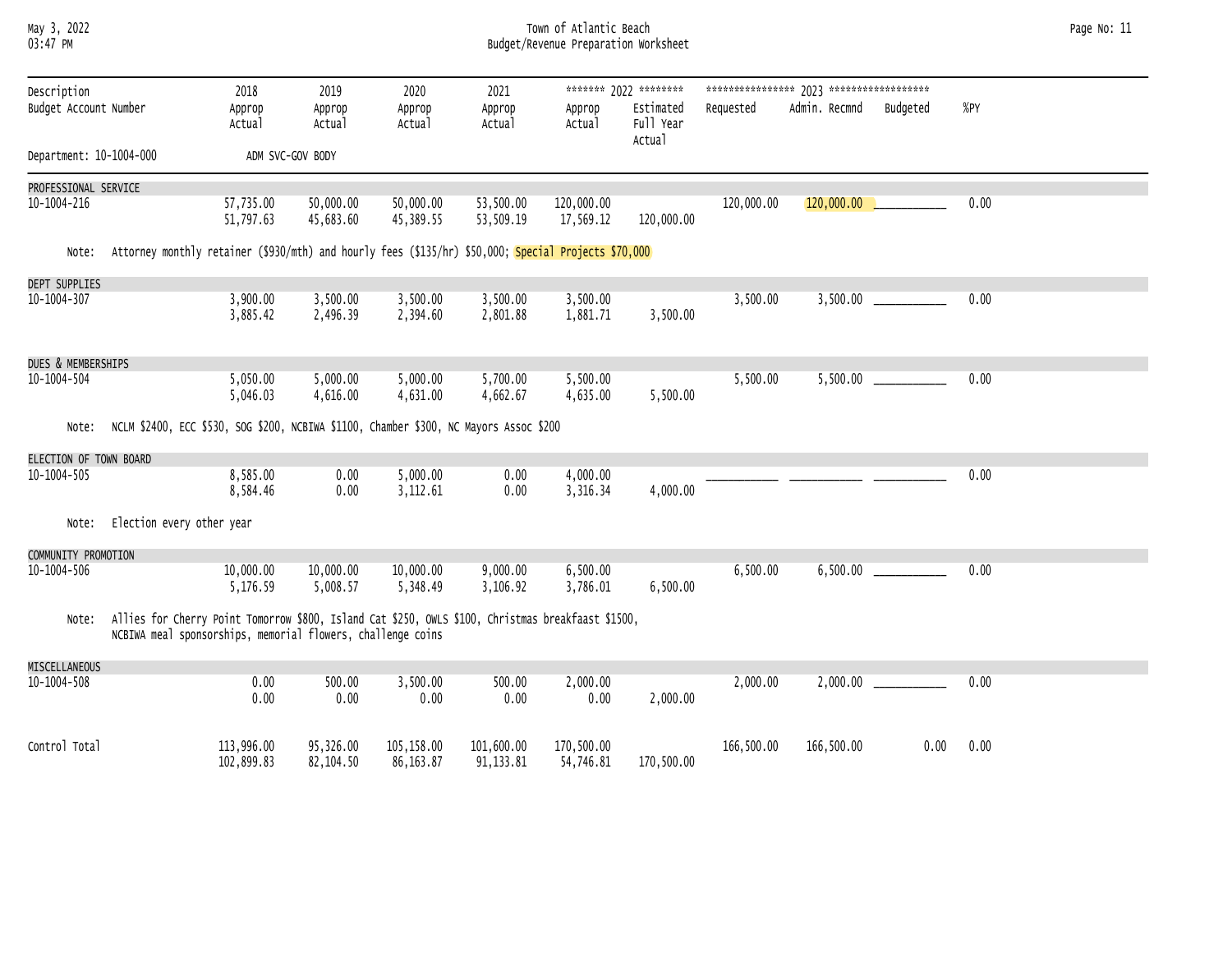| мау   | 2022 |
|-------|------|
| 03:47 | PМ   |

#### May 3, 2022 Town of Atlantic Beach Page No: 12 03:47 PM Budget/Revenue Preparation Worksheet

| Description              |                                                                                                                                                                                                                        | 2018                      | 2019                      | 2020                      | 2021                      |                          | ******* 2022 ********            |            |                           |          |      |  |
|--------------------------|------------------------------------------------------------------------------------------------------------------------------------------------------------------------------------------------------------------------|---------------------------|---------------------------|---------------------------|---------------------------|--------------------------|----------------------------------|------------|---------------------------|----------|------|--|
| Budget Account Number    |                                                                                                                                                                                                                        | Approp<br>Actual          | Approp<br>Actual          | Approp<br>Actual          | Approp<br>Actual          | Approp<br>Actual         | Estimated<br>Full Year<br>Actual | Requested  | Admin. Recmnd             | Budgeted | %PY  |  |
| Department: 10-1004-000  |                                                                                                                                                                                                                        |                           | ADM SVC-GOV BODY          |                           |                           |                          |                                  |            |                           |          |      |  |
| Department Total         |                                                                                                                                                                                                                        | 113,996.00<br>102,899.83  | 95,326.00<br>82,104.50    | 105,158.00<br>86,163.87   | 101,600.00<br>91,133.81   | 170,500.00<br>54,746.81  | 170,500.00                       | 166,500.00 | 166,500.00                | 0.00     | 0.00 |  |
| ADM SVC-DEBT SERVICE     |                                                                                                                                                                                                                        |                           |                           |                           |                           |                          |                                  |            |                           |          |      |  |
| 10-1009-000              |                                                                                                                                                                                                                        |                           |                           |                           |                           |                          |                                  |            |                           |          |      |  |
|                          | DEBT SERVICE - INTEREST/FEES                                                                                                                                                                                           |                           |                           |                           |                           |                          |                                  |            |                           |          |      |  |
| 10-1009-507              |                                                                                                                                                                                                                        | 24,500.00<br>24,492.96    | 17,660.00<br>17,655.74    | 15,985.00<br>15,941.12    | 9,190.00<br>9,187.70      | 172,960.00<br>172,958.98 | 172,960.00                       | 162,827.00 |                           |          | 0.00 |  |
| Note:                    | Ambulance \$2,715; Public Safety Complex \$160,112                                                                                                                                                                     |                           |                           |                           |                           |                          |                                  |            |                           |          |      |  |
| DEBT SERVICE - PRINCIPAL |                                                                                                                                                                                                                        |                           |                           |                           |                           |                          |                                  |            |                           |          |      |  |
| 10-1009-519              |                                                                                                                                                                                                                        | 358,750.00<br>358,747.64  | 320, 365.00<br>320,360.60 | 337,317.00<br>337, 314.83 | 283,260.00<br>283, 259.33 | 409,745.00<br>409,743.86 | 409,745.00                       | 419,878.00 | 419,878.00 _____________  |          | 0.00 |  |
| Note:                    | Ambulance \$17,813; Public Safety Complex \$402,065. NOTE: \$0.02 in property taxes (\$364,000) and<br>\$50,000 transfer from Water Fund to General Fund toward Public Safety Complex annual debt service<br>payments. |                           |                           |                           |                           |                          |                                  |            |                           |          |      |  |
| Control Total            |                                                                                                                                                                                                                        | 383,250.00<br>383,240.60  | 338,025.00<br>338,016.34  | 353,302.00<br>353,255.95  | 292,450.00<br>292,447.03  | 582,705.00<br>582,702.84 | 582,705.00                       | 582,705.00 | 582,705.00                | 0.00     | 0.00 |  |
| Department Total         |                                                                                                                                                                                                                        | 383,250.00<br>383,240.60  | 338,025.00<br>338,016.34  | 353,302.00<br>353,255.95  | 292,450.00<br>292,447.03  | 582,705.00<br>582,702.84 | 582,705.00                       | 582,705.00 | 582,705.00                | 0.00     | 0.00 |  |
| POLICE-ENFORCEMENT       |                                                                                                                                                                                                                        |                           |                           |                           |                           |                          |                                  |            |                           |          |      |  |
| 10-2001-000              |                                                                                                                                                                                                                        |                           |                           |                           |                           |                          |                                  |            |                           |          |      |  |
| SALARIES                 |                                                                                                                                                                                                                        |                           |                           |                           |                           |                          |                                  |            |                           |          |      |  |
| 10-2001-101              |                                                                                                                                                                                                                        | 835, 115.00<br>828,089.79 | 850,390.00<br>855,350.09  | 861,270.00<br>856,244.31  | 873,860.00<br>868,904.49  | 909,000.00<br>764,897.67 | 909,000.00                       |            | 1,040,965.00 1,040,965.00 |          | 0.00 |  |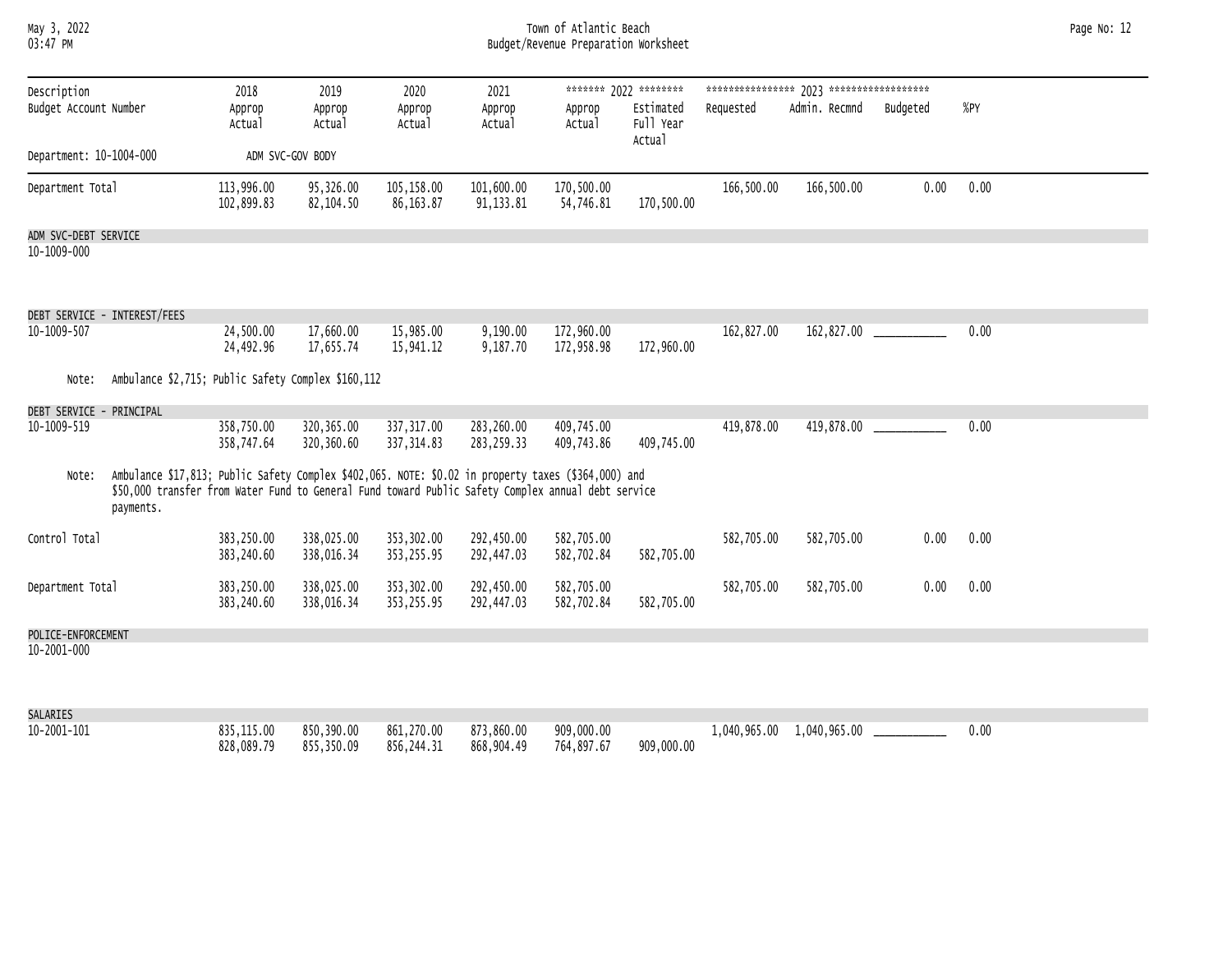### May 3, 2022 Town of Atlantic Beach Page No: 13 03:47 PM Budget/Revenue Preparation Worksheet

| Description             | 2018                     | 2019                     | 2020                     | 2021                     |                          | ******* 2022 ********            |             |                        |                             |      |
|-------------------------|--------------------------|--------------------------|--------------------------|--------------------------|--------------------------|----------------------------------|-------------|------------------------|-----------------------------|------|
| Budget Account Number   | Approp<br>Actual         | Approp<br>Actual         | Approp<br>Actual         | Approp<br>Actual         | Approp<br>Actual         | Estimated<br>Full Year<br>Actual | Requested   | Admin. Recmnd Budgeted |                             | %PY  |
| Department: 10-2001-000 |                          | POLICE-ENFORCEMENT       |                          |                          |                          |                                  |             |                        |                             |      |
| SALARIES(PT)            |                          |                          |                          |                          |                          |                                  |             |                        |                             |      |
| $10 - 2001 - 102$       | 40,000.00<br>35,552.18   | 44,500.00<br>33,818.97   | 44,504.00<br>38,835.35   | 52,789.00<br>35,792.29   | 46,000.00<br>23,740.50   | 46,000.00                        | 50,000.00   |                        | $50,000.00$ _____________   | 0.00 |
| OVERTIME                |                          |                          |                          |                          |                          |                                  |             |                        |                             |      |
| $10 - 2001 - 103$       | 10,000.00<br>7,800.11    | 50,150.00<br>51,339.10   | 14,100.00<br>10,846.66   | 10,000.00<br>6,142.40    | 5,500.00<br>5,482.26     | 5,500.00                         | 5,500.00    |                        |                             | 0.00 |
| SOCIAL SECURITY         |                          |                          |                          |                          |                          |                                  |             |                        |                             |      |
| 10-2001-105             | 71,125.00<br>70,125.69   | 75,225.00<br>75,357.48   | 75,970.00<br>73,094.24   | 75,885.00<br>73,738.90   | 79,750.00<br>64,463.69   | 79,750.00                        | 87,260.00   |                        | 87,260.00                   | 0.00 |
| RETIREMENT              |                          |                          |                          |                          |                          |                                  |             |                        |                             |      |
| $10 - 2001 - 106$       | 122,805.00<br>121,891.25 | 131,885.00<br>135,010.91 | 140,185.00<br>139,703.17 | 153,615.00<br>150,803.40 | 172,350.00<br>141,964.72 | 172,350.00                       | 201, 210.00 |                        | 201,210.00                  | 0.00 |
| 401K                    |                          |                          |                          |                          |                          |                                  |             |                        |                             |      |
| $10 - 2001 - 107$       | 43,625.00<br>42,004.58   | 44,790.00<br>45,601.04   | 43,650.00<br>43,641.22   | 44,545.00<br>44,100.25   | 47,160.00<br>38,819.09   | 47,160.00                        | 52,325.00   |                        |                             | 0.00 |
| LONGEVITY               |                          |                          |                          |                          |                          |                                  |             |                        |                             |      |
| $10 - 2001 - 108$       | 4,750.00<br>4,200.00     | 6,050.00<br>6,050.00     | 6,300.00<br>5,750.00     | 6,100.00<br>6,100.00     | 6,150.00<br>6,000.00     | 6,150.00                         | 6,000.00    |                        | 6,000.00                    | 0.00 |
| HEALTH/STD/LIFE INS     |                          |                          |                          |                          |                          |                                  |             |                        |                             |      |
| 10-2001-109             | 54,200.00<br>53,762.41   | 61,665.00<br>55,002.87   | 116,695.00<br>116,274.04 | 124,874.00<br>120,859.92 | 130,155.00<br>115,523.64 | 130,155.00                       | 166,771.00  |                        | $166,771.00$ ______________ | 0.00 |
| DENTAL INSURANCE        |                          |                          |                          |                          |                          |                                  |             |                        |                             |      |
| 10-2001-110             | 8,000.00<br>4,966.10     | 8,000.00<br>5,259.23     | 8,000.00<br>2,708.36     | 6,000.00<br>4,736.86     | 5,500.00<br>5,956.32     | 5,500.00                         | 6,500.00    |                        |                             | 0.00 |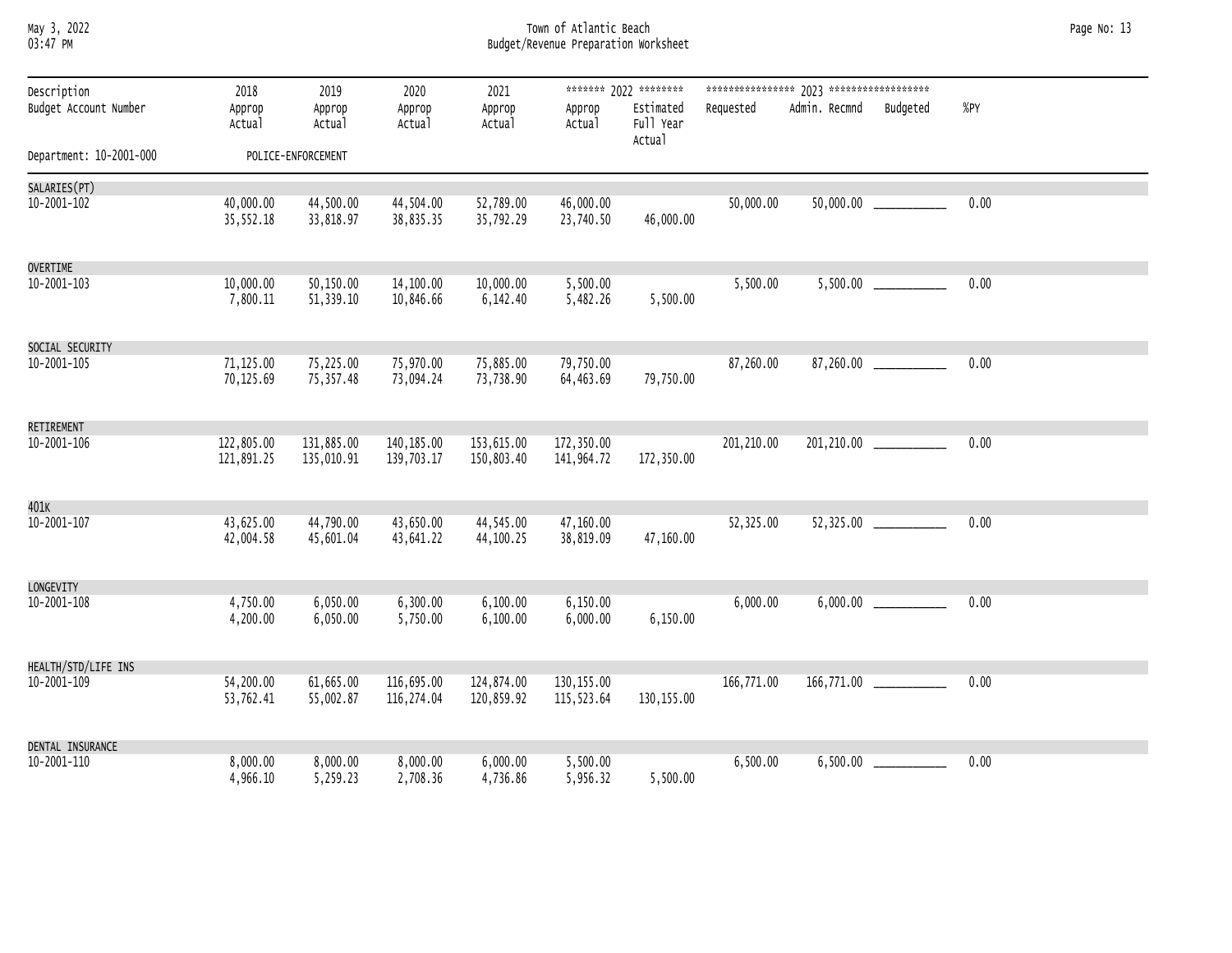# May 3, 2022 Town of Atlantic Beach Page No: 14 03:47 PM Budget/Revenue Preparation Worksheet

| Description<br>Budget Account Number | 2018<br>Approp<br>Actual    | 2019<br>Approp<br>Actual | 2020<br>Approp<br>Actual    | 2021<br>Approp<br>Actual       | Approp<br>Actual            | ******* 2022 ********<br>Estimated<br>Full Year<br>Actual | Requested  | Admin. Recmnd<br>Budgeted | %PY  |
|--------------------------------------|-----------------------------|--------------------------|-----------------------------|--------------------------------|-----------------------------|-----------------------------------------------------------|------------|---------------------------|------|
| Department: 10-2001-000              |                             | POLICE-ENFORCEMENT       |                             |                                |                             |                                                           |            |                           |      |
| WORKERS COMP                         |                             |                          |                             |                                |                             |                                                           |            |                           |      |
| 10-2001-111                          | 19,000.00<br>18,486.41      | 25,000.00<br>24,523.95   | 28,000.00<br>24,925.78      | 28,000.00<br>26,696.78         | 32,200.00<br>31,438.49      | 32,200.00                                                 | 32,000.00  |                           | 0.00 |
| Estimated 15% increase<br>Note:      |                             |                          |                             |                                |                             |                                                           |            |                           |      |
| RETIREE BENEFITS                     |                             |                          |                             |                                |                             |                                                           |            |                           |      |
| 10-2001-112                          | 57,495.00<br>56,583.54      | 54,150.00<br>54,014.36   | 63,970.00<br>63,374.44      | 69,085.00<br>68,503.55         | 80,085.00<br>61,742.43      | 80,085.00                                                 | 62,985.00  | 62,985.00 _____________   | 0.00 |
| SHARED COSTS GF/WF                   |                             |                          |                             |                                |                             |                                                           |            |                           |      |
| 10-2001-113                          | $25,000.00 -$<br>25,000.00- | 27,000.00-<br>27,000.00- | $25,000.00 -$<br>25,000.00- | $30,000.00 -$<br>$30,000.00 -$ | $30,000.00 -$<br>17,500.00- | $30,000.00 -$                                             | 33,000.00- |                           | 0.00 |
| UNEMPLOYMENT RESERVE                 |                             |                          |                             |                                |                             |                                                           |            |                           |      |
| 10-2001-114                          | 0.00<br>0.00                | 0.00<br>0.00             | 0.00<br>0.00                | 0.00<br>0.00                   | 0.00<br>0.00                | 0.00                                                      |            |                           | 0.00 |
| MEDICAL CLAIMS                       |                             |                          |                             |                                |                             |                                                           |            |                           |      |
| 10-2001-115                          | 90,000.00<br>87,818.16      | 72,900.00<br>72,674.40   | 4,980.00<br>4,976.54        | 0.00<br>0.00                   | 0.00<br>0.00                | 0.00                                                      |            |                           | 0.00 |
| RETIREE MEDICAL CLAIMS               |                             |                          |                             |                                |                             |                                                           |            |                           |      |
| 10-2001-116                          | 10,000.00<br>9,912.87       | 28,300.00<br>27,235.26   | 8,385.00<br>8,381.99        | 0.00<br>0.00                   | 0.00<br>0.00                | 0.00                                                      |            |                           | 0.00 |
| COMMUNICATION                        |                             |                          |                             |                                |                             |                                                           |            |                           |      |
| 10-2001-203                          | 9,000.00<br>9,031.38        | 8,000.00<br>7,283.90     | 8,000.00<br>7,801.10        | 8,375.00<br>8,241.73           | 19,700.00<br>18,064.45      | 10,120.00                                                 | 10,200.00  | 10,200.00                 | 0.00 |
| PD cable costs included<br>Note:     |                             |                          |                             |                                |                             |                                                           |            |                           |      |

EMPLOYEE DEVELOPMENT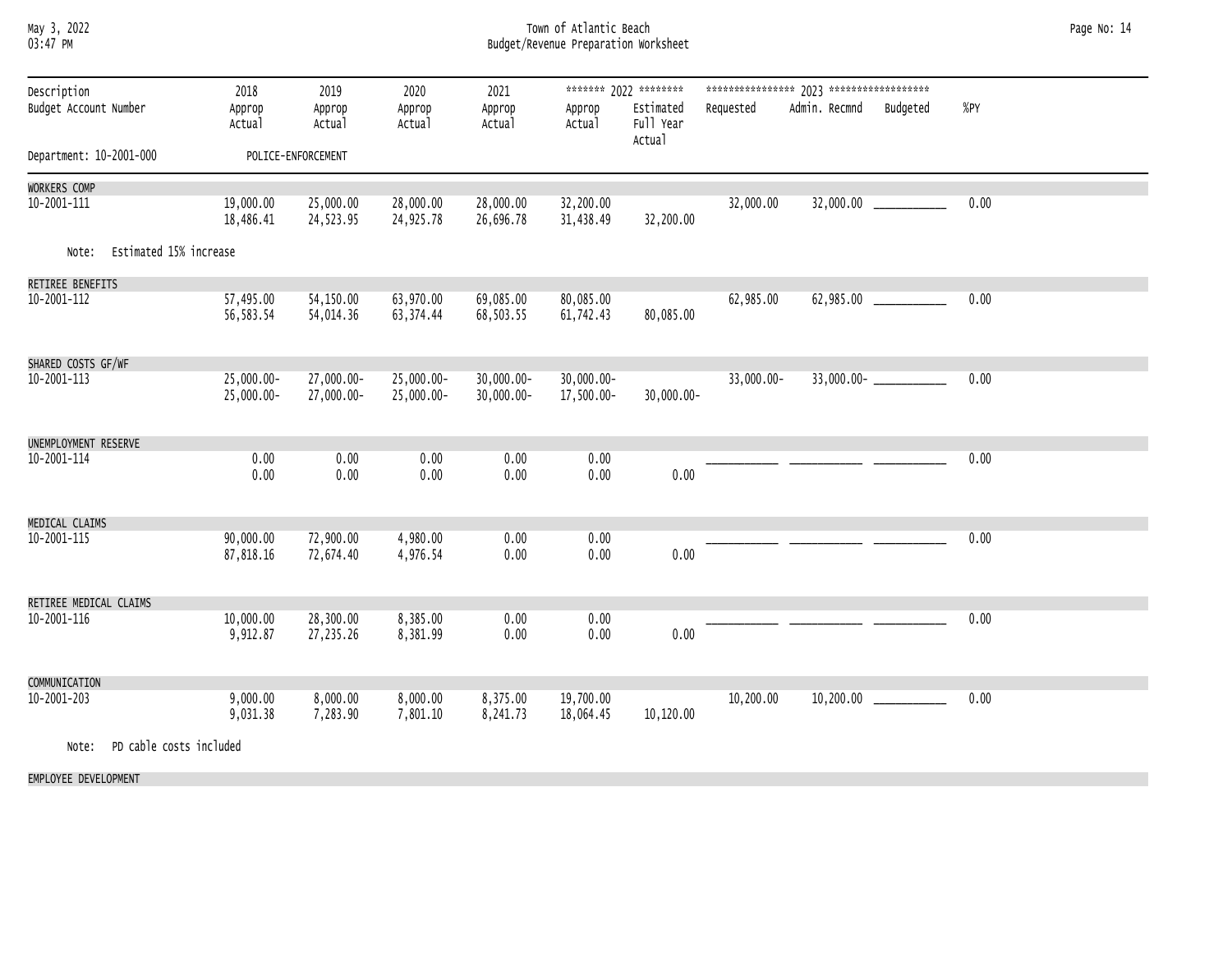May 3, 2022 Town of Atlantic Beach Page No: 15 03:47 PM Budget/Revenue Preparation Worksheet

| Description<br>Budget Account Number |                                                                                                                                           | 2018<br>Approp<br>Actual | 2019<br>Approp<br>Actual | 2020<br>Approp<br>Actual | 2021<br>Approp<br>Actual | Approp<br>Actual       | ******* 2022 ********<br>Estimated<br>Full Year<br>Actual | Requested | Admin. Recmnd | Budgeted                   | %PY  |  |
|--------------------------------------|-------------------------------------------------------------------------------------------------------------------------------------------|--------------------------|--------------------------|--------------------------|--------------------------|------------------------|-----------------------------------------------------------|-----------|---------------|----------------------------|------|--|
| Department: 10-2001-000              |                                                                                                                                           |                          | POLICE-ENFORCEMENT       |                          |                          |                        |                                                           |           |               |                            |      |  |
| 10-2001-207                          |                                                                                                                                           | 9,500.00<br>8,147.20     | 5,800.00<br>4,756.50     | 4,300.00<br>1,982.83     | 2,645.00<br>2,682.60     | 3,500.00<br>2,338.10   | 3,000.00                                                  | 5,000.00  |               |                            | 0.00 |  |
| Note:                                | Training restricted in fy21/22 due to COVID - anticipate closer to normal costs in fy22/23                                                |                          |                          |                          |                          |                        |                                                           |           |               |                            |      |  |
| <b>FUEL</b>                          |                                                                                                                                           |                          |                          |                          |                          |                        |                                                           |           |               |                            |      |  |
| 10-2001-209                          |                                                                                                                                           | 32,750.00<br>31,839.35   | 30,800.00<br>30,128.13   | 34,000.00<br>27,634.81   | 31,300.00<br>31,833.49   | 51,700.00<br>36,726.14 | 51,000.00                                                 | 50,000.00 |               | $50,000.00$ ______________ | 0.00 |  |
| Note:                                | Significant increase in cost/gallon in fy21/22 - anticipate same or higher in fy22/23                                                     |                          |                          |                          |                          |                        |                                                           |           |               |                            |      |  |
| MAINT & REPAIR EQUIPMENT             |                                                                                                                                           |                          |                          |                          |                          |                        |                                                           |           |               |                            |      |  |
| 10-2001-212                          |                                                                                                                                           | 3,000.00<br>486.89       | 1,000.00<br>286.91       | 3,000.00<br>994.96       | 3,583.00<br>3,581.48     | 1,310.00<br>1,277.39   | 1,300.00                                                  | 4,700.00  | 4,700.00      |                            | 0.00 |  |
| Note:                                | Includes: 2 new battery pkgs. for Driver Feedback signs (\$1200); Additional \$2500 to repair touch<br>pad system of oldest message board |                          |                          |                          |                          |                        |                                                           |           |               |                            |      |  |
| OTHER INSURANCE                      |                                                                                                                                           |                          |                          |                          |                          |                        |                                                           |           |               |                            |      |  |
| 10-2001-214                          |                                                                                                                                           | 21,500.00<br>20,892.70   | 21,000.00<br>21,083.91   | 26,300.00<br>26,247.20   | 25,000.00<br>21,630.37   | 25,800.00<br>25,893.55 | 0.00                                                      | 33,350.00 | 33,350.00     |                            | 0.00 |  |
| Note:                                | Estimated 20% increase for building, property, equipment liability & flood insurance.                                                     |                          |                          |                          |                          |                        |                                                           |           |               |                            |      |  |
| TELEPHONE & POSTAGE                  |                                                                                                                                           |                          |                          |                          |                          |                        |                                                           |           |               |                            |      |  |
| 10-2001-222                          |                                                                                                                                           | 3,800.00<br>1,662.41     | 2,000.00<br>1,766.05     | 3,100.00<br>2,700.00     | 2,000.00<br>1,749.15     | 2,000.00<br>1,126.20   | 1,010.00                                                  | 1,800.00  | 1,800.00      |                            | 0.00 |  |
| AMMUNITION                           |                                                                                                                                           |                          |                          |                          |                          |                        |                                                           |           |               |                            |      |  |
| 10-2001-301                          |                                                                                                                                           | 3,300.00<br>3,209.15     | 3,000.00<br>2,994.38     | 3,000.00<br>2,961.13     | 1,583.00<br>1,575.76     | 2,775.00<br>2,774.55   | 2,775.00                                                  | 3,300.00  |               | 3,300.00                   | 0.00 |  |
| Note:                                | Vendor estimates approx 10% price increase in FY22/23                                                                                     |                          |                          |                          |                          |                        |                                                           |           |               |                            |      |  |
|                                      | COMPUTERS & SMALL EQUIPMENT                                                                                                               |                          |                          |                          |                          |                        |                                                           |           |               |                            |      |  |
| 10-2001-305                          |                                                                                                                                           | 14,350.00<br>13,837.97   | 13,000.00<br>12,966.41   | 22,906.00<br>22,408.25   | 14,217.00<br>14,170.45   | 6,500.00<br>6,024.35   | 6,500.00                                                  | 15,500.00 | 15,500.00     |                            | 0.00 |  |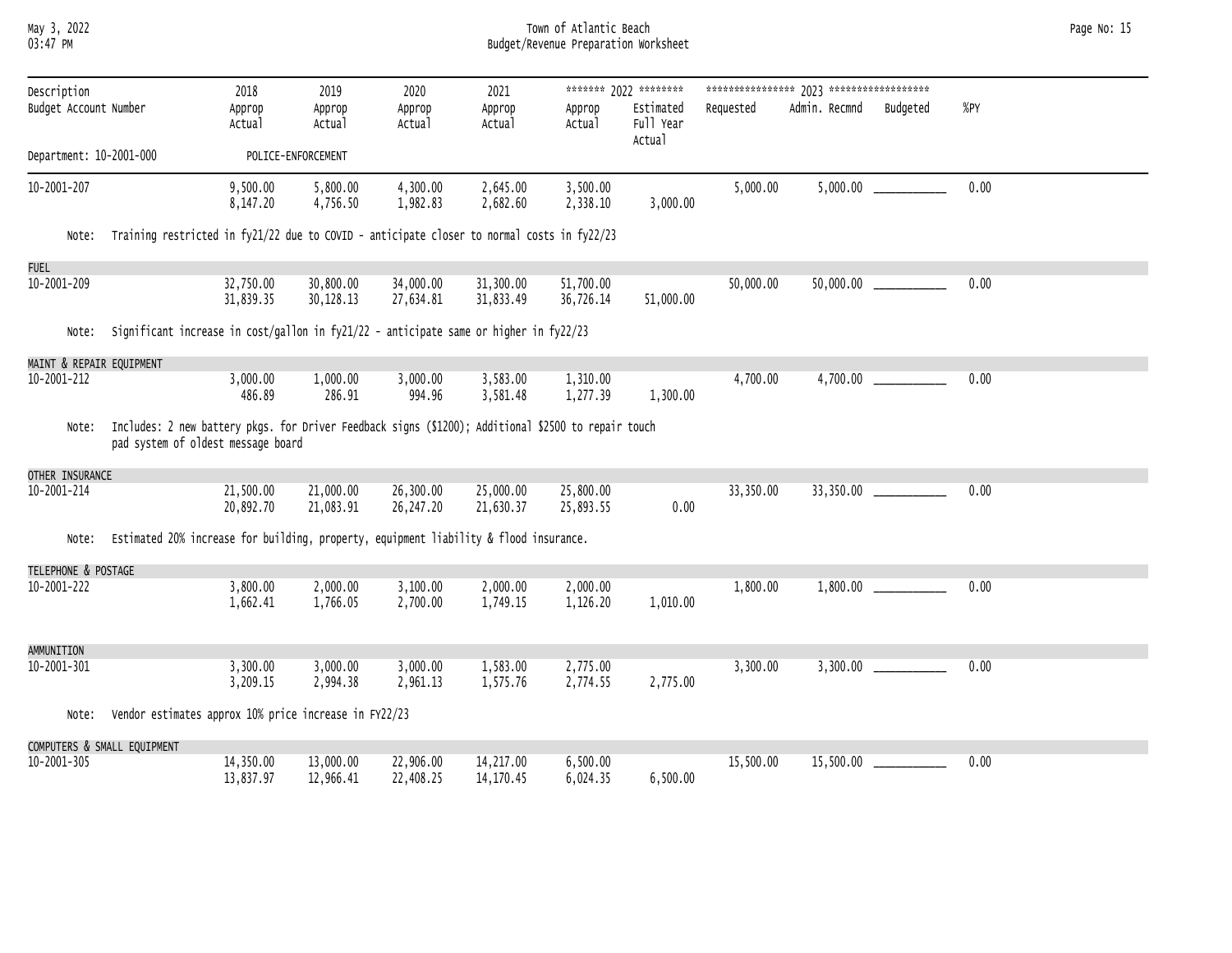| May 3, 2022<br>03:47 PM              |                                                                                                                                                                                                                                |                          |                          |                          |                          | Town of Atlantic Beach<br>Budget/Revenue Preparation Worksheet |                                                           |           |                          |          |      | Page No: 16 |
|--------------------------------------|--------------------------------------------------------------------------------------------------------------------------------------------------------------------------------------------------------------------------------|--------------------------|--------------------------|--------------------------|--------------------------|----------------------------------------------------------------|-----------------------------------------------------------|-----------|--------------------------|----------|------|-------------|
| Description<br>Budget Account Number |                                                                                                                                                                                                                                | 2018<br>Approp<br>Actual | 2019<br>Approp<br>Actual | 2020<br>Approp<br>Actual | 2021<br>Approp<br>Actual | Approp<br>Actual                                               | ******* 2022 ********<br>Estimated<br>Full Year<br>Actual | Requested | Admin. Recmnd            | Budgeted | %PY  |             |
| Department: 10-2001-000              |                                                                                                                                                                                                                                |                          | POLICE-ENFORCEMENT       |                          |                          |                                                                |                                                           |           |                          |          |      |             |
| Note:                                | Qwiklaw & Grammarly. Replace 2 mdt's & Patrol 2 desktop (\$5700). Includes Southern Software<br>Policepak (\$4778) & NEW Tech Upgrate of adding Gov. Azure Cloud (\$3300) to move Southern Software<br>Policepak to the cloud. |                          |                          |                          |                          |                                                                |                                                           |           |                          |          |      |             |
| <b>DEPT SUPPLIES</b>                 |                                                                                                                                                                                                                                |                          |                          |                          |                          |                                                                |                                                           |           |                          |          |      |             |
| 10-2001-307                          |                                                                                                                                                                                                                                | 5,050.00<br>3,982.38     | 7,150.00<br>7,088.85     | 4,650.00<br>4,682.07     | 4,650.00<br>3,652.03     | 4,000.00<br>2,524.68                                           | 4,000.00                                                  | 4,000.00  |                          |          | 0.00 |             |
| PRINTING                             |                                                                                                                                                                                                                                |                          |                          |                          |                          |                                                                |                                                           |           |                          |          |      |             |
| 10-2001-314                          |                                                                                                                                                                                                                                | 700.00<br>185.34         | 250.00<br>146.75         | 250.00<br>200.77         | 250.00<br>100.20         | 250.00<br>149.69                                               | 150.00                                                    | 200.00    | 200.00                   |          | 0.00 |             |
| SMALL EQUIPMENT                      |                                                                                                                                                                                                                                |                          |                          |                          |                          |                                                                |                                                           |           |                          |          |      |             |
| 10-2001-318                          |                                                                                                                                                                                                                                | 2,600.00<br>2,537.10     | 8,400.00<br>8,338.90     | 12,100.00<br>11,781.63   | 4,635.00<br>4,631.50     | 2,000.00<br>1,797.00                                           | 1,800.00                                                  | 2,000.00  |                          |          | 0.00 |             |
| UNIFORMS                             |                                                                                                                                                                                                                                |                          |                          |                          |                          |                                                                |                                                           |           |                          |          |      |             |
| 10-2001-321                          |                                                                                                                                                                                                                                | 14,200.00<br>13,614.47   | 5,500.00<br>4,884.31     | 7,500.00<br>6,894.12     | 7,390.00<br>7,098.45     | 4,690.00<br>2,774.23                                           | 3,800.00                                                  | 7,000.00  |                          |          | 0.00 |             |
| Note:                                | Outer Carriers x5 - new style (\$1125)                                                                                                                                                                                         |                          |                          |                          |                          |                                                                |                                                           |           |                          |          |      |             |
| <b>VEHICLE MAINT</b>                 |                                                                                                                                                                                                                                |                          |                          |                          |                          |                                                                |                                                           |           |                          |          |      |             |
| 10-2001-322                          |                                                                                                                                                                                                                                | 15,650.00<br>13,350.26   | 15,942.00<br>15,864.60   | 19,000.00<br>19,000.73   | 15,825.00<br>14,550.35   | 20,725.00<br>18,794.89                                         | 20,500.00                                                 | 15,000.00 |                          |          | 0.00 |             |
| CAPITAL OUTLAY                       |                                                                                                                                                                                                                                |                          |                          |                          |                          |                                                                |                                                           |           |                          |          |      |             |
| 10-2001-401                          |                                                                                                                                                                                                                                | 31,100.00<br>31, 122.04  | 35,000.00<br>16,605.34   | 96,250.00<br>61,426.22   | 240,080.00<br>182,903.29 | 111,853.00<br>57,016.12                                        | 111,852.00                                                | 74,000.00 | 74,000.00 ______________ |          | 0.00 |             |
| Note:                                | 2 patrol sedans - including outfitting, striping & mdt's                                                                                                                                                                       |                          |                          |                          |                          |                                                                |                                                           |           |                          |          |      |             |
| <b>RENTALS</b>                       |                                                                                                                                                                                                                                |                          |                          |                          |                          |                                                                |                                                           |           |                          |          |      |             |
| 10-2001-402                          |                                                                                                                                                                                                                                | 0.00                     | 0.00                     | 0.00                     | 420.00                   | 800.00                                                         |                                                           | 15,330.00 | 15,330.00                |          | 0.00 |             |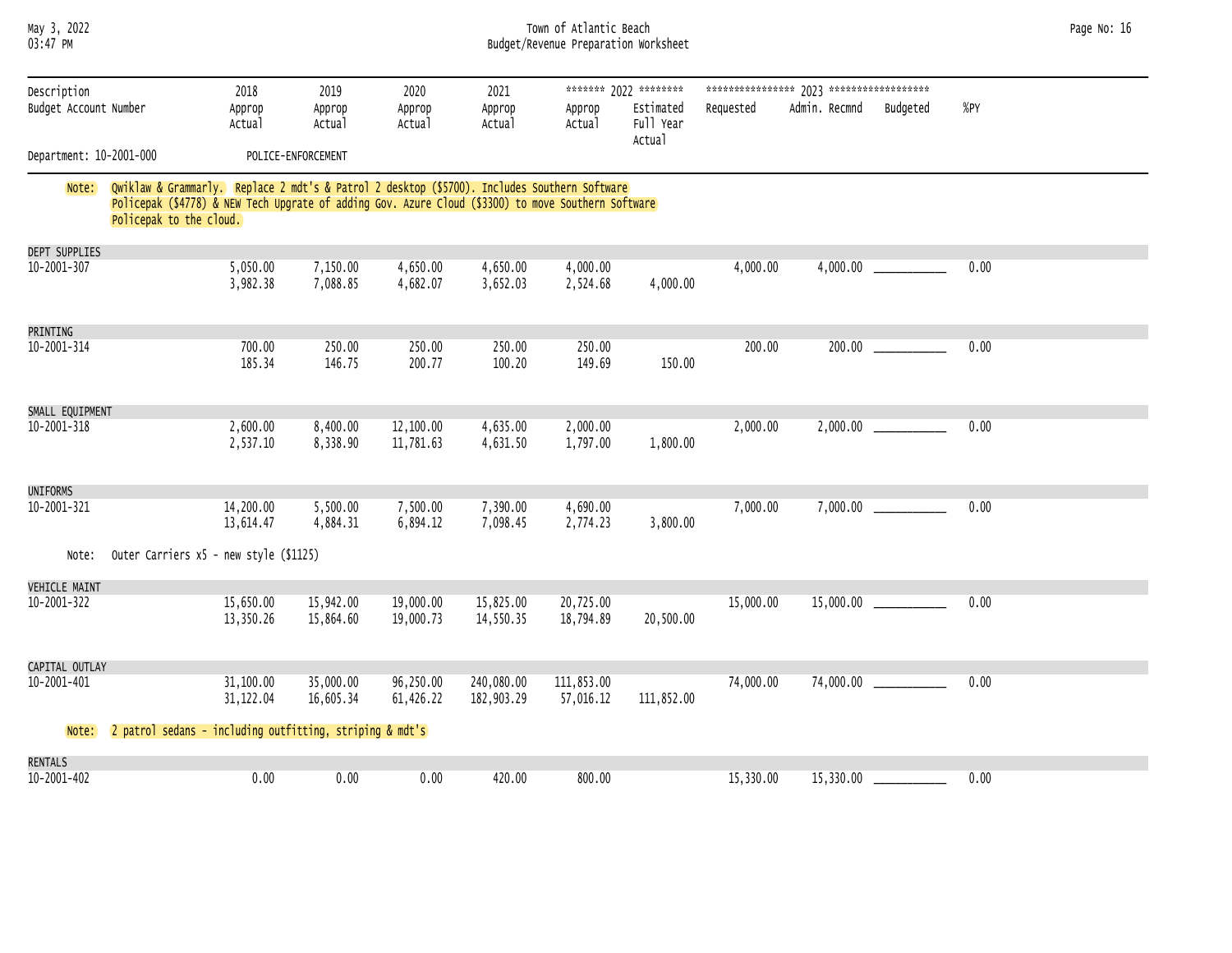# May 3, 2022 Town of Atlantic Beach Page No: 17 03:47 PM Budget/Revenue Preparation Worksheet

| Description<br>Budget Account Number |                              | 2018<br>Approp<br>Actual                                                                                                                                                 | 2019<br>Approp<br>Actual | 2020<br>Approp<br>Actual | 2021<br>Approp<br>Actual | Approp<br>Actual     | ******* 2022 ********<br>Estimated<br>Full Year<br>Actual | Requested | Admin. Recmnd | Budgeted | %PY  |
|--------------------------------------|------------------------------|--------------------------------------------------------------------------------------------------------------------------------------------------------------------------|--------------------------|--------------------------|--------------------------|----------------------|-----------------------------------------------------------|-----------|---------------|----------|------|
| Department: 10-2001-000              |                              |                                                                                                                                                                          | POLICE-ENFORCEMENT       |                          |                          |                      |                                                           |           |               |          |      |
|                                      |                              | 0.00                                                                                                                                                                     | 0.00                     | 0.00                     | 421.62                   | 653.95               | 800.00                                                    |           |               |          |      |
|                                      |                              | Note: PD copier \$840/yr & NEW Tech Upgrate of adding cloud-based body-cam system with a 5-year commitment<br>of \$12,609 per year, plus \$1881 one-time cost in FY22-23 |                          |                          |                          |                      |                                                           |           |               |          |      |
| DUES & MEMBERSHIPS                   |                              |                                                                                                                                                                          |                          |                          |                          |                      |                                                           |           |               |          |      |
| $10 - 2001 - 504$                    |                              | 800.00<br>723.27                                                                                                                                                         | 875.00<br>828.27         | 919.00<br>918.27         | 875.00<br>510.00         | 850.00<br>810.00     | 1,053.00                                                  | 885.00    |               | 885.00   | 0.00 |
| MISCELLANEOUS                        |                              |                                                                                                                                                                          |                          |                          |                          |                      |                                                           |           |               |          |      |
| 10-2001-508                          |                              | 500.00<br>0.00                                                                                                                                                           | 500.00<br>290.00         | 500.00<br>179.00         | 0.00<br>0.00             | 1,650.00<br>1,650.00 | 1,650.00                                                  | 500.00    |               |          | 0.00 |
| MISCELLANEOUS - FROM ABPD            |                              |                                                                                                                                                                          |                          |                          |                          |                      |                                                           |           |               |          |      |
| 10-2001-509                          |                              | 7,341.00<br>3,898.34                                                                                                                                                     | 6,491.00<br>2,387.13     | 6,730.00<br>2,047.65     | 7,386.00<br>2,106.08     | 8,330.00<br>2,127.39 | 2,227.00                                                  | 6,175.00  |               |          | 0.00 |
|                                      | STATE POLICE ACCT-RESTRICTED |                                                                                                                                                                          |                          |                          |                          |                      |                                                           |           |               |          |      |
| 10-2001-513                          |                              | 0.00<br>220.00                                                                                                                                                           | 0.00<br>0.00             | 605.00<br>605.00         | 111.00<br>111.00         | 0.00<br>200.00       | 0.00                                                      |           |               |          | 0.00 |
| POLICE FUNDS ACCOUNT                 |                              |                                                                                                                                                                          |                          |                          |                          |                      |                                                           |           |               |          |      |
| 10-2001-514                          |                              | 0.00<br>0.00                                                                                                                                                             | 0.00<br>0.00             | 0.00<br>0.00             | 0.00<br>0.00             | 0.00<br>0.00         | 0.00                                                      |           |               |          | 0.00 |
| MARINE PATROL                        |                              |                                                                                                                                                                          |                          |                          |                          |                      |                                                           |           |               |          |      |
| 10-2001-515                          |                              | 9,250.00<br>7,634.14                                                                                                                                                     | 8,200.00<br>8,173.50     | 8,000.00<br>6,091.53     | 13,635.00<br>8,582.96    | 5,000.00<br>4,000.07 | 5,000.00                                                  | 5,000.00  | 5,000.00      |          | 0.00 |
| USDOJ/VEST GRANT                     |                              |                                                                                                                                                                          |                          |                          |                          |                      |                                                           |           |               |          |      |
| 10-2001-525                          |                              | 3,100.00<br>3,033.00                                                                                                                                                     | 0.00<br>0.00             | 3,100.00<br>2,653.50     | 3,300.00<br>2,652.45     | 3,300.00<br>670.83   | 671.00                                                    | 3,350.00  |               |          | 0.00 |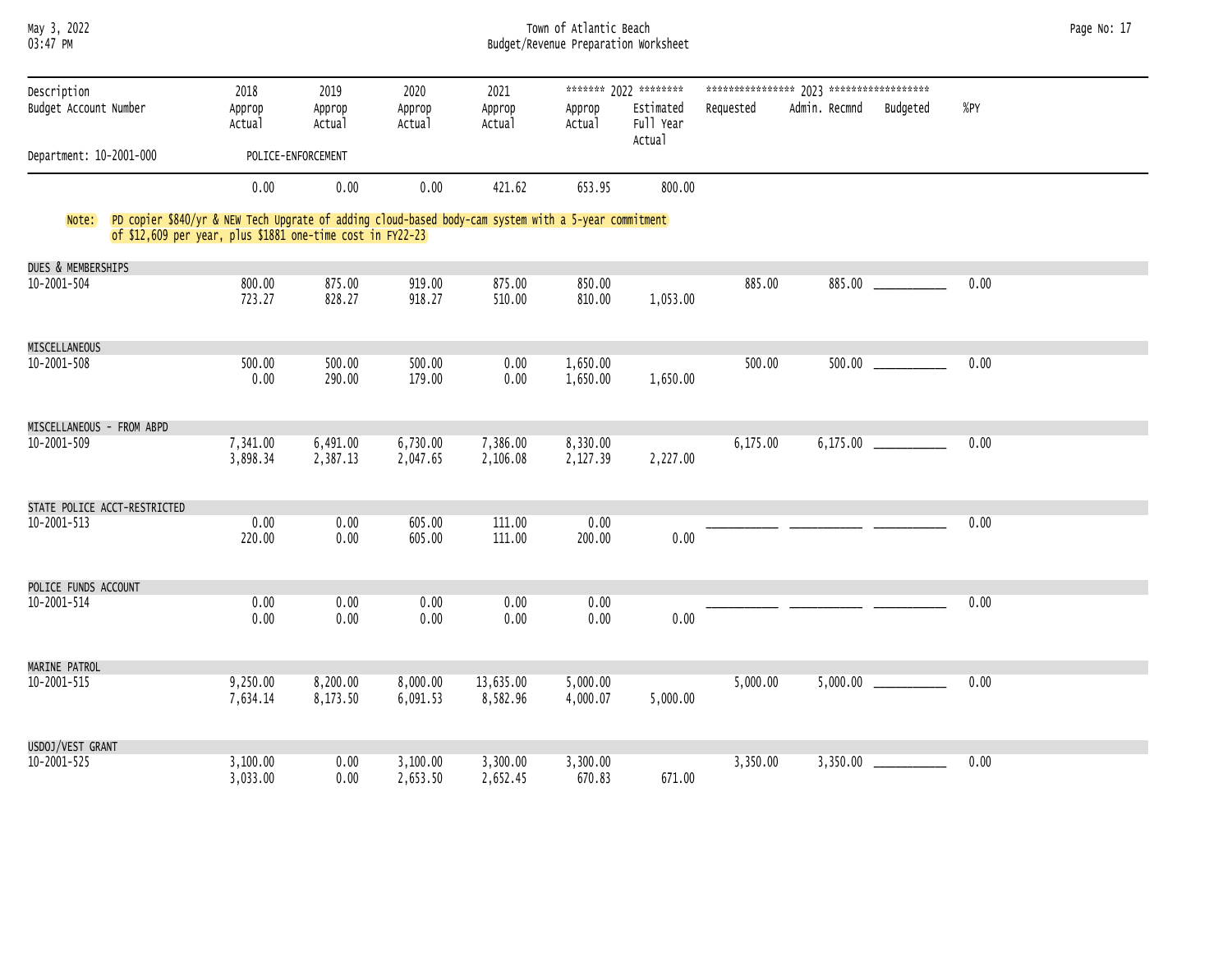# May 3, 2022 Town of Atlantic Beach Page No: 18 03:47 PM Budget/Revenue Preparation Worksheet

| Description                            | 2018             | 2019               | 2020                                                                                                                                              | 2021                   |                  | ******* 2022 ********            |           |                           |          |      |
|----------------------------------------|------------------|--------------------|---------------------------------------------------------------------------------------------------------------------------------------------------|------------------------|------------------|----------------------------------|-----------|---------------------------|----------|------|
| Budget Account Number                  | Approp<br>Actual | Approp<br>Actual   | Approp<br>Actual                                                                                                                                  | Approp<br>Actual       | Approp<br>Actual | Estimated<br>Full Year<br>Actual | Requested | Admin. Recmnd             | Budgeted | %PY  |
| Department: 10-2001-000                |                  | POLICE-ENFORCEMENT |                                                                                                                                                   |                        |                  |                                  |           |                           |          |      |
| Note: 1 initial issue & 4 replacements |                  |                    |                                                                                                                                                   |                        |                  |                                  |           |                           |          |      |
| VIPER RADIO GRANT EXPENSE              |                  |                    |                                                                                                                                                   |                        |                  |                                  |           |                           |          |      |
| 10-2001-526                            | 0.00             | 142,915.00         | 0.00                                                                                                                                              | 0.00                   | 0.00             |                                  |           |                           |          | 0.00 |
|                                        | 0.00             | 142,915.55         | 0.00                                                                                                                                              | 0.00                   | 0.00             | 0.00                             |           |                           |          |      |
| GOV COMM BODY-CAM GRANT                |                  |                    |                                                                                                                                                   |                        |                  |                                  |           |                           |          |      |
| 10-2001-530                            | 0.00             | 0.00               | 0.00                                                                                                                                              | 0.00                   | 0.00             |                                  |           |                           |          | 0.00 |
|                                        | 0.00             | 0.00               | 0.00                                                                                                                                              | 0.00                   | 0.00             | 0.00                             |           |                           |          |      |
| NC GCC FINGERPRINT GRANT EXP           |                  |                    |                                                                                                                                                   |                        |                  |                                  |           |                           |          |      |
| 10-2001-532                            | 0.00             | 0.00               | 0.00                                                                                                                                              | 0.00                   | 0.00             |                                  |           |                           |          | 0.00 |
|                                        | 0.00             | 0.00               | 0.00                                                                                                                                              | 0.00                   | 0.00             | 0.00                             |           |                           |          |      |
| NC GCC WEAPONS MOUNT GRANT EXP         |                  |                    |                                                                                                                                                   |                        |                  |                                  |           |                           |          |      |
| 10-2001-533                            | 0.00<br>0.00     | 0.00<br>0.00       | 0.00<br>0.00                                                                                                                                      | 11,271.00<br>11,270.68 | 0.00<br>0.00     | 0.00                             |           |                           |          | 0.00 |
| Control Total                          |                  |                    |                                                                                                                                                   |                        |                  |                                  |           | 1,935,806.00 1,935,806.00 | 0.00     | 0.00 |
|                                        |                  |                    | 1,528,606.00 1,741,828.00 1,655,219.00 1,813,284.00 1,760,583.00<br>1,485,600.48 1,703,027.05 1,572,966.87 1,700,434.48 1,429,922.39 1,713,058.00 |                        |                  |                                  |           |                           |          |      |
| Department Total                       |                  |                    | 1,528,606.00 1,741,828.00 1,655,219.00 1,813,284.00 1,760,583.00<br>1,485,600.48 1,703,027.05 1,572,966.87 1,700,434.48 1,429,922.39              |                        |                  | 1,713,058.00                     |           | 1,935,806.00 1,935,806.00 | 0.00     | 0.00 |
| POLICE-EMERGENCY MGMT                  |                  |                    |                                                                                                                                                   |                        |                  |                                  |           |                           |          |      |
| 10-2002-000                            |                  |                    |                                                                                                                                                   |                        |                  |                                  |           |                           |          |      |
| COMMUNICATION                          |                  |                    |                                                                                                                                                   |                        |                  |                                  |           |                           |          |      |
| 10-2002-203                            | 0.00             | 0.00               | 0.00                                                                                                                                              | 0.00                   | 0.00             |                                  |           |                           |          | 0.00 |
|                                        | 0.00             | 0.00               | 0.00                                                                                                                                              | 0.00                   | 0.00             | 0.00                             |           |                           |          |      |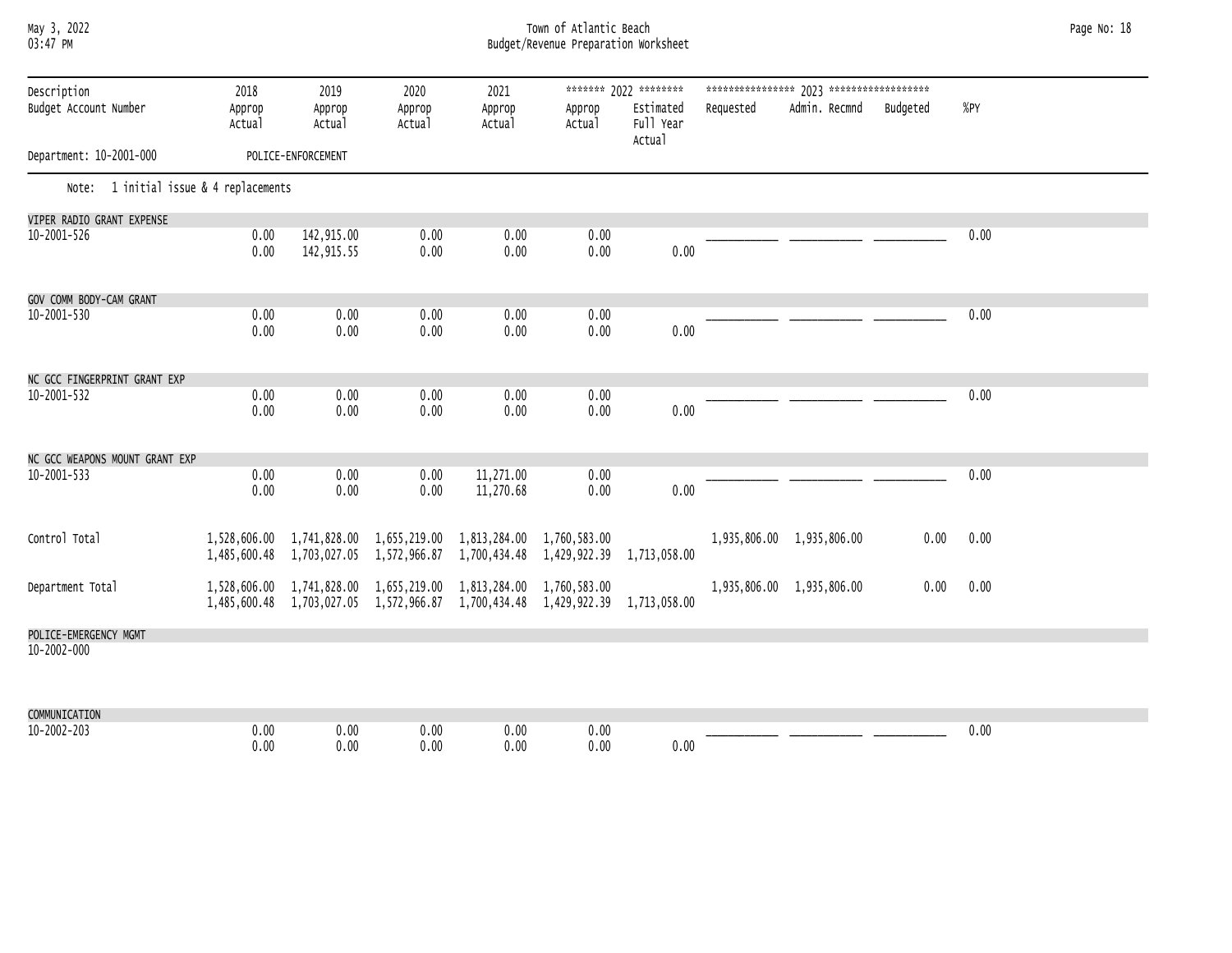# May 3, 2022 Town of Atlantic Beach Page No: 19 03:47 PM Budget/Revenue Preparation Worksheet

| Description<br>Budget Account Number<br>Department: 10-2002-000 |                       | 2018<br>Approp<br>Actual                                        | 2019<br>Approp<br>Actual<br>POLICE-EMERGENCY MGMT | 2020<br>Approp<br>Actual | 2021<br>Approp<br>Actual | Approp<br>Actual   | ******* 2022 ********<br>Estimated<br>Full Year<br>Actual | Requested | Admin. Recmnd | Budgeted | %PY  |  |
|-----------------------------------------------------------------|-----------------------|-----------------------------------------------------------------|---------------------------------------------------|--------------------------|--------------------------|--------------------|-----------------------------------------------------------|-----------|---------------|----------|------|--|
|                                                                 |                       |                                                                 |                                                   |                          |                          |                    |                                                           |           |               |          |      |  |
| CONTRACTED SERVICES<br>$10 - 2002 - 205$                        |                       | 9,100.00<br>7,200.00                                            | 108,500.00<br>105,910.34                          | 7,300.00<br>7,300.00     | 5,000.00<br>4,145.00     | 5,000.00<br>0.00   | 9,100.00                                                  | 5,000.00  |               |          | 0.00 |  |
| Note:                                                           |                       | Johnson Environmental - Storm Debris Clean-Up Contract (annual) |                                                   |                          |                          |                    |                                                           |           |               |          |      |  |
| EMPLOYEE DEVELOPMENT                                            |                       |                                                                 |                                                   |                          |                          |                    |                                                           |           |               |          |      |  |
| 10-2002-207                                                     |                       | 700.00<br>584.34                                                | 700.00<br>584.34                                  | 0.00<br>0.00             | 0.00<br>0.00             | 0.00<br>0.00       | 0.00                                                      |           |               |          | 0.00 |  |
| LANDFILL FEES                                                   |                       |                                                                 |                                                   |                          |                          |                    |                                                           |           |               |          |      |  |
| 10-2002-211                                                     |                       | 0.00<br>0.00                                                    | 200,000.00<br>194,776.22                          | 0.00<br>0.00             | 0.00<br>0.00             | 0.00<br>$0.00\,$   | 0.00                                                      |           |               |          | 0.00 |  |
| PROFESSIONAL SERVICES                                           |                       |                                                                 |                                                   |                          |                          |                    |                                                           |           |               |          |      |  |
| $10 - 2002 - 216$                                               |                       | 0.00<br>0.00                                                    | 0.00<br>0.00                                      | 3,500.00<br>3,500.00     | 0.00<br>0.00             | 0.00<br>0.00       | 0.00                                                      |           |               |          | 0.00 |  |
| <b>BUILDING MAINT</b>                                           |                       |                                                                 |                                                   |                          |                          |                    |                                                           |           |               |          |      |  |
| $10 - 2002 - 304$                                               |                       | 0.00<br>0.00                                                    | 100,000.00<br>96,697.58                           | 9,490.00<br>9,487.65     | 0.00<br>0.00             | 0.00<br>0.00       | 0.00                                                      |           |               |          | 0.00 |  |
| DEPT SUPPLIES                                                   |                       |                                                                 |                                                   |                          |                          |                    |                                                           |           |               |          |      |  |
| $10 - 2002 - 307$                                               |                       | 500.00<br>0.00                                                  | 37,500.00<br>31,825.21                            | 6,810.00<br>6,808.13     | 500.00<br>98.18          | 500.00<br>0.00     | 0.00                                                      | 500.00    | 500.00        |          | 0.00 |  |
| <b>RENTALS</b>                                                  |                       |                                                                 |                                                   |                          |                          |                    |                                                           |           |               |          |      |  |
| 10-2002-315                                                     |                       | 825.00<br>825.00                                                | 20,980.00<br>20,960.00                            | 8,880.00<br>8,888.76     | 1,030.00<br>1,030.00     | 1,020.00<br>850.00 | 1,020.00                                                  | 1,020.00  | 1,020.00      |          | 0.00 |  |
| Note:                                                           | Off-site storage unit |                                                                 |                                                   |                          |                          |                    |                                                           |           |               |          |      |  |

DUES & MEMBERSHIPS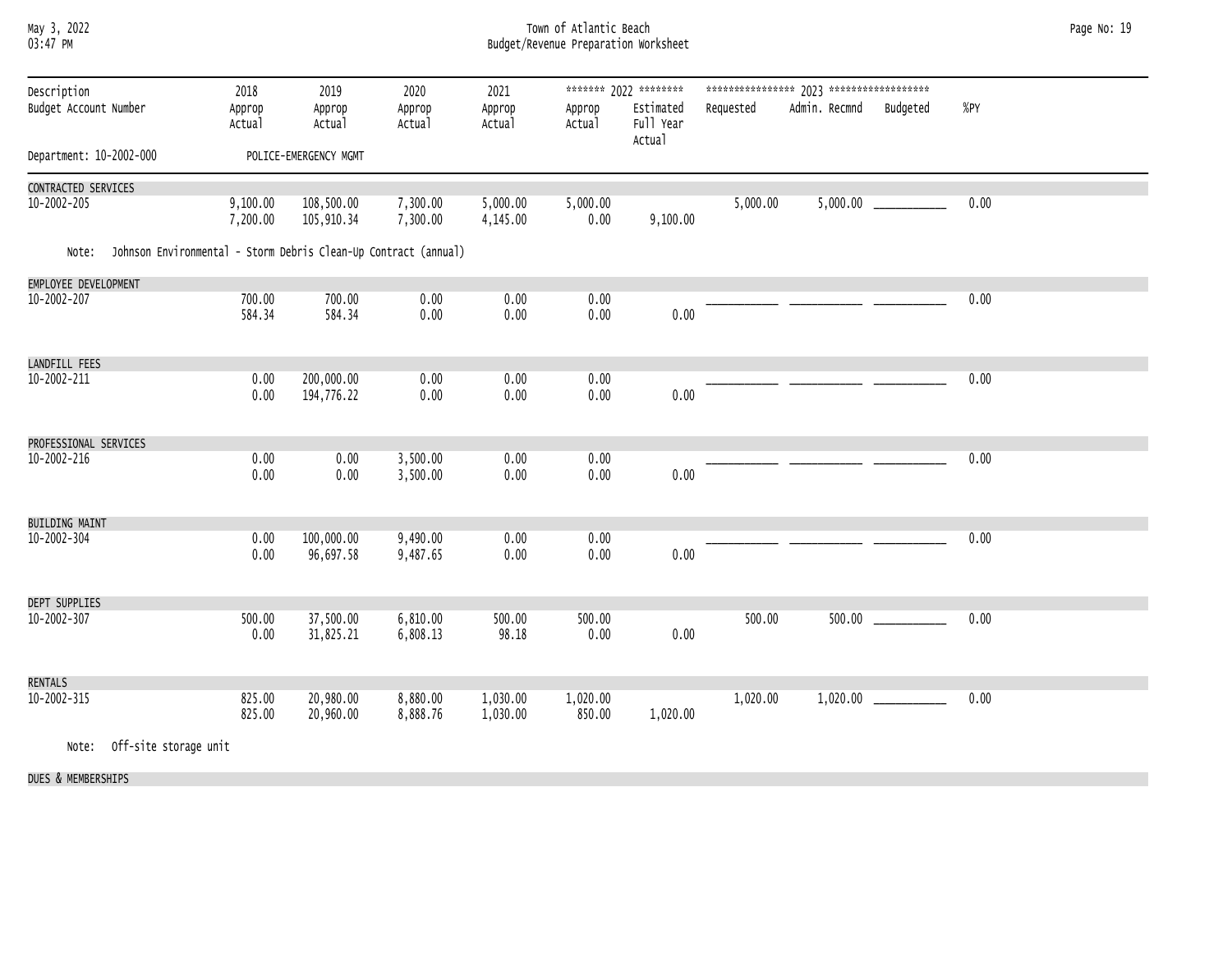# May 3, 2022 Town of Atlantic Beach Page No: 20 03:47 PM Budget/Revenue Preparation Worksheet

| Description<br>Budget Account Number  | 2018<br>Approp<br>Actual                       | 2019<br>Approp<br>Actual | 2020<br>Approp<br>Actual | 2021<br>Approp<br>Actual | Approp<br>Actual     | ******* 2022 ********<br>Estimated<br>Full Year<br>Actual | Requested | Admin. Recmnd | Budgeted | $%$ PY |
|---------------------------------------|------------------------------------------------|--------------------------|--------------------------|--------------------------|----------------------|-----------------------------------------------------------|-----------|---------------|----------|--------|
| Department: 10-2002-000               |                                                | POLICE-EMERGENCY MGMT    |                          |                          |                      |                                                           |           |               |          |        |
| $10 - 2002 - 504$                     | 200.00<br>200.00                               | 200.00<br>200.00         | 200.00<br>200.00         | 200.00<br>0.00           | 100.00<br>0.00       | 100.00                                                    | 100.00    |               |          | 0.00   |
| MISCELLANEOUS                         |                                                |                          |                          |                          |                      |                                                           |           |               |          |        |
| $10 - 2002 - 508$                     | 200.00<br>0.00                                 | 200.00<br>0.00           | 0.00<br>0.00             | 200.00<br>0.00           | 200.00<br>0.00       | 200.00                                                    | 200.00    |               |          | 0.00   |
| DREDGING                              |                                                |                          |                          |                          |                      |                                                           |           |               |          |        |
| $10 - 2002 - 510$                     | 0.00<br>0.00                                   | 12,000.00<br>11,999.00   | 0.00<br>0.00             | 0.00<br>0.00             | 0.00<br>0.00         | 0.00                                                      |           |               |          | 0.00   |
| Control Total                         | 11,525.00<br>8,809.34                          | 480,080.00<br>462,952.69 | 36,180.00<br>36, 184.54  | 6,930.00<br>5,273.18     | 6,820.00<br>850.00   | 10,420.00                                                 | 6,820.00  | 6,820.00      | 0.00     | 0.00   |
| Department Total                      | 11,525.00<br>8,809.34                          | 480,080.00<br>462,952.69 | 36,180.00<br>36, 184.54  | 6,930.00<br>5,273.18     | 6,820.00<br>850.00   | 10,420.00                                                 | 6,820.00  | 6,820.00      | 0.00     | 0.00   |
| POLICE-COMM OUTREACH                  |                                                |                          |                          |                          |                      |                                                           |           |               |          |        |
| 10-2003-000                           |                                                |                          |                          |                          |                      |                                                           |           |               |          |        |
| NATIONAL NIGHT OUT EXP<br>10-2003-306 | 4,140.00                                       | 4,825.00                 | 6,830.00                 | 6,240.00                 | 6,240.00             |                                                           | 3,500.00  |               |          | 0.00   |
|                                       | 4,002.84                                       | 4,785.20                 | 3,164.87                 | 92.00                    | 4,820.40             | 5,240.00                                                  |           |               |          |        |
| Note:                                 | Carryover FY2021-22 surplus donations (\$1000) |                          |                          |                          |                      |                                                           |           |               |          |        |
| COMMUNITY POLICING                    |                                                |                          |                          |                          |                      |                                                           |           |               |          |        |
| 10-2003-526                           | 1,000.00<br>1,022.50                           | 500.00<br>397.72         | 500.00<br>0.00           | 500.00<br>0.00           | 500.00<br>0.00       | 500.00                                                    | 500.00    |               |          | 0.00   |
| Control Total                         | 5,140.00<br>5,025.34                           | 5,325.00<br>5,182.92     | 7,330.00<br>3,164.87     | 6,740.00<br>92.00        | 6,740.00<br>4,820.40 | 5,740.00                                                  | 4,000.00  | 4,000.00      | 0.00     | 0.00   |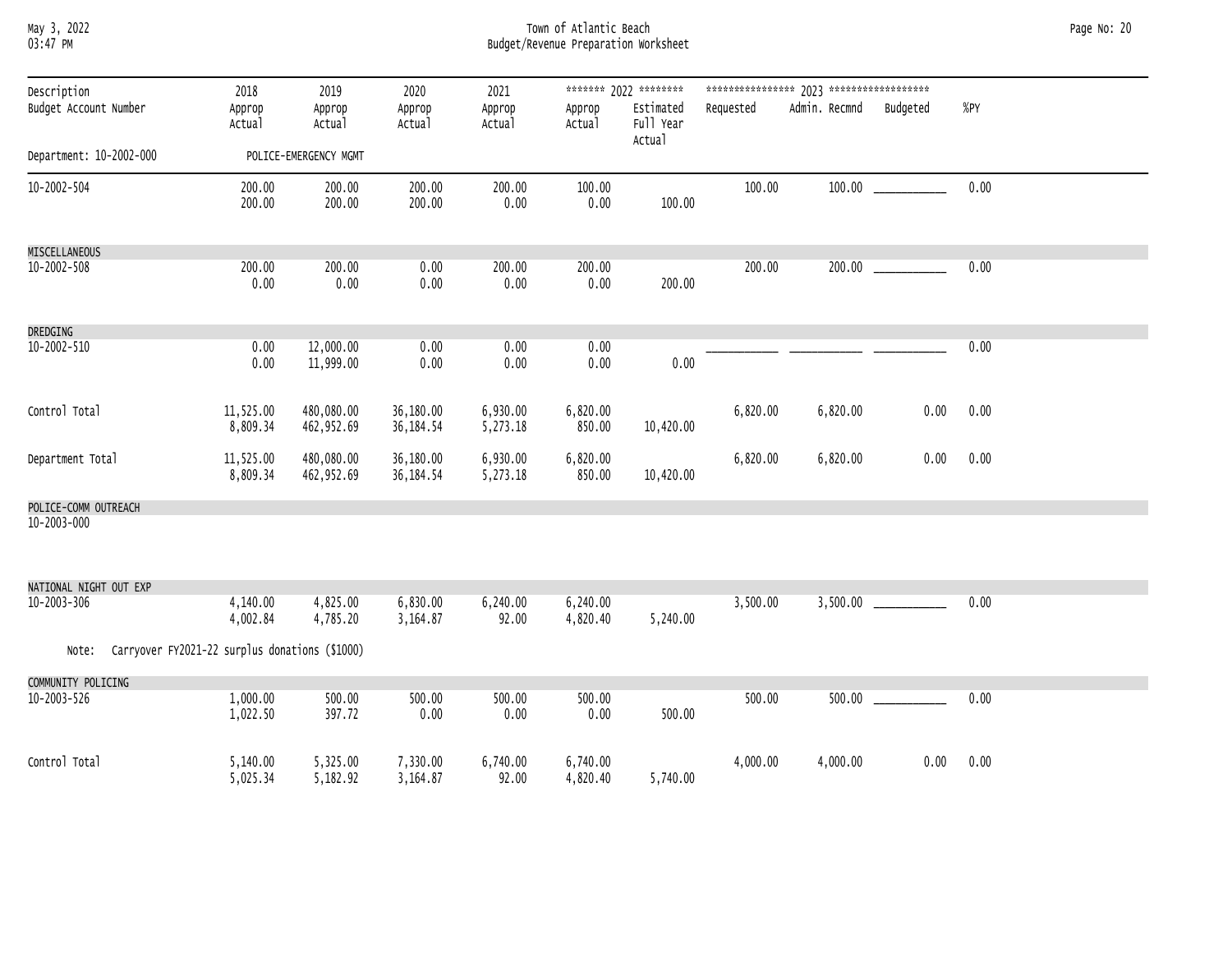| May 3, 2022<br>03:47 PM              |                          |                           | Page No: 21              |                          |                          |                                    |            |                        |                          |      |  |
|--------------------------------------|--------------------------|---------------------------|--------------------------|--------------------------|--------------------------|------------------------------------|------------|------------------------|--------------------------|------|--|
| Description<br>Budget Account Number | 2018<br>Approp           | 2019<br>Approp            | 2020<br>Approp           | 2021<br>Approp           | Approp                   | ******* 2022 ********<br>Estimated | Requested  | Admin. Recmnd Budgeted |                          | %PY  |  |
|                                      | Actual                   | Actual                    | Actual                   | Actual                   | Actual                   | Full Year<br>Actual                |            |                        |                          |      |  |
| Department: 10-2003-000              |                          | POLICE-COMM OUTREACH      |                          |                          |                          |                                    |            |                        |                          |      |  |
| Department Total                     | 5,140.00<br>5,025.34     | 5,325.00<br>5,182.92      | 7,330.00<br>3,164.87     | 6,740.00<br>92.00        | 6,740.00<br>4,820.40     | 5,740.00                           | 4,000.00   | 4,000.00               | 0.00                     | 0.00 |  |
| FIRE-FIRE                            |                          |                           |                          |                          |                          |                                    |            |                        |                          |      |  |
| 10-2501-000                          |                          |                           |                          |                          |                          |                                    |            |                        |                          |      |  |
| SALARIES                             |                          |                           |                          |                          |                          |                                    |            |                        |                          |      |  |
| 10-2501-101                          | 735,505.00<br>728,876.32 | 723,650.00<br>718,888.73  | 686,243.00<br>682,881.75 | 762,125.00<br>750,568.67 | 830,000.00<br>664,605.47 | 830,000.00                         | 953,140.00 |                        |                          | 0.00 |  |
| SALARIES(PT)                         |                          |                           |                          |                          |                          |                                    |            |                        |                          |      |  |
| 10-2501-102                          | 31,600.00<br>30,358.54   | 43,000.00<br>42, 314.17   | 63,400.00<br>62,441.29   | 53,000.00<br>52,989.55   | 46,900.00<br>30,074.25   | 46,900.00                          | 50,000.00  |                        | 50,000.00 _____________  | 0.00 |  |
| <b>OVERTIME</b>                      |                          |                           |                          |                          |                          |                                    |            |                        |                          |      |  |
| 10-2501-103                          | 38,950.00<br>39, 181. 11 | 62,950.00<br>60,947.12    | 59,050.00<br>59,031.70   | 56,000.00<br>54,919.41   | 47,000.00<br>50,903.66   | 47,000.00                          | 47,000.00  |                        | 47,000.00 ____________   | 0.00 |  |
| SOCIAL SECURITY                      |                          |                           |                          |                          |                          |                                    |            |                        |                          |      |  |
| 10-2501-105                          | 60,535.00<br>60,122.10   | 62,360.00<br>61,959.37    | 63,685.00<br>60,838.78   | 66,720.00<br>65,028.95   | 70,645.00<br>56,445.31   | 70,645.00                          | 80,340.00  |                        | 80,340.00 ______________ | 0.00 |  |
| RETIREMENT                           |                          |                           |                          |                          |                          |                                    |            |                        |                          |      |  |
| 10-2501-106                          | 106,765.00<br>106,760.30 | 114,990.00<br>110, 322.32 | 114,345.00<br>114,011.81 | 137,415.00<br>132,899.98 | 154,600.00<br>126,866.93 | 154,600.00                         | 184,330.00 |                        |                          | 0.00 |  |
| 401K                                 |                          |                           |                          |                          |                          |                                    |            |                        |                          |      |  |
| 10-2501-107                          | 38,325.00<br>38, 373. 32 | 40,515.00<br>38,846.73    | 36,735.00<br>36,958.74   | 41,610.00<br>40,161.68   | 43,640.00<br>35,818.02   | 43,640.00                          | 50,010.00  |                        |                          | 0.00 |  |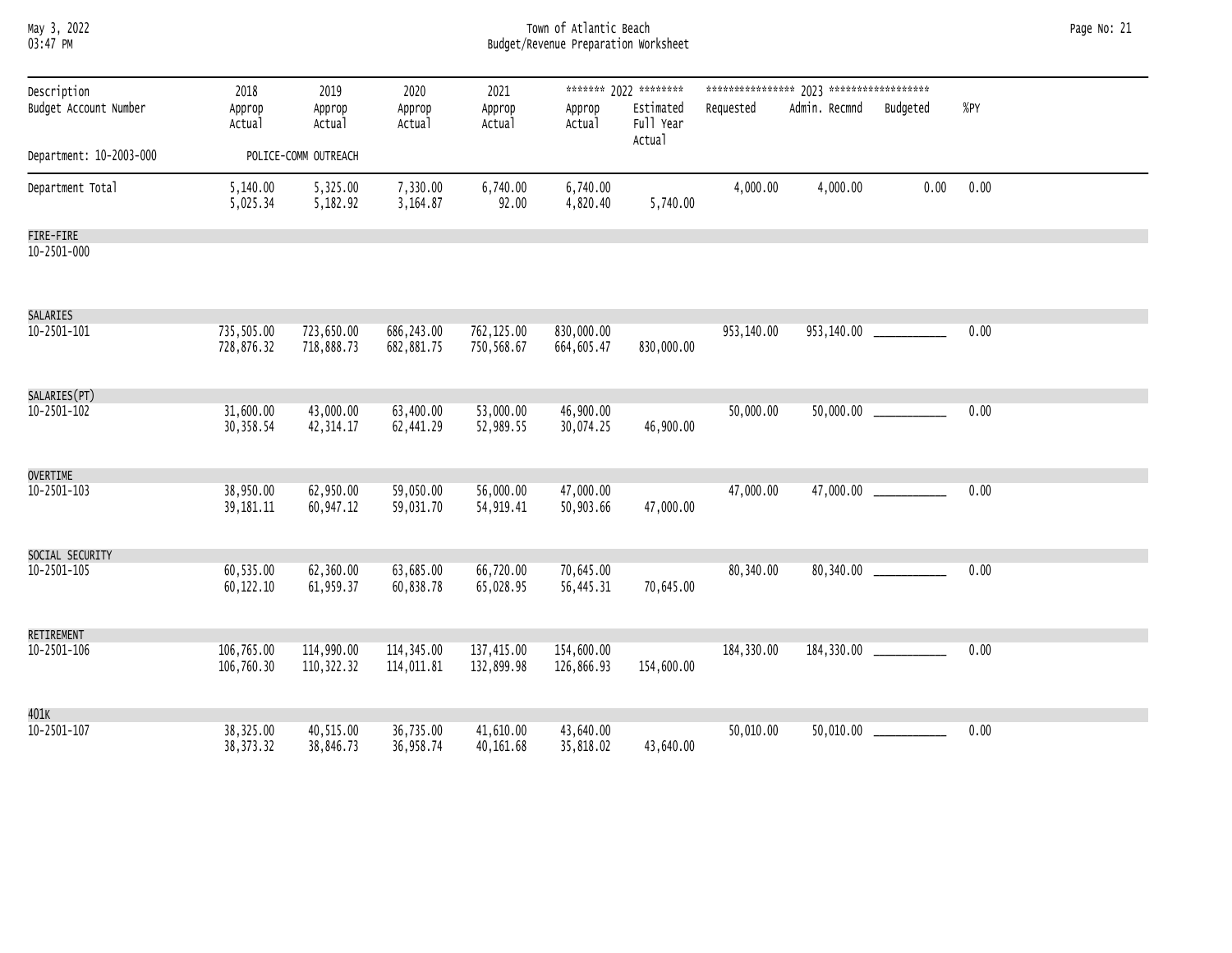# May 3, 2022 Town of Atlantic Beach Page No: 22 03:47 PM Budget/Revenue Preparation Worksheet

| Description                     | 2018                           | 2019                     | 2020                           | 2021                     |                          | ******* 2022 ********            |            |               |               |        |
|---------------------------------|--------------------------------|--------------------------|--------------------------------|--------------------------|--------------------------|----------------------------------|------------|---------------|---------------|--------|
| Budget Account Number           | Approp<br>Actual               | Approp<br>Actual         | Approp<br>Actual               | Approp<br>Actual         | Approp<br>Actual         | Estimated<br>Full Year<br>Actual | Requested  | Admin. Recmnd | Budgeted      | $%$ PY |
| Department: 10-2501-000         | FIRE-FIRE                      |                          |                                |                          |                          |                                  |            |               |               |        |
| LONGEVITY                       |                                |                          |                                |                          |                          |                                  |            |               |               |        |
| 10-2501-108                     | 4,000.00<br>3,650.00           | 4,950.00<br>4,950.00     | 4,350.00<br>4,350.00           | 4,550.00<br>4,450.00     | 4,650.00<br>4,350.00     | 4,650.00                         | 5,000.00   |               |               | 0.00   |
| HEALTH/STD/LIFE INS             |                                |                          |                                |                          |                          |                                  |            |               |               |        |
| 10-2501-109                     | 46,920.00<br>46,593.06         | 46,785.00<br>46,800.95   | 99,225.00<br>99,863.72         | 94,730.00<br>93,749.32   | 104,515.00<br>90,868.44  | 104,515.00                       | 137,525.00 |               |               | 0.00   |
| DENTAL INSURANCE                |                                |                          |                                |                          |                          |                                  |            |               |               |        |
| $10 - 2501 - 110$               | 7,500.00<br>7,118.56           | 7,500.00<br>5,243.10     | 7,500.00<br>3,505.92           | 7,500.00<br>3,151.52     | 5,000.00<br>2,361.60     | 5,000.00                         | 5,000.00   |               | 5,000.00      | 0.00   |
| WORKERS COMP                    |                                |                          |                                |                          |                          |                                  |            |               |               |        |
| 10-2501-111                     | 26,750.00<br>26,351.51         | 25,000.00<br>24,966.30   | 43,930.00<br>42,311.55         | 37,500.00<br>23,513.35   | 35,000.00<br>32,405.55   | 35,000.00                        | 37,300.00  |               | 37,300.00     | 0.00   |
| Estimated 15% increase<br>Note: |                                |                          |                                |                          |                          |                                  |            |               |               |        |
| SHARED COSTS GF/WF              |                                |                          |                                |                          |                          |                                  |            |               |               |        |
| 10-2501-113                     | $50,000.00 -$<br>$50,000.00 -$ | 55,000.00-<br>55,000.00- | $50,000.00 -$<br>$50,000.00 -$ | 65,000.00-<br>65,000.00- | 68,000.00-<br>39,670.00- | 68,000.00-                       | 77,000.00- |               | $77,000.00 -$ | 0.00   |
| UNEMPLOYMENT RESERVE            |                                |                          |                                |                          |                          |                                  |            |               |               |        |
| 10-2501-114                     | 0.00<br>0.00                   | 0.00<br>0.00             | 0.00<br>0.00                   | 0.00<br>0.00             | 0.00<br>0.00             | 0.00                             |            |               |               | 0.00   |
| MEDICAL CLAIMS                  |                                |                          |                                |                          |                          |                                  |            |               |               |        |
| 10-2501-115                     | 50,000.00<br>49,030.35         | 107,325.00<br>90,389.75  | 26,315.00<br>26, 312.23        | 0.00<br>0.00             | 0.00<br>0.00             | 0.00                             |            |               |               | 0.00   |
| COMMUNICATION                   |                                |                          |                                |                          |                          |                                  |            |               |               |        |
| 10-2501-203                     | 4,000.00                       | 4,350.00                 | 5,500.00                       | 5,500.00                 | 4,500.00                 |                                  | 5,500.00   | 5,500.00      |               | 0.00   |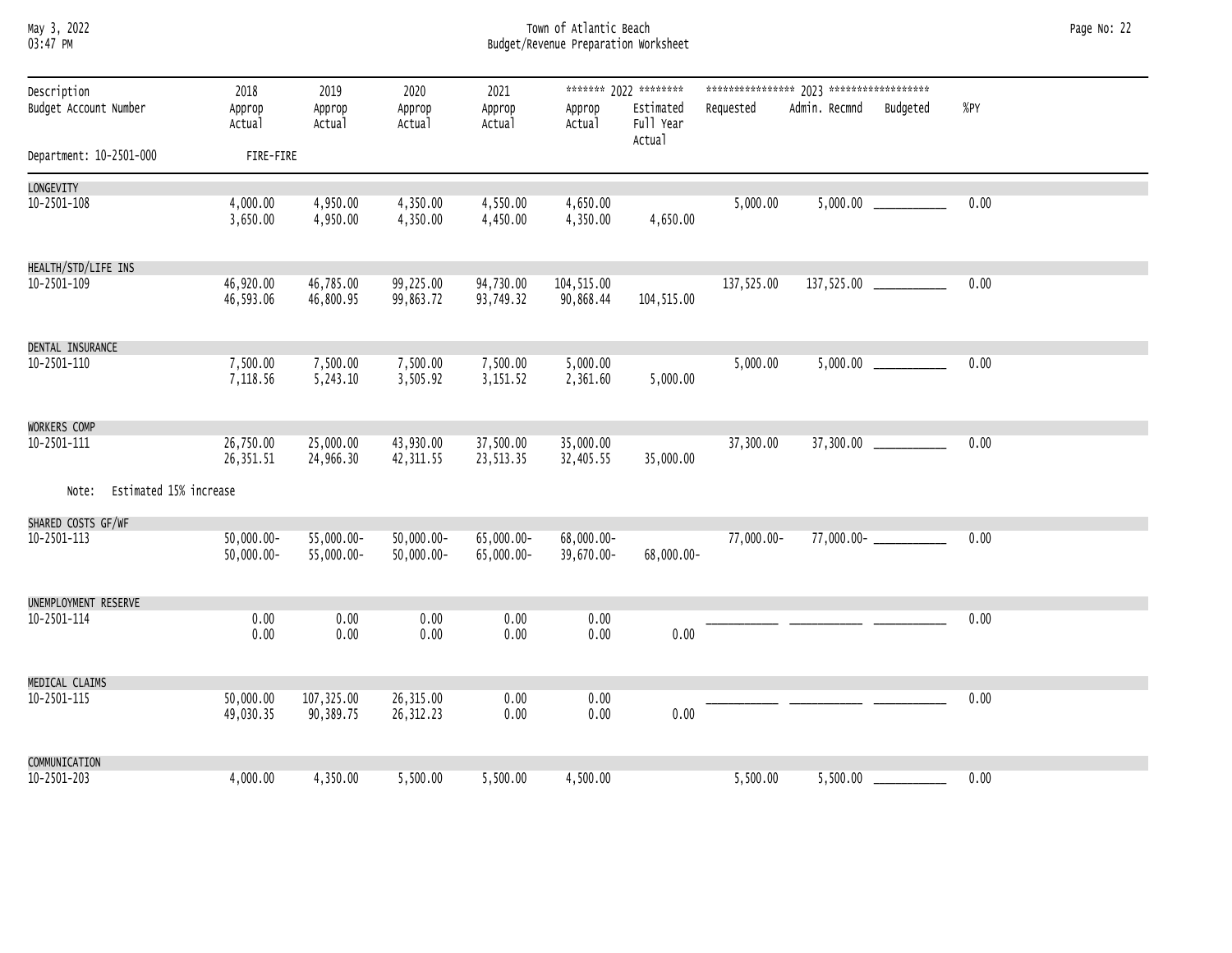# May 3, 2022 Town of Atlantic Beach Page No: 23 03:47 PM Budget/Revenue Preparation Worksheet

| Description              | 2018                                                                                                                                                    | 2019                   | 2020                   | 2021                   |                          | ******* 2022 ********            |           |               |          |      |
|--------------------------|---------------------------------------------------------------------------------------------------------------------------------------------------------|------------------------|------------------------|------------------------|--------------------------|----------------------------------|-----------|---------------|----------|------|
| Budget Account Number    | Approp<br>Actual                                                                                                                                        | Approp<br>Actual       | Approp<br>Actual       | Approp<br>Actual       | Approp<br>Actual         | Estimated<br>Full Year<br>Actual | Requested | Admin. Recmnd | Budgeted | %PY  |
| Department: 10-2501-000  | FIRE-FIRE                                                                                                                                               |                        |                        |                        |                          |                                  |           |               |          |      |
|                          | 4,877.96                                                                                                                                                | 4,386.27               | 4,344.10               | 4,465.40               | 3,059.80                 | 4,500.00                         |           |               |          |      |
| Note:                    | Purchase of new Pager/Charger (\$550.00), 2 mobile VHF scanners (\$250 ea.), repairs to E4/L8 external<br>radio headsets, increased radio repair costs. |                        |                        |                        |                          |                                  |           |               |          |      |
| EMPLOYEE DEVELOPMENT     |                                                                                                                                                         |                        |                        |                        |                          |                                  |           |               |          |      |
| 10-2501-207              | 1,100.00<br>1,244.91                                                                                                                                    | 3,200.00<br>3,018.16   | 4,100.00<br>3,731.62   | 3,200.00<br>2,223.15   | 3,200.00<br>2,311.58     | 3,200.00                         | 4,000.00  | 4,000.00      |          | 0.00 |
| Note:                    | Increase in travel costs for classes not offered locally.                                                                                               |                        |                        |                        |                          |                                  |           |               |          |      |
| <b>FUEL</b>              |                                                                                                                                                         |                        |                        |                        |                          |                                  |           |               |          |      |
| 10-2501-209              | 5,000.00<br>4,321.72                                                                                                                                    | 5,100.00<br>5,072.44   | 5,000.00<br>4,861.51   | 6,200.00<br>6,223.58   | 10,895.00<br>6,362.40    | 8,000.00                         | 8,000.00  | 8,000.00      |          | 0.00 |
| Note:                    | Significant increase in fuel prices.                                                                                                                    |                        |                        |                        |                          |                                  |           |               |          |      |
| MAINT & REPAIR EQUIPMENT |                                                                                                                                                         |                        |                        |                        |                          |                                  |           |               |          |      |
| 10-2501-212              | 1,800.00<br>411.41                                                                                                                                      | 1,800.00<br>1,574.69   | 3,400.00<br>3,323.54   | 1,800.00<br>1,066.81   | 3,071.00<br>1,929.95     | 1,800.00                         | 1,800.00  | 1,800.00      |          | 0.00 |
| OTHER INSURANCE          |                                                                                                                                                         |                        |                        |                        |                          |                                  |           |               |          |      |
| 10-2501-214              | 20,000.00<br>18,453.10                                                                                                                                  | 20,000.00<br>19,757.63 | 23,000.00<br>22,144.50 | 23,500.00<br>23,381.59 | 26,125.00<br>24, 193. 92 | 26,125.00                        | 30,000.00 | 30,000.00     |          | 0.00 |
| Note:                    | Estimated 20% increase for building, property, equipment liability & flood insurance.                                                                   |                        |                        |                        |                          |                                  |           |               |          |      |
| STAFF PHYSICAL EXAMS     |                                                                                                                                                         |                        |                        |                        |                          |                                  |           |               |          |      |
| 10-2501-219              | 5,500.00<br>5,058.00                                                                                                                                    | 5,850.00<br>5,833.00   | 5,400.00<br>5,116.20   | 6,000.00<br>5,716.00   | 6,000.00<br>0.00         | 6,000.00                         | 6,000.00  | 6,000.00      |          | 0.00 |
| TELEPHONE & POSTAGE      |                                                                                                                                                         |                        |                        |                        |                          |                                  |           |               |          |      |
| 10-2501-222              | 3,200.00<br>2,342.72                                                                                                                                    | 2,200.00<br>2,195.04   | 2,700.00<br>2,476.77   | 2,700.00<br>2,427.19   | 2,700.00<br>1,980.40     | 2,700.00                         | 2,700.00  | 2,700.00      |          | 0.00 |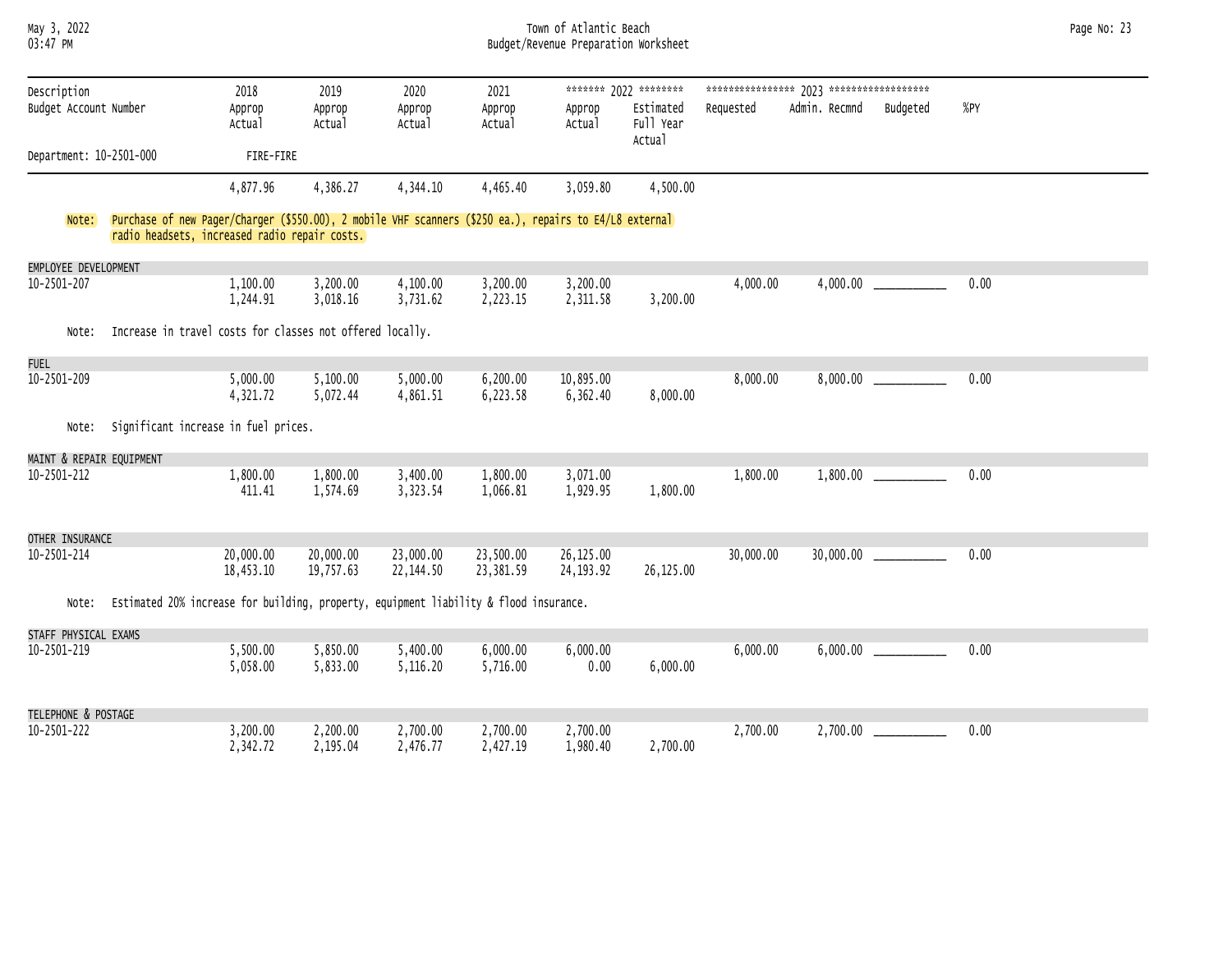# May 3, 2022 Town of Atlantic Beach Page No: 24 03:47 PM Budget/Revenue Preparation Worksheet

| Description             |                                                                                                                                                                                      | 2018                 | 2019                   | 2020                 | 2021                 |                        | ******* 2022 ******** |           |               |          |      |  |
|-------------------------|--------------------------------------------------------------------------------------------------------------------------------------------------------------------------------------|----------------------|------------------------|----------------------|----------------------|------------------------|-----------------------|-----------|---------------|----------|------|--|
| Budget Account Number   |                                                                                                                                                                                      | Approp               | Approp                 | Approp               | Approp               | Approp                 | Estimated             | Requested | Admin. Recmnd | Budgeted | %PY  |  |
|                         |                                                                                                                                                                                      | Actual               | Actual                 | Actual               | Actual               | Actual                 | Full Year<br>Actual   |           |               |          |      |  |
| Department: 10-2501-000 |                                                                                                                                                                                      | FIRE-FIRE            |                        |                      |                      |                        |                       |           |               |          |      |  |
|                         | COMPUTERS & SMALL EQUIPMENT                                                                                                                                                          |                      |                        |                      |                      |                        |                       |           |               |          |      |  |
| 10-2501-305             |                                                                                                                                                                                      | 8,400.00             | 4,500.00               | 8,000.00             | 7,000.00             | 6,500.00               |                       | 9,000.00  | 9,000.00      |          | 0.00 |  |
|                         |                                                                                                                                                                                      | 8,151.78             | 4,300.00               | 7,921.23             | 5,665.75             | 5,430.66               | 6,500.00              |           |               |          |      |  |
| Note:                   | Replace scheduled Fire Reporting and EMS Reporting PC's with Laptop Computers (\$3000), Increase                                                                                     |                      |                        |                      |                      |                        |                       |           |               |          |      |  |
|                         | Software Renewal: ER Fire Reporting Software (\$1700), ESO EMS Software (\$3100)                                                                                                     |                      |                        |                      |                      |                        |                       |           |               |          |      |  |
| <b>DEPT SUPPLIES</b>    |                                                                                                                                                                                      |                      |                        |                      |                      |                        |                       |           |               |          |      |  |
| 10-2501-307             |                                                                                                                                                                                      | 5,000.00             | 5,350.00               | 5,700.00             | 5,000.00             | 7,000.00               |                       | 6,000.00  | 6,000.00      |          | 0.00 |  |
|                         |                                                                                                                                                                                      | 3,384.47             | 5,805.36               | 5,539.28             | 4,307.63             | 6,125.33               | 7,000.00              |           |               |          |      |  |
| Note:                   | Increase in supply costs.                                                                                                                                                            |                      |                        |                      |                      |                        |                       |           |               |          |      |  |
| FIRE PREVENTION         |                                                                                                                                                                                      |                      |                        |                      |                      |                        |                       |           |               |          |      |  |
| 10-2501-308             |                                                                                                                                                                                      | 750.00               | 450.00                 | 750.00               | 750.00               | 750.00                 |                       | 750.00    | 750.00        |          | 0.00 |  |
|                         |                                                                                                                                                                                      | 0.00                 | 395.94                 | 316.60               | 205.00               | 156.69-                | 750.00                |           |               |          |      |  |
|                         |                                                                                                                                                                                      |                      |                        |                      |                      |                        |                       |           |               |          |      |  |
| FIRE SUPPLIES           |                                                                                                                                                                                      |                      |                        |                      |                      |                        |                       |           |               |          |      |  |
| 10-2501-309             |                                                                                                                                                                                      | 9,000.00<br>7,751.99 | 12,700.00<br>12,386.75 | 9,500.00<br>9,308.50 | 7,700.00<br>7,561.33 | 11,000.00<br>11,048.22 | 11,000.00             | 13,000.00 | 13,000.00     |          | 0.00 |  |
|                         |                                                                                                                                                                                      |                      |                        |                      |                      |                        |                       |           |               |          |      |  |
| Note:                   | Fire equipment service/testing/repairs, annual fire extinguisher service/hydro tests, SCBA bottle                                                                                    |                      |                        |                      |                      |                        |                       |           |               |          |      |  |
|                         | tests/service/repairs, Active911 paging, purchase of aging fire hose anually for replacement, aging<br>fire equipment replacement, Purchase of Quick Attack Ground Monitor (\$2500). |                      |                        |                      |                      |                        |                       |           |               |          |      |  |
|                         |                                                                                                                                                                                      |                      |                        |                      |                      |                        |                       |           |               |          |      |  |
| <b>UNIFORMS</b>         |                                                                                                                                                                                      |                      |                        |                      |                      |                        |                       |           |               |          |      |  |
| $10 - 2501 - 321$       |                                                                                                                                                                                      | 5,000.00<br>3,840.92 | 7,000.00<br>6,288.32   | 7,500.00<br>7,321.40 | 8,600.00<br>7,875.70 | 6,500.00<br>4,600.83   | 6,500.00              | 8,500.00  | 8,500.00      |          | 0.00 |  |
|                         |                                                                                                                                                                                      |                      |                        |                      |                      |                        |                       |           |               |          |      |  |
| Note:                   | Increased uniform costs, purchase and replacement of uniform badges/hardware/dress uniforms.                                                                                         |                      |                        |                      |                      |                        |                       |           |               |          |      |  |
| <b>VEHICLE MAINT</b>    |                                                                                                                                                                                      |                      |                        |                      |                      |                        |                       |           |               |          |      |  |
| 10-2501-322             |                                                                                                                                                                                      | 20,000.00            | 33,300.00              | 24,500.00            | 29,100.00            | 24,484.00              |                       | 34,000.00 | 34,000.00     |          | 0.00 |  |
|                         |                                                                                                                                                                                      | 18,933.33            | 33,082.08              | 23,144.04            | 28,860.11            | 19,599.46              | 24,000.00             |           |               |          |      |  |
| Note:                   | Fire Apparatus periodic maintenance contract to include annual and semi-annual chassis, aerial and                                                                                   |                      |                        |                      |                      |                        |                       |           |               |          |      |  |
|                         | pump maintenance for Engine 4 and Ladder 8, and NFPA 1911 Inspections.                                                                                                               |                      |                        |                      |                      |                        |                       |           |               |          |      |  |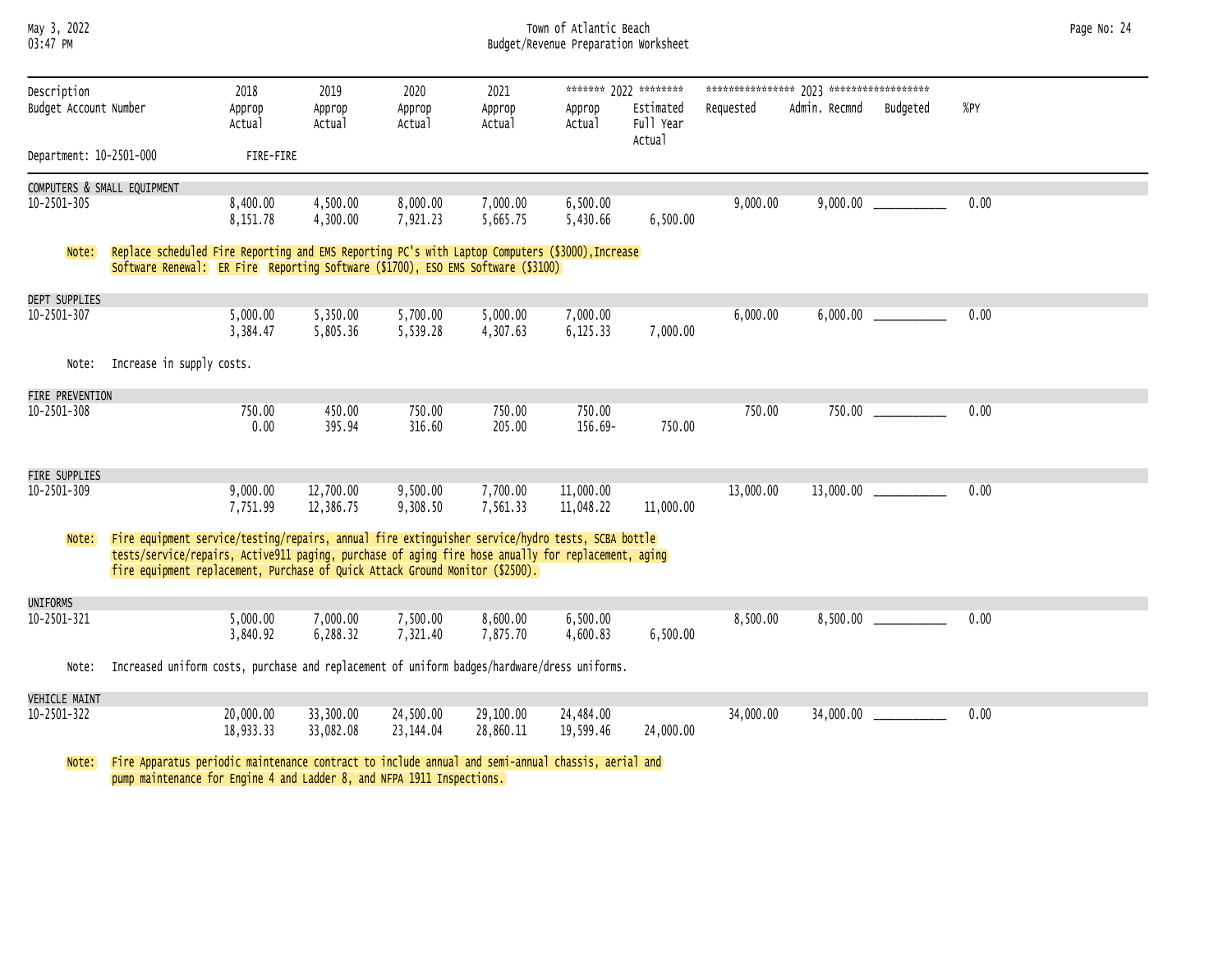# May 3, 2022 Town of Atlantic Beach Page No: 25 03:47 PM Budget/Revenue Preparation Worksheet

| Description                |                            | 2018                                                                                                                                                                                          | 2019                                                            | 2020                   | 2021                                      |                                           | ******* 2022 ********            |           |                           |          |      |  |
|----------------------------|----------------------------|-----------------------------------------------------------------------------------------------------------------------------------------------------------------------------------------------|-----------------------------------------------------------------|------------------------|-------------------------------------------|-------------------------------------------|----------------------------------|-----------|---------------------------|----------|------|--|
| Budget Account Number      |                            | Approp<br>Actual                                                                                                                                                                              | Approp<br>Actual                                                | Approp<br>Actual       | Approp<br>Actual                          | Approp<br>Actual                          | Estimated<br>Full Year<br>Actual | Requested | Admin. Recmnd             | Budgeted | %PY  |  |
| Department: 10-2501-000    |                            | FIRE-FIRE                                                                                                                                                                                     |                                                                 |                        |                                           |                                           |                                  |           |                           |          |      |  |
| CAPITAL OUTLAY             |                            |                                                                                                                                                                                               |                                                                 |                        |                                           |                                           |                                  |           |                           |          |      |  |
| $10 - 2501 - 401$          |                            | 0.00<br>0.00                                                                                                                                                                                  | 0.00<br>0.00                                                    | 39,484.00<br>39,132.08 | 110, 107.00<br>55,107.50                  | 55,000.00<br>54,930.00                    | 55,000.00                        |           |                           |          | 0.00 |  |
| PPE EQUIPMENT              |                            |                                                                                                                                                                                               |                                                                 |                        |                                           |                                           |                                  |           |                           |          |      |  |
| 10-2501-403                |                            | 9,000.00<br>7,758.39                                                                                                                                                                          | 7,000.00<br>6,148.02                                            | 15,100.00<br>14,942.99 | 12,600.00<br>12,245.82                    | 14,000.00<br>20,176.94                    | 23,946.00                        | 15,500.00 | 15,500.00                 |          | 0.00 |  |
| Note:                      | gloves, hoods)             | Increase in cost for purchase/replacement of aging turnout gear, Annual Airpack NFPA flow<br>test/service testing, purchase/replacement of aging structural firefighting PPE (helmets, boots, |                                                                 |                        |                                           |                                           |                                  |           |                           |          |      |  |
| DUES & MEMBERSHIPS         |                            |                                                                                                                                                                                               |                                                                 |                        |                                           |                                           |                                  |           |                           |          |      |  |
| 10-2501-504                |                            | 1,500.00<br>1,330.00                                                                                                                                                                          | 1,500.00<br>1,183.00                                            | 1,500.00<br>1,469.00   | 1,500.00<br>1,282.00                      | 1,500.00<br>1,298.00                      | 1,500.00                         | 1,500.00  | 1,500.00                  |          | 0.00 |  |
| MISCELLANEOUS              |                            |                                                                                                                                                                                               |                                                                 |                        |                                           |                                           |                                  |           |                           |          |      |  |
| 10-2501-508                |                            | 2,000.00<br>635.87                                                                                                                                                                            | 1,000.00<br>368.37                                              | 2,000.00<br>1,801.94   | 10,300.00<br>10,237.64                    | 10,600.00<br>10,571.71                    | 10,000.00                        | 2,000.00  | 2,000.00                  |          | 0.00 |  |
| Note:                      | KMT Donation discontinued. |                                                                                                                                                                                               |                                                                 |                        |                                           |                                           |                                  |           |                           |          |      |  |
| ASST TO FIREFIGHTERS GRANT |                            |                                                                                                                                                                                               |                                                                 |                        |                                           |                                           |                                  |           |                           |          |      |  |
| 10-2501-535                |                            | 0.00<br>0.00                                                                                                                                                                                  | 0.00<br>0.00                                                    | 0.00<br>0.00           | 91,807.00<br>91,756.08                    | 86,700.00<br>87,913.56                    | 86,700.00                        |           |                           |          | 0.00 |  |
| Control Total              |                            | 1,198,100.00<br>1,174,911.74                                                                                                                                                                  | 1,299,325.00 1,317,912.00<br>1,262,423.61                       | 1,299,402.79           | 1,529,514.00                              | 1,554,475.00<br>1,427,040.71 1,316,405.30 | 1,559,171.00                     |           | 1,620,895.00 1,620,895.00 | 0.00     | 0.00 |  |
| Department Total           |                            | 1,198,100.00                                                                                                                                                                                  | 1,299,325.00<br>1, 174, 911. 74 1, 262, 423. 61 1, 299, 402. 79 | 1,317,912.00           | 1,529,514.00<br>1,427,040.71 1,316,405.30 | 1,554,475.00                              | 1,559,171.00                     |           | 1,620,895.00 1,620,895.00 | 0.00     | 0.00 |  |
| FIRE-EMS                   |                            |                                                                                                                                                                                               |                                                                 |                        |                                           |                                           |                                  |           |                           |          |      |  |
|                            |                            |                                                                                                                                                                                               |                                                                 |                        |                                           |                                           |                                  |           |                           |          |      |  |

10-2502-000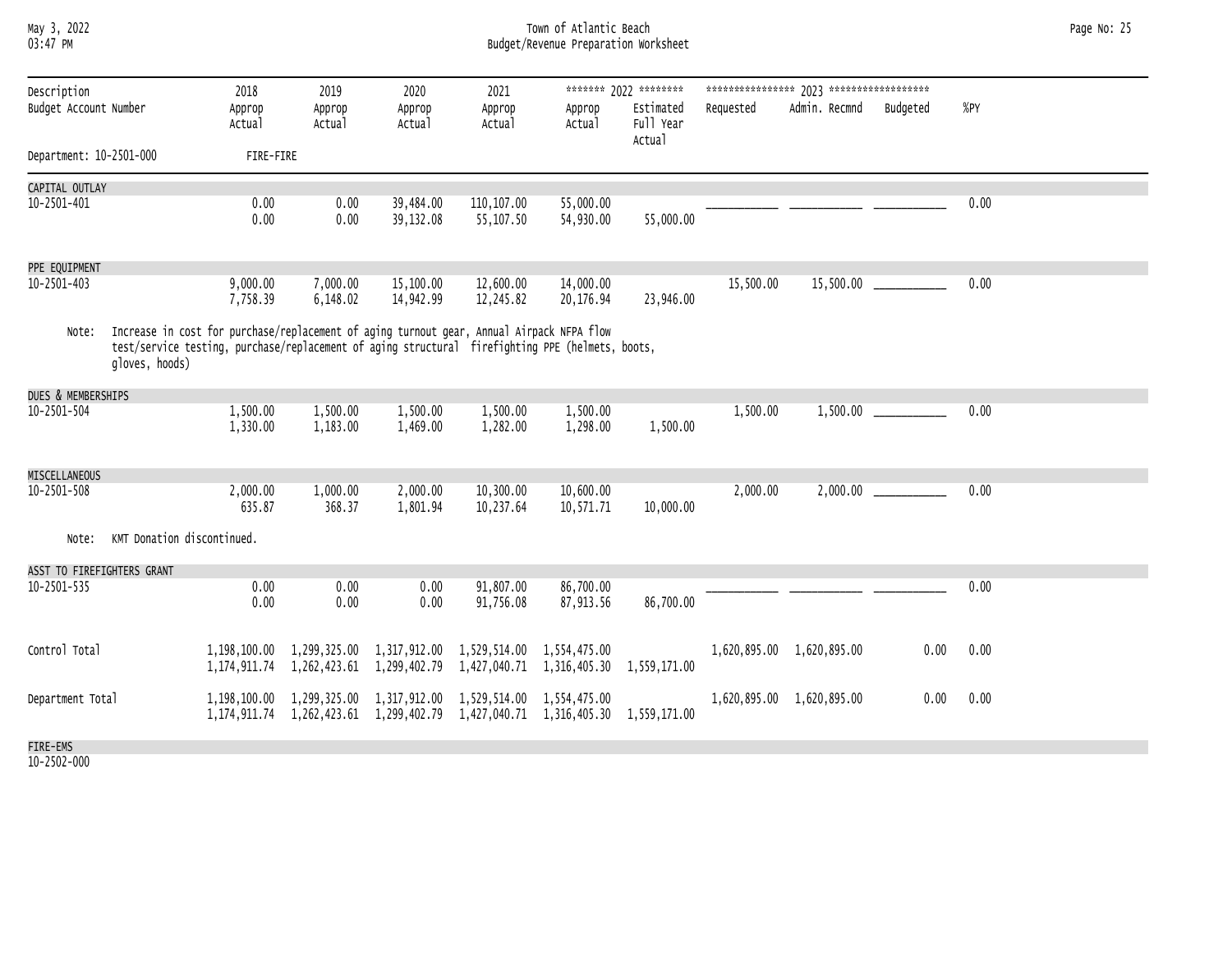### May 3, 2022 Town of Atlantic Beach Page No: 26 03:47 PM Budget/Revenue Preparation Worksheet

| Description             |                                                                                                                   | 2018                   | 2019                     | 2020                   | 2021                   |                        | ******* 2022 ********            |           |               |          |      |
|-------------------------|-------------------------------------------------------------------------------------------------------------------|------------------------|--------------------------|------------------------|------------------------|------------------------|----------------------------------|-----------|---------------|----------|------|
| Budget Account Number   |                                                                                                                   | Approp<br>Actual       | Approp<br>Actual         | Approp<br>Actual       | Approp<br>Actual       | Approp<br>Actual       | Estimated<br>Full Year<br>Actual | Requested | Admin. Recmnd | Budgeted | %PY  |
| Department: 10-2502-000 |                                                                                                                   | FIRE-EMS               |                          |                        |                        |                        |                                  |           |               |          |      |
| EMS COLLECTIONS EXP     |                                                                                                                   |                        |                          |                        |                        |                        |                                  |           |               |          |      |
| $10 - 2502 - 208$       |                                                                                                                   | 6,900.00<br>6,896.30   | 5,500.00<br>5,766.51     | 6,900.00<br>3,919.77   | 6,900.00<br>3,596.31   | 6,000.00<br>2,758.41   | 6,000.00                         | 6,000.00  | 6,000.00      |          | 0.00 |
| Note:                   | Current year collection fee rate 5.5%. New collection fee rate under projected new Billing Company<br>$is 6.5%$ . |                        |                          |                        |                        |                        |                                  |           |               |          |      |
| <b>FUEL</b>             |                                                                                                                   |                        |                          |                        |                        |                        |                                  |           |               |          |      |
| 10-2502-209             |                                                                                                                   | 3,000.00<br>1,606.42   | 2,250.00<br>2,049.03     | 3,000.00<br>2,281.49   | 3,000.00<br>2,379.97   | 3,810.00<br>2,239.44   | 2,600.00                         | 2,700.00  |               |          | 0.00 |
| Note:                   | Significant increase in fuel prices.                                                                              |                        |                          |                        |                        |                        |                                  |           |               |          |      |
| DEPT SUPPLIES           |                                                                                                                   |                        |                          |                        |                        |                        |                                  |           |               |          |      |
| $10 - 2502 - 307$       |                                                                                                                   | 500.00<br>363.82       | 500.00<br>14.69          | 500.00<br>224.34       | 500.00<br>459.33       | 500.00<br>7.97         | 500.00                           | 500.00    | 500.00        |          | 0.00 |
| RESCUE SUPPLIES         |                                                                                                                   |                        |                          |                        |                        |                        |                                  |           |               |          |      |
| $10 - 2502 - 316$       |                                                                                                                   | 15,100.00<br>15,809.02 | 18,600.00<br>17,613.17   | 21,100.00<br>20,621.98 | 22,700.00<br>22,389.20 | 22,000.00<br>17,658.58 | 22,000.00                        | 23,000.00 | 23,000.00     |          | 0.00 |
| Note:                   | Cost Increases and Supply challenges to EMS supplies and medications.                                             |                        |                          |                        |                        |                        |                                  |           |               |          |      |
| <b>VEHICLE MAINT</b>    |                                                                                                                   |                        |                          |                        |                        |                        |                                  |           |               |          |      |
| 10-2502-322             |                                                                                                                   | 2,000.00<br>1,126.87   | 1,250.00<br>832.61       | 2,500.00<br>2,487.87   | 5,820.00<br>5,639.92   | 2,500.00<br>2,289.45   | 2,500.00                         | 3,000.00  | 3,000.00      |          | 0.00 |
| Note:                   | Increased parts/repair/maintenance costs.                                                                         |                        |                          |                        |                        |                        |                                  |           |               |          |      |
| CAPITAL OUTLAY          |                                                                                                                   |                        |                          |                        |                        |                        |                                  |           |               |          |      |
| $10 - 2502 - 401$       |                                                                                                                   | 0.00<br>0.00           | 177,305.00<br>177,300.75 | 25,745.00<br>25,708.83 | 14,386.00<br>14,385.97 | 0.00<br>0.00           | 0.00                             |           |               |          | 0.00 |
| PPE EQUIPMENT           |                                                                                                                   |                        |                          |                        |                        |                        |                                  |           |               |          |      |
| $10 - 2502 - 403$       |                                                                                                                   | 300.00<br>252.23       | 0.00<br>0.00             | 400.00<br>342.90       | 740.00<br>739.49       | 300.00<br>256.14       | 300.00                           | 300.00    | 300.00        |          | 0.00 |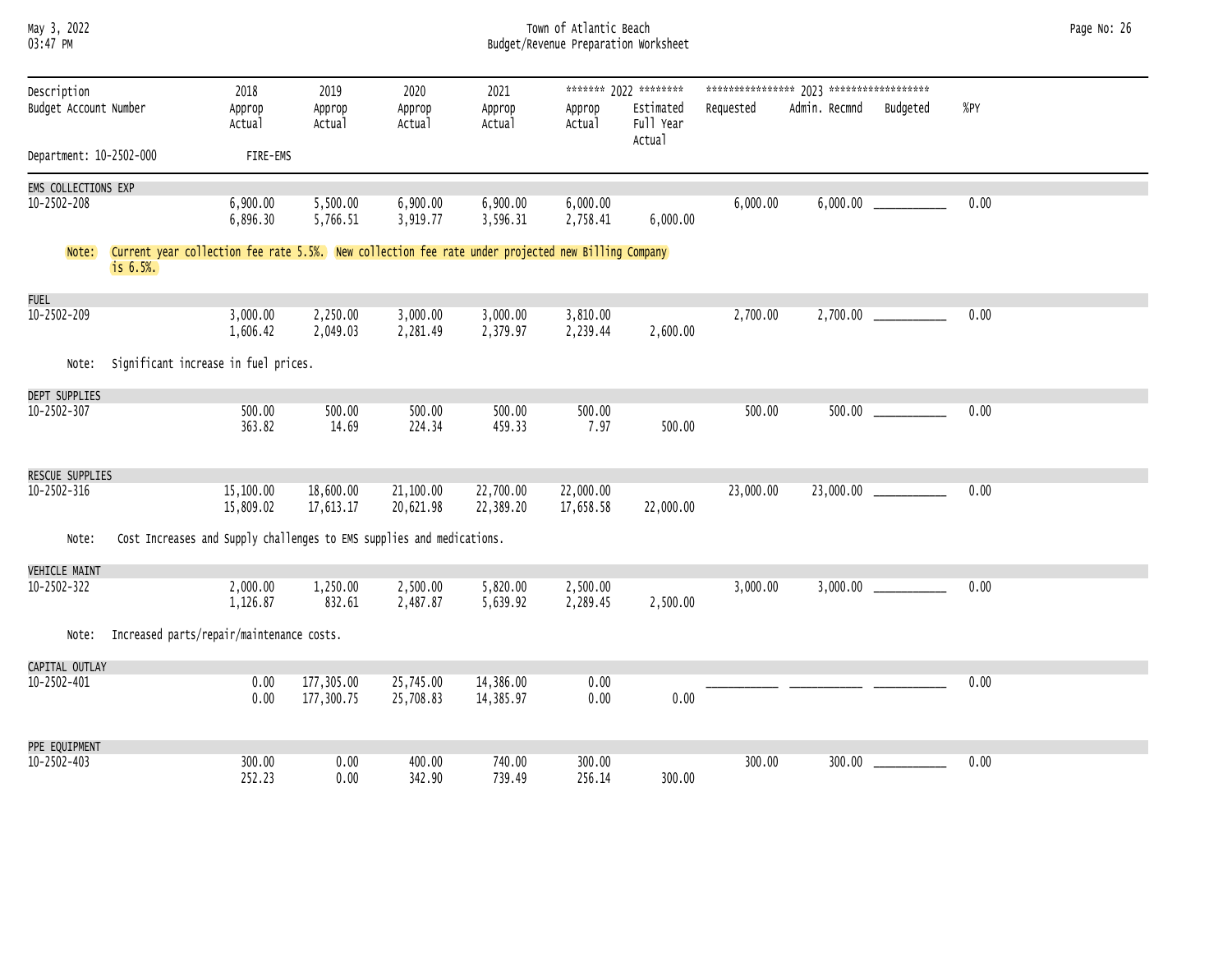May 3, 2022 Town of Atlantic Beach Page No: 27 03:47 PM Budget/Revenue Preparation Worksheet

| Description<br>Budget Account Number |                                                                                                                                                                                                                                                                                                  | 2018<br>Approp         | 2019<br>Approp           | 2020<br>Approp         | 2021<br>Approp         | Approp                 | ******* 2022 ********<br>Estimated | Requested | Admin. Recmnd | Budgeted | $%$ PY |
|--------------------------------------|--------------------------------------------------------------------------------------------------------------------------------------------------------------------------------------------------------------------------------------------------------------------------------------------------|------------------------|--------------------------|------------------------|------------------------|------------------------|------------------------------------|-----------|---------------|----------|--------|
|                                      |                                                                                                                                                                                                                                                                                                  | Actual                 | Actual                   | Actual                 | Actual                 | Actual                 | Full Year<br>Actual                |           |               |          |        |
| Department: 10-2502-000              |                                                                                                                                                                                                                                                                                                  | FIRE-EMS               |                          |                        |                        |                        |                                    |           |               |          |        |
| MISCELLANEOUS                        |                                                                                                                                                                                                                                                                                                  |                        |                          |                        |                        |                        |                                    |           |               |          |        |
| $10 - 2502 - 508$                    |                                                                                                                                                                                                                                                                                                  | 500.00<br>471.87       | 300.00<br>102.64         | 0.00<br>0.00           | 0.00<br>0.00           | 350.00<br>312.00       | 500.00                             | 500.00    | 500.00        |          | 0.00   |
| Control Total                        |                                                                                                                                                                                                                                                                                                  | 28,300.00<br>26,526.53 | 205,705.00<br>203,679.40 | 60,145.00<br>55,587.18 | 54,046.00<br>49,590.19 | 35,460.00<br>25,521.99 | 34,400.00                          | 36,000.00 | 36,000.00     | 0.00     | 0.00   |
| Department Total                     |                                                                                                                                                                                                                                                                                                  | 28,300.00<br>26,526.53 | 205,705.00<br>203,679.40 | 60,145.00<br>55,587.18 | 54,046.00<br>49,590.19 | 35,460.00<br>25,521.99 | 34,400.00                          | 36,000.00 | 36,000.00     | 0.00     | 0.00   |
| FIRE-RESCUE                          |                                                                                                                                                                                                                                                                                                  |                        |                          |                        |                        |                        |                                    |           |               |          |        |
| 10-2503-000                          |                                                                                                                                                                                                                                                                                                  |                        |                          |                        |                        |                        |                                    |           |               |          |        |
| EMPLOYEE DEVELOPMENT                 |                                                                                                                                                                                                                                                                                                  |                        |                          |                        |                        |                        |                                    |           |               |          |        |
| 10-2503-207                          |                                                                                                                                                                                                                                                                                                  | 1,500.00<br>1,434.91   | 500.00<br>452.50         | 0.00<br>0.00           | 0.00<br>0.00           | 0.00<br>0.00           | 0.00                               | 2,000.00  | 2,000.00      |          | 0.00   |
| Note:                                | Special ty Fire/Rescue classes: NC Breathing Equipment School, RIT School, Rescue School. Schools<br>were not available this past year due to Covid, funds were transferred to offset increases in other<br>line items. Our department is on a waiting list for availability into these schools. |                        |                          |                        |                        |                        |                                    |           |               |          |        |
| <b>FUEL</b>                          |                                                                                                                                                                                                                                                                                                  |                        |                          |                        |                        |                        |                                    |           |               |          |        |
| 10-2503-209                          |                                                                                                                                                                                                                                                                                                  | 3,000.00<br>1,598.40   | 1,500.00<br>1,203.78     | 1,767.00<br>650.50     | 1,394.00<br>271.57     | 800.00<br>255.33       | 1,000.00                           | 2,000.00  | 2,000.00      |          | 0.00   |
| <b>RESCUE SUPPLIES</b>               |                                                                                                                                                                                                                                                                                                  |                        |                          |                        |                        |                        |                                    |           |               |          |        |
| 10-2503-316                          |                                                                                                                                                                                                                                                                                                  | 5,000.00<br>4,540.97   | 6,395.00<br>5,237.08     | 6,395.00<br>5,401.81   | 6,395.00<br>5,957.71   | 5,395.00<br>3,371.37   | 5,500.00                           | 5,500.00  | 5,500.00      |          | 0.00   |
| Note:                                | Water Rescue, Tech Rescue, Extrication equipment replacement/service/repair.                                                                                                                                                                                                                     |                        |                          |                        |                        |                        |                                    |           |               |          |        |
| MISCELLANEOUS                        |                                                                                                                                                                                                                                                                                                  |                        |                          |                        |                        |                        |                                    |           |               |          |        |
| $10 - 2503 - 508$                    |                                                                                                                                                                                                                                                                                                  | 1,000.00<br>522.51     | 1,000.00<br>576.89       | 350.00<br>308.18       | 500.00<br>124.88       | 500.00<br>479.82       | 500.00                             | 500.00    | 500.00        |          | 0.00   |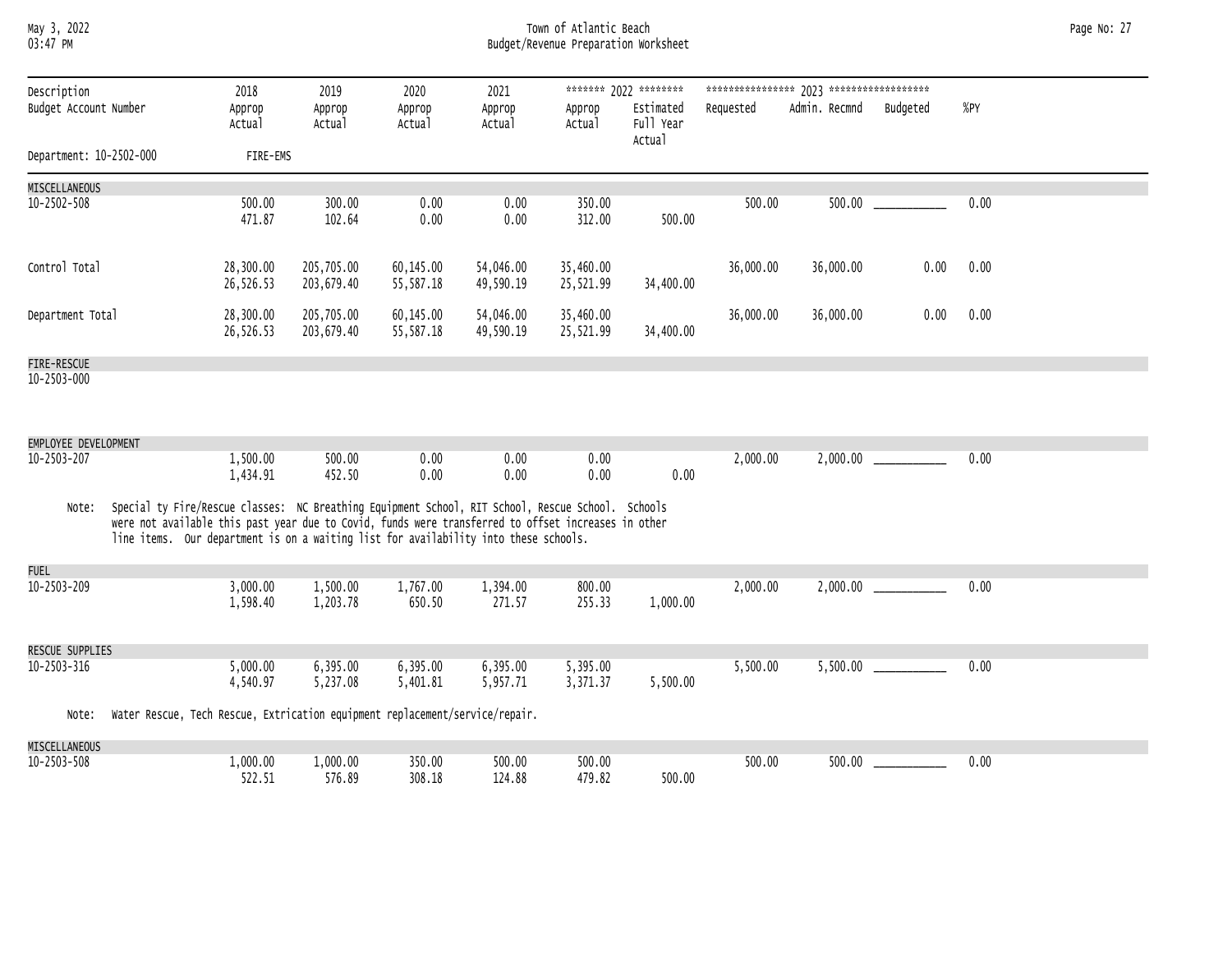May 3, 2022 Town of Atlantic Beach Page No: 28 03:47 PM Budget/Revenue Preparation Worksheet

| Description<br>Budget Account Number                 | 2018<br>Approp<br>Actual | 2019<br>Approp<br>Actual | 2020<br>Approp<br>Actual | 2021<br>Approp<br>Actual | Approp<br>Actual       | ******* 2022 ********<br>Estimated<br>Full Year<br>Actual | Requested | Admin. Recmnd | Budgeted | %PY  |
|------------------------------------------------------|--------------------------|--------------------------|--------------------------|--------------------------|------------------------|-----------------------------------------------------------|-----------|---------------|----------|------|
| Department: 10-2503-000                              | FIRE-RESCUE              |                          |                          |                          |                        |                                                           |           |               |          |      |
| Control Total                                        | 10,500.00<br>8,096.79    | 9,395.00<br>7,470.25     | 8,512.00<br>6,360.49     | 8,289.00<br>6,354.16     | 6,695.00<br>4,106.52   | 7,000.00                                                  | 10,000.00 | 10,000.00     | 0.00     | 0.00 |
| Department Total                                     | 10,500.00<br>8,096.79    | 9,395.00<br>7,470.25     | 8,512.00<br>6,360.49     | 8,289.00<br>6,354.16     | 6,695.00<br>4,106.52   | 7,000.00                                                  | 10,000.00 | 10,000.00     | 0.00     | 0.00 |
| FIRE-LIFEGUARDS                                      |                          |                          |                          |                          |                        |                                                           |           |               |          |      |
| 10-2504-000                                          |                          |                          |                          |                          |                        |                                                           |           |               |          |      |
| SALARIES                                             |                          |                          |                          |                          |                        |                                                           |           |               |          |      |
| $10 - 2504 - 101$                                    | 32,400.00<br>32, 355.54  | 36,500.00<br>35,494.25   | 42,632.00<br>39,179.35   | 0.00<br>0.00             | 0.00<br>0.00           | 0.00                                                      |           |               |          | 0.00 |
| SALARIES(PT)                                         |                          |                          |                          |                          |                        |                                                           |           |               |          |      |
| 10-2504-102                                          | 0.00<br>0.00             | 0.00<br>0.00             | 0.00<br>0.00             | 48,500.00<br>49,959.62   | 48,000.00<br>24,648.11 | 48,000.00                                                 | 55,000.00 |               |          | 0.00 |
| Increased pay due to market competitiveness<br>Note: |                          |                          |                          |                          |                        |                                                           |           |               |          |      |
| OVERTIME                                             |                          |                          |                          |                          |                        |                                                           |           |               |          |      |
| 10-2504-103                                          | 1,000.00<br>107.25       | 0.00<br>0.00             | 1,000.00<br>212.14       | 1,000.00<br>99.11        | 1,000.00<br>0.00       | 1,000.00                                                  | 1,000.00  | 1,000.00      |          | 0.00 |
| SOCIAL SECURITY                                      |                          |                          |                          |                          |                        |                                                           |           |               |          |      |
| 10-2504-105                                          | 2,000.00<br>2,483.45     | 2,400.00<br>2,715.38     | 3,395.00<br>3,013.43     | 3,735.00<br>3,901.24     | 3,672.00<br>1,885.63   | 3,672.00                                                  | 4,300.00  |               |          | 0.00 |
| WORKERS COMP                                         |                          |                          |                          |                          |                        |                                                           |           |               |          |      |
| 10-2504-111                                          | 1,500.00<br>1,006.04     | 800.00<br>697.46         | 800.00<br>749.18         | 1,365.00<br>1,356.28     | 2,064.00<br>2,039.99   | 2,064.00                                                  | 2,350.00  |               |          | 0.00 |

Note: Estimated 15% increase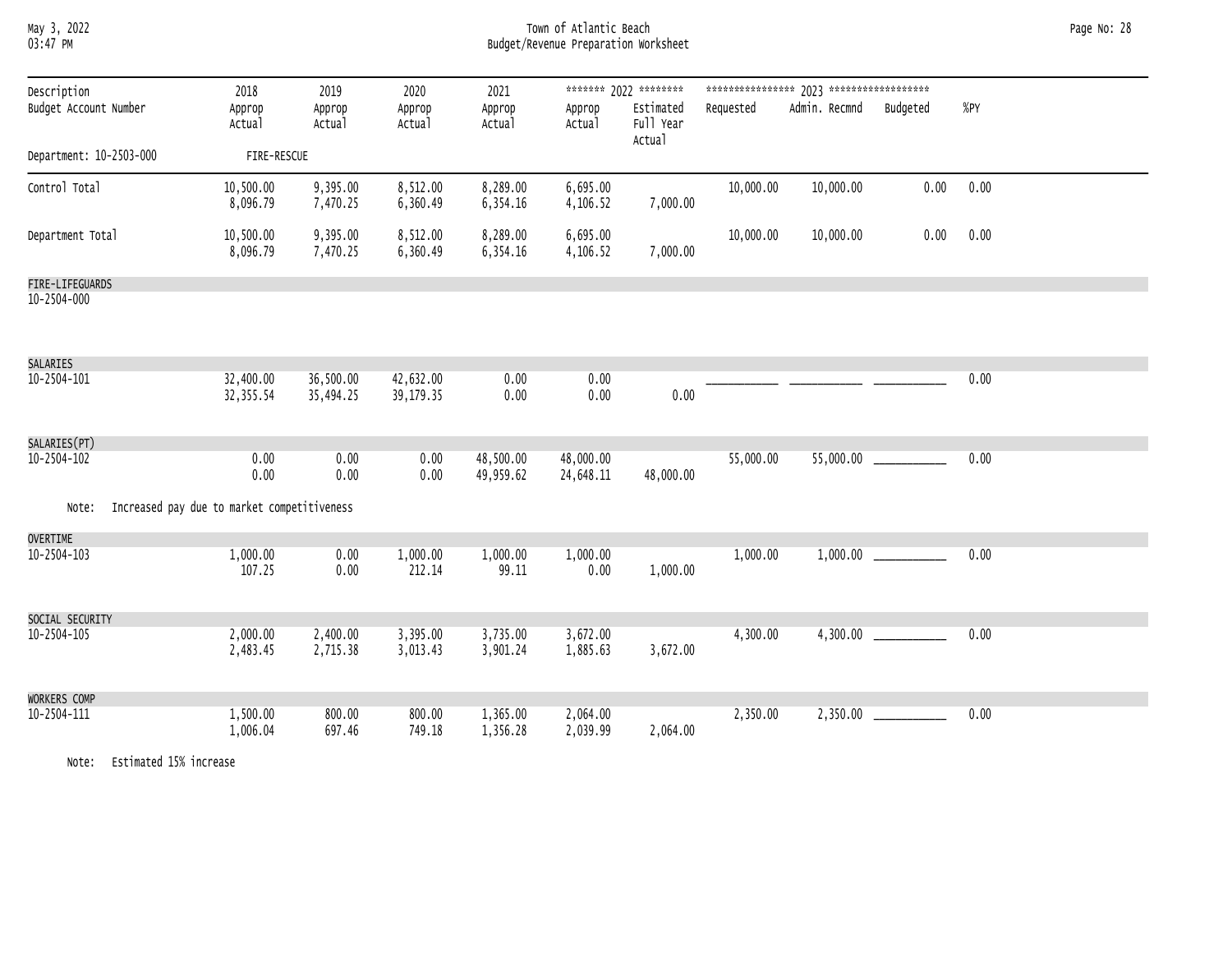# May 3, 2022 Town of Atlantic Beach Page No: 29 03:47 PM Budget/Revenue Preparation Worksheet

| Description             |                                                                                      | 2018                 | 2019                 | 2020                 | 2021                 |                    | ******* 2022 ********            |           |               |          |        |
|-------------------------|--------------------------------------------------------------------------------------|----------------------|----------------------|----------------------|----------------------|--------------------|----------------------------------|-----------|---------------|----------|--------|
| Budget Account Number   |                                                                                      | Approp<br>Actual     | Approp<br>Actual     | Approp<br>Actual     | Approp<br>Actual     | Approp<br>Actual   | Estimated<br>Full Year<br>Actual | Requested | Admin. Recmnd | Budgeted | $%$ PY |
| Department: 10-2504-000 |                                                                                      | FIRE-LIFEGUARDS      |                      |                      |                      |                    |                                  |           |               |          |        |
| UNEMPLOYMENT RESERVE    |                                                                                      |                      |                      |                      |                      |                    |                                  |           |               |          |        |
| 10-2504-114             |                                                                                      | 0.00<br>0.00         | 0.00<br>0.00         | 0.00<br>0.00         | 0.00<br>0.00         | 0.00<br>0.00       | 0.00                             |           |               |          | 0.00   |
| ADVERTISING             |                                                                                      |                      |                      |                      |                      |                    |                                  |           |               |          |        |
| 10-2504-201             |                                                                                      | 250.00<br>173.60     | 250.00<br>244.08     | 450.00<br>450.00     | 250.00<br>0.00       | 250.00<br>30.00    | 250.00                           | 250.00    |               |          | 0.00   |
| COMMUNICATION           |                                                                                      |                      |                      |                      |                      |                    |                                  |           |               |          |        |
| 10-2504-203             |                                                                                      | 900.00<br>527.75     | 100.00<br>0.00       | 1,200.00<br>833.70   | 200.00<br>0.00       | 1,000.00<br>0.00   | 1,200.00                         | 1,200.00  |               |          | 0.00   |
| Note:                   | Lifeguard radio maint., programming, repair, battery replacement.                    |                      |                      |                      |                      |                    |                                  |           |               |          |        |
| DEPT SUPPLIES           |                                                                                      |                      |                      |                      |                      |                    |                                  |           |               |          |        |
| 10-2504-307             |                                                                                      | 1,510.00<br>1,726.70 | 2,510.00<br>2,220.05 | 1,810.00<br>1,851.72 | 1,510.00<br>1,281.45 | 1,510.00<br>871.83 | 1,510.00                         | 1,700.00  |               |          | 0.00   |
| Note:                   | First Aid supplies, equipment bags, binoculars.                                      |                      |                      |                      |                      |                    |                                  |           |               |          |        |
| <b>UNIFORMS</b>         |                                                                                      |                      |                      |                      |                      |                    |                                  |           |               |          |        |
| 10-2504-321             |                                                                                      | 1,500.00<br>1,683.68 | 1,500.00<br>704.64   | 2,700.00<br>2,408.89 | 2,000.00<br>1,831.40 | 1,500.00<br>217.40 | 1,500.00                         | 1,500.00  |               |          | 0.00   |
| Note:                   | Increased costs of uniforms, supply issues.                                          |                      |                      |                      |                      |                    |                                  |           |               |          |        |
| <b>VEHICLE MAINT</b>    |                                                                                      |                      |                      |                      |                      |                    |                                  |           |               |          |        |
| 10-2504-322             |                                                                                      | 400.00<br>49.91      | 900.00<br>822.09     | 400.00<br>20.14      | 2,900.00<br>2,895.86 | 700.00<br>306.78   | 700.00                           | 800.00    | 800.00        |          | 0.00   |
|                         | Note: ATV, UTV, Jet-Ski maintenance/repairs, replacement of rusted brake components. |                      |                      |                      |                      |                    |                                  |           |               |          |        |
| JR LIFEGUARD PROGRAM    |                                                                                      |                      |                      |                      |                      |                    |                                  |           |               |          |        |
| 10-2504-325             |                                                                                      | 3,400.00<br>4,274.07 | 4,200.00<br>3,152.24 | 2,000.00<br>1,979.85 | 4,500.00<br>3,835.36 | 3,500.00<br>813.28 | 3,700.00                         | 4,500.00  | 4,500.00      |          | 0.00   |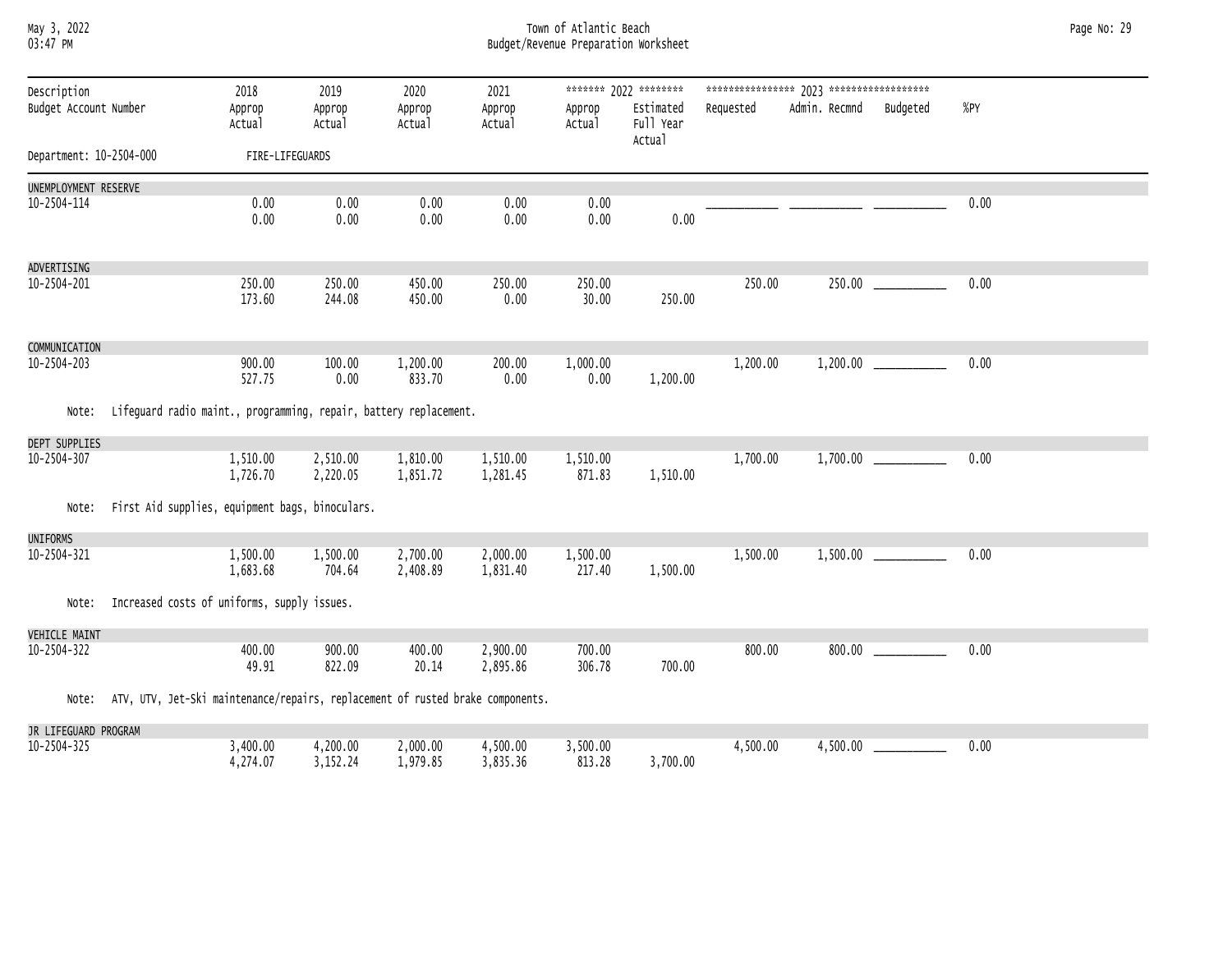# May 3, 2022 Town of Atlantic Beach Page No: 30 03:47 PM Budget/Revenue Preparation Worksheet

| Description<br>Budget Account Number                                                                               | 2018<br>Approp           | 2019<br>Approp         | 2020<br>Approp         | 2021<br>Approp            | Approp                  | ******* 2022 ********<br>Estimated | Requested | Admin. Recmnd | Budgeted | %PY  |
|--------------------------------------------------------------------------------------------------------------------|--------------------------|------------------------|------------------------|---------------------------|-------------------------|------------------------------------|-----------|---------------|----------|------|
|                                                                                                                    | Actual                   | Actual                 | Actual                 | Actual                    | Actual                  | Full Year<br>Actual                |           |               |          |      |
| Department: 10-2504-000                                                                                            | FIRE-LIFEGUARDS          |                        |                        |                           |                         |                                    |           |               |          |      |
| Note: Increased costs for rash guards/supplies, replacement of JLG training aids, backboard straps,<br>mannequins. |                          |                        |                        |                           |                         |                                    |           |               |          |      |
| CAPITAL OUTLAY                                                                                                     |                          |                        |                        |                           |                         |                                    |           |               |          |      |
| 10-2504-401                                                                                                        | 0.00<br>0.00             | 0.00<br>0.00           | 5,149.00<br>5,149.00   | 36,950.00<br>36,950.00    | 47,752.00<br>45,269.07  | 81,870.00                          |           |               |          | 0.00 |
| MISCELLANEOUS                                                                                                      |                          |                        |                        |                           |                         |                                    |           |               |          |      |
| $10 - 2504 - 508$                                                                                                  | 540.00<br>450.91         | 540.00<br>469.61       | 340.00<br>292.50       | 500.00<br>0.00            | 500.00<br>322.27        | 500.00                             | 500.00    | 500.00        |          | 0.00 |
| Control Total                                                                                                      | 45,400.00<br>44,838.90   | 49,700.00<br>46,519.80 | 61,876.00<br>56,139.90 | 103,410.00<br>102, 110.32 | 111,448.00<br>76,404.36 | 145,966.00                         | 73,100.00 | 73,100.00     | 0.00     | 0.00 |
| Department Total                                                                                                   | 45,400.00<br>44,838.90   | 49,700.00<br>46,519.80 | 61,876.00<br>56,139.90 | 103,410.00<br>102, 110.32 | 111,448.00<br>76,404.36 | 145,966.00                         | 73,100.00 | 73,100.00     | 0.00     | 0.00 |
| BUILDING INSPECTIONS                                                                                               |                          |                        |                        |                           |                         |                                    |           |               |          |      |
| 10-3001-000                                                                                                        |                          |                        |                        |                           |                         |                                    |           |               |          |      |
| SALARIES<br>$10 - 3001 - 101$                                                                                      | 112,360.00<br>106,740.17 | 21,605.00<br>19,452.47 | 35,380.00<br>35,276.15 | 40,250.00<br>40,081.82    | 43,275.00<br>35, 311.78 | 43,275.00                          | 48,750.00 |               |          | 0.00 |
| <b>OVERTIME</b>                                                                                                    |                          |                        |                        |                           |                         |                                    |           |               |          |      |
| $10 - 3001 - 103$                                                                                                  | 0.00<br>0.00             | 0.00<br>0.00           | 0.00<br>0.00           | 0.00<br>0.00              | 0.00<br>0.00            | 0.00                               |           |               |          | 0.00 |
| SOCIAL SECURITY                                                                                                    |                          |                        |                        |                           |                         |                                    |           |               |          |      |
| $10 - 3001 - 105$                                                                                                  | 9,335.00<br>8,116.66     | 1,920.00<br>1,488.13   | 2,715.00<br>2,702.80   | 3,400.00<br>3,057.23      | 3,320.00<br>2,694.26    | 3,320.00                           | 3,730.00  | 3,730.00      |          | 0.00 |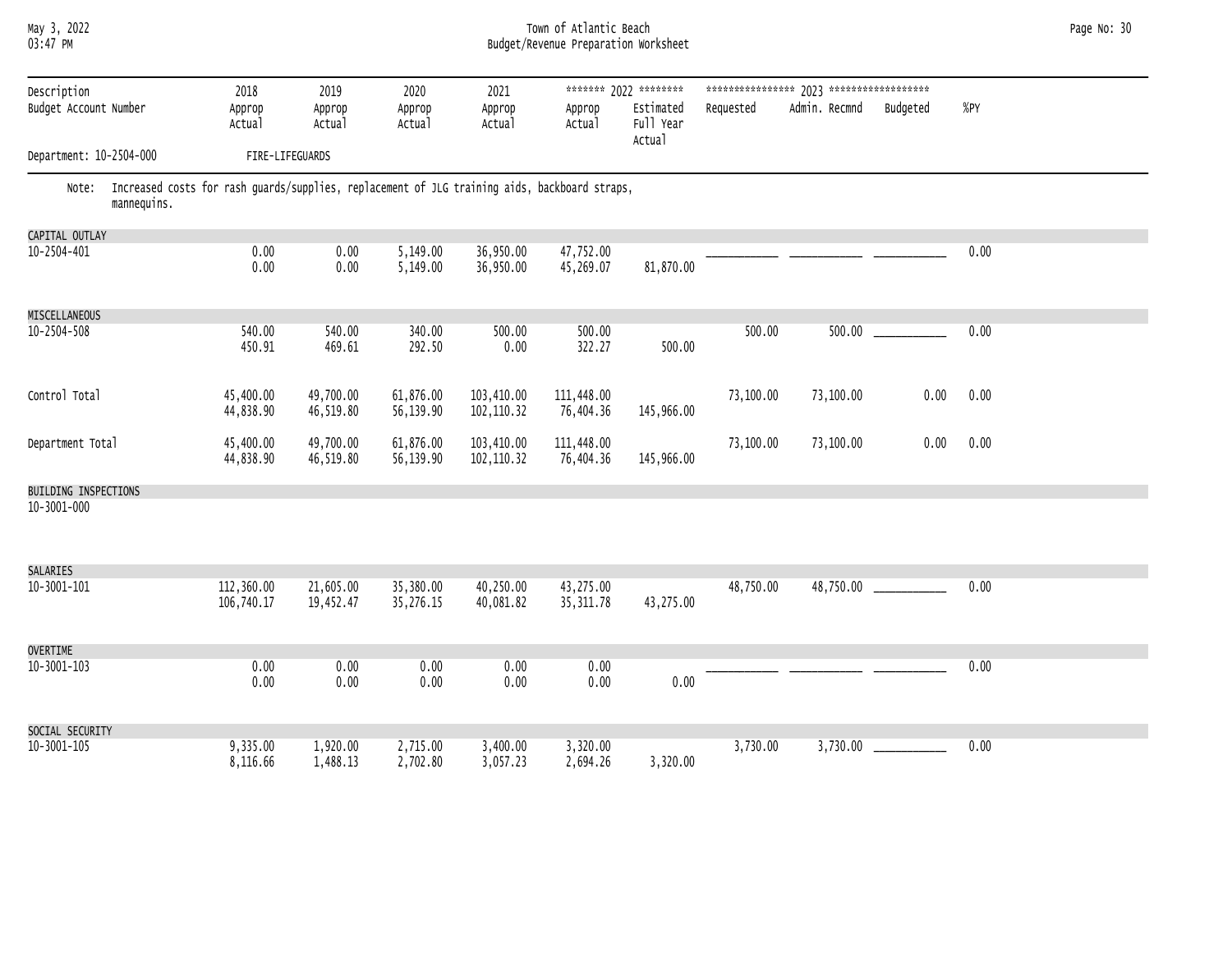### May 3, 2022 Town of Atlantic Beach Page No: 31 03:47 PM Budget/Revenue Preparation Worksheet

| Description                  | 2018                   | 2019                 | 2020                 | 2021                 |                      | ******* 2022 ********            |           |                        |                           |      |  |
|------------------------------|------------------------|----------------------|----------------------|----------------------|----------------------|----------------------------------|-----------|------------------------|---------------------------|------|--|
| Budget Account Number        | Approp<br>Actual       | Approp<br>Actual     | Approp<br>Actual     | Approp<br>Actual     | Approp<br>Actual     | Estimated<br>Full Year<br>Actual | Requested | Admin. Recmnd Budgeted |                           | %PY  |  |
| Department: 10-3001-000      |                        | BUILDING INSPECTIONS |                      |                      |                      |                                  |           |                        |                           |      |  |
| RETIREMENT                   |                        |                      |                      |                      |                      |                                  |           |                        |                           |      |  |
| 10-3001-106                  | 13,625.00<br>11,532.92 | 2,130.00<br>1,383.09 | 5,450.00<br>5,453.60 | 6,655.00<br>6,537.72 | 7,710.00<br>6,298.00 | 7,710.00                         | 8,985.00  |                        |                           | 0.00 |  |
| 401K                         |                        |                      |                      |                      |                      |                                  |           |                        |                           |      |  |
| 10-3001-107                  | 4,885.00<br>4, 145.27  | 515.00<br>487.18     | 1,775.00<br>1,768.81 | 2,015.00<br>1,975.80 | 2,180.00<br>1,778.09 | 2,180.00                         | 2,440.00  |                        |                           | 0.00 |  |
| LONGEVITY                    |                        |                      |                      |                      |                      |                                  |           |                        |                           |      |  |
| 10-3001-108                  | 350.00<br>250.00       | 250.00<br>0.00       | 100.00<br>100.00     | 250.00<br>250.00     | 250.00<br>250.00     | 250.00                           | 250.00    |                        |                           | 0.00 |  |
| HEALTH/STD/LIFE INS          |                        |                      |                      |                      |                      |                                  |           |                        |                           |      |  |
| 10-3001-109                  | 6,600.00<br>6, 103.47  | 2,155.00<br>1,366.45 | 7,120.00<br>7,078.72 | 7,750.00<br>7,735.68 | 8,055.00<br>7,330.20 | 8,055.00                         | 9,770.00  |                        | $9,770.00$ ______________ | 0.00 |  |
| DENTAL INSURANCE             |                        |                      |                      |                      |                      |                                  |           |                        |                           |      |  |
| 10-3001-110                  | 2,000.00<br>598.75     | 0.00<br>0.00         | 200.00<br>0.00       | 1,000.00<br>1,000.00 | 1,000.00<br>0.00     | 1,000.00                         | 1,000.00  |                        |                           | 0.00 |  |
| WORKERS COMP                 |                        |                      |                      |                      |                      |                                  |           |                        |                           |      |  |
| 10-3001-111                  | 1,315.00<br>801.98     | 2,165.00<br>2,165.14 | 1,000.00<br>891.33   | 1,035.00<br>826.24   | 635.00<br>615.89     | 635.00                           | 710.00    |                        |                           | 0.00 |  |
| Note: Estimated 15% increase |                        |                      |                      |                      |                      |                                  |           |                        |                           |      |  |
| UNEMPLOYMENT RESERVE         |                        |                      |                      |                      |                      |                                  |           |                        |                           |      |  |
| 10-3001-114                  | 0.00<br>0.00           | 0.00<br>0.00         | 0.00<br>0.00         | 0.00<br>0.00         | 0.00<br>0.00         | 0.00                             |           |                        |                           | 0.00 |  |
| MEDICAL CLAIMS               |                        |                      |                      |                      |                      |                                  |           |                        |                           |      |  |
| 10-3001-115                  | 13,500.00              | 5,575.00             | 0.00                 | 0.00                 | 0.00                 |                                  |           |                        |                           | 0.00 |  |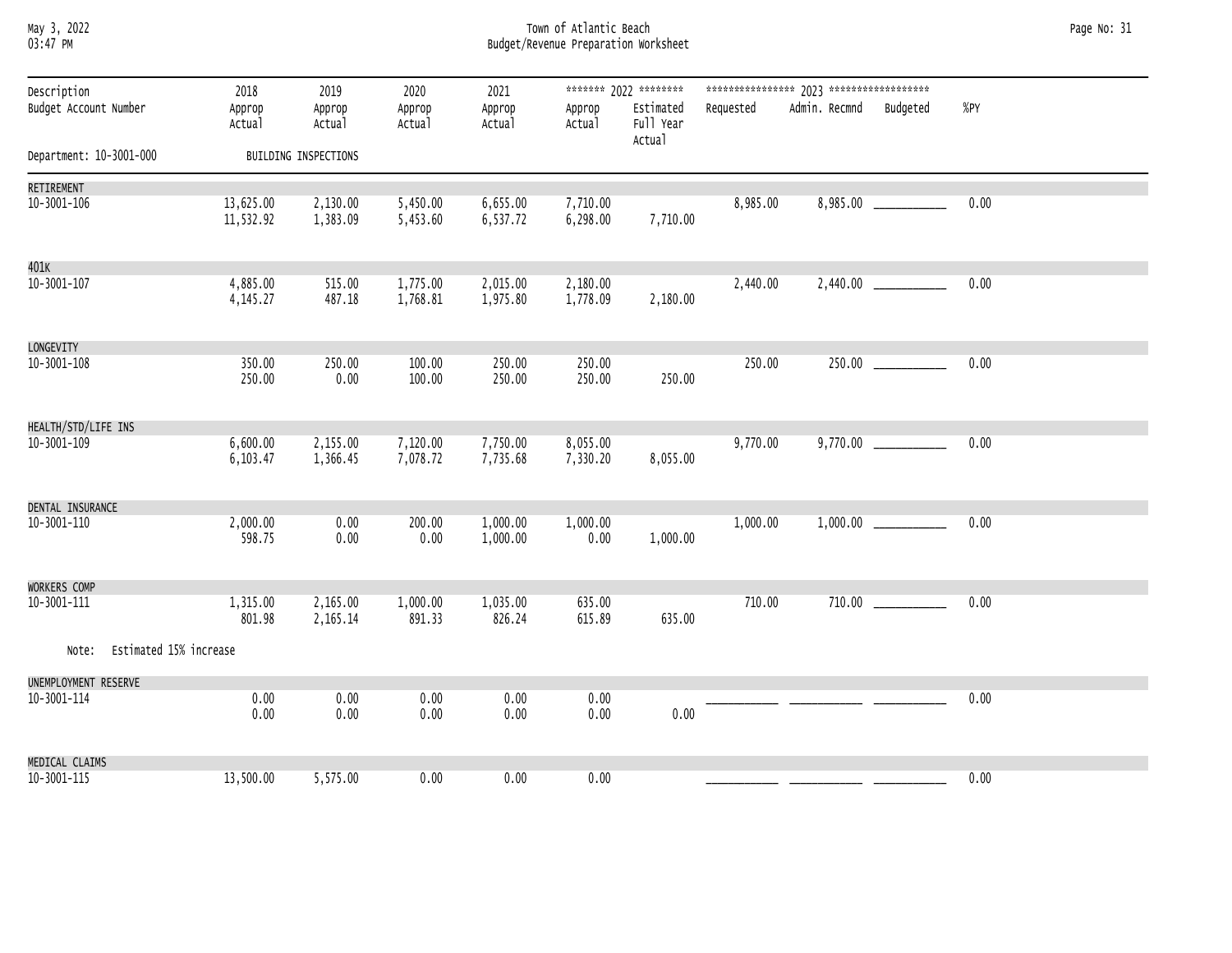|          | May 3, 2022 |
|----------|-------------|
| 03:47 PM |             |

# May 3, 2022 Town of Atlantic Beach Page No: 32 03:47 PM Budget/Revenue Preparation Worksheet

| Description<br>Budget Account Number | 2018<br>Approp<br>Actual | 2019<br>Approp<br>Actual | 2020<br>Approp<br>Actual | 2021<br>Approp<br>Actual | Approp<br>Actual       | ******* 2022 ********<br>Estimated<br>Full Year | Requested | Admin. Recmnd Budgeted |                            | %PY  |  |
|--------------------------------------|--------------------------|--------------------------|--------------------------|--------------------------|------------------------|-------------------------------------------------|-----------|------------------------|----------------------------|------|--|
|                                      |                          |                          |                          |                          |                        | Actual                                          |           |                        |                            |      |  |
| Department: 10-3001-000              |                          | BUILDING INSPECTIONS     |                          |                          |                        |                                                 |           |                        |                            |      |  |
|                                      | 13,895.43                | 5,572.84                 | 0.00                     | 0.00                     | 0.00                   | 0.00                                            |           |                        |                            |      |  |
| ADVERTISING                          |                          |                          |                          |                          |                        |                                                 |           |                        |                            |      |  |
| 10-3001-201                          | 900.00<br>382.80         | 0.00<br>0.00             | 0.00<br>0.00             | 0.00<br>0.00             | 0.00<br>0.00           | 0.00                                            |           |                        |                            | 0.00 |  |
| COMMUNICATION                        |                          |                          |                          |                          |                        |                                                 |           |                        |                            |      |  |
| 10-3001-203                          | 1,800.00<br>1,077.05     | 1,000.00<br>152.04       | 0.00<br>0.00             | 0.00<br>0.00             | 500.00<br>0.00         | 500.00                                          | 500.00    |                        |                            | 0.00 |  |
| CONTRACTED SERVICES                  |                          |                          |                          |                          |                        |                                                 |           |                        |                            |      |  |
| 10-3001-205                          | 0.00<br>0.00             | 46,000.00<br>42,831.38   | 60,165.00<br>60,095.50   | 58,375.00<br>54,887.25   | 59,200.00<br>37,670.00 | 59,200.00                                       | 59,200.00 |                        | 59,200.00 ___________      | 0.00 |  |
| EMPLOYEE DEVELOPMENT                 |                          |                          |                          |                          |                        |                                                 |           |                        |                            |      |  |
| 10-3001-207                          | 4,500.00<br>4,509.63     | 4,000.00<br>1,504.92     | 2,360.00<br>2,359.56     | 1,000.00<br>750.00       | 1,000.00<br>625.00     | 1,000.00                                        | 1,000.00  |                        | $1,000.00$ _______________ | 0.00 |  |
| <b>FUEL</b>                          |                          |                          |                          |                          |                        |                                                 |           |                        |                            |      |  |
| 10-3001-209                          | 1,300.00<br>1,330.53     | 1,000.00<br>254.45       | 300.00<br>23.26          | 0.00<br>0.00             | 500.00<br>0.00         | 500.00                                          | 500.00    |                        |                            | 0.00 |  |
| MAINT & REPAIR EQUIPMENT             |                          |                          |                          |                          |                        |                                                 |           |                        |                            |      |  |
| 10-3001-212                          | 400.00<br>346.40         | 100.00<br>72.00          | 100.00<br>0.00           | 100.00<br>0.00           | 100.00<br>0.00         | 100.00                                          | 100.00    |                        |                            | 0.00 |  |
| OTHER INSURANCE                      |                          |                          |                          |                          |                        |                                                 |           |                        |                            |      |  |
| 10-3001-214                          | 1,575.00<br>1,356.67     | 1,684.00<br>1,682.05     | 1,509.00<br>1,485.16     | 1,710.00<br>1,366.59     | 1,875.00<br>1,867.60   | 1,875.00                                        | 2,150.00  |                        |                            | 0.00 |  |

Note: Estimated 20% increase for building, property, equipment liability & flood insurance.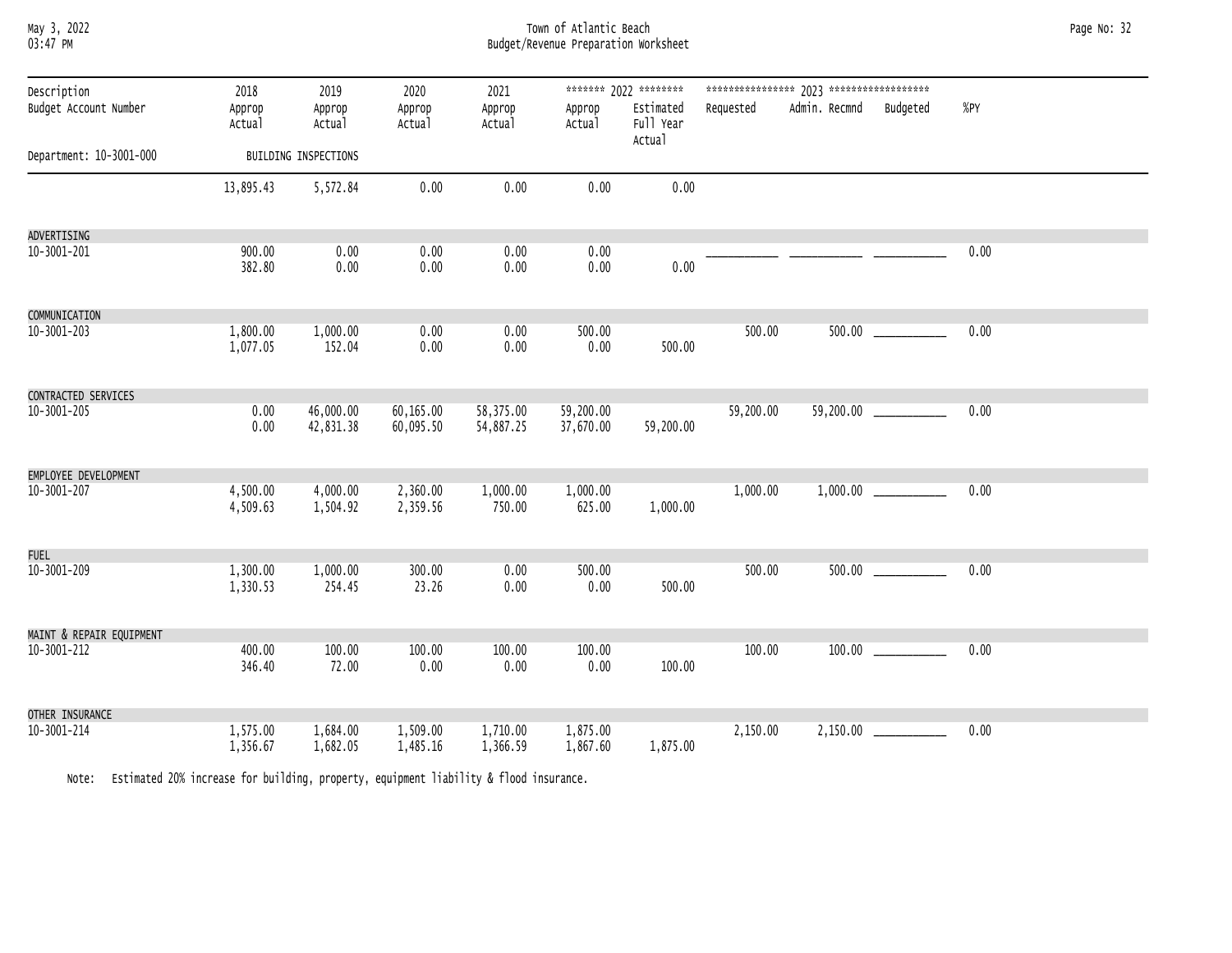# May 3, 2022 Town of Atlantic Beach Page No: 33 03:47 PM Budget/Revenue Preparation Worksheet

| Description<br>Budget Account Number                                  | 2018<br>Approp<br>Actual | 2019<br>Approp<br>Actual | 2020<br>Approp<br>Actual | 2021<br>Approp<br>Actual | Approp<br>Actual     | ******* 2022 ********<br>Estimated<br>Full Year<br>Actual | Requested | Admin. Recmnd | Budgeted | %PY  |  |
|-----------------------------------------------------------------------|--------------------------|--------------------------|--------------------------|--------------------------|----------------------|-----------------------------------------------------------|-----------|---------------|----------|------|--|
| Department: 10-3001-000                                               |                          | BUILDING INSPECTIONS     |                          |                          |                      |                                                           |           |               |          |      |  |
| TELEPHONE & POSTAGE                                                   |                          |                          |                          |                          |                      |                                                           |           |               |          |      |  |
| 10-3001-222                                                           | 1,800.00<br>1,536.42     | 1,800.00<br>780.00       | 0.00<br>0.00             | 1,000.00<br>1,000.00     | 1,800.00<br>1,000.00 | 1,800.00                                                  | 1,800.00  |               |          | 0.00 |  |
| COMPUTERS & SMALL EQUIPMENT                                           |                          |                          |                          |                          |                      |                                                           |           |               |          |      |  |
| 10-3001-305                                                           | 4,200.00<br>4,016.44     | 4,400.00<br>4,067.49     | 5,400.00<br>5,183.25     | 4,500.00<br>4,141.67     | 3,500.00<br>4,000.00 | 3,500.00                                                  | 4,000.00  | 4,000.00      |          | 0.00 |  |
| Annual software fees - $iworQ = $3500$ & ESRI ArcMap = \$400<br>Note: |                          |                          |                          |                          |                      |                                                           |           |               |          |      |  |
| DEPT SUPPLIES                                                         |                          |                          |                          |                          |                      |                                                           |           |               |          |      |  |
| 10-3001-307                                                           | 3,200.00<br>3,137.88     | 1,500.00<br>1,429.47     | 1,000.00<br>681.16       | 1,000.00<br>988.08       | 1,000.00<br>645.02   | 1,000.00                                                  | 1,000.00  |               |          | 0.00 |  |
| <b>VEHICLE MAINT</b>                                                  |                          |                          |                          |                          |                      |                                                           |           |               |          |      |  |
| 10-3001-322                                                           | 500.00<br>440.15         | 500.00<br>370.55         | 200.00<br>34.36          | 500.00<br>69.76          | 500.00<br>28.58      | 500.00                                                    | 500.00    |               |          | 0.00 |  |
| CAPITAL OUTLAY                                                        |                          |                          |                          |                          |                      |                                                           |           |               |          |      |  |
| 10-3001-401                                                           | 0.00<br>0.00             | 0.00<br>0.00             | 0.00<br>0.00             | 0.00<br>0.00             | 0.00<br>0.00         | 0.00                                                      |           |               |          | 0.00 |  |
| <b>DUES &amp; MEMBERSHIPS</b>                                         |                          |                          |                          |                          |                      |                                                           |           |               |          |      |  |
| 10-3001-504                                                           | 650.00<br>190.00         | 500.00<br>0.00           | 100.00<br>50.00          | 100.00<br>0.00           | 100.00<br>0.00       | 100.00                                                    | 100.00    |               |          | 0.00 |  |
| MISCELLANEOUS                                                         |                          |                          |                          |                          |                      |                                                           |           |               |          |      |  |
| 10-3001-508                                                           | 500.00<br>259.98         | 500.00<br>0.00           | 500.00<br>204.41         | 500.00<br>181.80         | 500.00<br>80.39      | 500.00                                                    | 500.00    | 500.00        |          | 0.00 |  |
| HOMEOWNERS RELIEF FUND                                                |                          |                          |                          |                          |                      |                                                           |           |               |          |      |  |
| 10-3001-522                                                           | 480.00                   | 400.00                   | 600.00                   | 800.00                   | 400.00               |                                                           | 500.00    | 500.00        |          | 0.00 |  |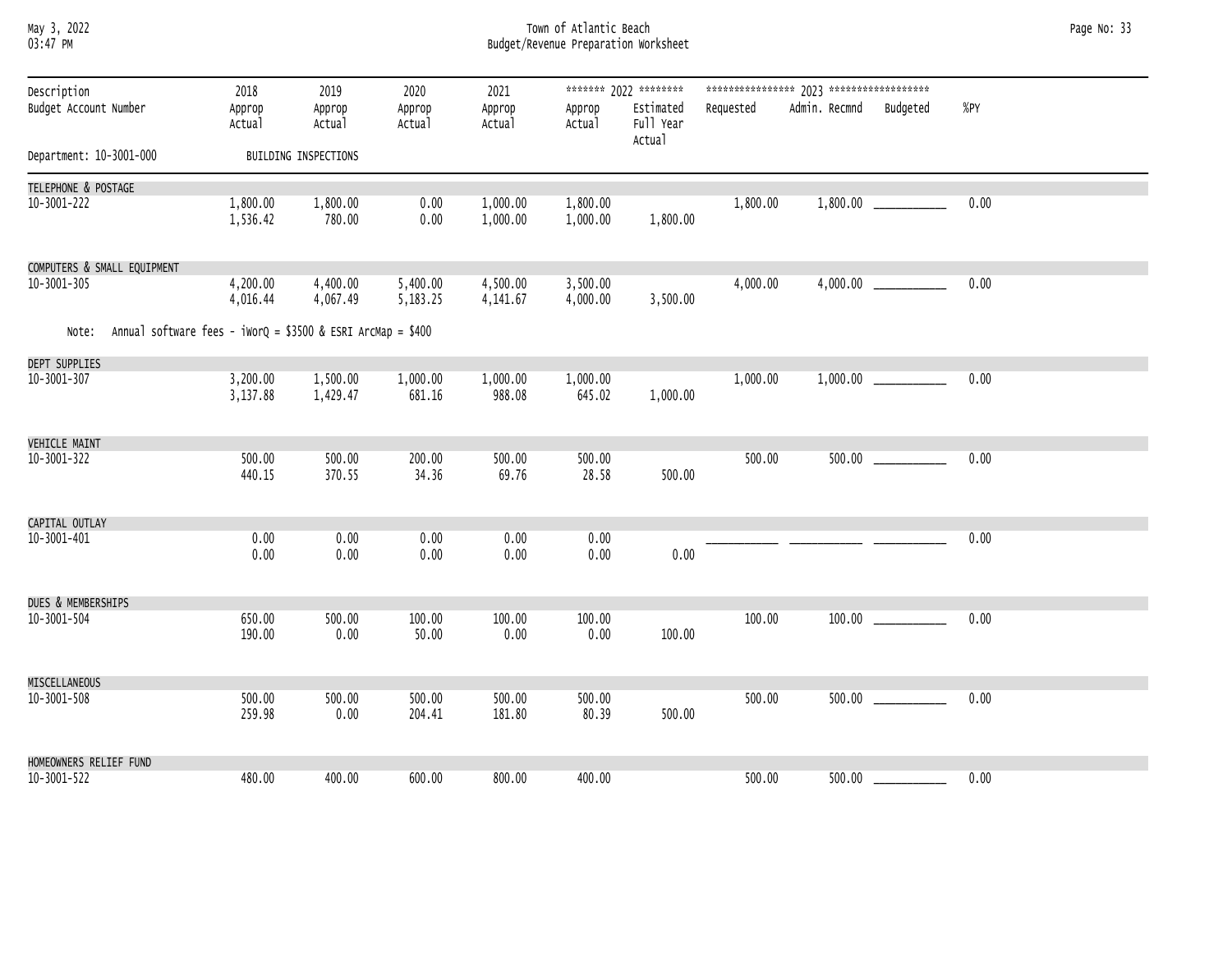May 3, 2022 Town of Atlantic Beach Page No: 34 03:47 PM Budget/Revenue Preparation Worksheet

| Description             | 2018                     | 2019                     | 2020                      | 2021                     |                           | ******* 2022 ********            |            |                        |                       |        |
|-------------------------|--------------------------|--------------------------|---------------------------|--------------------------|---------------------------|----------------------------------|------------|------------------------|-----------------------|--------|
| Budget Account Number   | Approp<br>Actual         | Approp<br>Actual         | Approp<br>Actual          | Approp<br>Actual         | Approp<br>Actual          | Estimated<br>Full Year<br>Actual | Requested  | Admin. Recmnd Budgeted |                       | $%$ PY |
| Department: 10-3001-000 |                          | BUILDING INSPECTIONS     |                           |                          |                           |                                  |            |                        |                       |        |
|                         | 504.00                   | 450.00                   | 783.00                    | 828.00                   | 360.00                    | 400.00                           |            |                        |                       |        |
| Control Total           | 185,775.00<br>171,272.60 | 99,699.00<br>85,509.65   | 125,974.00<br>124, 171.07 | 131,940.00<br>125,677.64 | 137,400.00<br>100,554.81  | 137,400.00                       | 147,485.00 | 147,485.00             | 0.00                  | 0.00   |
| Department Total        | 185,775.00<br>171,272.60 | 99,699.00<br>85,509.65   | 125,974.00<br>124, 171.07 | 131,940.00<br>125,677.64 | 137,400.00<br>100,554.81  | 137,400.00                       | 147,485.00 | 147,485.00             | 0.00                  | 0.00   |
| PLANNING & ZONING       |                          |                          |                           |                          |                           |                                  |            |                        |                       |        |
| 10-3501-000             |                          |                          |                           |                          |                           |                                  |            |                        |                       |        |
| SALARIES                |                          |                          |                           |                          |                           |                                  |            |                        |                       |        |
| 10-3501-101             | 92,715.00<br>93,108.60   | 120,215.00<br>114,801.32 | 112,965.00<br>112,806.63  | 113,990.00<br>111,891.39 | 126,340.00<br>102, 114.21 | 126,340.00                       | 148,095.00 |                        |                       | 0.00   |
| SOCIAL SECURITY         |                          |                          |                           |                          |                           |                                  |            |                        |                       |        |
| 10-3501-105             | 7,125.00<br>7,150.20     | 9,075.00<br>8,833.93     | 8,730.00<br>8,674.69      | 8,795.00<br>8,593.44     | 9,700.00<br>7,842.10      | 9,700.00                         | 11,330.00  |                        |                       | 0.00   |
| RETIREMENT              |                          |                          |                           |                          |                           |                                  |            |                        |                       |        |
| 10-3501-106             | 12,565.00<br>12,630.32   | 15,240.00<br>15,964.05   | 17,100.00<br>17,076.05    | 18,990.00<br>18,316.57   | 22,335.00<br>17,982.59    | 22,335.00                        | 27,295.00  |                        | 27,295.00             | 0.00   |
| 401K                    |                          |                          |                           |                          |                           |                                  |            |                        |                       |        |
| 10-3501-107             | 4,550.00<br>4,539.36     | 5,780.00<br>5,619.70     | 5,560.00<br>5,539.61      | 5,750.00<br>5,535.46     | 6,305.00<br>5,076.95      | 6,305.00                         | 7,405.00   |                        |                       | 0.00   |
| LONGEVITY               |                          |                          |                           |                          |                           |                                  |            |                        |                       |        |
| 10-3501-108             | 300.00<br>300.00         | 600.00<br>600.00         | 500.00<br>500.00          | 500.00<br>350.00         | 600.00<br>450.00          | 600.00                           | 600.00     |                        | $600.00$ ____________ | 0.00   |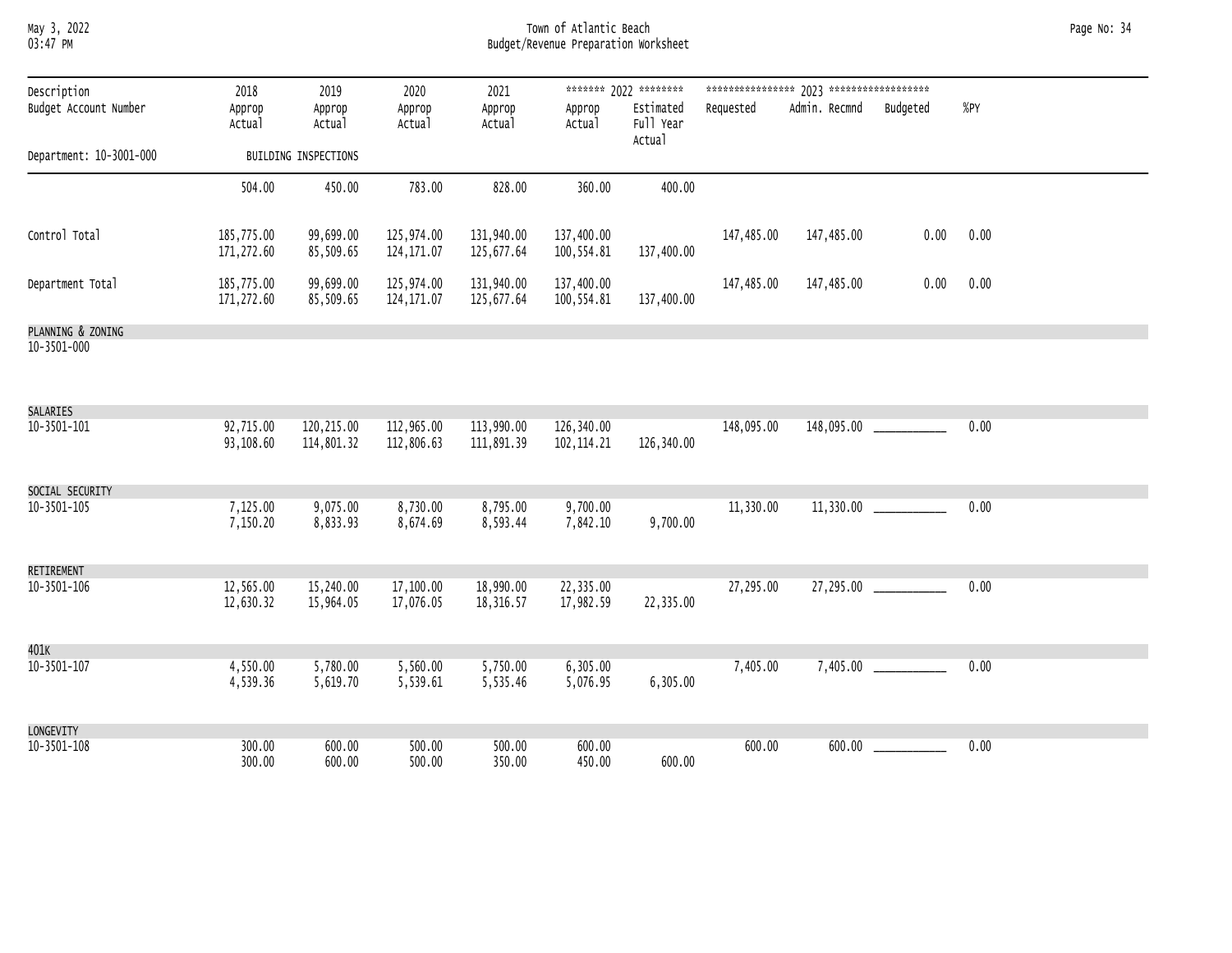## May 3, 2022 Town of Atlantic Beach Page No: 35 03:47 PM Budget/Revenue Preparation Worksheet

| Description             |                                                                                                                         | 2018                 | 2019                 | 2020                   | 2021                   |                        | ******* 2022 ********            |           |               |                           |      |
|-------------------------|-------------------------------------------------------------------------------------------------------------------------|----------------------|----------------------|------------------------|------------------------|------------------------|----------------------------------|-----------|---------------|---------------------------|------|
| Budget Account Number   |                                                                                                                         | Approp<br>Actual     | Approp<br>Actual     | Approp<br>Actual       | Approp<br>Actual       | Approp<br>Actual       | Estimated<br>Full Year<br>Actual | Requested | Admin. Recmnd | Budgeted                  | %PY  |
| Department: 10-3501-000 |                                                                                                                         |                      | PLANNING & ZONING    |                        |                        |                        |                                  |           |               |                           |      |
| HEALTH/STD/LIFE INS     |                                                                                                                         |                      |                      |                        |                        |                        |                                  |           |               |                           |      |
| $10 - 3501 - 109$       |                                                                                                                         | 6,755.00<br>6,750.96 | 7,625.00<br>7,540.14 | 14,935.00<br>14,893.92 | 15,720.00<br>15,588.96 | 14,755.00<br>13,456.16 | 14,755.00                        | 19,730.00 | 19,730.00     |                           | 0.00 |
| DENTAL INSURANCE        |                                                                                                                         |                      |                      |                        |                        |                        |                                  |           |               |                           |      |
| 10-3501-110             |                                                                                                                         | 1,500.00<br>515.20   | 1,500.00<br>1,204.00 | 1,500.00<br>1,117.00   | 1,200.00<br>368.80     | 1,500.00<br>821.60     | 1,500.00                         | 1,500.00  |               | $1,500.00$ ______________ | 0.00 |
| WORKERS COMP            |                                                                                                                         |                      |                      |                        |                        |                        |                                  |           |               |                           |      |
| 10-3501-111             |                                                                                                                         | 950.00<br>534.66     | 1,450.00<br>1,443.43 | 1,800.00<br>1,782.66   | 2,070.00<br>1,652.47   | 2,070.00<br>1,231.78   | 2,070.00                         | 1,900.00  |               |                           | 0.00 |
| Note:                   | Estimated 15% increase; and WC planner risk code to change in 22-23 from clerical to 'other<br>not-classified' per NCLM |                      |                      |                        |                        |                        |                                  |           |               |                           |      |
| UNEMPLOYMENT RESERVE    |                                                                                                                         |                      |                      |                        |                        |                        |                                  |           |               |                           |      |
| 10-3501-114             |                                                                                                                         | 0.00<br>0.00         | 0.00<br>0.00         | 0.00<br>0.00           | 0.00<br>0.00           | 0.00<br>0.00           | 0.00                             |           |               |                           | 0.00 |
| MEDICAL CLAIMS          |                                                                                                                         |                      |                      |                        |                        |                        |                                  |           |               |                           |      |
| 10-3501-115             |                                                                                                                         | 4,000.00<br>3,780.31 | 2,635.00<br>1,990.60 | 500.00<br>476.64       | 0.00<br>0.00           | 0.00<br>0.00           | 0.00                             |           |               |                           | 0.00 |
| ADVERTISING             |                                                                                                                         |                      |                      |                        |                        |                        |                                  |           |               |                           |      |
| $10 - 3501 - 201$       |                                                                                                                         | 1,000.00<br>920.25   | 1,600.00<br>1,526.24 | 1,400.00<br>1,217.76   | 1,650.00<br>1,636.66   | 900.00<br>231.24       | 900.00                           | 900.00    | 900.00        |                           | 0.00 |
| COMMUNICATION           |                                                                                                                         |                      |                      |                        |                        |                        |                                  |           |               |                           |      |
| $10 - 3501 - 203$       |                                                                                                                         | 1,200.00<br>620.94   | 800.00<br>798.21     | 550.00<br>567.62       | 800.00<br>456.12       | 1,300.00<br>93.77      | 1,300.00                         | 500.00    | 500.00        |                           | 0.00 |

Note: Verizon service on ipad - \$40/mo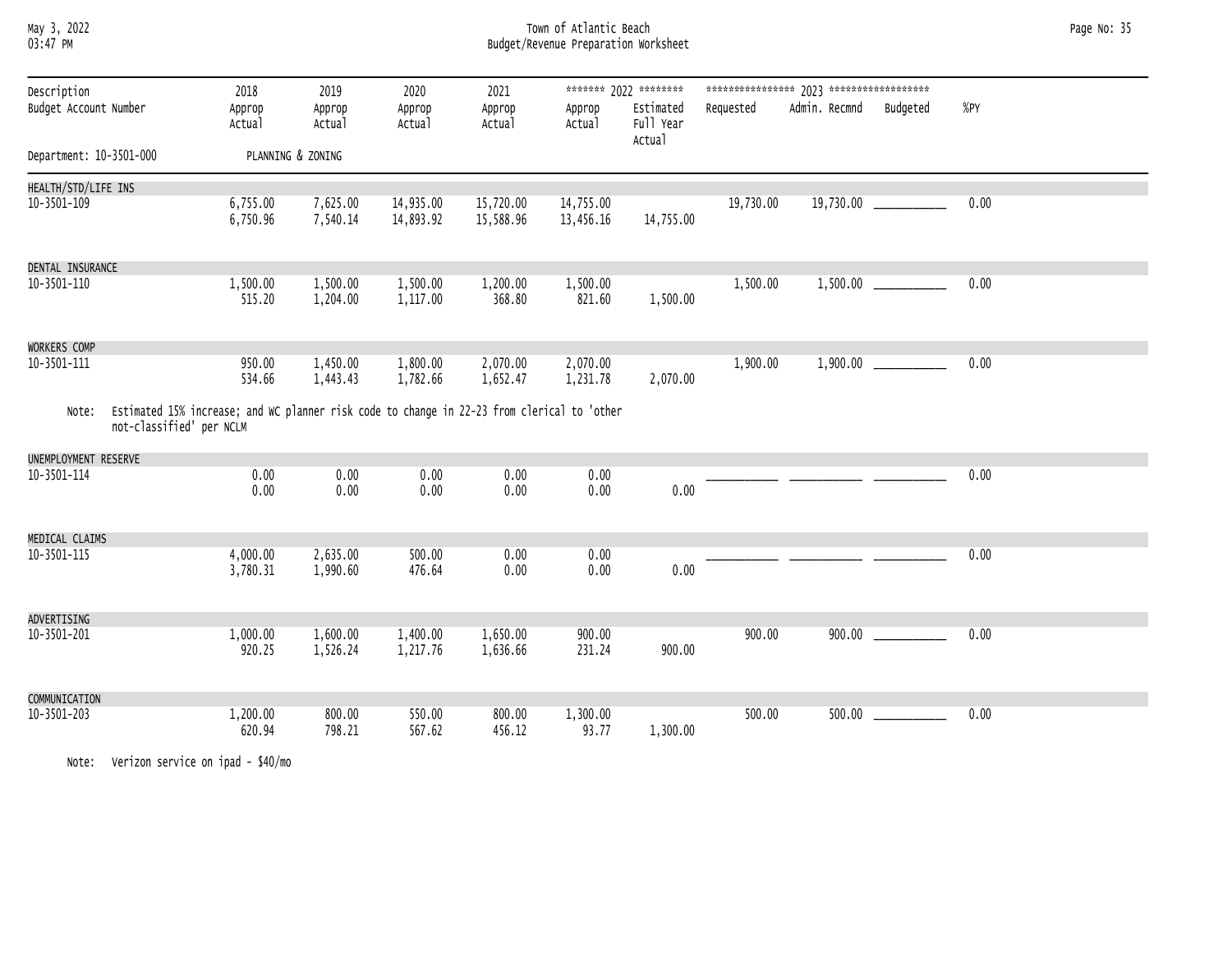## May 3, 2022 Town of Atlantic Beach Page No: 36 03:47 PM Budget/Revenue Preparation Worksheet

| Description              |                                       | 2018                                                                                                 | 2019                 | 2020                   | 2021                   |                      | ******* 2022 ********            |           |               |                       |      |  |
|--------------------------|---------------------------------------|------------------------------------------------------------------------------------------------------|----------------------|------------------------|------------------------|----------------------|----------------------------------|-----------|---------------|-----------------------|------|--|
| Budget Account Number    |                                       | Approp<br>Actual                                                                                     | Approp<br>Actual     | Approp<br>Actual       | Approp<br>Actual       | Approp<br>Actual     | Estimated<br>Full Year<br>Actual | Requested | Admin. Recmnd | Budgeted              | %PY  |  |
| Department: 10-3501-000  |                                       |                                                                                                      | PLANNING & ZONING    |                        |                        |                      |                                  |           |               |                       |      |  |
| CONTRACTED SERVICES      |                                       |                                                                                                      |                      |                        |                        |                      |                                  |           |               |                       |      |  |
| 10-3501-205              |                                       | 0.00<br>0.00                                                                                         | 2,025.00<br>94.00    | 48,575.00<br>22,162.50 | 31,400.00<br>27,618.75 | 30,000.00<br>0.00    | 30,000.00                        | 1,000.00  |               |                       | 0.00 |  |
| Note:                    |                                       | Continued use of Linda Staab consulting as needed                                                    |                      |                        |                        |                      |                                  |           |               |                       |      |  |
| EMPLOYEE DEVELOPMENT     |                                       |                                                                                                      |                      |                        |                        |                      |                                  |           |               |                       |      |  |
| 10-3501-207              |                                       | 10,000.00<br>10,616.65                                                                               | 6,200.00<br>5,912.67 | 3,800.00<br>3,445.89   | 2,000.00<br>1,847.73   | 2,300.00<br>2,251.79 | 2,300.00                         | 2,500.00  |               |                       | 0.00 |  |
| Note:                    | training & exam                       | NCAZO Aug. conference in Wilmington, NCAZO Feb. conference in Cary, and Certified Floodplain Manager |                      |                        |                        |                      |                                  |           |               |                       |      |  |
| <b>FUEL</b>              |                                       |                                                                                                      |                      |                        |                        |                      |                                  |           |               |                       |      |  |
| 10-3501-209              |                                       | 0.00<br>0.00                                                                                         | 0.00<br>0.00         | 100.00<br>63.66        | 200.00<br>223.79       | 100.00<br>140.31     | 100.00                           | 200.00    |               |                       | 0.00 |  |
|                          | Note: Increase with higher gas prices |                                                                                                      |                      |                        |                        |                      |                                  |           |               |                       |      |  |
| MAINT & REPAIR EQUIPMENT |                                       |                                                                                                      |                      |                        |                        |                      |                                  |           |               |                       |      |  |
| 10-3501-212              |                                       | 300.00<br>0.00                                                                                       | 300.00<br>0.00       | 200.00<br>0.00         | 300.00<br>0.00         | 300.00<br>0.00       | 300.00                           | 100.00    |               | $100.00$ ____________ | 0.00 |  |
| OTHER INSURANCE          |                                       |                                                                                                      |                      |                        |                        |                      |                                  |           |               |                       |      |  |
| 10-3501-214              |                                       | 1,200.00<br>902.10                                                                                   | 1,240.00<br>1,233.63 | 1,540.00<br>1,511.78   | 1,745.00<br>1,602.11   | 1,840.00<br>1,601.92 | 1,840.00                         | 1,920.00  |               |                       | 0.00 |  |
| Note:                    |                                       | Estimated 20% increase for building, property, equipment liability & flood insurance.                |                      |                        |                        |                      |                                  |           |               |                       |      |  |
| TELEPHONE & POSTAGE      |                                       |                                                                                                      |                      |                        |                        |                      |                                  |           |               |                       |      |  |
| 10-3501-222              |                                       | 1,650.00<br>1,605.92                                                                                 | 2,420.00<br>2,315.00 | 1,620.00<br>1,375.00   | 2,120.00<br>1,970.00   | 2,120.00<br>1,777.50 | 2,120.00                         | 2,120.00  |               |                       | 0.00 |  |
|                          | COMPUTERS & SMALL EQUIPMENT           |                                                                                                      |                      |                        |                        |                      |                                  |           |               |                       |      |  |
| 10-3501-305              |                                       | 200.00<br>0.00                                                                                       | 200.00<br>184.99     | 300.00<br>0.00         | 1,850.00<br>1,818.00   | 3,500.00<br>3,348.00 | 3,500.00                         | 1,000.00  |               |                       | 0.00 |  |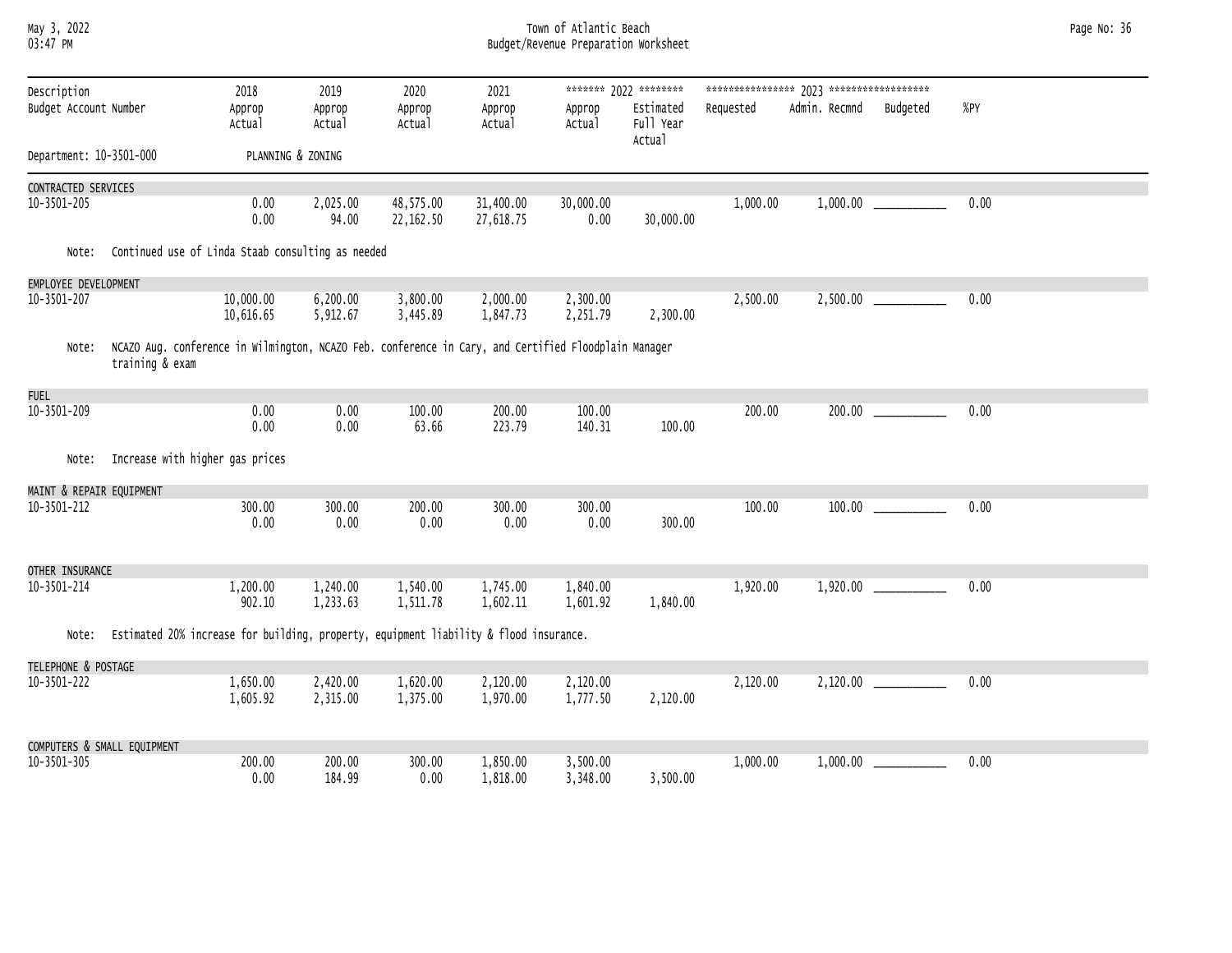### May 3, 2022 Town of Atlantic Beach Page No: 37 03:47 PM Budget/Revenue Preparation Worksheet

| ******* 2022 ********<br>Description<br>2018<br>2019<br>2020<br>2021<br>Admin. Recmnd<br>$%$ PY<br>Budget Account Number<br>Budgeted<br>Approp<br>Estimated<br>Requested<br>Approp<br>Approp<br>Approp<br>Approp<br>Full Year<br>Actual<br>Actual<br>Actual<br>Actual<br>Actual<br>Actual<br>PLANNING & ZONING<br>Department: 10-3501-000<br>DEPT SUPPLIES<br>1,750.00<br>1,500.00<br>0.00<br>10-3501-307<br>2,850.00<br>1,250.00<br>1,750.00<br>1,500.00<br>1,500.00<br>2,719.30<br>1,586.66<br>766.97<br>1,345.28<br>1,790.01<br>1,500.00<br>DUES & MEMBERSHIPS<br>525.00<br>450.00<br>450.00<br>0.00<br>$10 - 3501 - 504$<br>500.00<br>550.00<br>450.00<br>450.00<br>135.00<br>450.00<br>491.00<br>489.00<br>520.64<br>150.00<br>MISCELLANEOUS<br>360.00<br>535.00<br>0.00<br>10-3501-508<br>400.00<br>360.00<br>360.00<br>360.00<br>360.00<br>334.17<br>371.96<br>489.60<br>352.63<br>180.75<br>360.00<br>Control Total<br>0.00<br>0.00<br>149,760.00<br>181,565.00<br>223,985.00<br>211,640.00<br>228,275.00<br>230,405.00<br>230,405.00<br>194,988.62<br>201, 303.16<br>147,519.94<br>172,509.53<br>160,540.68<br>228,275.00<br>211,640.00<br>149,760.00<br>181,565.00<br>223,985.00<br>228,275.00<br>230,405.00<br>230,405.00<br>0.00<br>0.00<br>Department Total<br>172,509.53<br>194,988.62<br>201, 303.16<br>147,519.94<br>160,540.68<br>228,275.00<br>PUB SVC-PUBLIC WORKS<br>10-4001-000 |          |  |  |  |  |  |  |
|------------------------------------------------------------------------------------------------------------------------------------------------------------------------------------------------------------------------------------------------------------------------------------------------------------------------------------------------------------------------------------------------------------------------------------------------------------------------------------------------------------------------------------------------------------------------------------------------------------------------------------------------------------------------------------------------------------------------------------------------------------------------------------------------------------------------------------------------------------------------------------------------------------------------------------------------------------------------------------------------------------------------------------------------------------------------------------------------------------------------------------------------------------------------------------------------------------------------------------------------------------------------------------------------------------------------------------------------------------------------------------------------------|----------|--|--|--|--|--|--|
|                                                                                                                                                                                                                                                                                                                                                                                                                                                                                                                                                                                                                                                                                                                                                                                                                                                                                                                                                                                                                                                                                                                                                                                                                                                                                                                                                                                                      |          |  |  |  |  |  |  |
|                                                                                                                                                                                                                                                                                                                                                                                                                                                                                                                                                                                                                                                                                                                                                                                                                                                                                                                                                                                                                                                                                                                                                                                                                                                                                                                                                                                                      |          |  |  |  |  |  |  |
|                                                                                                                                                                                                                                                                                                                                                                                                                                                                                                                                                                                                                                                                                                                                                                                                                                                                                                                                                                                                                                                                                                                                                                                                                                                                                                                                                                                                      |          |  |  |  |  |  |  |
|                                                                                                                                                                                                                                                                                                                                                                                                                                                                                                                                                                                                                                                                                                                                                                                                                                                                                                                                                                                                                                                                                                                                                                                                                                                                                                                                                                                                      |          |  |  |  |  |  |  |
|                                                                                                                                                                                                                                                                                                                                                                                                                                                                                                                                                                                                                                                                                                                                                                                                                                                                                                                                                                                                                                                                                                                                                                                                                                                                                                                                                                                                      |          |  |  |  |  |  |  |
|                                                                                                                                                                                                                                                                                                                                                                                                                                                                                                                                                                                                                                                                                                                                                                                                                                                                                                                                                                                                                                                                                                                                                                                                                                                                                                                                                                                                      |          |  |  |  |  |  |  |
|                                                                                                                                                                                                                                                                                                                                                                                                                                                                                                                                                                                                                                                                                                                                                                                                                                                                                                                                                                                                                                                                                                                                                                                                                                                                                                                                                                                                      |          |  |  |  |  |  |  |
|                                                                                                                                                                                                                                                                                                                                                                                                                                                                                                                                                                                                                                                                                                                                                                                                                                                                                                                                                                                                                                                                                                                                                                                                                                                                                                                                                                                                      |          |  |  |  |  |  |  |
|                                                                                                                                                                                                                                                                                                                                                                                                                                                                                                                                                                                                                                                                                                                                                                                                                                                                                                                                                                                                                                                                                                                                                                                                                                                                                                                                                                                                      |          |  |  |  |  |  |  |
|                                                                                                                                                                                                                                                                                                                                                                                                                                                                                                                                                                                                                                                                                                                                                                                                                                                                                                                                                                                                                                                                                                                                                                                                                                                                                                                                                                                                      |          |  |  |  |  |  |  |
|                                                                                                                                                                                                                                                                                                                                                                                                                                                                                                                                                                                                                                                                                                                                                                                                                                                                                                                                                                                                                                                                                                                                                                                                                                                                                                                                                                                                      |          |  |  |  |  |  |  |
|                                                                                                                                                                                                                                                                                                                                                                                                                                                                                                                                                                                                                                                                                                                                                                                                                                                                                                                                                                                                                                                                                                                                                                                                                                                                                                                                                                                                      |          |  |  |  |  |  |  |
|                                                                                                                                                                                                                                                                                                                                                                                                                                                                                                                                                                                                                                                                                                                                                                                                                                                                                                                                                                                                                                                                                                                                                                                                                                                                                                                                                                                                      |          |  |  |  |  |  |  |
|                                                                                                                                                                                                                                                                                                                                                                                                                                                                                                                                                                                                                                                                                                                                                                                                                                                                                                                                                                                                                                                                                                                                                                                                                                                                                                                                                                                                      | SALARIES |  |  |  |  |  |  |
| 10-4001-101<br>277,485.00<br>291,940.00<br>301,390.00<br>391,750.00<br>0.00<br>317,075.00<br>360,000.00<br>391,750.00<br>290, 291.72<br>299,637.41<br>360,000.00<br>277,617.07<br>315,894.29<br>294, 942.24                                                                                                                                                                                                                                                                                                                                                                                                                                                                                                                                                                                                                                                                                                                                                                                                                                                                                                                                                                                                                                                                                                                                                                                          |          |  |  |  |  |  |  |
| Previously 4003 employees moved to 4001<br>Note:                                                                                                                                                                                                                                                                                                                                                                                                                                                                                                                                                                                                                                                                                                                                                                                                                                                                                                                                                                                                                                                                                                                                                                                                                                                                                                                                                     |          |  |  |  |  |  |  |
| SALARIES(PT)                                                                                                                                                                                                                                                                                                                                                                                                                                                                                                                                                                                                                                                                                                                                                                                                                                                                                                                                                                                                                                                                                                                                                                                                                                                                                                                                                                                         |          |  |  |  |  |  |  |
| 11,300.00<br>15,500.00<br>0.00<br>10-4001-102<br>0.00<br>0.00<br>0.00<br>9,274.02<br>15,415.98<br>0.00<br>0.00<br>0.00<br>0.00                                                                                                                                                                                                                                                                                                                                                                                                                                                                                                                                                                                                                                                                                                                                                                                                                                                                                                                                                                                                                                                                                                                                                                                                                                                                       |          |  |  |  |  |  |  |
| OVERTIME                                                                                                                                                                                                                                                                                                                                                                                                                                                                                                                                                                                                                                                                                                                                                                                                                                                                                                                                                                                                                                                                                                                                                                                                                                                                                                                                                                                             |          |  |  |  |  |  |  |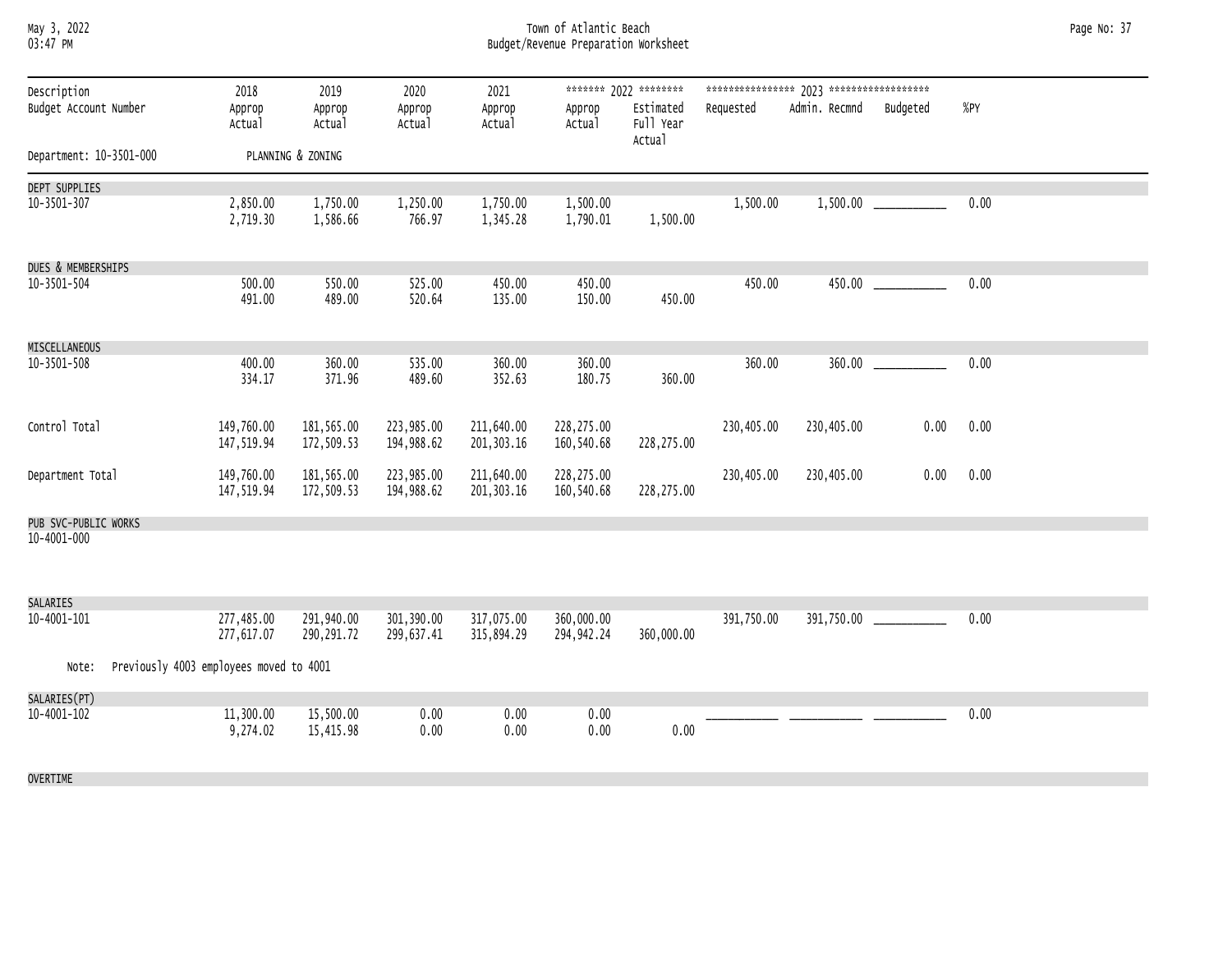May 3, 2022 Town of Atlantic Beach Page No: 38 03:47 PM Budget/Revenue Preparation Worksheet

| Description<br>Budget Account Number | 2018<br>Approp<br>Actual | 2019<br>Approp<br>Actual | 2020<br>Approp<br>Actual | 2021<br>Approp<br>Actual | Approp<br>Actual       | ******* 2022 ********<br>Estimated<br>Full Year<br>Actual | Requested | Admin. Recmnd | Budgeted                    | %PY  |  |
|--------------------------------------|--------------------------|--------------------------|--------------------------|--------------------------|------------------------|-----------------------------------------------------------|-----------|---------------|-----------------------------|------|--|
| Department: 10-4001-000              |                          | PUB SVC-PUBLIC WORKS     |                          |                          |                        |                                                           |           |               |                             |      |  |
| 10-4001-103                          | 10,000.00<br>7,553.89    | 12,500.00<br>11,262.38   | 10,000.00<br>7,712.33    | 10,000.00<br>8,696.90    | 10,090.00<br>9,638.13  | 10,090.00                                                 | 12,000.00 |               |                             | 0.00 |  |
| SOCIAL SECURITY                      |                          |                          |                          |                          |                        |                                                           |           |               |                             |      |  |
| 10-4001-105                          | 22,485.00<br>22,419.38   | 24,395.00<br>24,181.02   | 24,580.00<br>23,531.74   | 25,155.00<br>24,969.91   | 28,455.00<br>23,394.52 | 28,455.00                                                 | 30,890.00 |               |                             | 0.00 |  |
| RETIREMENT                           |                          |                          |                          |                          |                        |                                                           |           |               |                             |      |  |
| 10-4001-106                          | 39,900.00<br>39,946.95   | 43,195.00<br>43, 107.27  | 48,015.00<br>47,815.21   | 54,755.00<br>54, 214.43  | 66,040.00<br>54,437.10 | 66,040.00                                                 | 74,415.00 |               |                             | 0.00 |  |
| 401 <sub>K</sub>                     |                          |                          |                          |                          |                        |                                                           |           |               |                             |      |  |
| 10-4001-107                          | 14,300.00<br>14,357.12   | 15,300.00<br>15, 168.25  | 15,615.00<br>15,507.54   | 16,465.00<br>16,382.08   | 18,860.00<br>15,369.06 | 18,860.00                                                 | 20,190.00 |               |                             | 0.00 |  |
| LONGEVITY                            |                          |                          |                          |                          |                        |                                                           |           |               |                             |      |  |
| 10-4001-108                          | 2,050.00<br>2,050.00     | 2,950.00<br>2,950.00     | 3,050.00<br>2,800.00     | 3,050.00<br>3,050.00     | 3,150.00<br>2,800.00   | 3,150.00                                                  | 3,400.00  | 3,400.00      |                             | 0.00 |  |
| HEALTH/STD/LIFE INS                  |                          |                          |                          |                          |                        |                                                           |           |               |                             |      |  |
| 10-4001-109                          | 22,860.00<br>23,415.00   | 24,000.00<br>23,576.40   | 53,765.00<br>53,588.84   | 55,585.00<br>55,575.12   | 60,665.00<br>54,710.16 | 60,665.00                                                 | 78,140.00 |               | 78,140.00 ______________    | 0.00 |  |
| DENTAL INSURANCE                     |                          |                          |                          |                          |                        |                                                           |           |               |                             |      |  |
| 10-4001-110                          | 2,300.00<br>3,606.00     | 3,300.00<br>2,838.80     | 2,500.00<br>1,596.60     | 2,500.00<br>2,071.40     | 3,900.00<br>4,301.00   | 3,900.00                                                  | 5,000.00  |               |                             | 0.00 |  |
| WORKERS COMP                         |                          |                          |                          |                          |                        |                                                           |           |               |                             |      |  |
| 10-4001-111                          | 15,650.00<br>14,958.87   | 19,650.00<br>18,728.39   | 21,600.00<br>19,932.17   | 19,770.00<br>19,270.23   | 31,805.00<br>26,924.54 | 31,805.00                                                 | 32,000.00 |               | $32,000.00$ _______________ | 0.00 |  |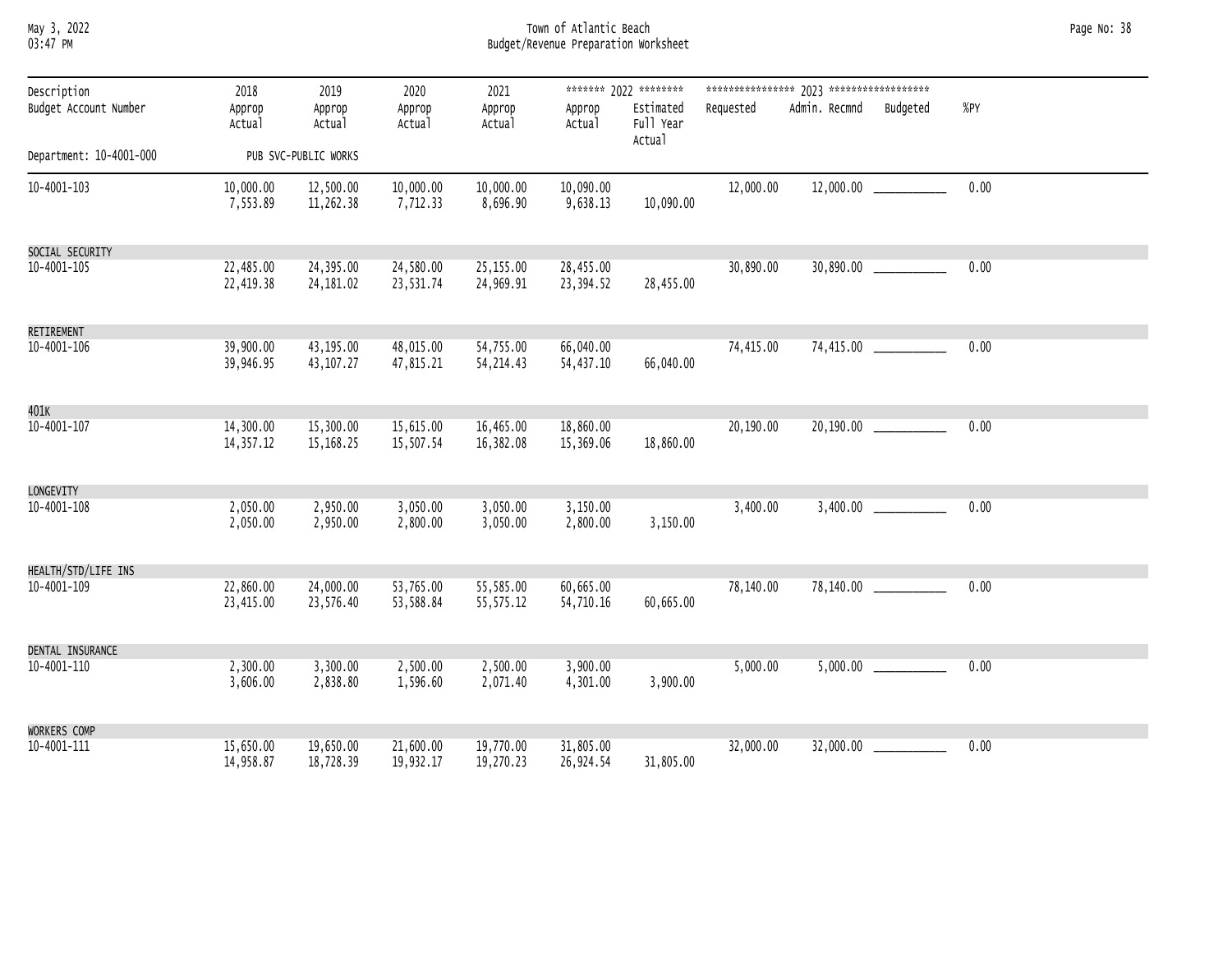### May 3, 2022 Town of Atlantic Beach Page No: 39 03:47 PM Budget/Revenue Preparation Worksheet

| Description<br>Budget Account Number |                                              | 2018<br>Approp<br>Actual    | 2019<br>Approp<br>Actual   | 2020<br>Approp<br>Actual | 2021<br>Approp<br>Actual | Approp<br>Actual          | ******* 2022 ********<br>Estimated<br>Full Year | Requested   | Admin. Recmnd | Budgeted                        | %PY  |
|--------------------------------------|----------------------------------------------|-----------------------------|----------------------------|--------------------------|--------------------------|---------------------------|-------------------------------------------------|-------------|---------------|---------------------------------|------|
| Department: 10-4001-000              |                                              |                             | PUB SVC-PUBLIC WORKS       |                          |                          |                           | Actual                                          |             |               |                                 |      |
| Note:                                | Estimated 15% increase                       |                             |                            |                          |                          |                           |                                                 |             |               |                                 |      |
| RETIREE BENEFITS                     |                                              |                             |                            |                          |                          |                           |                                                 |             |               |                                 |      |
| 10-4001-112                          |                                              | 0.00                        | 0.00                       | 0.00                     | 0.00                     | 4,500.00                  |                                                 | 9,420.00    |               |                                 | 0.00 |
|                                      |                                              | 0.00                        | 0.00                       | 0.00                     | 0.00                     | 3,840.00                  | 4,500.00                                        |             |               |                                 |      |
| Note:                                | 1 retiree medical                            |                             |                            |                          |                          |                           |                                                 |             |               |                                 |      |
| SHARED COSTS GF/WF                   |                                              |                             |                            |                          |                          |                           |                                                 |             |               |                                 |      |
| 10-4001-113                          |                                              | $96,000.00 -$<br>96,000.00- | 100,000.00-<br>100,000.00- | 95,000.00-<br>95,000.00- | 85,000.00-<br>85,000.00- | 100,000.00-<br>58,330.00- | 100,000.00-                                     | 111,000.00- |               | $111,000.00 -$ ________________ | 0.00 |
| UNEMPLOYMENT RESERVE                 |                                              |                             |                            |                          |                          |                           |                                                 |             |               |                                 |      |
| 10-4001-114                          |                                              | 0.00<br>0.00                | 0.00<br>0.00               | 0.00<br>0.00             | 0.00<br>0.00             | 0.00<br>0.00              | 0.00                                            |             |               |                                 | 0.00 |
| MEDICAL CLAIMS                       |                                              |                             |                            |                          |                          |                           |                                                 |             |               |                                 |      |
| 10-4001-115                          |                                              | 38,500.00<br>38,868.17      | 72,415.00<br>70,196.63     | 25,300.00<br>25,243.25   | 0.00<br>0.00             | 0.00<br>0.00              | 0.00                                            |             |               |                                 | 0.00 |
|                                      |                                              |                             |                            |                          |                          |                           |                                                 |             |               |                                 |      |
| COMMUNICATION<br>10-4001-203         |                                              | 6,500.00                    | 6,900.00                   | 7,100.00                 | 12,200.00                | 17,030.00                 |                                                 | 17,030.00   | 17,030.00     |                                 | 0.00 |
|                                      |                                              | 6,459.89                    | 6,486.03                   | 6,367.45                 | 11,789.26                | 13,065.13                 | 17,030.00                                       |             |               |                                 |      |
| Note:                                | Phone, Internet, Cable                       |                             |                            |                          |                          |                           |                                                 |             |               |                                 |      |
| CONTRACTED SERVICES                  |                                              |                             |                            |                          |                          |                           |                                                 |             |               |                                 |      |
| 10-4001-205                          |                                              | 12,500.00<br>29,361.62      | 19,500.00<br>17, 124.34    | 7,500.00<br>7,779.80     | 5,500.00<br>5,305.40     | 4,363.00<br>4,170.00      | 4,363.00                                        | 2,500.00    |               |                                 | 0.00 |
| Note:                                | Inmate labor and general contracted services |                             |                            |                          |                          |                           |                                                 |             |               |                                 |      |
| EMPLOYEE DEVELOPMENT                 |                                              |                             |                            |                          |                          |                           |                                                 |             |               |                                 |      |
| 10-4001-207                          |                                              | 2,000.00<br>1,073.10        | 2,000.00<br>935.72         | 2,000.00<br>983.00       | 1,850.00<br>1,773.12     | 2,000.00<br>1,650.88      | 2,500.00                                        | 2,500.00    |               |                                 | 0.00 |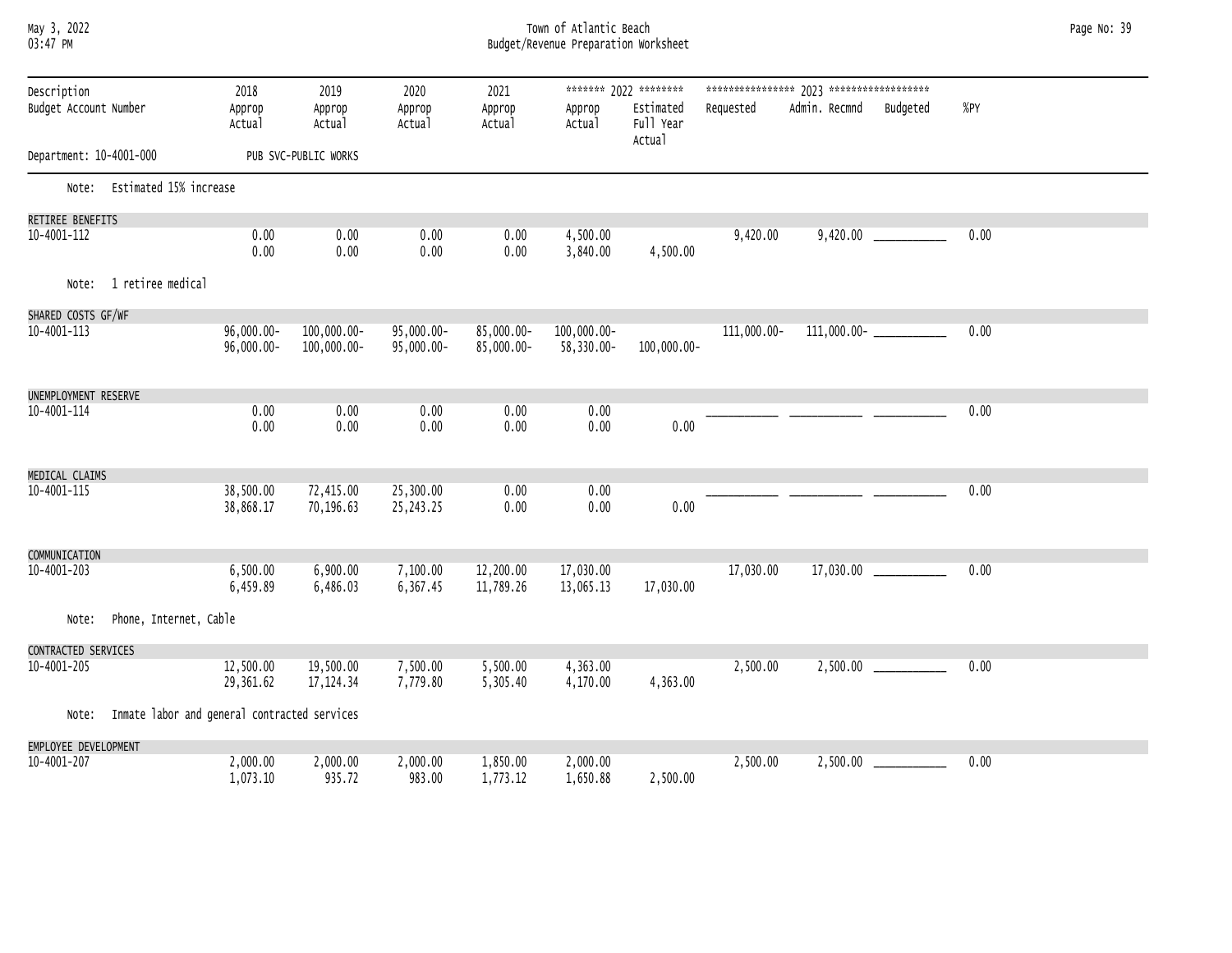# May 3, 2022 Town of Atlantic Beach Page No: 40 03:47 PM Budget/Revenue Preparation Worksheet

| Description<br>Budget Account Number |                                                                                                                                                                                                       | 2018<br>Approp<br>Actual | 2019<br>Approp<br>Actual | 2020<br>Approp<br>Actual | 2021<br>Approp<br>Actual | Approp<br>Actual       | ******* 2022 ********<br>Estimated<br>Full Year<br>Actual | Requested | Admin. Recmnd | Budgeted | %PY  |  |
|--------------------------------------|-------------------------------------------------------------------------------------------------------------------------------------------------------------------------------------------------------|--------------------------|--------------------------|--------------------------|--------------------------|------------------------|-----------------------------------------------------------|-----------|---------------|----------|------|--|
| Department: 10-4001-000              |                                                                                                                                                                                                       |                          | PUB SVC-PUBLIC WORKS     |                          |                          |                        |                                                           |           |               |          |      |  |
| Note:                                | Landscape Conf, Admin courses                                                                                                                                                                         |                          |                          |                          |                          |                        |                                                           |           |               |          |      |  |
| <b>FUEL</b>                          |                                                                                                                                                                                                       |                          |                          |                          |                          |                        |                                                           |           |               |          |      |  |
| 10-4001-209                          |                                                                                                                                                                                                       | 19,500.00<br>20,738.15   | 21,000.00<br>20,092.49   | 18,000.00<br>17,107.99   | 14,100.00<br>14,099.41   | 19,610.00<br>11,841.80 | 18,000.00                                                 | 18,000.00 |               |          | 0.00 |  |
| MAINT & REPAIR EQUIPMENT             |                                                                                                                                                                                                       |                          |                          |                          |                          |                        |                                                           |           |               |          |      |  |
| 10-4001-212                          |                                                                                                                                                                                                       | 9,000.00<br>8,564.73     | 13,000.00<br>11, 162.68  | 15,000.00<br>13,120.30   | 7,000.00<br>6,450.50     | 7,000.00<br>6,637.15   | 10,000.00                                                 | 7,000.00  | 7,000.00      |          | 0.00 |  |
| Note:                                | Phone system contract \$3000 and general repairs to equipment                                                                                                                                         |                          |                          |                          |                          |                        |                                                           |           |               |          |      |  |
| OTHER INSURANCE                      |                                                                                                                                                                                                       |                          |                          |                          |                          |                        |                                                           |           |               |          |      |  |
| 10-4001-214                          |                                                                                                                                                                                                       | 20,050.00<br>20,024.67   | 21,500.00<br>21,450.78   | 17,400.00<br>17,389.01   | 22,235.00<br>22,230.38   | 28,270.00<br>33,926.95 | 28,270.00                                                 | 40,900.00 | 40,900.00     |          | 0.00 |  |
| Note:                                | Estimated 20% increase for building, property, equipment liability & flood insurance. Note: New PS &<br>Admin Complex insurance is over \$7,000 more than old facility; prior to the 20% est increase |                          |                          |                          |                          |                        |                                                           |           |               |          |      |  |
| PROFESSIONAL SERVICE                 |                                                                                                                                                                                                       |                          |                          |                          |                          |                        |                                                           |           |               |          |      |  |
| 10-4001-216                          |                                                                                                                                                                                                       | 17,500.00<br>18,043.20   | 205,000.00<br>80,836.55  | 310,500.00<br>262,471.55 | 459,299.00<br>451,396.06 | 76,756.00<br>870.00    | 76,756.00                                                 | 76,756.00 | 76,756.00     |          | 0.00 |  |
| Note:                                | Cullipher                                                                                                                                                                                             |                          |                          |                          |                          |                        |                                                           |           |               |          |      |  |
| PUBLIC HEALTH                        |                                                                                                                                                                                                       |                          |                          |                          |                          |                        |                                                           |           |               |          |      |  |
| 10-4001-218                          |                                                                                                                                                                                                       | 0.00<br>0.00             | 2,000.00<br>0.00         | 32,500.00<br>22,023.15   | 13,000.00<br>12,524.17   | 26,000.00<br>93.34     | 12,000.00                                                 | 12,000.00 | 12,000.00     |          | 0.00 |  |
| Note:                                | Recreational water quality testing \$15,000 and mosquito control                                                                                                                                      |                          |                          |                          |                          |                        |                                                           |           |               |          |      |  |
| STORM DRAINAGE                       |                                                                                                                                                                                                       |                          |                          |                          |                          |                        |                                                           |           |               |          |      |  |
| 10-4001-220                          |                                                                                                                                                                                                       | 23,700.00<br>23,370.64   | 10,000.00<br>9,433.62    | 8,000.00<br>6,584.64     | 5,650.00<br>4,043.70     | 11,000.00<br>9,135.47  | 11,000.00                                                 | 11,000.00 | 11,000.00     |          | 0.00 |  |
| Note:                                | Pump repairs                                                                                                                                                                                          |                          |                          |                          |                          |                        |                                                           |           |               |          |      |  |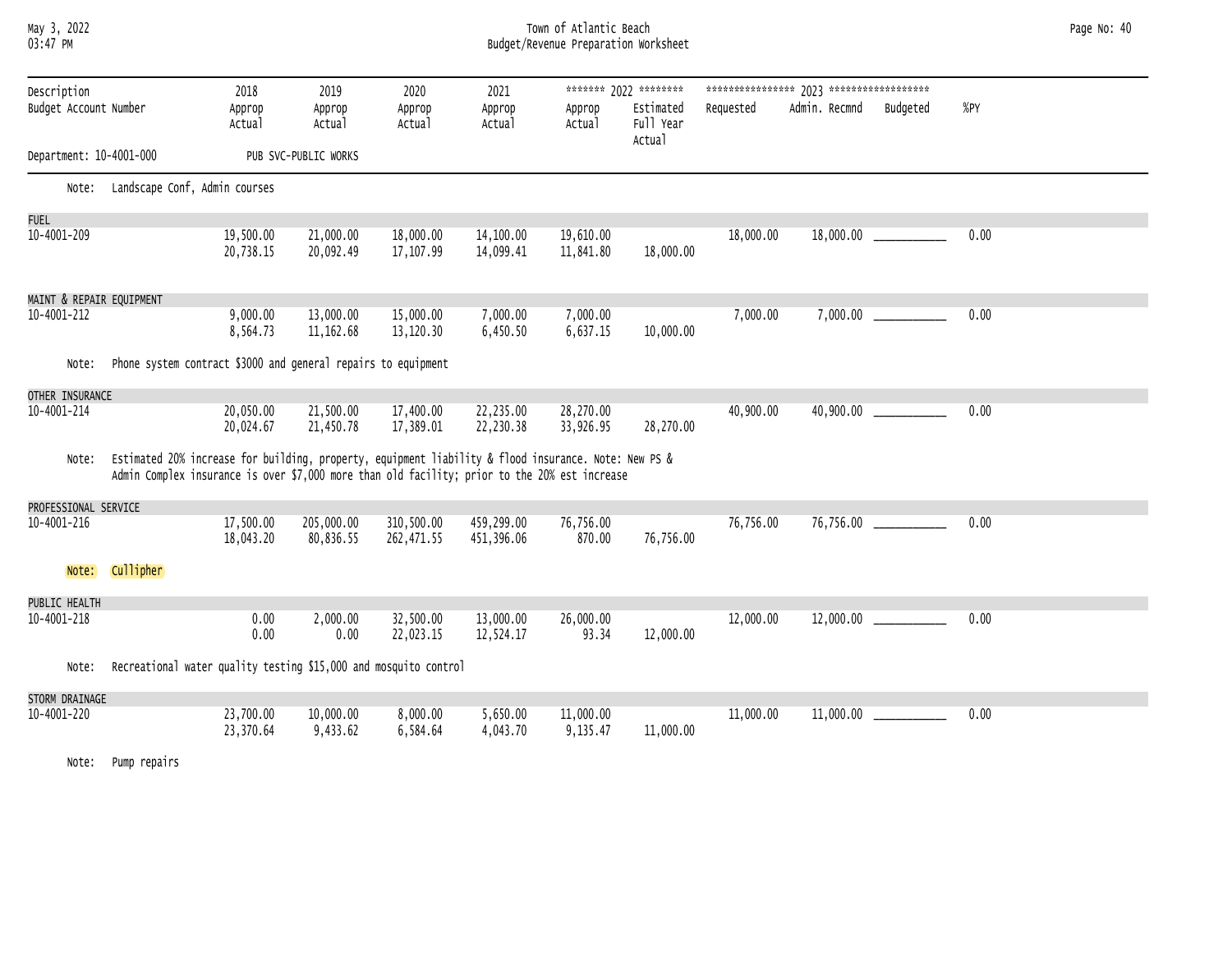# May 3, 2022 Town of Atlantic Beach Page No: 41 03:47 PM Budget/Revenue Preparation Worksheet

| Description             |                                                      | 2018                    | 2019                   | 2020                   | 2021                     |                        | ******* 2022 ********            |           |                        |                             |      |  |
|-------------------------|------------------------------------------------------|-------------------------|------------------------|------------------------|--------------------------|------------------------|----------------------------------|-----------|------------------------|-----------------------------|------|--|
| Budget Account Number   |                                                      | Approp<br>Actual        | Approp<br>Actual       | Approp<br>Actual       | Approp<br>Actual         | Approp<br>Actual       | Estimated<br>Full Year<br>Actual | Requested | Admin. Recmnd Budgeted |                             | %PY  |  |
| Department: 10-4001-000 |                                                      |                         | PUB SVC-PUBLIC WORKS   |                        |                          |                        |                                  |           |                        |                             |      |  |
| STREET LIGHTS           |                                                      |                         |                        |                        |                          |                        |                                  |           |                        |                             |      |  |
| 10-4001-221             |                                                      | 65,000.00<br>64,032.67  | 75,000.00<br>64,215.62 | 75,000.00<br>65,899.16 | 66,000.00<br>64, 573. 71 | 67,483.00<br>38,749.99 | 67,483.00                        | 67,483.00 |                        | 67,483.00 ____________      | 0.00 |  |
| TELEPHONE & POSTAGE     |                                                      |                         |                        |                        |                          |                        |                                  |           |                        |                             |      |  |
| 10-4001-222             |                                                      | 2,000.00<br>1,957.56    | 2,000.00<br>2,041.20   | 2,650.00<br>2,484.91   | 2,800.00<br>2,579.98     | 2,800.00<br>2,085.52   | 2,800.00                         | 2,800.00  |                        | $2,800.00$ _______________  | 0.00 |  |
| Note:                   | Phones, Postage, and Cell phone stipends             |                         |                        |                        |                          |                        |                                  |           |                        |                             |      |  |
| <b>UTILITIES</b>        |                                                      |                         |                        |                        |                          |                        |                                  |           |                        |                             |      |  |
| 10-4001-223             |                                                      | 30,000.00<br>31, 323.04 | 31,500.00<br>32,497.64 | 33,800.00<br>31,580.87 | 36,000.00<br>27,930.40   | 35,000.00<br>24,510.04 | 35,000.00                        | 35,000.00 |                        | $35,000.00$ _______________ | 0.00 |  |
| Note:                   | Power and Propane                                    |                         |                        |                        |                          |                        |                                  |           |                        |                             |      |  |
| <b>BUILDING MAINT</b>   |                                                      |                         |                        |                        |                          |                        |                                  |           |                        |                             |      |  |
| 10-4001-304             |                                                      | 12,000.00<br>11,985.92  | 30,000.00<br>28,330.23 | 16,191.00<br>13,896.35 | 10,000.00<br>8,874.71    | 6,000.00<br>2,896.44   | 6,000.00                         | 6,000.00  |                        |                             | 0.00 |  |
|                         | COMPUTERS & SMALL EQUIPMENT                          |                         |                        |                        |                          |                        |                                  |           |                        |                             |      |  |
| 10-4001-305             |                                                      | 2,500.00<br>1,451.39    | 3,000.00<br>2,524.84   | 3,500.00<br>3,430.82   | 3,650.00<br>2,912.66     | 3,000.00<br>2,232.75   | 3,000.00                         | 3,000.00  |                        | $3,000.00$ _______________  | 0.00 |  |
| Note:                   | Timeclock \$450, Fleetwise \$130, general PC repairs |                         |                        |                        |                          |                        |                                  |           |                        |                             |      |  |
| DEPT SUPPLIES           |                                                      |                         |                        |                        |                          |                        |                                  |           |                        |                             |      |  |
| 10-4001-307             |                                                      | 35,610.00<br>33,847.66  | 17,300.00<br>17,708.83 | 22,000.00<br>22,533.49 | 18,500.00<br>19, 118.57  | 22,250.00<br>22,678.66 | 30,000.00                        | 22,250.00 |                        |                             | 0.00 |  |
| JANITORIAL SUPPLIES     |                                                      |                         |                        |                        |                          |                        |                                  |           |                        |                             |      |  |
| 10-4001-310             |                                                      | 5,000.00<br>2,884.06    | 5,000.00<br>4,947.93   | 5,000.00<br>2,935.42   | 4,000.00<br>2,372.96     | 4,000.00<br>4,240.20   | 4,000.00                         | 4,000.00  |                        |                             | 0.00 |  |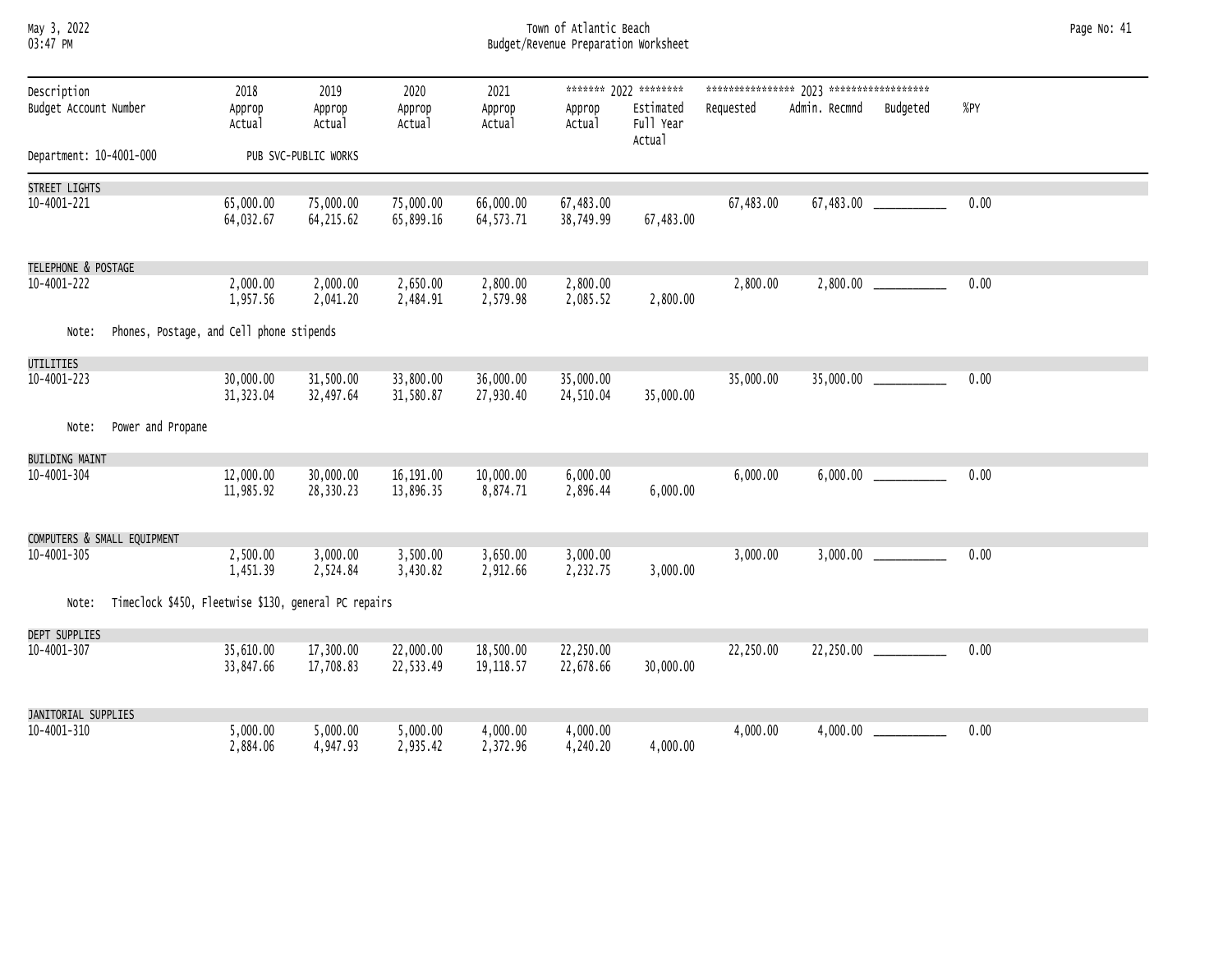# May 3, 2022 Town of Atlantic Beach Page No: 42 03:47 PM Budget/Revenue Preparation Worksheet

| Description             |                                                                                                           | 2018                    | 2019                   | 2020                     | 2021                     |                         | ******* 2022 ********            |           |               |                         |        |
|-------------------------|-----------------------------------------------------------------------------------------------------------|-------------------------|------------------------|--------------------------|--------------------------|-------------------------|----------------------------------|-----------|---------------|-------------------------|--------|
| Budget Account Number   |                                                                                                           | Approp<br>Actual        | Approp<br>Actual       | Approp<br>Actual         | Approp<br>Actual         | Approp<br>Actual        | Estimated<br>Full Year<br>Actual | Requested | Admin. Recmnd | Budgeted                | $%$ PY |
| Department: 10-4001-000 |                                                                                                           |                         | PUB SVC-PUBLIC WORKS   |                          |                          |                         |                                  |           |               |                         |        |
| LANDSCAPING             |                                                                                                           |                         |                        |                          |                          |                         |                                  |           |               |                         |        |
| 10-4001-311             |                                                                                                           | 7,800.00<br>8,172.78    | 10,000.00<br>8,595.75  | 3,800.00<br>3,640.18     | 3,000.00<br>2,144.04     | 3,000.00<br>2,166.07    | 3,000.00                         | 3,000.00  | 3,000.00      |                         | 0.00   |
| <b>UNIFORMS</b>         |                                                                                                           |                         |                        |                          |                          |                         |                                  |           |               |                         |        |
| $10 - 4001 - 321$       |                                                                                                           | 4,700.00<br>4,556.77    | 6,000.00<br>5,210.96   | 6,000.00<br>5,280.58     | 6,000.00<br>4,770.44     | 5,000.00<br>4,264.98    | 5,000.00                         | 5,000.00  |               | 5,000.00                | 0.00   |
| Note:                   | Uniforms and shoe reimbursements                                                                          |                         |                        |                          |                          |                         |                                  |           |               |                         |        |
| <b>VEHICLE MAINT</b>    |                                                                                                           |                         |                        |                          |                          |                         |                                  |           |               |                         |        |
| 10-4001-322             |                                                                                                           | 11,000.00<br>9,383.58   | 14,500.00<br>12,170.40 | 12,500.00<br>11,873.09   | 11,000.00<br>8,607.98    | 11,000.00<br>4,532.08   | 11,000.00                        | 11,000.00 |               |                         | 0.00   |
| CAPITAL OUTLAY          |                                                                                                           |                         |                        |                          |                          |                         |                                  |           |               |                         |        |
| 10-4001-401             |                                                                                                           | 79,655.00<br>62,365.96  | 31,000.00<br>30,554.89 | 0.00<br>0.00             | 210,228.00<br>167,707.28 | 55,246.00<br>63,699.85  | 62,500.00                        | 12,500.00 |               | 12,500.00 _____________ | 0.00   |
| Note:                   | Replacement lawnmower                                                                                     |                         |                        |                          |                          |                         |                                  |           |               |                         |        |
| <b>RENTALS</b>          |                                                                                                           |                         |                        |                          |                          |                         |                                  |           |               |                         |        |
| 10-4001-402             |                                                                                                           | 0.00<br>0.00            | 0.00<br>0.00           | 900.00<br>931.87         | 43,858.00<br>42,958.02   | 62,367.00<br>55,889.21  | 62,367.00                        | 2,000.00  |               |                         | 0.00   |
| Note:                   | Atlantic Station office rental 5012.50/mo, Bray Trailer 190/mo, mini storage 630/mo, FD phones<br>267/qtr |                         |                        |                          |                          |                         |                                  |           |               |                         |        |
| DUES & MEMBERSHIPS      |                                                                                                           |                         |                        |                          |                          |                         |                                  |           |               |                         |        |
| $10 - 4001 - 504$       |                                                                                                           | 100.00<br>258.27        | 300.00<br>333.27       | 800.00<br>288.27         | 1,950.00<br>1,946.61     | 250.00<br>195.83        | 250.00                           | 250.00    | 250.00        |                         | 0.00   |
| Note:                   | Carteret News Times                                                                                       |                         |                        |                          |                          |                         |                                  |           |               |                         |        |
| <b>DREDGING</b>         |                                                                                                           |                         |                        |                          |                          |                         |                                  |           |               |                         |        |
| $10 - 4001 - 510$       |                                                                                                           | 86,890.00<br>86, 344.68 | 40,000.00<br>5,063.64  | 126,025.00<br>121,839.43 | 150,000.00<br>139,900.00 | 50,000.00<br>139,525.00 | 50,000.00                        | 50,000.00 | 50,000.00     |                         | 0.00   |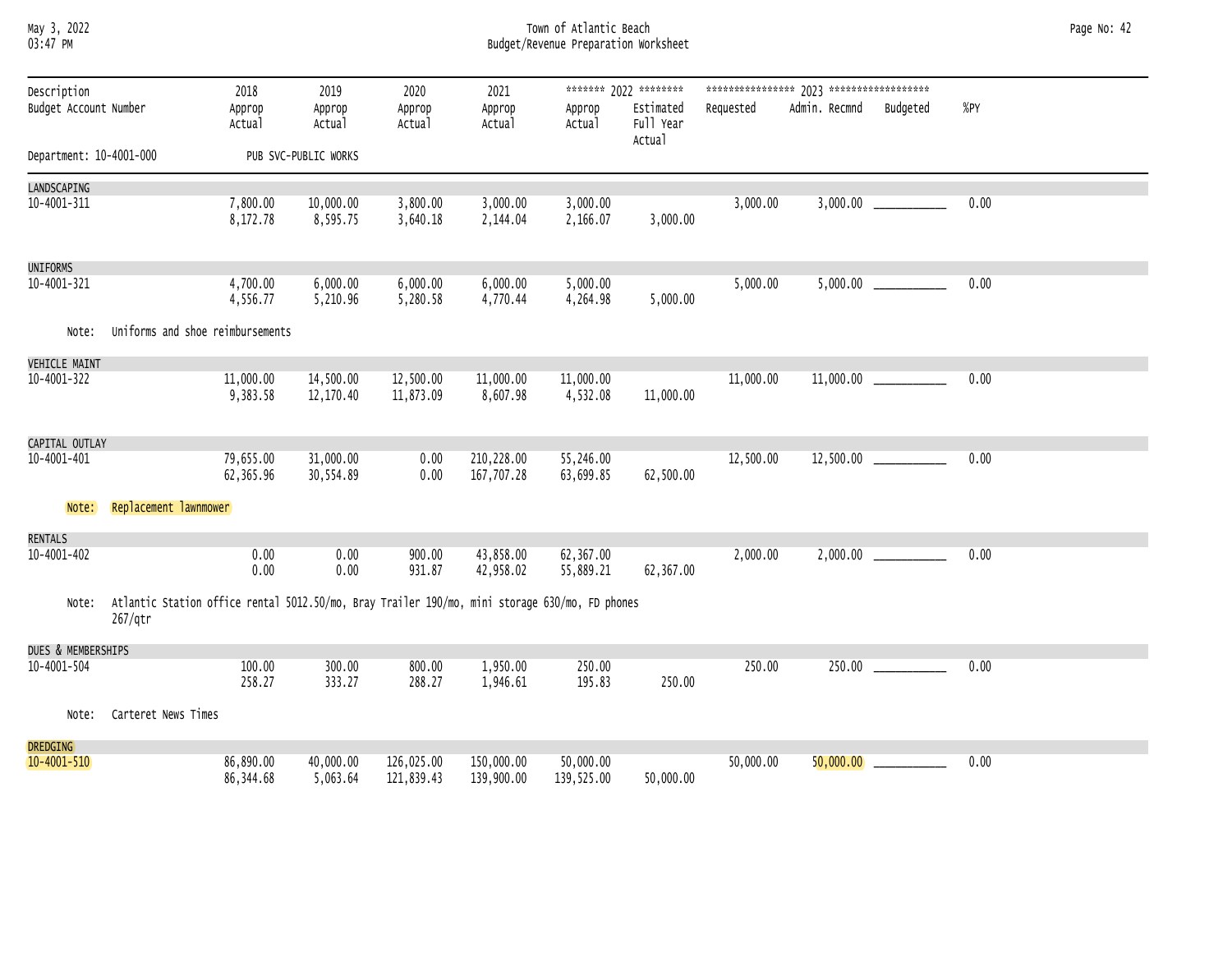### May 3, 2022 Town of Atlantic Beach Page No: 43 03:47 PM Budget/Revenue Preparation Worksheet

| Description                       | 2018                     | 2019                   | 2020                                                 | 2021                      |                                                        | ******* 2022 ********            |            |                           |                            |      |  |
|-----------------------------------|--------------------------|------------------------|------------------------------------------------------|---------------------------|--------------------------------------------------------|----------------------------------|------------|---------------------------|----------------------------|------|--|
| Budget Account Number             | Approp<br>Actual         | Approp<br>Actual       | Approp<br>Actual                                     | Approp<br>Actual          | Approp<br>Actual                                       | Estimated<br>Full Year<br>Actual | Requested  | Admin. Recmnd             | Budgeted                   | %PY  |  |
| Department: 10-4001-000           |                          | PUB SVC-PUBLIC WORKS   |                                                      |                           |                                                        |                                  |            |                           |                            |      |  |
| BEACH ACCESS -CAMA GRANT          |                          |                        |                                                      |                           |                                                        |                                  |            |                           |                            |      |  |
| 10-4001-527                       | 61,600.00<br>19,416.69   | 97,000.00<br>59,030.00 | 154,000.00<br>98,574.61                              | 103,216.00<br>55,215.80   | 142,576.00<br>2,433.78                                 | 142,576.00                       |            |                           |                            | 0.00 |  |
| BRIDGE ABUTMENT - CAMA GRANT      |                          |                        |                                                      |                           |                                                        |                                  |            |                           |                            |      |  |
| 10-4001-528                       | 0.00<br>0.00             | 0.00<br>0.00           | 0.00<br>0.00                                         | 0.00<br>0.00              | 0.00<br>0.00                                           | 0.00                             |            |                           |                            | 0.00 |  |
| TRANSFER TO BEACH NOUR            |                          |                        |                                                      |                           |                                                        |                                  |            |                           |                            |      |  |
| $10 - 4001 - 601$                 | 0.00<br>0.00             | 0.00<br>0.00           | 257,926.00<br>257,926.00                             | 261,000.00<br>261,000.00  | 273,000.00<br>273,000.00                               | 273,000.00                       | 273,000.00 |                           |                            | 0.00 |  |
| TRANSFER TO PUB SFTY & ADMIN FUND |                          |                        |                                                      |                           |                                                        |                                  |            |                           |                            |      |  |
| 10-4001-602                       | 0.00<br>0.00             | 0.00<br>0.00           | 0.00<br>0.00                                         | 471,658.00<br>471,658.00  | 235,480.00<br>235,480.00                               | 235,480.00                       |            |                           |                            | 0.00 |  |
| Control Total                     | 875,435.00<br>823,683.50 |                        | 1,088,645.00 1,548,907.00<br>858,464.25 1,399,307.03 | 2,363,049.00              | 1,657,946.00<br>2,229,007.52 1,391,997.87 1,660,840.00 |                                  |            | 1,231,174.00 1,234,174.00 | 0.00                       | 0.00 |  |
| Department Total                  | 875,435.00<br>823,683.50 |                        | 1,088,645.00 1,548,907.00<br>858,464.25 1,399,307.03 | 2,229,007.52 1,391,997.87 | 2,363,049.00 1,657,946.00                              | 1,660,840.00                     |            | 1,231,174.00 1,234,174.00 | 0.00                       | 0.00 |  |
| PUB SVC-SOLID WASTE               |                          |                        |                                                      |                           |                                                        |                                  |            |                           |                            |      |  |
| $10 - 4002 - 000$                 |                          |                        |                                                      |                           |                                                        |                                  |            |                           |                            |      |  |
| SALARIES                          |                          |                        |                                                      |                           |                                                        |                                  |            |                           |                            |      |  |
| $10 - 4002 - 101$                 | 34,660.00<br>33,979.96   | 35,410.00<br>34,815.17 | 36,025.00<br>34,851.03                               | 37,505.00<br>37,280.60    | 43,220.00<br>35,055.71                                 | 43,220.00                        | 48,900.00  |                           | $48,900.00$ ______________ | 0.00 |  |
| <b>OVERTIME</b>                   |                          |                        |                                                      |                           |                                                        |                                  |            |                           |                            |      |  |
| 10-4002-103                       | 0.00                     | 500.00                 | 2,500.00                                             | 500.00                    | 1,085.00                                               |                                  | 1,100.00   | 1,100.00                  |                            | 0.00 |  |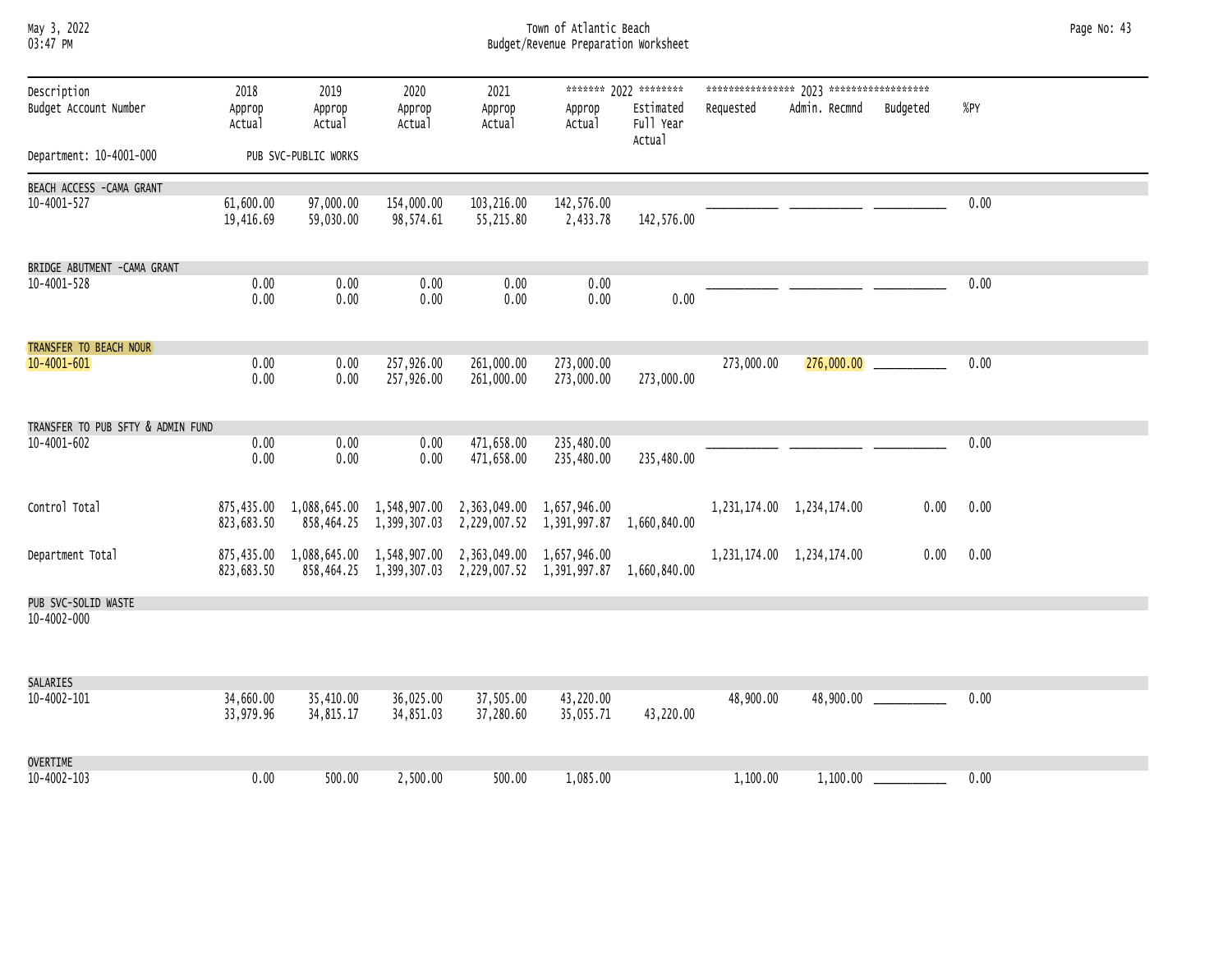| мау 3,   | 2022 |
|----------|------|
| 03:47 PM |      |

# May 3, 2022 Town of Atlantic Beach Page No: 44 03:47 PM Budget/Revenue Preparation Worksheet

| Description<br>Budget Account Number | 2018<br>Approp<br>Actual | 2019<br>Approp<br>Actual | 2020<br>Approp<br>Actual | 2021<br>Approp<br>Actual | Approp<br>Actual     | ******* 2022 ********<br>Estimated<br>Full Year | Requested | Admin. Recmnd Budgeted    | %PY  |
|--------------------------------------|--------------------------|--------------------------|--------------------------|--------------------------|----------------------|-------------------------------------------------|-----------|---------------------------|------|
| Department: 10-4002-000              |                          | PUB SVC-SOLID WASTE      |                          |                          |                      | Actual                                          |           |                           |      |
|                                      | 0.00                     | 292.39                   | 275.14                   | 480.31                   | 614.10               | 1,085.00                                        |           |                           |      |
| SOCIAL SECURITY                      |                          |                          |                          |                          |                      |                                                 |           |                           |      |
| 10-4002-105                          | 2,805.00<br>2,598.30     | 2,815.00<br>2,727.68     | 2,950.00<br>2,729.91     | 2,900.00<br>2,872.97     | 3,390.00<br>2,707.47 | 3,390.00                                        | 3,825.00  | $3,825.00$ ______________ | 0.00 |
| RETIREMENT                           |                          |                          |                          |                          |                      |                                                 |           |                           |      |
| 10-4002-106                          | 5,115.00<br>4,775.92     | 5,210.00<br>5,052.48     | 5,915.00<br>5,484.82     | 6,445.00<br>6,322.82     | 7,955.00<br>6,423.33 | 7,955.00                                        | 9,215.00  |                           | 0.00 |
| 401K                                 |                          |                          |                          |                          |                      |                                                 |           |                           |      |
| 10-4002-107                          | 1,835.00<br>1,716.51     | 1,845.00<br>1,777.88     | 1,930.00<br>1,778.82     | 1,920.00<br>1,910.56     | 2,255.00<br>1,813.50 | 2,255.00                                        | 2,500.00  | $2,500.00$ ______________ | 0.00 |
| LONGEVITY                            |                          |                          |                          |                          |                      |                                                 |           |                           |      |
| 10-4002-108                          | 350.00<br>350.00         | 450.00<br>450.00         | 450.00<br>450.00         | 450.00<br>450.00         | 600.00<br>600.00     | 600.00                                          | 600.00    | 600.00                    | 0.00 |
| HEALTH/STD/LIFE INS                  |                          |                          |                          |                          |                      |                                                 |           |                           |      |
| 10-4002-109                          | 3,255.00<br>3,326.76     | 3,555.00<br>3,404.24     | 7,870.00<br>7,725.60     | 7,745.00<br>7,736.24     | 8,060.00<br>7,330.20 | 8,060.00                                        | 9,770.00  |                           | 0.00 |
|                                      |                          |                          |                          |                          |                      |                                                 |           |                           |      |
| DENTAL INSURANCE<br>10-4002-110      | 1,000.00<br>244.00       | 1,000.00<br>0.00         | 1,000.00<br>301.60       | 430.00<br>0.00           | 1,000.00<br>0.00     | 1,000.00                                        | 1,000.00  |                           | 0.00 |
| UNEMPLOYMENT RESERVE                 |                          |                          |                          |                          |                      |                                                 |           |                           |      |
| 10-4002-114                          | 0.00<br>0.00             | 0.00<br>0.00             | 0.00<br>0.00             | 0.00<br>0.00             | 0.00<br>0.00         | 0.00                                            |           |                           | 0.00 |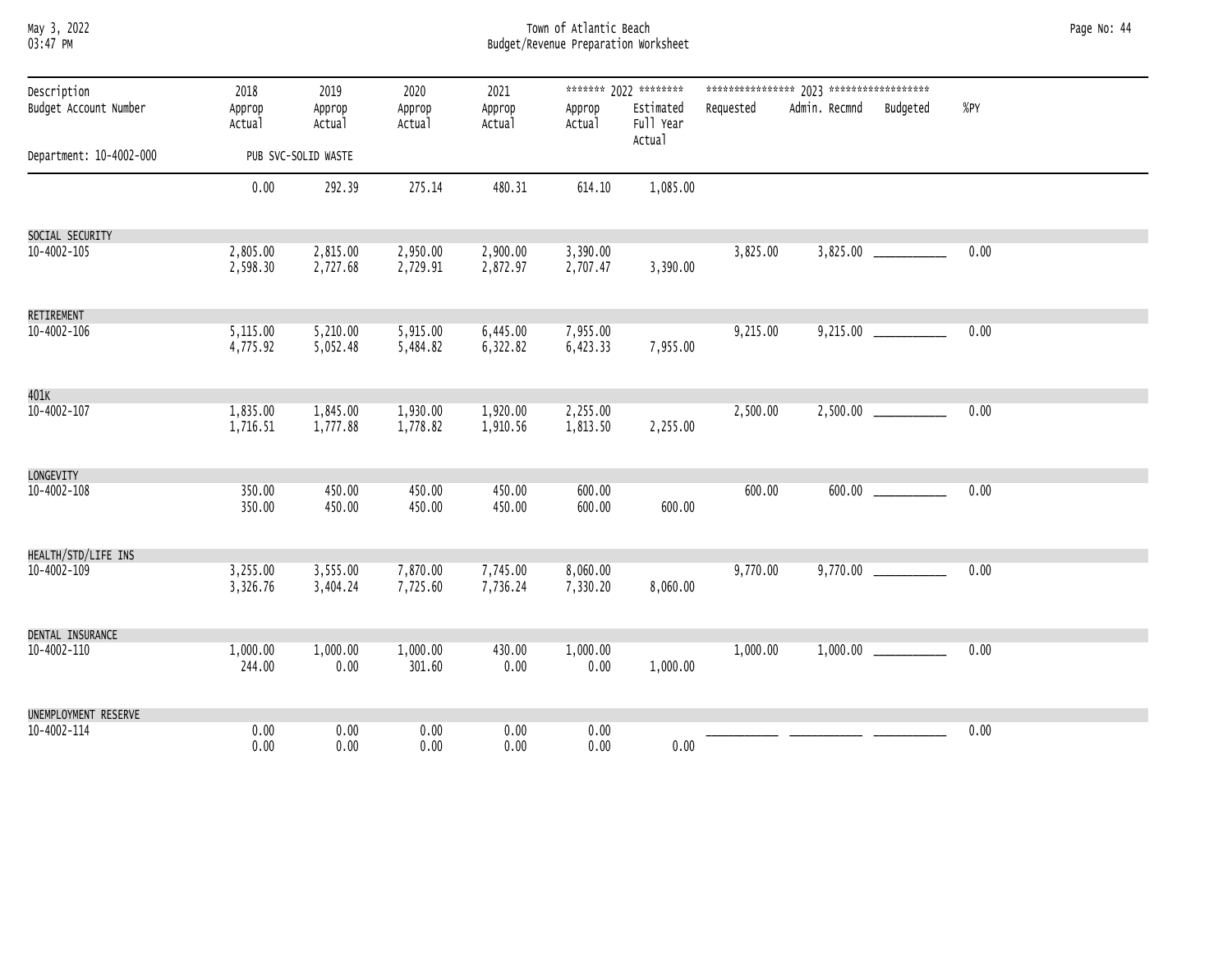### May 3, 2022 Town of Atlantic Beach Page No: 45 03:47 PM Budget/Revenue Preparation Worksheet

| Description                              | 2018                                                                                        | 2019                    | 2020                      | 2021                     |                         | ******* 2022 ********            |            |               |                           |      |  |
|------------------------------------------|---------------------------------------------------------------------------------------------|-------------------------|---------------------------|--------------------------|-------------------------|----------------------------------|------------|---------------|---------------------------|------|--|
| Budget Account Number                    | Approp<br>Actual                                                                            | Approp<br>Actual        | Approp<br>Actual          | Approp<br>Actual         | Approp<br>Actual        | Estimated<br>Full Year<br>Actual | Requested  | Admin. Recmnd | Budgeted                  | %PY  |  |
| Department: 10-4002-000                  |                                                                                             | PUB SVC-SOLID WASTE     |                           |                          |                         |                                  |            |               |                           |      |  |
| MEDICAL CLAIMS                           |                                                                                             |                         |                           |                          |                         |                                  |            |               |                           |      |  |
| 10-4002-115                              | 1,000.00<br>813.62                                                                          | 4,090.00<br>3,773.91    | 0.00<br>0.00              | 0.00<br>0.00             | 0.00<br>0.00            | 0.00                             |            |               |                           | 0.00 |  |
| <b>FUEL</b>                              |                                                                                             |                         |                           |                          |                         |                                  |            |               |                           |      |  |
| 10-4002-209                              | 5,830.00<br>5,974.45                                                                        | 10,000.00<br>8,367.95   | 8,000.00<br>6,088.37      | 8,000.00<br>5,587.59     | 10,150.00<br>5,987.15   | 8,000.00                         | 8,000.00   |               |                           | 0.00 |  |
| LANDFILL FEES                            |                                                                                             |                         |                           |                          |                         |                                  |            |               |                           |      |  |
| 10-4002-211                              | 93,500.00<br>89,658.98                                                                      | 101,590.00<br>97,763.61 | 111,200.00<br>111, 138.75 | 112,000.00<br>105,963.36 | 114,240.00<br>64,630.08 | 114,240.00                       | 114,240.00 |               | 114,240.00 ______________ | 0.00 |  |
| OTHER INSURANCE                          |                                                                                             |                         |                           |                          |                         |                                  |            |               |                           |      |  |
| 10-4002-214                              | 0.00<br>0.00                                                                                | 1,900.00<br>1,893.97    | 2,500.00<br>2,457.36      | 1,805.00<br>1,733.51     | 3,085.00<br>3,084.16    | 3,085.00                         | 3,700.00   |               |                           | 0.00 |  |
|                                          | Note: Estimated 20% increase for building, property, equipment liability & flood insurance. |                         |                           |                          |                         |                                  |            |               |                           |      |  |
| WASTE CONTRACTED SERVICES<br>10-4002-224 | 297,000.00                                                                                  | 300,000.00              | 319,000.00                | 338,000.00               | 344,760.00              |                                  | 344,760.00 |               | 344,760.00                | 0.00 |  |
|                                          | 296,309.38                                                                                  | 296,734.56              | 314, 345.25               | 341, 118.07              | 286,772.99              | 344,760.00                       |            |               |                           |      |  |
| DEPT SUPPLIES                            |                                                                                             |                         |                           |                          |                         |                                  |            |               |                           |      |  |
| 10-4002-307                              | 17,950.00<br>17,946.87                                                                      | 22,000.00<br>19,773.98  | 25,000.00<br>23,307.22    | 21,500.00<br>21,190.59   | 1,240.00<br>8.42        | 500.00                           | 5,000.00   |               |                           | 0.00 |  |
| UNIFORMS                                 |                                                                                             |                         |                           |                          |                         |                                  |            |               |                           |      |  |
| 10-4002-321                              | 500.00<br>280.55                                                                            | 500.00<br>337.13        | 500.00<br>166.26          | 500.00<br>363.10         | 500.00<br>410.38        | 600.00                           | 600.00     |               |                           | 0.00 |  |
| <b>VEHICLE MAINT</b>                     |                                                                                             |                         |                           |                          |                         |                                  |            |               |                           |      |  |
| 10-4002-322                              | 6,700.00                                                                                    | 27,000.00               | 8,000.00                  | 12,800.00                | 6,500.00                |                                  | 6,500.00   |               |                           | 0.00 |  |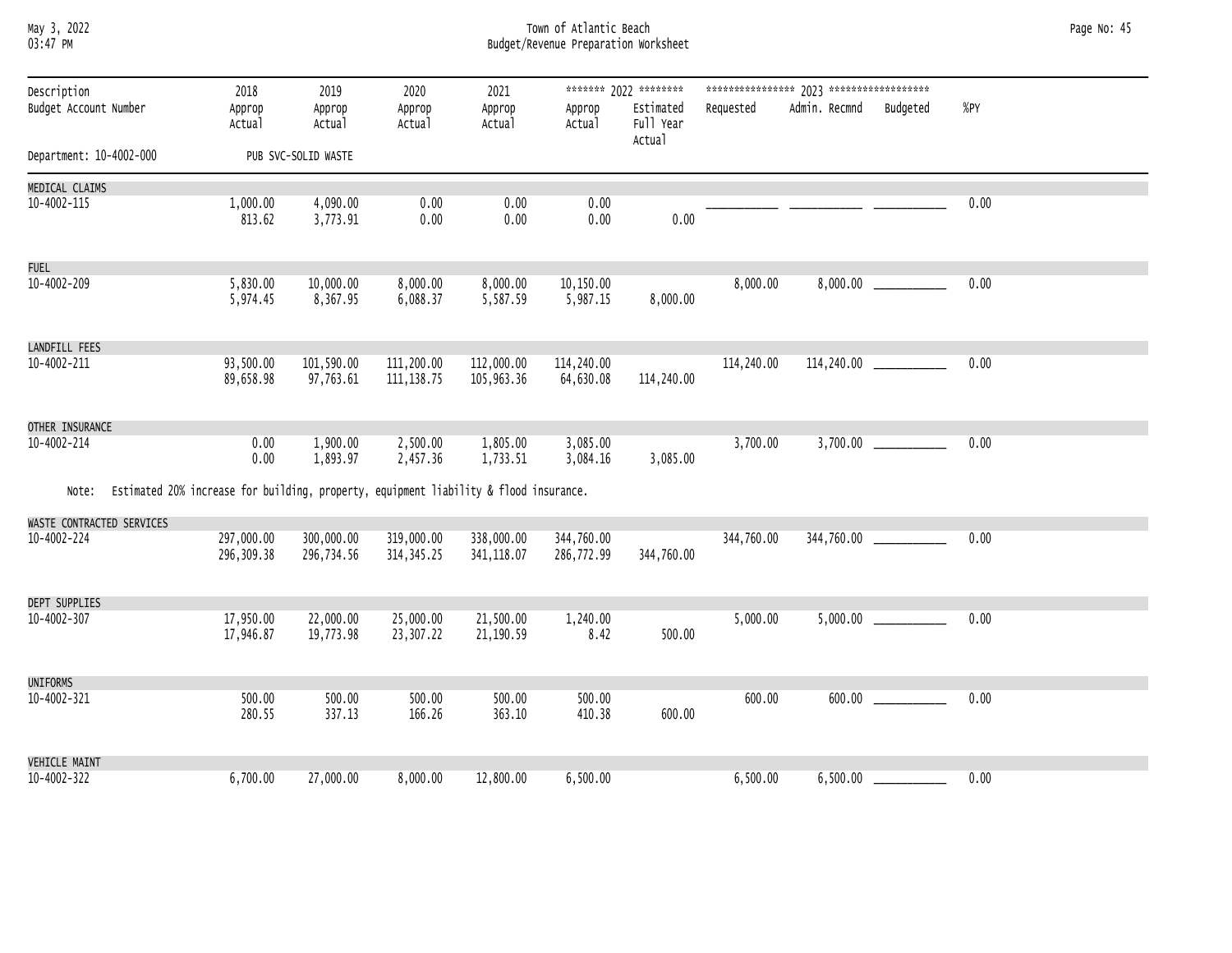# May 3, 2022 Town of Atlantic Beach Page No: 46 03:47 PM Budget/Revenue Preparation Worksheet

| Description             | 2018                                    | 2019                      | 2020                     | 2021                     |                          | ******* 2022 ********            |            |               |          |        |  |
|-------------------------|-----------------------------------------|---------------------------|--------------------------|--------------------------|--------------------------|----------------------------------|------------|---------------|----------|--------|--|
| Budget Account Number   | Approp<br>Actual                        | Approp<br>Actual          | Approp<br>Actual         | Approp<br>Actual         | Approp<br>Actual         | Estimated<br>Full Year<br>Actual | Requested  | Admin. Recmnd | Budgeted | $%$ PY |  |
| Department: 10-4002-000 |                                         | PUB SVC-SOLID WASTE       |                          |                          |                          |                                  |            |               |          |        |  |
|                         | 4,544.67                                | 24, 281.72                | 6,754.99                 | 13,971.18                | 5,964.80                 | 6,500.00                         |            |               |          |        |  |
| CAPITAL OUTLAY          |                                         |                           |                          |                          |                          |                                  |            |               |          |        |  |
| 10-4002-401             | 0.00<br>0.00                            | 0.00<br>0.00              | 0.00<br>0.00             | 0.00<br>0.00             | 0.00<br>0.00             | 0.00                             |            |               |          | 0.00   |  |
| Control Total           | 471,500.00<br>462,519.97                | 517,865.00<br>501,446.67  | 532,840.00<br>517,855.12 | 552,500.00<br>546,980.90 | 548,040.00<br>421,402.29 | 545,250.00                       | 559,710.00 | 559,710.00    | 0.00     | 0.00   |  |
| Department Total        | 471,500.00<br>462,519.97                | 517,865.00<br>501,446.67  | 532,840.00<br>517,855.12 | 552,500.00<br>546,980.90 | 548,040.00<br>421,402.29 | 545,250.00                       | 559,710.00 | 559,710.00    | 0.00     | 0.00   |  |
| PUB SVC-ROADWAYS        |                                         |                           |                          |                          |                          |                                  |            |               |          |        |  |
| 10-4003-000             |                                         |                           |                          |                          |                          |                                  |            |               |          |        |  |
| SALARIES                |                                         |                           |                          |                          |                          |                                  |            |               |          |        |  |
| 10-4003-101             | 162,880.00<br>163, 355.50               | 172,480.00<br>170, 145.74 | 181,060.00<br>178,969.75 | 158,100.00<br>157,508.30 | 152,840.00<br>118,916.60 | 152,840.00                       |            |               |          | 0.00   |  |
| Note:                   | Previously 4003 employees moved to 4001 |                           |                          |                          |                          |                                  |            |               |          |        |  |
| <b>OVERTIME</b>         |                                         |                           |                          |                          |                          |                                  |            |               |          |        |  |
| 10-4003-103             | 3,000.00<br>1,583.87                    | 9,300.00<br>9,024.29      | 3,000.00<br>3,547.98     | 5,000.00<br>2,495.06     | 3,000.00<br>872.53       | 3,000.00                         |            |               |          | 0.00   |  |
| SOCIAL SECURITY         |                                         |                           |                          |                          |                          |                                  |            |               |          |        |  |
| 10-4003-105             | 12,550.00<br>12,516.76                  | 13,945.00<br>13,619.78    | 14,120.00<br>13,864.10   | 12,510.00<br>12,212.05   | 12,080.00<br>9,201.72    | 12,080.00                        |            |               |          | 0.00   |  |
| RETIREMENT              |                                         |                           |                          |                          |                          |                                  |            |               |          |        |  |
| 10-4003-106             | 23,075.00<br>23, 113.54                 | 25,825.00<br>25,696.34    | 28,630.00<br>28,391.15   | 27,330.00<br>26,708.87   | 27,840.00<br>21,471.41   | 27,840.00                        |            |               |          | 0.00   |  |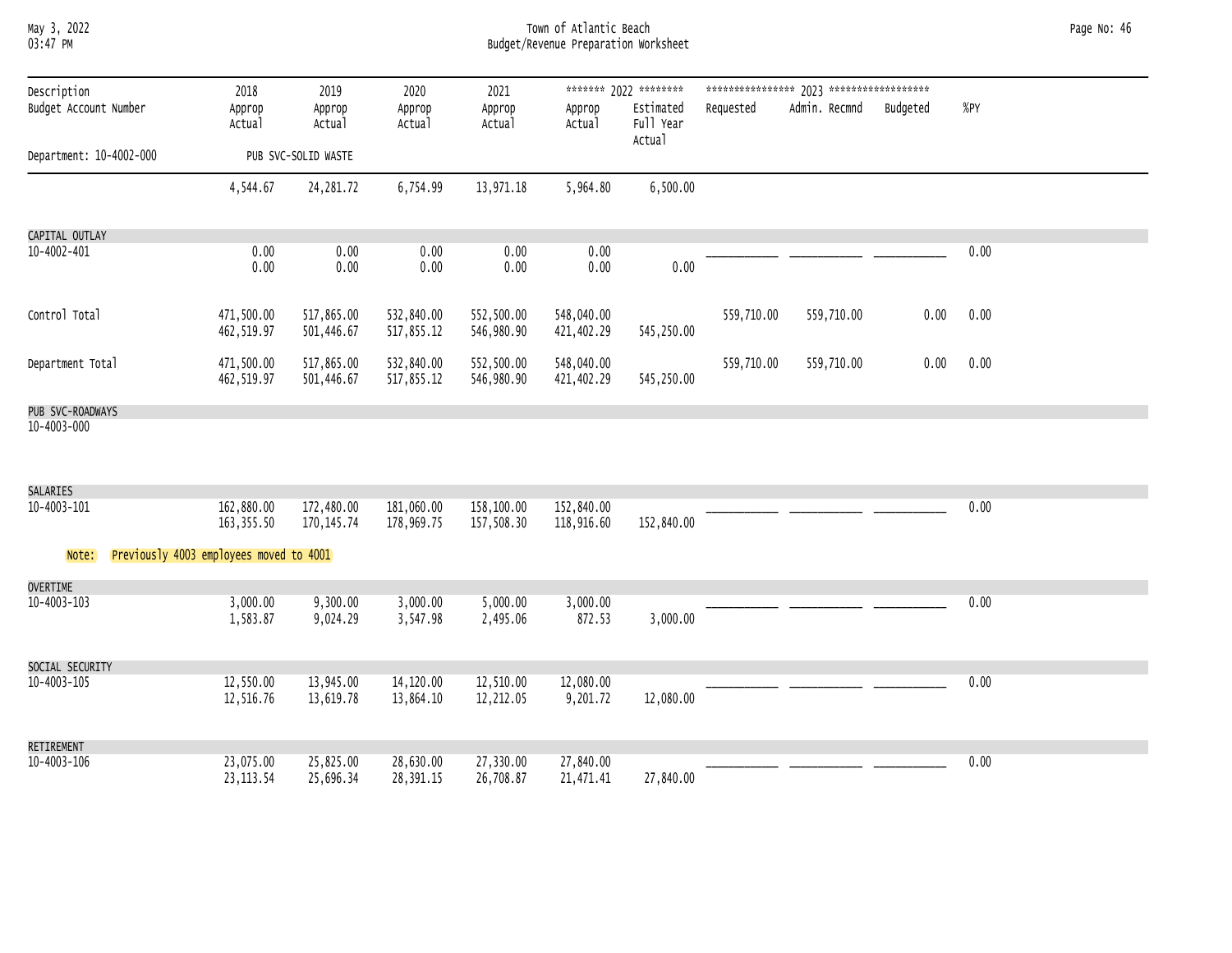# May 3, 2022 Town of Atlantic Beach Page No: 47 03:47 PM Budget/Revenue Preparation Worksheet

| Description             | 2018                   | 2019<br>Approp<br>Actual | 2020<br>Approp<br>Actual | 2021<br>Approp<br>Actual | ******* 2022 ********  |                                  |           |                        |  |      |
|-------------------------|------------------------|--------------------------|--------------------------|--------------------------|------------------------|----------------------------------|-----------|------------------------|--|------|
| Budget Account Number   | Approp<br>Actual       |                          |                          |                          | Approp<br>Actual       | Estimated<br>Full Year<br>Actual | Requested | Admin. Recmnd Budgeted |  | %PY  |
| Department: 10-4003-000 |                        | PUB SVC-ROADWAYS         |                          |                          |                        |                                  |           |                        |  |      |
| 401K                    |                        |                          |                          |                          |                        |                                  |           |                        |  |      |
| 10-4003-107             | 8,275.00<br>8,306.95   | 9,225.00<br>9,041.02     | 9,405.00<br>9,208.37     | 8,485.00<br>8,072.68     | 7,860.00<br>6,061.95   | 7,860.00                         |           |                        |  | 0.00 |
| LONGEVITY               |                        |                          |                          |                          |                        |                                  |           |                        |  |      |
| 10-4003-108             | 1,200.00<br>1,200.00   | 1,650.00<br>1,650.00     | 1,650.00<br>1,650.00     | 1,900.00<br>1,450.00     | 1,450.00<br>1,450.00   | 1,450.00                         |           |                        |  | 0.00 |
| HEALTH/STD/LIFE INS     |                        |                          |                          |                          |                        |                                  |           |                        |  |      |
| 10-4003-109             | 10,100.00<br>10,071.00 | 10,850.00<br>10,356.64   | 23,335.00<br>23,222.72   | 23,395.00<br>18,181.52   | 16,375.00<br>13,424.48 | 16,375.00                        |           |                        |  | 0.00 |
| DENTAL INSURANCE        |                        |                          |                          |                          |                        |                                  |           |                        |  |      |
| 10-4003-110             | 1,100.00<br>790.40     | 1,100.00<br>636.00       | 1,000.00<br>511.92       | 1,000.00<br>0.00         | 1,000.00<br>0.00       | 1,000.00                         |           |                        |  | 0.00 |
| UNEMPLOYMENT RESERVE    |                        |                          |                          |                          |                        |                                  |           |                        |  |      |
| 10-4003-114             | 0.00<br>0.00           | 0.00<br>0.00             | 0.00<br>0.00             | 0.00<br>0.00             | 0.00<br>0.00           | 0.00                             |           |                        |  | 0.00 |
| MEDICAL CLAIMS          |                        |                          |                          |                          |                        |                                  |           |                        |  |      |
| 10-4003-115             | 3,000.00<br>2,602.61   | 14,435.00<br>13,641.51   | 560.00<br>557.08         | 0.00<br>0.00             | 0.00<br>0.00           | 0.00                             |           |                        |  | 0.00 |
| CONTRACTED SERVICES     |                        |                          |                          |                          |                        |                                  |           |                        |  |      |
| 10-4003-205             | 1,000.00<br>962.00     | 1,000.00<br>0.00         | 0.00<br>0.00             | 500.00<br>500.00         | 9,524.00<br>8,724.00   | 9,524.00                         | 500.00    |                        |  | 0.00 |
| <b>FUEL</b>             |                        |                          |                          |                          |                        |                                  |           |                        |  |      |
| 10-4003-209             | 0.00<br>0.00           | 0.00<br>0.00             | 500.00<br>322.90         | 500.00<br>288.71         | 500.00<br>286.53       | 500.00                           | 500.00    |                        |  | 0.00 |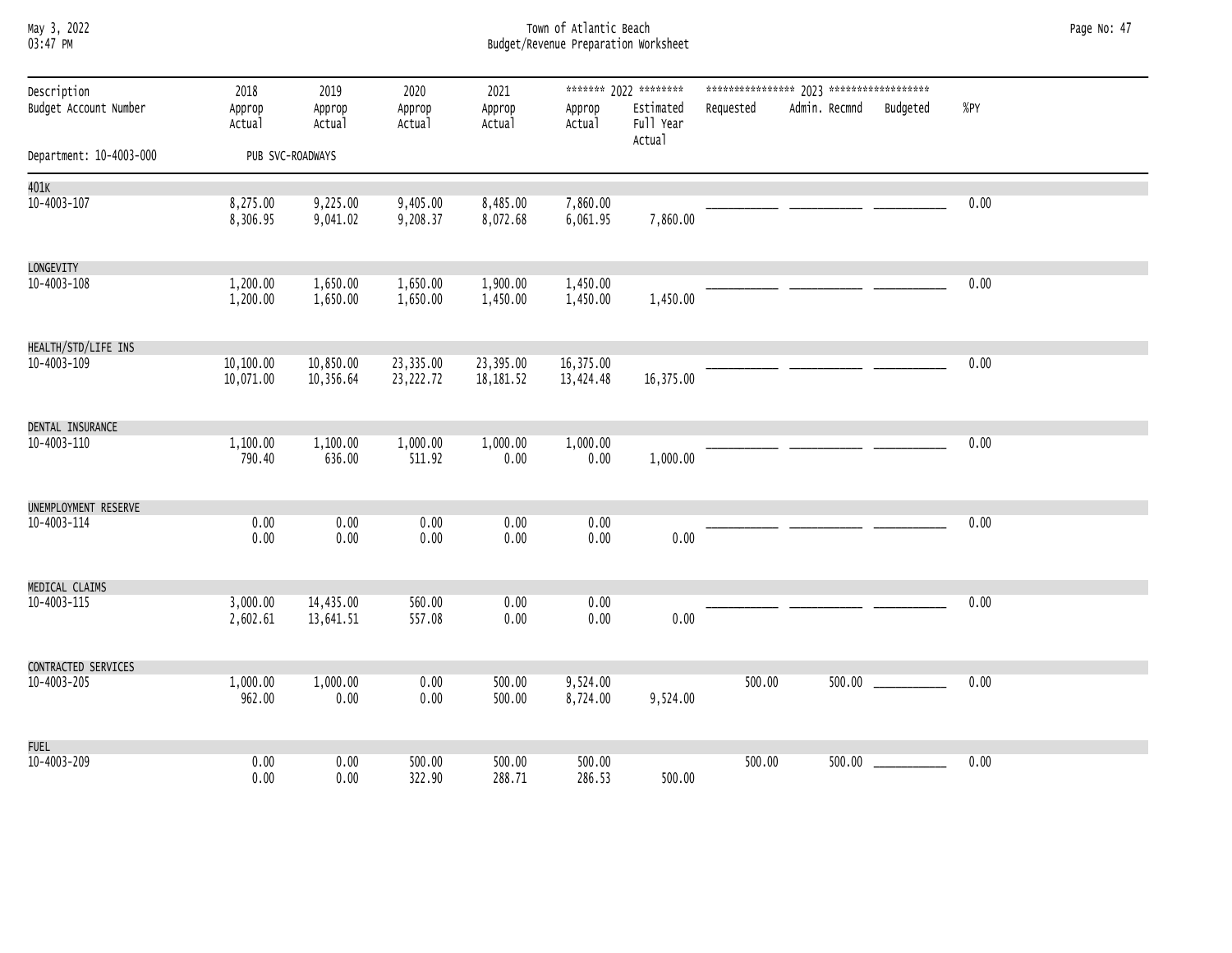# May 3, 2022 Town of Atlantic Beach Page No: 48 03:47 PM Budget/Revenue Preparation Worksheet

| Description<br>Budget Account Number                      |                                       | 2018<br>Approp<br>Actual | 2019<br>Approp<br>Actual | 2020<br>Approp<br>Actual | 2021<br>Approp<br>Actual | Approp<br>Actual         | ******* 2022 ********<br>Estimated<br>Full Year<br>Actual | Requested  | Admin. Recmnd | Budgeted                   | $%$ PY |
|-----------------------------------------------------------|---------------------------------------|--------------------------|--------------------------|--------------------------|--------------------------|--------------------------|-----------------------------------------------------------|------------|---------------|----------------------------|--------|
| Department: 10-4003-000<br>PUB SVC-ROADWAYS               |                                       |                          |                          |                          |                          |                          |                                                           |            |               |                            |        |
|                                                           | Note: Street sweeper and Bucket truck |                          |                          |                          |                          |                          |                                                           |            |               |                            |        |
| MAINT & REPAIR EQUIPMENT                                  |                                       |                          |                          |                          |                          |                          |                                                           |            |               |                            |        |
| 10-4003-212                                               |                                       | 0.00<br>0.00             | 2,000.00<br>0.00         | 2,000.00<br>878.01       | 2,000.00<br>840.67       | 1,000.00<br>836.25       | 1,000.00                                                  | 1,000.00   |               |                            | 0.00   |
| Note: Street sweeper and Bucket truck repairs/maintenance |                                       |                          |                          |                          |                          |                          |                                                           |            |               |                            |        |
| PAVING/PATCHING                                           |                                       |                          |                          |                          |                          |                          |                                                           |            |               |                            |        |
| 10-4003-313                                               |                                       | 3,000.00<br>1,046.00     | 70,000.00<br>63,204.66   | 38,889.00<br>36,487.50   | 105,522.00<br>100,981.24 | 161,734.00<br>113,832.50 | 161,734.00                                                | 161,734.00 |               |                            | 0.00   |
| TRAFFIC CONTROL DEVICES                                   |                                       |                          |                          |                          |                          |                          |                                                           |            |               |                            |        |
| 10-4003-320                                               |                                       | 3,000.00<br>1,379.84     | 3,000.00<br>228.53       | 5,000.00<br>4,934.15     | 3,000.00<br>1,061.48     | 2,000.00<br>331.65       | 2,000.00                                                  | 2,000.00   |               |                            | 0.00   |
| CAPITAL OUTLAY                                            |                                       |                          |                          |                          |                          |                          |                                                           |            |               |                            |        |
| 10-4003-401                                               |                                       | 0.00                     | 0.00                     | 14,500.00                | 0.00                     | 0.00                     |                                                           |            |               |                            | 0.00   |
|                                                           |                                       | 18,883.20                | 0.00                     | 14,340.63                | 0.00                     | 0.00                     | 0.00                                                      |            |               |                            |        |
| DRAINAGE                                                  |                                       |                          |                          |                          |                          |                          |                                                           |            |               |                            |        |
| $10 - 4003 - 509$                                         |                                       | 63,000.00<br>58,303.13   | 155,000.00<br>117,016.25 | 366,683.00<br>365,838.75 | 234,032.00<br>234,032.00 | 140,139.00<br>234,242.95 | 140,139.00                                                |            |               |                            | 0.00   |
| GRADING/GRAVEL                                            |                                       |                          |                          |                          |                          |                          |                                                           |            |               |                            |        |
| 10-4003-511                                               |                                       | 1,000.00<br>0.00         | 3,000.00<br>0.00         | 500.00<br>0.00           | 1,000.00<br>0.00         | 2,000.00<br>0.00         | 0.00                                                      | 2,000.00   |               |                            | 0.00   |
| SIDEWALKS                                                 |                                       |                          |                          |                          |                          |                          |                                                           |            |               |                            |        |
| 10-4003-512                                               |                                       | 38,378.00<br>18,341.28   | 11,000.00<br>3,088.51    | 14,120.00<br>13, 119.76  | 30,968.00<br>26,761.00   | 4,000.00<br>26,456.44    | 20,000.00                                                 | 20,000.00  |               | $20,000.00$ ______________ | 0.00   |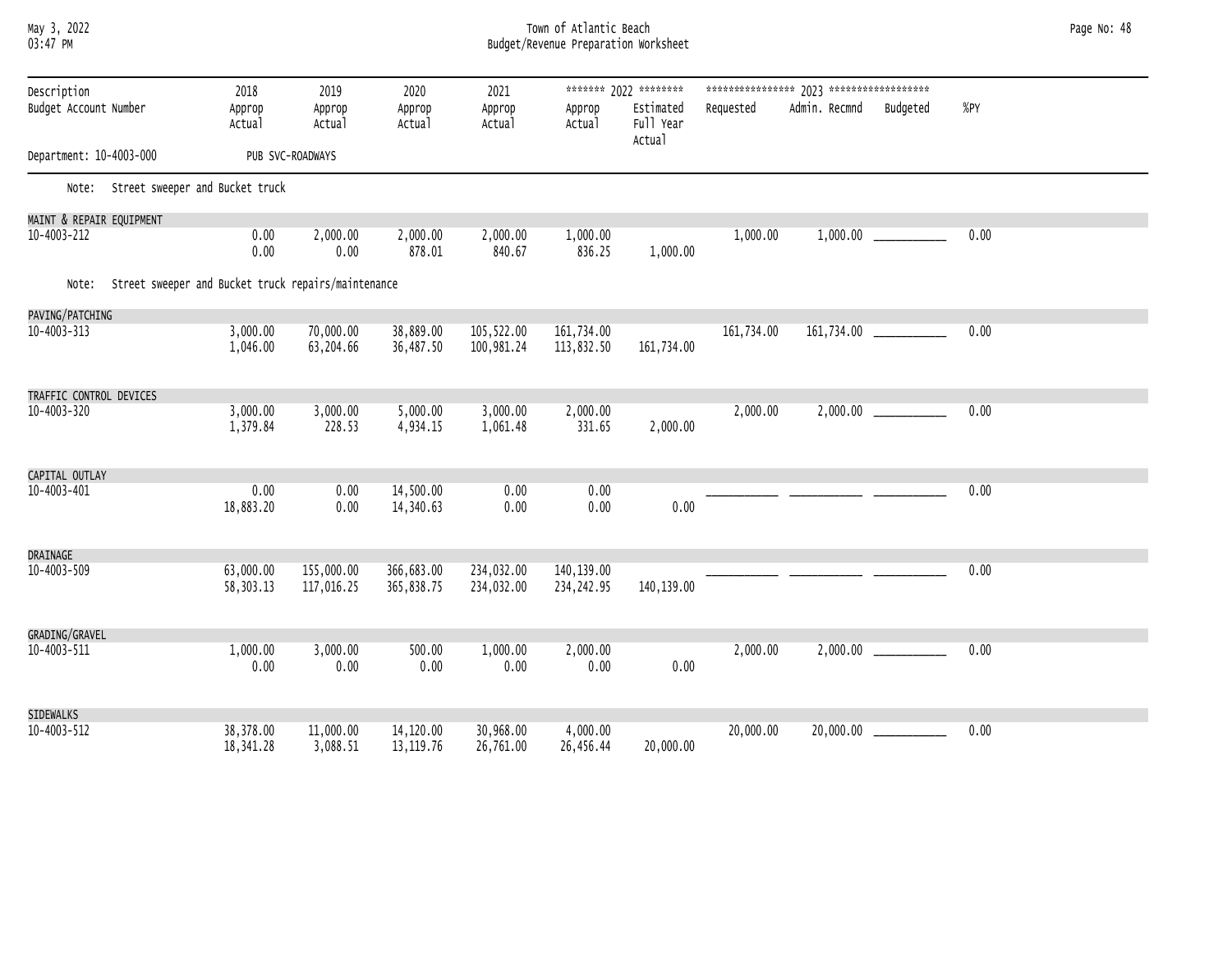### May 3, 2022 Town of Atlantic Beach Page No: 49 03:47 PM Budget/Revenue Preparation Worksheet

| Description<br>Budget Account Number | 2018<br>Approp<br>Actual | 2019<br>Approp<br>Actual  | 2020<br>Approp<br>Actual | 2021<br>Approp<br>Actual | Approp<br>Actual          | ******* 2022 ********<br>Estimated<br>Full Year<br>Actual | Requested  | Admin. Recmnd | Budgeted | %PY  |  |
|--------------------------------------|--------------------------|---------------------------|--------------------------|--------------------------|---------------------------|-----------------------------------------------------------|------------|---------------|----------|------|--|
| Department: 10-4003-000              |                          | PUB SVC-ROADWAYS          |                          |                          |                           |                                                           |            |               |          |      |  |
| TRANSFER TO POWELL BILL              |                          |                           |                          |                          |                           |                                                           |            |               |          |      |  |
| 10-4003-601                          | 0.00<br>0.00             | 0.00<br>0.00              | 0.00<br>0.00             | 0.00<br>0.00             | 0.00<br>0.00              | 0.00                                                      |            |               |          | 0.00 |  |
| Control Total                        | 334,558.00<br>322,456.08 | 503,810.00<br>437, 349.27 | 704,952.00<br>695,844.77 | 615,242.00<br>591,093.58 | 543, 342.00<br>556,109.01 | 557,342.00                                                | 187,734.00 | 187,734.00    | 0.00     | 0.00 |  |
| Department Total                     | 334,558.00<br>322,456.08 | 503,810.00<br>437, 349.27 | 704,952.00<br>695,844.77 | 615,242.00<br>591,093.58 | 543, 342.00<br>556,109.01 | 557,342.00                                                | 187,734.00 | 187,734.00    | 0.00     | 0.00 |  |
| PUB SVC- BEACH ACCESS                |                          |                           |                          |                          |                           |                                                           |            |               |          |      |  |
| $10 - 4005 - 000$                    |                          |                           |                          |                          |                           |                                                           |            |               |          |      |  |
| SALARIES                             |                          |                           |                          |                          |                           |                                                           |            |               |          |      |  |
| 10-4005-101                          | 0.00<br>0.00             | 0.00<br>0.00              | 7,500.00<br>7,475.93     | 0.00<br>0.00             | 0.00<br>0.00              | 0.00                                                      |            |               |          | 0.00 |  |
| SALARIES(PT)                         |                          |                           |                          |                          |                           |                                                           |            |               |          |      |  |
| $10 - 4005 - 102$                    | 0.00<br>0.00             | 0.00<br>0.00              | 0.00<br>0.00             | 19,000.00<br>18,916.07   | 29,000.00<br>8,761.00     | 29,000.00                                                 | 20,000.00  | 20,000.00     |          | 0.00 |  |
| Seasonal P.Works staff<br>Note:      |                          |                           |                          |                          |                           |                                                           |            |               |          |      |  |
| <b>OVERTIME</b>                      |                          |                           |                          |                          |                           |                                                           |            |               |          |      |  |
| $10 - 4005 - 103$                    | 0.00<br>0.00             | 0.00<br>0.00              | 1,000.00<br>260.48       | 1,100.00<br>1,033.31     | 1,000.00<br>410.63        | 1,000.00                                                  | 1,000.00   | 1,000.00      |          | 0.00 |  |
| SOCIAL SECURITY                      |                          |                           |                          |                          |                           |                                                           |            |               |          |      |  |
| 10-4005-105                          | 0.00<br>0.00             | 0.00<br>0.00              | 3,000.00<br>591.83       | 2,375.00<br>1,526.17     | 1,375.00<br>701.62        | 1,375.00                                                  | 1,607.00   |               |          | 0.00 |  |
| UNEMPLOYMENT RESERVE                 |                          |                           |                          |                          |                           |                                                           |            |               |          |      |  |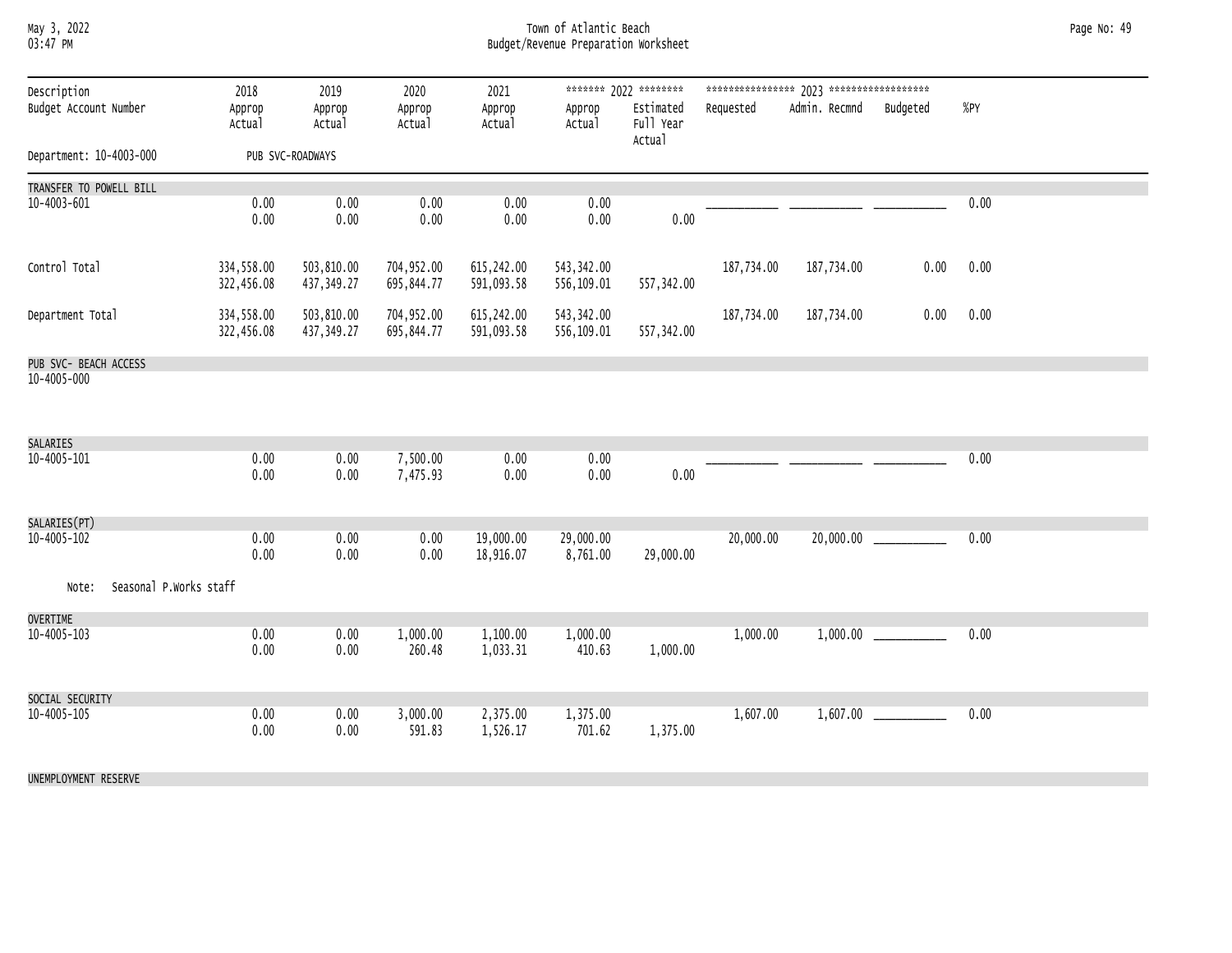### May 3, 2022 Town of Atlantic Beach Page No: 50 03:47 PM Budget/Revenue Preparation Worksheet

| Description<br>Budget Account Number | 2018<br>Approp<br>Actual                                                              | 2019<br>Approp<br>Actual | 2020<br>Approp<br>Actual | 2021<br>Approp<br>Actual | Approp<br>Actual       | ******* 2022 ********<br>Estimated<br>Full Year<br>Actual | Requested | Admin. Recmnd | Budgeted | %PY  |  |
|--------------------------------------|---------------------------------------------------------------------------------------|--------------------------|--------------------------|--------------------------|------------------------|-----------------------------------------------------------|-----------|---------------|----------|------|--|
| Department: 10-4005-000              |                                                                                       | PUB SVC- BEACH ACCESS    |                          |                          |                        |                                                           |           |               |          |      |  |
| 10-4005-114                          | 0.00<br>0.00                                                                          | 0.00<br>0.00             | 0.00<br>0.00             | 0.00<br>0.00             | 0.00<br>0.00           | 0.00                                                      |           |               |          | 0.00 |  |
| CONTRACTED SERVICES                  |                                                                                       |                          |                          |                          |                        |                                                           |           |               |          |      |  |
| 10-4005-205                          | 3,500.00<br>3,475.00                                                                  | 1,000.00<br>200.00       | 1,000.00<br>800.00       | 500.00<br>0.00           | 1,026.00<br>1,026.00   | 1,026.00                                                  | 1,000.00  |               |          | 0.00 |  |
| OTHER INSURANCE                      |                                                                                       |                          |                          |                          |                        |                                                           |           |               |          |      |  |
| 10-4005-214                          | 0.00<br>0.00                                                                          | 3,125.00<br>3,120.70     | 3,500.00<br>3,195.70     | 3,680.00<br>3,258.73     | 5,065.00<br>5,063.43   | 5,065.00                                                  | 6,075.00  |               |          | 0.00 |  |
| Note:                                | Estimated 20% increase for building, property, equipment liability & flood insurance. |                          |                          |                          |                        |                                                           |           |               |          |      |  |
| PROFESSIONAL SERVICE                 |                                                                                       |                          |                          |                          |                        |                                                           |           |               |          |      |  |
| 10-4005-216                          | 0.00<br>0.00                                                                          | 17,000.00<br>10,927.30   | 2,000.00<br>827.50       | 0.00<br>0.00             | 0.00<br>0.00           | 0.00                                                      | 1,000.00  |               |          | 0.00 |  |
| UTILITIES                            |                                                                                       |                          |                          |                          |                        |                                                           |           |               |          |      |  |
| 10-4005-223                          | 3,200.00<br>3,003.81                                                                  | 4,000.00<br>3,098.00     | 4,000.00<br>3,117.38     | 4,000.00<br>3,146.15     | 4,000.00<br>2,354.11   | 4,000.00                                                  | 4,000.00  |               | 4,000.00 | 0.00 |  |
| <b>BUILDING MAINT</b>                |                                                                                       |                          |                          |                          |                        |                                                           |           |               |          |      |  |
| 10-4005-304                          | 4,000.00<br>3,396.45                                                                  | 5,000.00<br>4,320.85     | 6,000.00<br>5,322.15     | 8,000.00<br>8,173.97     | 9,000.00<br>6,040.19   | 9,000.00                                                  | 9,000.00  |               |          | 0.00 |  |
| DEPT SUPPLIES                        |                                                                                       |                          |                          |                          |                        |                                                           |           |               |          |      |  |
| 10-4005-307                          | 8,500.00<br>8,760.69                                                                  | 25,000.00<br>24,599.38   | 17,000.00<br>16,203.02   | 19,000.00<br>15,815.98   | 14,000.00<br>10,235.90 | 14,000.00                                                 | 14,000.00 |               |          | 0.00 |  |
| JANITORIAL SUPPLIES                  |                                                                                       |                          |                          |                          |                        |                                                           |           |               |          |      |  |
| 10-4005-310                          | 6,400.00<br>6,367.03                                                                  | 6,500.00<br>4,081.27     | 7,500.00<br>2,955.25     | 4,500.00<br>4,929.29     | 5,000.00<br>4,819.68   | 5,000.00                                                  | 5,000.00  |               |          | 0.00 |  |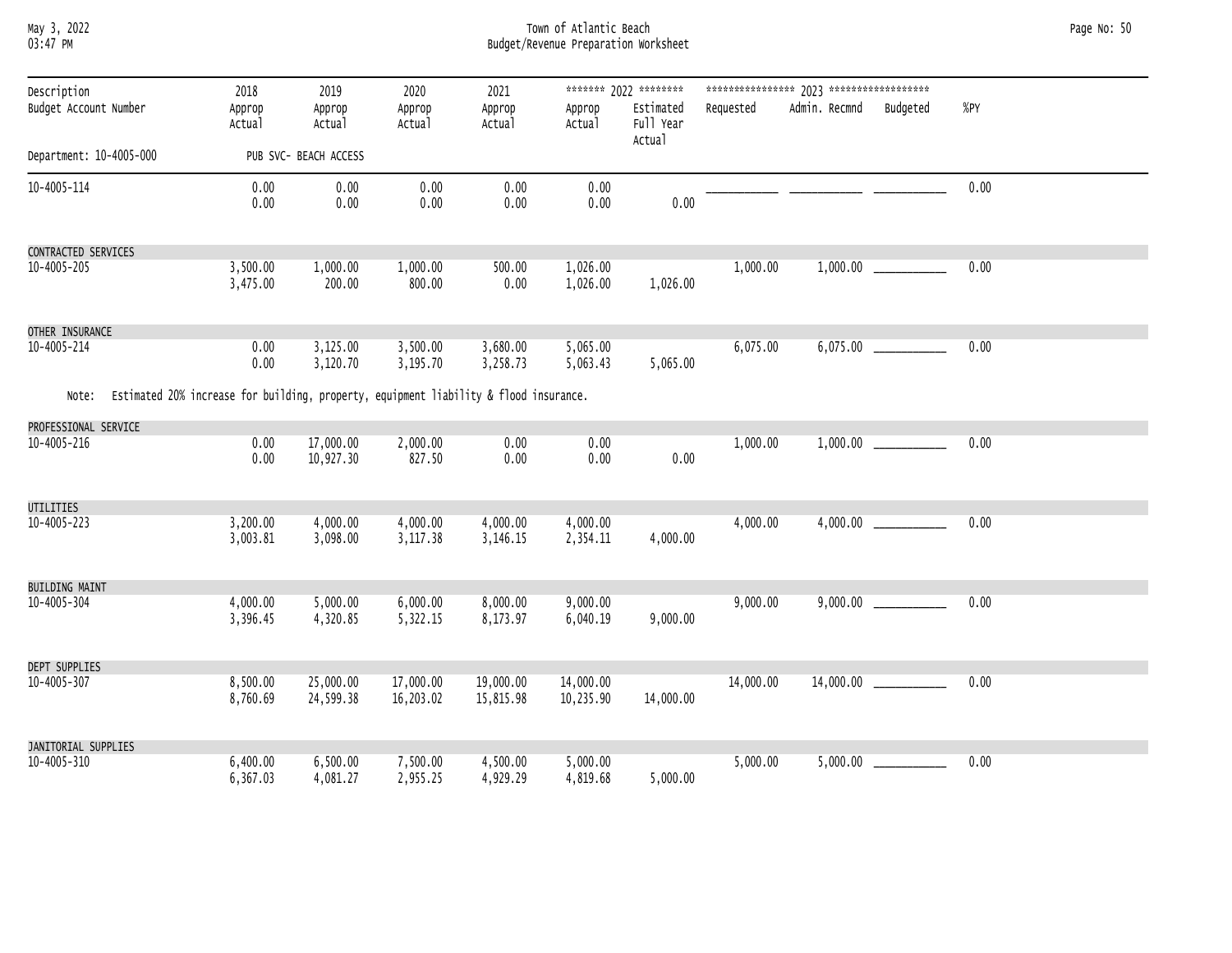### May 3, 2022 Town of Atlantic Beach Page No: 51 03:47 PM Budget/Revenue Preparation Worksheet

| Description<br>Budget Account Number |                                                                                                                                                                                                   | 2018<br>Approp<br>Actual | 2019<br>Approp<br>Actual | 2020<br>Approp<br>Actual | 2021<br>Approp<br>Actual | Approp<br>Actual         | ******* 2022 ********<br>Estimated<br>Full Year<br>Actual | Requested  | Admin. Recmnd | Budgeted | %PY  |  |
|--------------------------------------|---------------------------------------------------------------------------------------------------------------------------------------------------------------------------------------------------|--------------------------|--------------------------|--------------------------|--------------------------|--------------------------|-----------------------------------------------------------|------------|---------------|----------|------|--|
| Department: 10-4005-000              |                                                                                                                                                                                                   |                          | PUB SVC- BEACH ACCESS    |                          |                          |                          |                                                           |            |               |          |      |  |
| LANDSCAPING                          |                                                                                                                                                                                                   |                          |                          |                          |                          |                          |                                                           |            |               |          |      |  |
| 10-4005-311                          |                                                                                                                                                                                                   | 1,000.00<br>0.00         | 1,000.00<br>33.65        | 1,000.00<br>190.00       | 1,000.00<br>353.92       | 0.00<br>0.00             | 0.00                                                      | 500.00     |               |          | 0.00 |  |
| SMALL EQUIPMENT                      |                                                                                                                                                                                                   |                          |                          |                          |                          |                          |                                                           |            |               |          |      |  |
| 10-4005-318                          |                                                                                                                                                                                                   | 0.00<br>0.00             | 0.00<br>0.00             | 1,000.00<br>964.75       | 1,000.00<br>0.00         | 0.00<br>0.00             | 0.00                                                      | 500.00     |               |          | 0.00 |  |
| UNIFORMS                             |                                                                                                                                                                                                   |                          |                          |                          |                          |                          |                                                           |            |               |          |      |  |
| 10-4005-321                          |                                                                                                                                                                                                   | 0.00<br>0.00             | 0.00<br>0.00             | 500.00<br>0.00           | 500.00<br>0.00           | 250.00<br>42.50          | 250.00                                                    | 250.00     |               | 250.00   | 0.00 |  |
| PARKING SUPPLIES                     |                                                                                                                                                                                                   |                          |                          |                          |                          |                          |                                                           |            |               |          |      |  |
| 10-4005-324                          |                                                                                                                                                                                                   | 13,000.00<br>12,817.36   | 10,000.00<br>9,958.40    | 17,200.00<br>12,585.09   | 15,000.00<br>14,964.56   | 14,000.00<br>9,933.02    | 14,000.00                                                 | 13,000.00  |               |          | 0.00 |  |
| Note:                                | Kiosk (7) Warranty: \$7700, Parking Stickers: \$1100, Citation Paper: \$50, Kiosk Paper: \$500, Posts<br>for Signs: \$1000                                                                        |                          |                          |                          |                          |                          |                                                           |            |               |          |      |  |
| CAPITAL OUTLAY                       |                                                                                                                                                                                                   |                          |                          |                          |                          |                          |                                                           |            |               |          |      |  |
| 10-4005-401                          |                                                                                                                                                                                                   | 0.00<br>0.00             | 0.00<br>0.00             | 0.00<br>0.00             | 0.00<br>0.00             | 0.00<br>0.00             | 0.00                                                      |            |               |          | 0.00 |  |
| RENTALS                              |                                                                                                                                                                                                   |                          |                          |                          |                          |                          |                                                           |            |               |          |      |  |
| 10-4005-402                          |                                                                                                                                                                                                   | 17,000.00<br>17,290.18   | 22,000.00<br>19,219.94   | 21,000.00<br>20,956.72   | 25,000.00<br>23,324.71   | 27,200.00<br>23, 197. 11 | 27,200.00                                                 | 28,500.00  |               |          | 0.00 |  |
| Note:                                | CC Fees: \$15,000, Lot Rentals: \$2,500, Passport Mobile App Fees: \$6500, Kiosk Fees (8m dormant, 4m<br>active): \$2520, Excess Transaction & Extend-b-Phone Fees: \$650; Parking Phones: \$1020 |                          |                          |                          |                          |                          |                                                           |            |               |          |      |  |
| Control Total                        |                                                                                                                                                                                                   | 56,600.00<br>55,110.52   | 94,625.00<br>79,559.49   | 93,200.00<br>75,445.80   | 104,655.00<br>95,442.86  | 110,916.00<br>72,585.19  | 110,916.00                                                | 105,432.00 | 105,432.00    | 0.00     | 0.00 |  |
| Department Total                     |                                                                                                                                                                                                   | 56,600.00                | 94,625.00                | 93,200.00                | 104,655.00               | 110,916.00               |                                                           | 105,432.00 | 105,432.00    | 0.00     | 0.00 |  |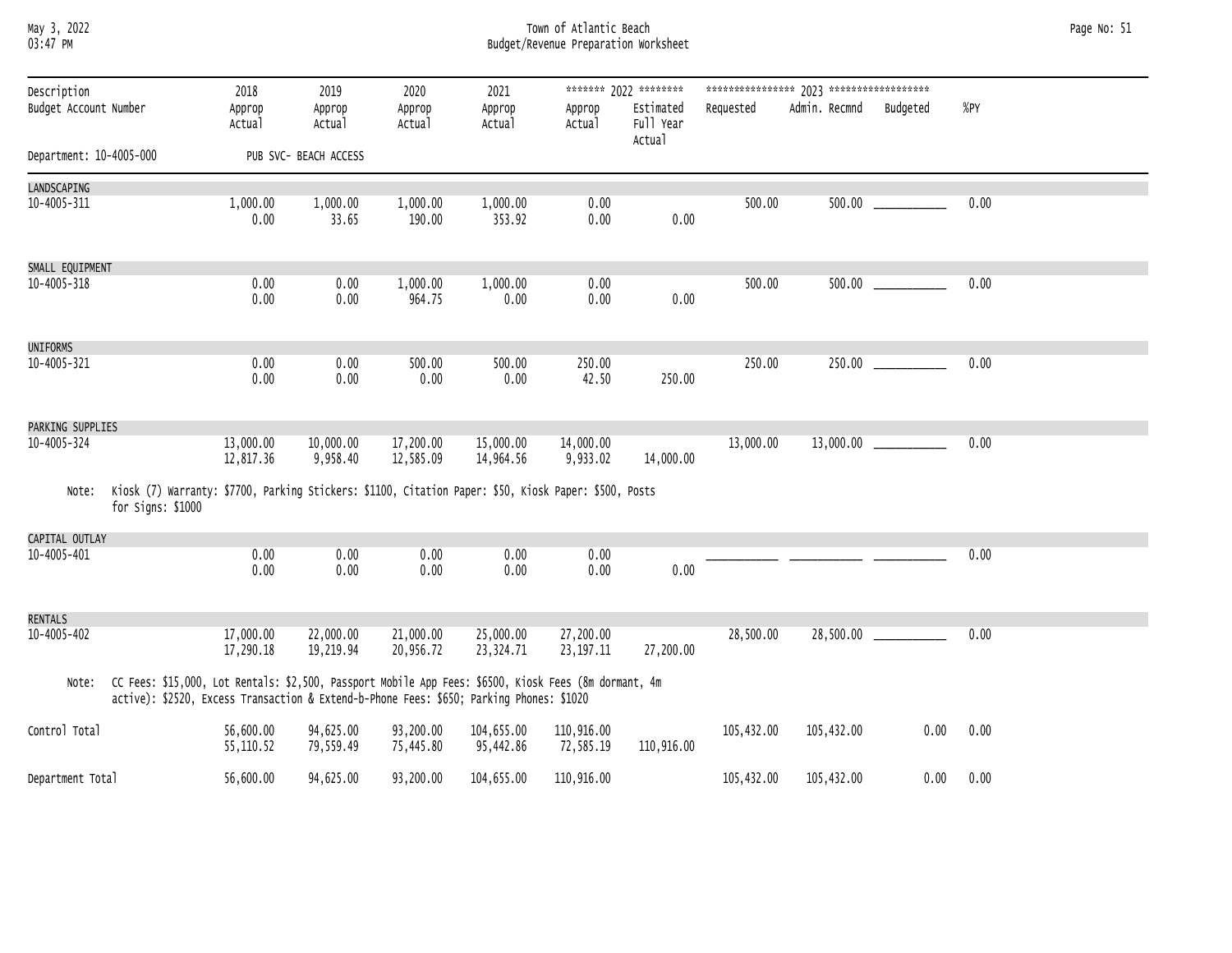| May 3, 2022<br>03:47 PM              |                          |                          |                          |                          | Town of Atlantic Beach<br>Budget/Revenue Preparation Worksheet |                                                           |           |               |                         |      | Page No: 52 |
|--------------------------------------|--------------------------|--------------------------|--------------------------|--------------------------|----------------------------------------------------------------|-----------------------------------------------------------|-----------|---------------|-------------------------|------|-------------|
| Description<br>Budget Account Number | 2018<br>Approp<br>Actual | 2019<br>Approp<br>Actual | 2020<br>Approp<br>Actual | 2021<br>Approp<br>Actual | Approp<br>Actual                                               | ******* 2022 ********<br>Estimated<br>Full Year<br>Actual | Requested | Admin. Recmnd | Budgeted                | %PY  |             |
| Department: 10-4005-000              |                          | PUB SVC- BEACH ACCESS    |                          |                          |                                                                |                                                           |           |               |                         |      |             |
|                                      | 55,110.52                | 79,559.49                | 75,445.80                | 95,442.86                | 72,585.19                                                      | 110,916.00                                                |           |               |                         |      |             |
| PARKS & RECREATION<br>10-5001-000    |                          |                          |                          |                          |                                                                |                                                           |           |               |                         |      |             |
| SALARIES                             |                          |                          |                          |                          |                                                                |                                                           |           |               |                         |      |             |
| 10-5001-101                          | 0.00<br>0.00             | 36,750.00<br>36,206.08   | 50,985.00<br>50,855.44   | 53,455.00<br>53,293.97   | 49,565.00<br>39,295.67                                         | 55,365.00                                                 | 62,685.00 |               | 62,685.00 _____________ | 0.00 |             |
| SALARIES(PT)                         |                          |                          |                          |                          |                                                                |                                                           |           |               |                         |      |             |
| 10-5001-102                          | 31,500.00<br>30,395.46   | 32,650.00<br>29,953.99   | 25,300.00<br>25,224.00   | 36,500.00<br>34, 137.06  | 45,000.00<br>28,897.37                                         | 39,000.00                                                 | 39,000.00 |               | 39,000.00 ____________  | 0.00 |             |
| Seasonal Park staff<br>Note:         |                          |                          |                          |                          |                                                                |                                                           |           |               |                         |      |             |
| <b>OVERTIME</b>                      |                          |                          |                          |                          |                                                                |                                                           |           |               |                         |      |             |
| 10-5001-103                          | 500.00<br>18.75          | 500.00<br>0.00           | 500.00<br>0.00           | 500.00<br>0.00           | 500.00<br>0.00                                                 | 500.00                                                    | 500.00    |               |                         | 0.00 |             |
| SOCIAL SECURITY                      |                          |                          |                          |                          |                                                                |                                                           |           |               |                         |      |             |
| 10-5001-105                          | 3,100.00<br>2,326.89     | 5,300.00<br>5,063.76     | 6,122.00<br>5,830.38     | 7,115.00<br>6,666.82     | 7,335.00<br>5,177.46                                           | 7,335.00                                                  | 7,820.00  |               | 7,820.00                | 0.00 |             |
| RETIREMENT                           |                          |                          |                          |                          |                                                                |                                                           |           |               |                         |      |             |
| 10-5001-106                          | 0.00<br>0.00             | 5,100.00<br>5,015.22     | 7,685.00<br>7,691.77     | 8,665.00<br>8,666.97     | 11,890.00<br>6,839.74                                          | 9,810.00                                                  | 11,645.00 |               |                         | 0.00 |             |
| 401K                                 |                          |                          |                          |                          |                                                                |                                                           |           |               |                         |      |             |
| 10-5001-107                          | 0.00<br>0.00             | 1,800.00<br>1,762.09     | 2,510.00<br>2,494.91     | 2,625.00<br>2,619.52     | 3,370.00<br>1,931.03                                           | 2,770.00                                                  | 3,160.00  |               |                         | 0.00 |             |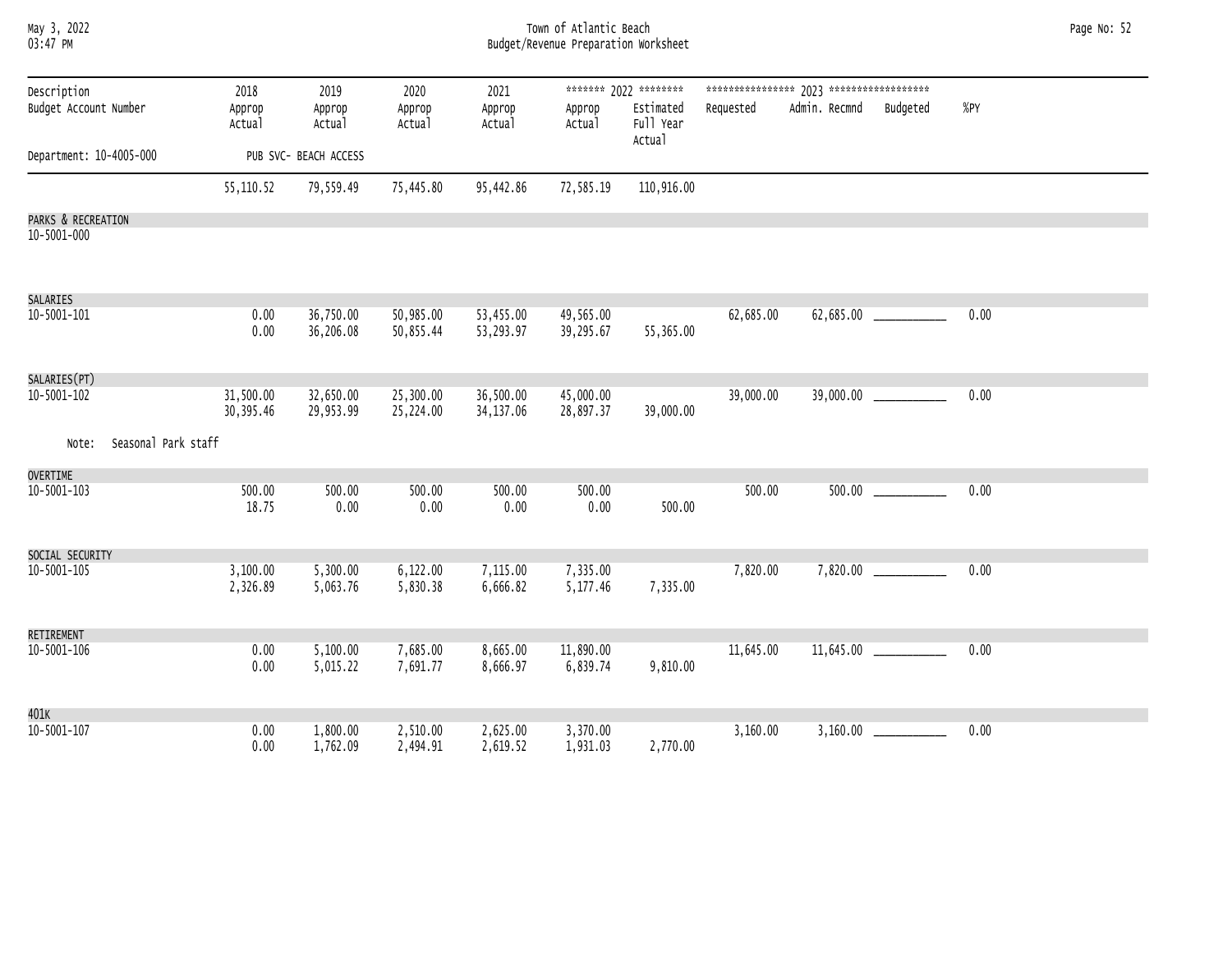### May 3, 2022 Town of Atlantic Beach Page No: 53 03:47 PM Budget/Revenue Preparation Worksheet

| Description<br>Budget Account Number | 2018<br>Approp<br>Actual | 2019<br>Approp<br>Actual | 2020<br>Approp<br>Actual | 2021<br>Approp<br>Actual | Approp<br>Actual     | ******* 2022 ********<br>Estimated<br>Full Year<br>Actual | Requested | Admin. Recmnd Budgeted | %PY  |  |
|--------------------------------------|--------------------------|--------------------------|--------------------------|--------------------------|----------------------|-----------------------------------------------------------|-----------|------------------------|------|--|
| Department: 10-5001-000              |                          | PARKS & RECREATION       |                          |                          |                      |                                                           |           |                        |      |  |
| LONGEVITY                            |                          |                          |                          |                          |                      |                                                           |           |                        |      |  |
| 10-5001-108                          | 0.00<br>0.00             | 100.00<br>100.00         | 250.00<br>250.00         | 250.00<br>250.00         | 250.00<br>250.00     | 250.00                                                    | 250.00    |                        | 0.00 |  |
| HEALTH/STD/LIFE INS                  |                          |                          |                          |                          |                      |                                                           |           |                        |      |  |
| 10-5001-109                          | 0.00<br>0.00             | 2,400.00<br>2,327.88     | 7,810.00<br>7,759.20     | 7,790.00<br>7,779.36     | 8,105.00<br>7,374.36 | 8,105.00                                                  | 9,820.00  |                        | 0.00 |  |
| DENTAL                               |                          |                          |                          |                          |                      |                                                           |           |                        |      |  |
| 10-5001-110                          | 0.00<br>0.00             | 250.00<br>643.20         | 500.00<br>270.40         | 500.00<br>273.60         | 500.00<br>268.00     | 500.00                                                    | 1,000.00  |                        | 0.00 |  |
| WORKERS COMP                         |                          |                          |                          |                          |                      |                                                           |           |                        |      |  |
| 10-5001-111                          | 300.00<br>0.00           | 300.00<br>0.00           | 1,645.00<br>1,640.51     | 2,720.00<br>2,719.52     | 3,130.00<br>2,935.84 | 3,130.00                                                  | 3,200.00  |                        | 0.00 |  |
| Note: Estimated 15% increase         |                          |                          |                          |                          |                      |                                                           |           |                        |      |  |
| UNEMPLOYMENT RESERVE<br>10-5001-114  | 0.00                     | 0.00                     | 0.00                     | 0.00                     | 0.00                 |                                                           |           |                        | 0.00 |  |
|                                      | 0.00                     | 0.00                     | 0.00                     | 0.00                     | 0.00                 | 0.00                                                      |           |                        |      |  |
| MEDICAL CLAIMS                       |                          |                          |                          |                          |                      |                                                           |           |                        |      |  |
| 10-5001-115                          | 0.00<br>0.00             | 1,550.00<br>1,099.87     | 110.00<br>110.00         | 0.00<br>0.00             | 0.00<br>0.00         | 0.00                                                      |           |                        | 0.00 |  |
| ADVERTISING                          |                          |                          |                          |                          |                      |                                                           |           |                        |      |  |
| 10-5001-201                          | 200.00<br>0.00           | 200.00<br>1.71           | 200.00<br>0.00           | 200.00<br>0.00           | 200.00<br>0.00       | 200.00                                                    | 200.00    |                        | 0.00 |  |
| COMMUNICATION                        |                          |                          |                          |                          |                      |                                                           |           |                        |      |  |
| 10-5001-203                          | 2,500.00                 | 3,400.00                 | 3,350.00                 | 3,350.00                 | 3,350.00             |                                                           | 3,350.00  |                        | 0.00 |  |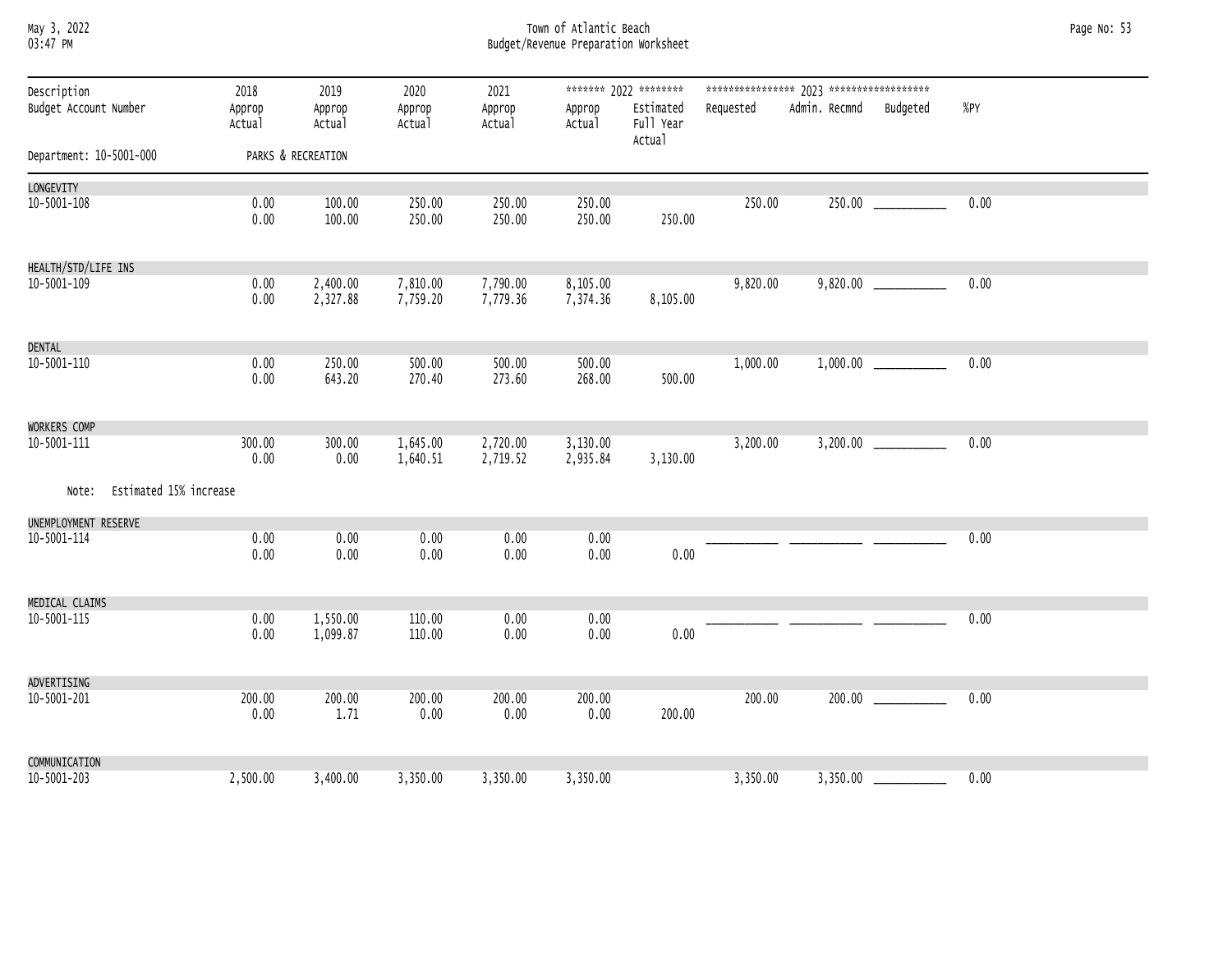May 3, 2022 Town of Atlantic Beach Page No: 54 03:47 PM Budget/Revenue Preparation Worksheet

| Description<br>Budget Account Number |                                                                                                                                        | 2018<br>Approp<br>Actual | 2019<br>Approp<br>Actual | 2020<br>Approp<br>Actual | 2021<br>Approp<br>Actual | Approp<br>Actual      | ******* 2022 ********<br>Estimated<br>Full Year<br>Actual | Requested | Admin. Recmnd | Budgeted | %PY  |
|--------------------------------------|----------------------------------------------------------------------------------------------------------------------------------------|--------------------------|--------------------------|--------------------------|--------------------------|-----------------------|-----------------------------------------------------------|-----------|---------------|----------|------|
| Department: 10-5001-000              |                                                                                                                                        |                          | PARKS & RECREATION       |                          |                          |                       |                                                           |           |               |          |      |
|                                      |                                                                                                                                        | 2,700.26                 | 3,224.39                 | 3,435.58                 | 3,322.87                 | 2,437.18              | 3,350.00                                                  |           |               |          |      |
| Note:                                | Park internet for splash pad, cameras & digital sign; Verizon tablets for Director & park.                                             |                          |                          |                          |                          |                       |                                                           |           |               |          |      |
| CONTRACTED SERVICES                  |                                                                                                                                        |                          |                          |                          |                          |                       |                                                           |           |               |          |      |
| 10-5001-205                          |                                                                                                                                        | 18,625.00<br>15,275.00   | 6,000.00<br>5,847.50     | 4,000.00<br>3,654.66     | 4,000.00<br>1,375.00     | 4,000.00<br>2,945.00  | 4,000.00                                                  | 4,000.00  |               |          | 0.00 |
| Note:                                | Electrical repairs, septic pump outs.                                                                                                  |                          |                          |                          |                          |                       |                                                           |           |               |          |      |
| EMPLOYEE DEVELOPMENT                 |                                                                                                                                        |                          |                          |                          |                          |                       |                                                           |           |               |          |      |
| 10-5001-207                          |                                                                                                                                        | 100.00<br>1,269.07       | 3,900.00<br>3,609.18     | 1,800.00<br>1,459.04     | 3,500.00<br>1,416.00     | 2,500.00<br>1,055.00  | 2,500.00                                                  | 3,500.00  |               |          | 0.00 |
| Note:                                | Credit checks & drug testing for park attendants \$600, "Pool School" for public works employees<br>\$1,000, conferences and trainings |                          |                          |                          |                          |                       |                                                           |           |               |          |      |
| MAINT & REPAIR EQUIPMENT             |                                                                                                                                        |                          |                          |                          |                          |                       |                                                           |           |               |          |      |
| 10-5001-212                          |                                                                                                                                        | 1,000.00<br>721.06       | 1,000.00<br>793.00       | 1,400.00<br>1,331.80     | 1,000.00<br>862.00       | 1,000.00<br>1,318.87  | 1,000.00                                                  | 1,000.00  |               |          | 0.00 |
| OTHER INSURANCE                      |                                                                                                                                        |                          |                          |                          |                          |                       |                                                           |           |               |          |      |
| 10-5001-214                          |                                                                                                                                        | 0.00<br>0.00             | 3,000.00<br>2,751.35     | 2,800.00<br>2,774.54     | 3,200.00<br>2,964.97     | 1,800.00<br>1,775.50  | 3,200.00                                                  | 2,130.00  |               |          | 0.00 |
| Note:                                | Estimated 20% increase for building, property, equipment liability & flood insurance.                                                  |                          |                          |                          |                          |                       |                                                           |           |               |          |      |
| PROFESSIONAL SERVICE                 |                                                                                                                                        |                          |                          |                          |                          |                       |                                                           |           |               |          |      |
| 10-5001-216                          |                                                                                                                                        | 7,200.00<br>4,234.50     | 4,000.00<br>712.50       | 0.00<br>0.00             | 0.00<br>0.00             | 0.00<br>0.00          | 1,000.00                                                  | 1,000.00  |               |          | 0.00 |
| Note:                                | Design and engineering services                                                                                                        |                          |                          |                          |                          |                       |                                                           |           |               |          |      |
| STREET LIGHTS                        |                                                                                                                                        |                          |                          |                          |                          |                       |                                                           |           |               |          |      |
| 10-5001-221                          |                                                                                                                                        | 4,000.00<br>5,316.46     | 21,000.00<br>20,860.23   | 16,500.00<br>13,886.50   | 13,760.00<br>12,306.53   | 14,500.00<br>9,244.34 | 20,000.00                                                 | 20,000.00 | 20,000.00     |          | 0.00 |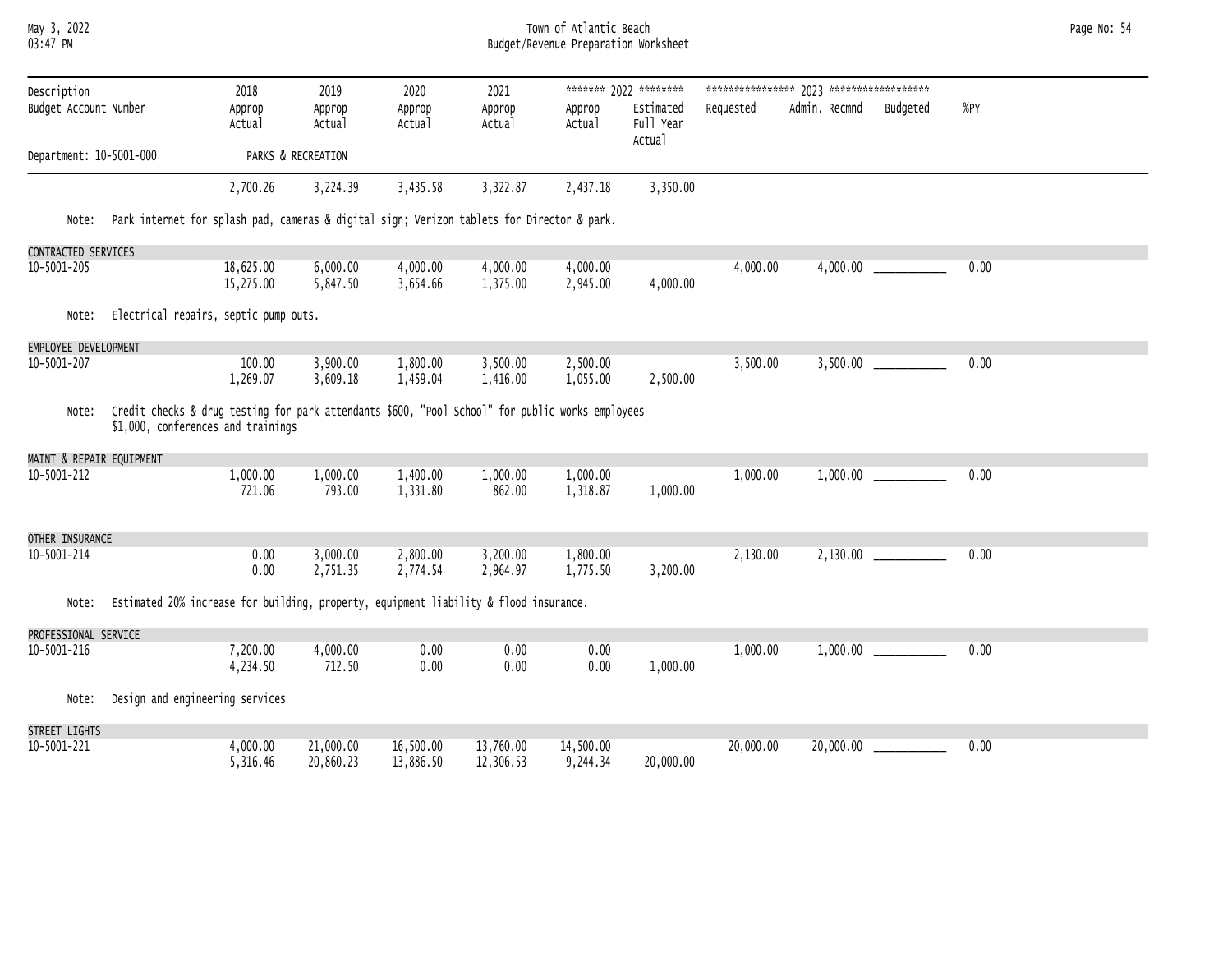### May 3, 2022 Town of Atlantic Beach Page No: 55 03:47 PM Budget/Revenue Preparation Worksheet

| Description<br>Budget Account Number |                                                                                                                                                                                                                                                                  | 2018<br>Approp<br>Actual | 2019<br>Approp<br>Actual | 2020<br>Approp<br>Actual | 2021<br>Approp<br>Actual | Approp<br>Actual     | ******* 2022 ********<br>Estimated<br>Full Year | Requested | Admin. Recmnd | Budgeted                   | %PY  |
|--------------------------------------|------------------------------------------------------------------------------------------------------------------------------------------------------------------------------------------------------------------------------------------------------------------|--------------------------|--------------------------|--------------------------|--------------------------|----------------------|-------------------------------------------------|-----------|---------------|----------------------------|------|
| Department: 10-5001-000              |                                                                                                                                                                                                                                                                  |                          | PARKS & RECREATION       |                          |                          |                      | Actual                                          |           |               |                            |      |
|                                      |                                                                                                                                                                                                                                                                  |                          |                          |                          |                          |                      |                                                 |           |               |                            |      |
| TELEPHONE & POSTAGE                  |                                                                                                                                                                                                                                                                  |                          |                          |                          |                          |                      |                                                 |           |               |                            |      |
| $10 - 5001 - 222$                    |                                                                                                                                                                                                                                                                  | 0.00<br>0.00             | 600.00<br>550.00         | 700.00<br>660.00         | 700.00<br>660.00         | 700.00<br>531.56     | 700.00                                          | 700.00    |               | 700.00                     | 0.00 |
| Note:                                | Cell stipend for Director                                                                                                                                                                                                                                        |                          |                          |                          |                          |                      |                                                 |           |               |                            |      |
| UTILITIES                            |                                                                                                                                                                                                                                                                  |                          |                          |                          |                          |                      |                                                 |           |               |                            |      |
| 10-5001-223                          |                                                                                                                                                                                                                                                                  | 2,000.00<br>1,826.49     | 2,400.00<br>2,355.84     | 2,700.00<br>2,525.09     | 3,200.00<br>2,572.85     | 3,200.00<br>1,735.18 | 3,200.00                                        | 3,200.00  |               |                            | 0.00 |
| <b>BUILDING MAINT</b>                |                                                                                                                                                                                                                                                                  |                          |                          |                          |                          |                      |                                                 |           |               |                            |      |
| 10-5001-304                          |                                                                                                                                                                                                                                                                  | 0.00<br>0.00             | 0.00<br>0.00             | 940.00<br>935.83         | 200.00<br>586.23         | 600.00<br>1,004.81   | 200.00                                          | 200.00    |               |                            | 0.00 |
|                                      | COMPUTERS & SMALL EQUIPMENT                                                                                                                                                                                                                                      |                          |                          |                          |                          |                      |                                                 |           |               |                            |      |
| $10 - 5001 - 305$                    |                                                                                                                                                                                                                                                                  | 0.00<br>0.00             | 0.00<br>0.00             | 0.00<br>0.00             | 0.00<br>0.00             | 800.00<br>982.51     | 800.00                                          | 2,000.00  |               | $2,000.00$ ______________  | 0.00 |
| Note:                                | Replacement computer for Director \$1,500, replacement iPad for Town Park \$500                                                                                                                                                                                  |                          |                          |                          |                          |                      |                                                 |           |               |                            |      |
| DEPT SUPPLIES                        |                                                                                                                                                                                                                                                                  |                          |                          |                          |                          |                      |                                                 |           |               |                            |      |
| 10-5001-307                          |                                                                                                                                                                                                                                                                  | 37,710.00<br>38,641.44   | 16,500.00<br>15,271.87   | 8,000.00<br>6,911.92     | 15,000.00<br>10,886.32   | 9,400.00<br>2,748.36 | 14,000.00                                       | 14,000.00 |               |                            | 0.00 |
| Note:                                | Park umbrellas, tables, signage, pavers, hole markers; Concession napkins and other non-sellable<br>items; Golf pencils, score cards, balls, putters, flags; Splashpad, golf fountain and pond<br>chemicals, replacement parts; Director office & event supplies |                          |                          |                          |                          |                      |                                                 |           |               |                            |      |
| JANITORIAL SUPPLIES                  |                                                                                                                                                                                                                                                                  |                          |                          |                          |                          |                      |                                                 |           |               |                            |      |
| 10-5001-310                          |                                                                                                                                                                                                                                                                  | 1,000.00<br>1,089.01     | 2,000.00<br>2,190.18     | 1,600.00<br>846.11       | 1,200.00<br>874.99       | 1,200.00<br>905.00   | 1,200.00                                        | 1,200.00  |               | 1,200.00                   | 0.00 |
| Note:                                | Park restroom cleaning supplies, paper towels, toilet paper, trash can liners.                                                                                                                                                                                   |                          |                          |                          |                          |                      |                                                 |           |               |                            |      |
| LANDSCAPING                          |                                                                                                                                                                                                                                                                  |                          |                          |                          |                          |                      |                                                 |           |               |                            |      |
| 10-5001-311                          |                                                                                                                                                                                                                                                                  | 48,100.00                | 1,300.00                 | 11,000.00                | 5,800.00                 | 1,000.00             |                                                 | 1,000.00  |               | $1,000.00$ _______________ | 0.00 |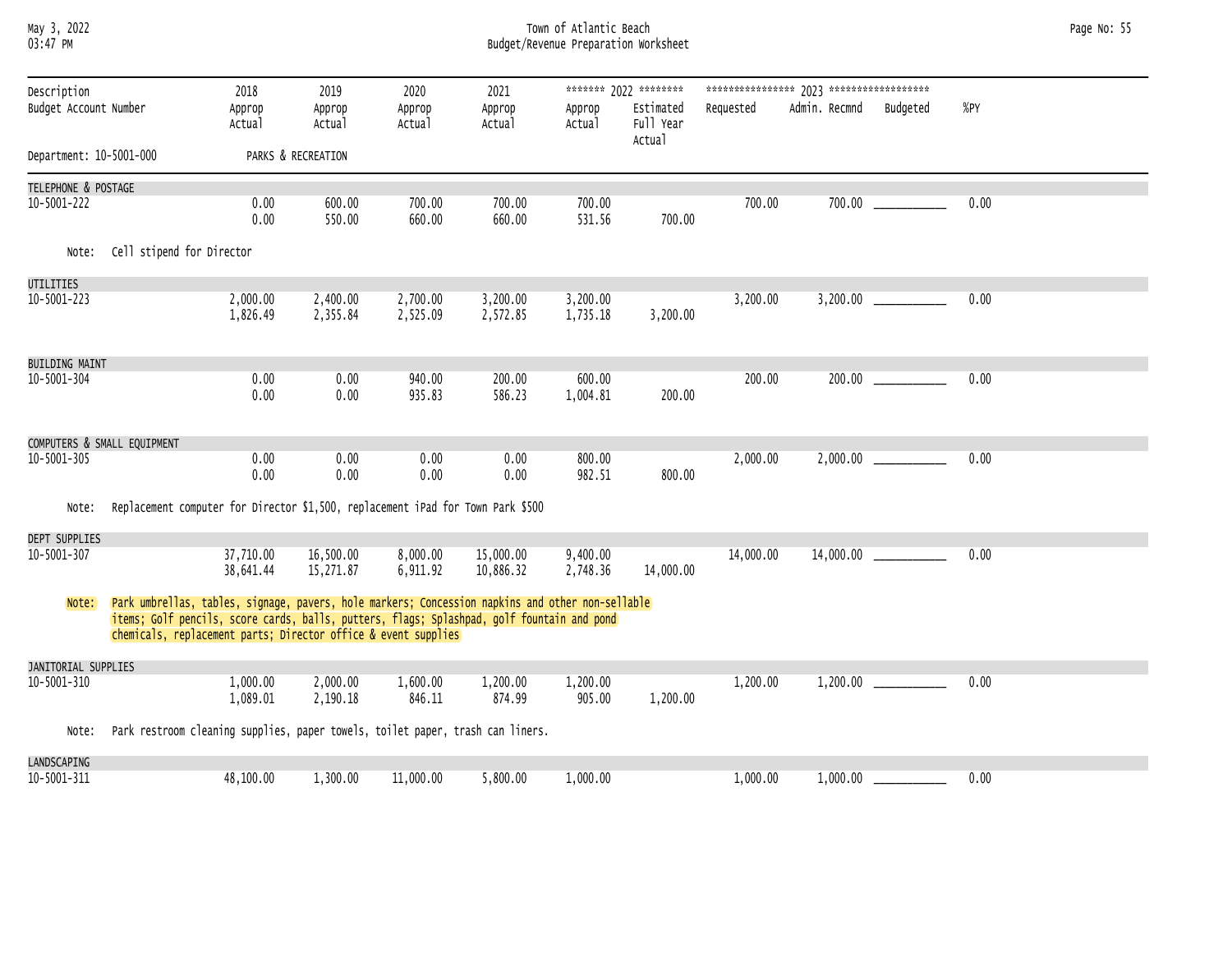| ******* 2022 ********<br>Description<br>2018<br>2019<br>2020<br>2021<br>Budget Account Number<br>Admin. Recmnd<br>%PY<br>Estimated<br>Requested<br>Budgeted<br>Approp<br>Approp<br>Approp<br>Approp<br>Approp<br>Full Year<br>Actual<br>Actual<br>Actual<br>Actual<br>Actual<br>Actual<br>Department: 10-5001-000<br>PARKS & RECREATION<br>1,000.00<br>1,017.37<br>11,221.85<br>5,591.36<br>656.86<br>46,510.06<br>PAVING/PATCHING<br>0.00<br>500.00<br>0.00<br>500.00<br>10-5001-313<br>500.00<br>500.00<br>500.00<br>0.00<br>0.00<br>0.00<br>0.00<br>0.00<br>500.00 | Page No: 56 |
|-----------------------------------------------------------------------------------------------------------------------------------------------------------------------------------------------------------------------------------------------------------------------------------------------------------------------------------------------------------------------------------------------------------------------------------------------------------------------------------------------------------------------------------------------------------------------|-------------|
|                                                                                                                                                                                                                                                                                                                                                                                                                                                                                                                                                                       |             |
|                                                                                                                                                                                                                                                                                                                                                                                                                                                                                                                                                                       |             |
|                                                                                                                                                                                                                                                                                                                                                                                                                                                                                                                                                                       |             |
| SMALL EQUIPMENT<br>0.00<br>$10 - 5001 - 318$<br>6,200.00<br>15,000.00<br>7,300.00<br>13,500.00<br>4,000.00<br>500.00<br>7,240.30<br>0.00<br>13,908.45<br>12,897.10<br>4,000.00<br>6,145.46                                                                                                                                                                                                                                                                                                                                                                            |             |
| Replacement playground features, drinking and pond fountains, showers; Replacement canvas for shade<br>Note:                                                                                                                                                                                                                                                                                                                                                                                                                                                          |             |
| SUPPLIES FOR INVENTORY<br>0.00<br>10,800.00<br>11,000.00<br>15,000.00<br>14,000.00<br>10-5001-319<br>8,000.00<br>12,000.00<br>9,585.00<br>8,304.60<br>13,494.30<br>8,556.79<br>12,000.00<br>10,813.46                                                                                                                                                                                                                                                                                                                                                                 |             |
| Concession food, drink, ice cream, and slushie supplies. Food costs have increased and sales has<br>Note:<br>increased.                                                                                                                                                                                                                                                                                                                                                                                                                                               |             |
| UNIFORMS                                                                                                                                                                                                                                                                                                                                                                                                                                                                                                                                                              |             |
| 10-5001-321<br>150.00<br>150.00<br>150.00<br>0.00<br>100.00<br>150.00<br>150.00<br>0.00<br>82.80<br>133.62<br>0.00<br>105.80<br>150.00                                                                                                                                                                                                                                                                                                                                                                                                                                |             |
| CAPITAL OUTLAY                                                                                                                                                                                                                                                                                                                                                                                                                                                                                                                                                        |             |
| 0.00<br>26,200.00<br>10-5001-401<br>30,700.00<br>0.00<br>0.00<br>0.00<br>0.00<br>30,649.47<br>26,894.74<br>0.00<br>0.00<br>0.00                                                                                                                                                                                                                                                                                                                                                                                                                                       |             |
| RENTALS                                                                                                                                                                                                                                                                                                                                                                                                                                                                                                                                                               |             |
| 1,650.00<br>900.00<br>3,000.00<br>2,400.00<br>0.00<br>10-5001-402<br>500.00<br>2,000.00<br>736.59<br>1,123.64<br>1,125.73<br>2,760.66<br>2,305.70<br>1,200.00<br>$\sim$ $\sim$ $\sim$<br><b>Contract Contract Contract Contract</b>                                                                                                                                                                                                                                                                                                                                   |             |

Note: Square credit card processing fees; Cognito event registration fees, sponsorship fees

DUES & MEMBERSHIPS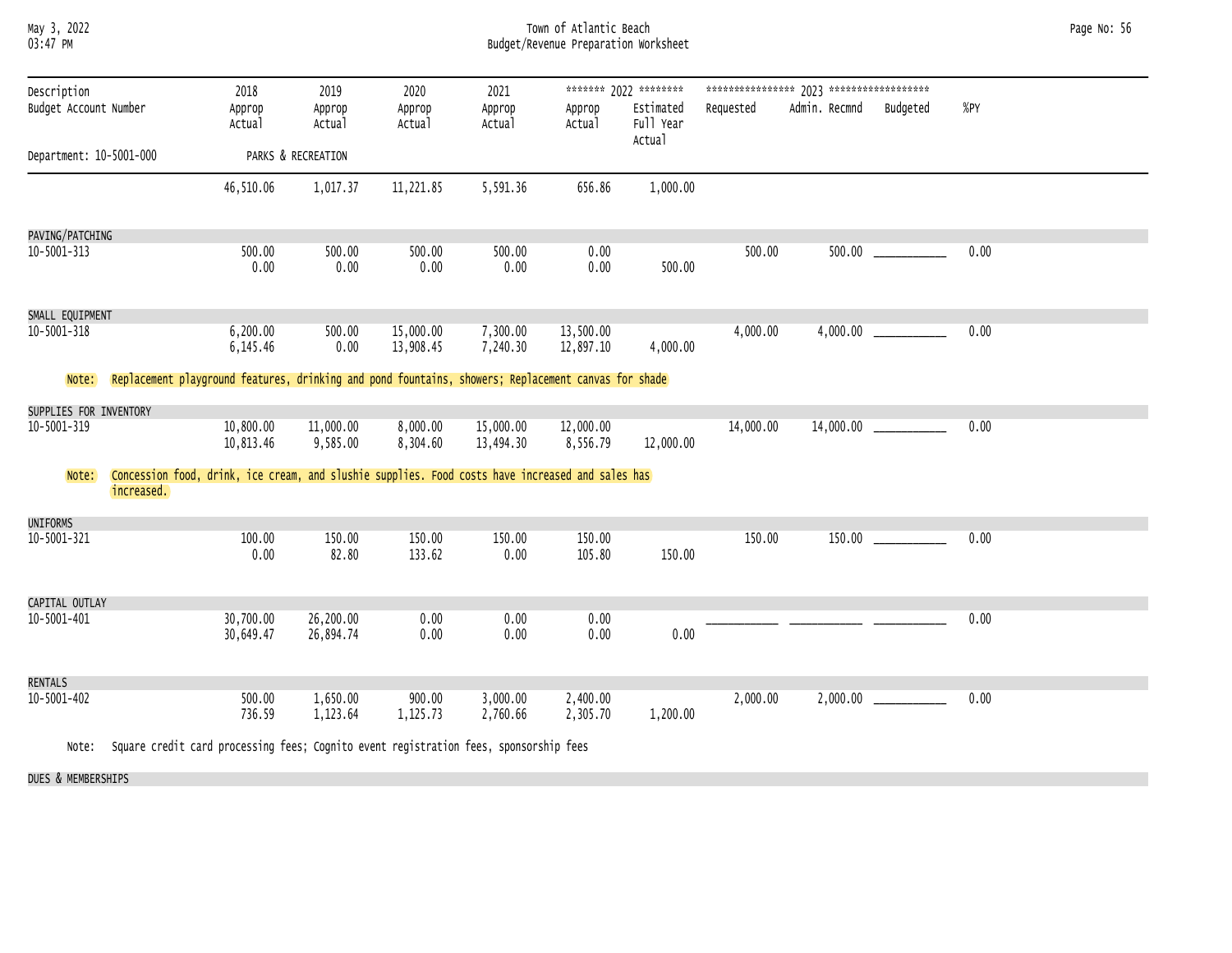May 3, 2022 Town of Atlantic Beach Page No: 57 03:47 PM Budget/Revenue Preparation Worksheet

| Description<br>Budget Account Number | 2018<br>Approp<br>Actual                                                                                                                                                                  | 2019<br>Approp<br>Actual | 2020<br>Approp<br>Actual | 2021<br>Approp<br>Actual | Approp<br>Actual          | ******* 2022 ********<br>Estimated<br>Full Year<br>Actual | Requested  | Admin. Recmnd | Budgeted | $%$ PY |
|--------------------------------------|-------------------------------------------------------------------------------------------------------------------------------------------------------------------------------------------|--------------------------|--------------------------|--------------------------|---------------------------|-----------------------------------------------------------|------------|---------------|----------|--------|
| Department: 10-5001-000              |                                                                                                                                                                                           | PARKS & RECREATION       |                          |                          |                           |                                                           |            |               |          |        |
| 10-5001-504                          | 1,100.00<br>350.00                                                                                                                                                                        | 265.00<br>415.00         | 665.00<br>600.00         | 265.00<br>265.00         | 465.00<br>415.00          | 265.00                                                    | 550.00     |               |          | 0.00   |
| Note:                                | Annual splashpad permit \$200, septic inspection \$150, NCRPA membership \$65. NRPA membership \$110.                                                                                     |                          |                          |                          |                           |                                                           |            |               |          |        |
| COMMUNITY PROMOTION                  |                                                                                                                                                                                           |                          |                          |                          |                           |                                                           |            |               |          |        |
| 10-5001-506                          | 39,000.00<br>37,277.95                                                                                                                                                                    | 25,500.00<br>24,647.96   | 45,700.00<br>45,661.11   | 34,400.00<br>25,208.44   | 37,807.00<br>28,485.93    | 36,000.00                                                 | 35,000.00  |               |          | 0.00   |
| Note:                                | Fireworks \$18,500, Summer Movies \$7,500, Bonfire \$200, Summer Park Programs \$1,800, Halloween \$500,<br>Easter \$1,500, Dog events \$1,500, Foam/water events, \$1,500, Misc. \$1,000 |                          |                          |                          |                           |                                                           |            |               |          |        |
| CHRISTMAS EVENT                      |                                                                                                                                                                                           |                          |                          |                          |                           |                                                           |            |               |          |        |
| 10-5001-507                          | 5,425.00<br>5,413.99                                                                                                                                                                      | 2,700.00<br>2,623.72     | 3,060.00<br>3,039.79     | 440.00<br>40.25          | 4,000.00<br>3,678.30      | 4,000.00                                                  | 4,000.00   |               |          | 0.00   |
| MISCELLANEOUS                        |                                                                                                                                                                                           |                          |                          |                          |                           |                                                           |            |               |          |        |
| 10-5001-508                          | 500.00<br>0.00                                                                                                                                                                            | 500.00<br>0.00           | 500.00<br>95.89          | 500.00<br>170.88         | 0.00<br>0.00              | 500.00                                                    | 500.00     |               |          | 0.00   |
| BEACH MUSIC FESTIVAL                 |                                                                                                                                                                                           |                          |                          |                          |                           |                                                           |            |               |          |        |
| 10-5001-509                          | 34,500.00<br>34, 398.14                                                                                                                                                                   | 38,200.00<br>38, 103. 11 | 18,500.00<br>3,179.00    | 30,000.00<br>22,447.11   | 87,930.00<br>50,884.10    | 30,000.00                                                 | 38,000.00  |               |          | 0.00   |
| Note:                                | BMF costs have increased. Bands \$15,000, Stage \$4,500, T-Shirts \$7,500, Advertising & Emcee \$2,000,<br>Catering & VIP Tent Beer \$3,500.                                              |                          |                          |                          |                           |                                                           |            |               |          |        |
| <b>FLAGS AND BANNERS</b>             |                                                                                                                                                                                           |                          |                          |                          |                           |                                                           |            |               |          |        |
| 10-5001-521                          | 9,875.00<br>6,848.99                                                                                                                                                                      | 8,000.00<br>7,954.25     | 11,000.00<br>9,800.29    | 14,960.00<br>14,541.72   | 9,000.00<br>9,526.44      | 9,000.00                                                  | 9,000.00   |               |          | 0.00   |
| Note:                                | Power-pole banners; Circle Park, FD, PW flagpole flags; Bridge banners & flags                                                                                                            |                          |                          |                          |                           |                                                           |            |               |          |        |
| Control Total                        | 297,035.00<br>282,958.50                                                                                                                                                                  | 267,165.00<br>252,787.43 | 262,382.00<br>237,618.01 | 281,745.00<br>245,994.60 | 341, 147.00<br>237,164.80 | 280,730.00                                                | 304,260.00 | 304,260.00    | 0.00     | 0.00   |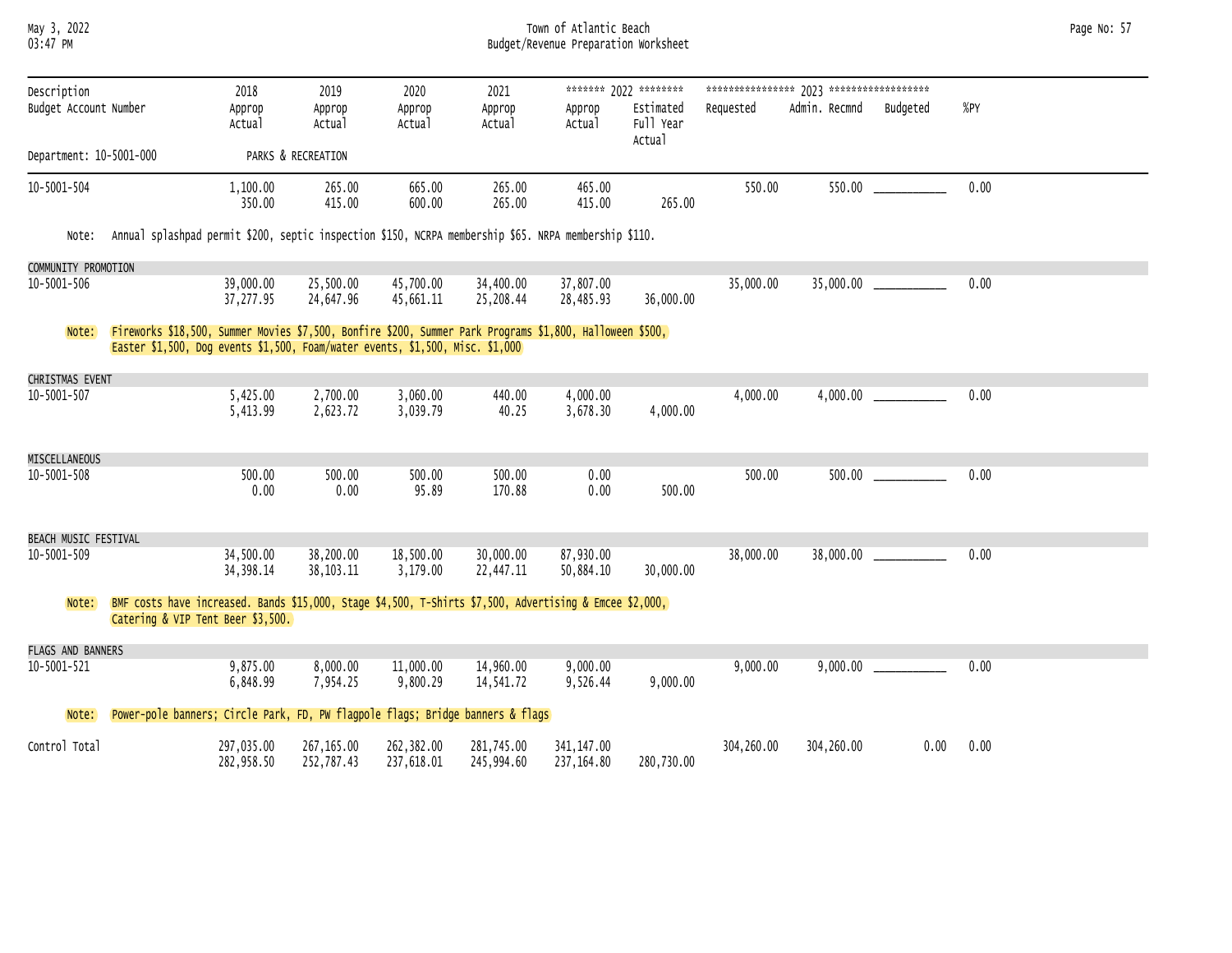### May 3, 2022 Town of Atlantic Beach Page No: 58 03:47 PM Budget/Revenue Preparation Worksheet

| Description                 | 2018                     | 2019                                                                                                                                 | 2020                     | 2021                      |                            | ******* 2022 ********            |            |                           |          |      |  |
|-----------------------------|--------------------------|--------------------------------------------------------------------------------------------------------------------------------------|--------------------------|---------------------------|----------------------------|----------------------------------|------------|---------------------------|----------|------|--|
| Budget Account Number       | Approp<br>Actual         | Approp<br>Actual                                                                                                                     | Approp<br>Actual         | Approp<br>Actual          | Approp<br>Actual           | Estimated<br>Full Year<br>Actual | Requested  | Admin. Recmnd             | Budgeted | %PY  |  |
| Department: 10-5001-000     |                          | PARKS & RECREATION                                                                                                                   |                          |                           |                            |                                  |            |                           |          |      |  |
| Department Total            | 297,035.00<br>282,958.50 | 267,165.00<br>252,787.43                                                                                                             | 262,382.00<br>237,618.01 | 281,745.00<br>245,994.60  | 341, 147.00<br>237, 164.80 | 280,730.00                       | 304,260.00 | 304,260.00                | 0.00     | 0.00 |  |
| AUDIT ACCOUNT               |                          |                                                                                                                                      |                          |                           |                            |                                  |            |                           |          |      |  |
| 10-9999-999                 | 0.00<br>0.00             | 0.00<br>0.00                                                                                                                         | 0.00<br>0.00             | 0.00<br>0.00              | 0.00<br>0.00               | 0.00                             |            |                           |          | 0.00 |  |
| Department Total            | 0.00<br>0.00             | 0.00<br>0.00                                                                                                                         | 0.00<br>0.00             | 0.00<br>0.00              | 0.00<br>0.00               | 0.00                             | 0.00       | 0.00                      | 0.00     | 0.00 |  |
| Budgeted Total              |                          | 6,316,528.00 7,626,999.00<br>6,038,394.83 7,050,364.98 7,255,807.75 8,248,804.99 6,918,238.98                                        | 7,732,337.00             | 8,964,197.00 8,461,253.00 |                            | 8,485,441.00                     |            | 7,894,958.00 7,997,958.00 | 0.00     | 0.00 |  |
| Non-Budget Total            | 0.00<br>0.00             | 0.00<br>0.00                                                                                                                         | 0.00<br>0.00             | 0.00<br>0.00              | 0.00<br>0.00               | 0.00                             | 0.00       | 0.00                      | 0.00     | 0.00 |  |
| Budget Fund Total           |                          | 6,316,528.00 7,626,999.00 7,732,337.00 8,964,197.00 8,461,253.00<br>6,038,394.83 7,050,364.98 7,255,807.75 8,248,804.99 6,918,238.98 |                          |                           |                            | 8,485,441.00                     |            | 7,894,958.00 7,997,958.00 | 0.00     | 0.00 |  |
| BEACH NOURISHMENT/CHANNEL   |                          |                                                                                                                                      |                          |                           |                            |                                  |            |                           |          |      |  |
| 21-0000-000                 |                          |                                                                                                                                      |                          |                           |                            |                                  |            |                           |          |      |  |
| TRANSFER TO GENERAL FUND    |                          |                                                                                                                                      |                          |                           |                            |                                  |            |                           |          |      |  |
| $21 - 0000 - 601$           | 0.00<br>0.00             | 49,148.00<br>29,515.00                                                                                                               | 130,102.00<br>78,672.00  | 147,470.00<br>147,470.00  | 163,288.00<br>100,000.00   | 163,288.00                       | 100,000.00 | 100,000.00                |          | 0.00 |  |
| BEACH NOUR./CAPITAL RES EXP |                          |                                                                                                                                      |                          |                           |                            |                                  |            |                           |          |      |  |
| 21-0000-902                 | 0.00<br>0.00             | 0.00<br>0.00                                                                                                                         | 0.00<br>0.00             | 0.00<br>0.00              | 0.00<br>0.00               | 0.00                             |            |                           |          | 0.00 |  |
| Control Total               | 0.00<br>0.00             | 49,148.00<br>29,515.00                                                                                                               | 130,102.00<br>78,672.00  | 147,470.00<br>147,470.00  | 163,288.00<br>100,000.00   | 163,288.00                       | 100,000.00 | 100,000.00                | 0.00     | 0.00 |  |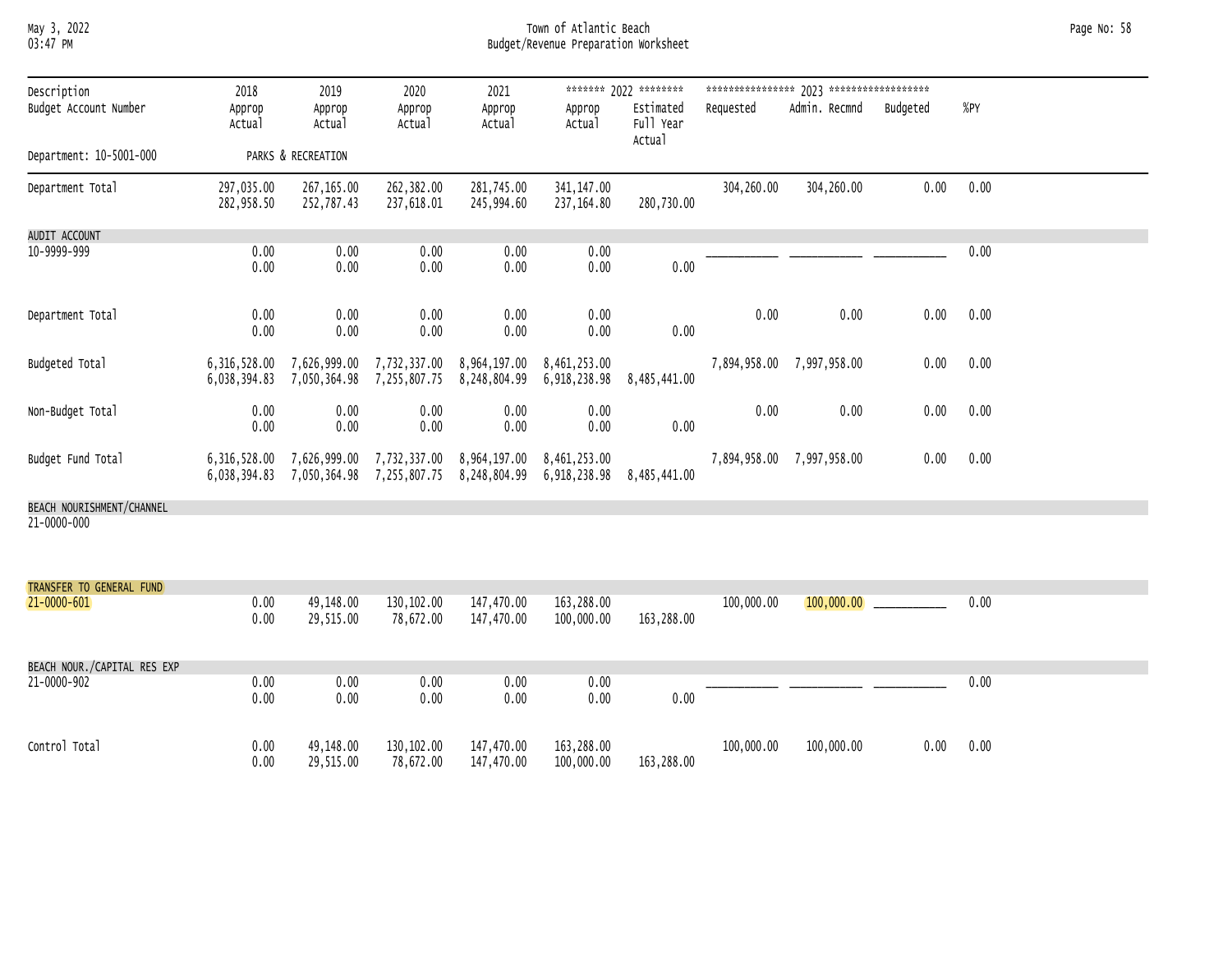# May 3, 2022 Town of Atlantic Beach Page No: 59 03:47 PM Budget/Revenue Preparation Worksheet

| Description              | 2018                     | 2019                       | 2020                     | 2021                       |                          | ******* 2022 ********            |            |               |          |      |  |
|--------------------------|--------------------------|----------------------------|--------------------------|----------------------------|--------------------------|----------------------------------|------------|---------------|----------|------|--|
| Budget Account Number    | Approp<br>Actual         | Approp<br>Actual           | Approp<br>Actual         | Approp<br>Actual           | Approp<br>Actual         | Estimated<br>Full Year<br>Actual | Requested  | Admin. Recmnd | Budgeted | %PY  |  |
| Department: 21-0000-000  |                          | BEACH NOURISHMENT/CHANNEL  |                          |                            |                          |                                  |            |               |          |      |  |
| Department Total         | 0.00<br>0.00             | 49,148.00<br>29,515.00     | 130,102.00<br>78,672.00  | 147,470.00<br>147,470.00   | 163,288.00<br>100,000.00 | 163,288.00                       | 100,000.00 | 100,000.00    | 0.00     | 0.00 |  |
| Budgeted Total           | 0.00<br>0.00             | 49,148.00<br>29,515.00     | 130,102.00<br>78,672.00  | 147,470.00<br>147,470.00   | 163,288.00<br>100,000.00 | 163,288.00                       | 100,000.00 | 100,000.00    | 0.00     | 0.00 |  |
| Non-Budget Total         | 0.00<br>0.00             | 0.00<br>0.00               | 0.00<br>0.00             | 0.00<br>0.00               | 0.00<br>0.00             | 0.00                             | 0.00       | 0.00          | 0.00     | 0.00 |  |
| Budget Fund Total        | 0.00<br>0.00             | 49,148.00<br>29,515.00     | 130,102.00<br>78,672.00  | 147,470.00<br>147,470.00   | 163,288.00<br>100,000.00 | 163,288.00                       | 100,000.00 | 100,000.00    | 0.00     | 0.00 |  |
| <b>STORMWATER</b>        |                          |                            |                          |                            |                          |                                  |            |               |          |      |  |
| 22-6001-000              |                          |                            |                          |                            |                          |                                  |            |               |          |      |  |
| CONTRACTED SERVICES      |                          |                            |                          |                            |                          |                                  |            |               |          |      |  |
| 22-6001-205              | 0.00<br>0.00             | 0.00<br>0.00               | 0.00<br>0.00             | 0.00<br>0.00               | 0.00<br>0.00             | 0.00                             |            |               |          | 0.00 |  |
| PROFESSIONAL SERVICE     |                          |                            |                          |                            |                          |                                  |            |               |          |      |  |
| 22-6001-216              | 0.00<br>0.00             | 0.00<br>0.00               | 0.00<br>0.00             | 0.00<br>0.00               | 0.00<br>0.00             | 0.00                             |            |               |          | 0.00 |  |
| TRANSFER TO GENERAL FUND |                          |                            |                          |                            |                          |                                  |            |               |          |      |  |
| 22-6001-601              | 306,200.00<br>306,200.00 | 244, 145.00<br>211, 158.00 | 424,056.00<br>424,056.00 | 342,248.00<br>321, 351. 11 | 160,033.00<br>145,033.00 | 160,033.00                       |            |               |          | 0.00 |  |
| Control Total            | 306,200.00<br>306,200.00 | 244, 145.00<br>211, 158.00 | 424,056.00<br>424,056.00 | 342,248.00<br>321, 351. 11 | 160,033.00<br>145,033.00 | 160,033.00                       | 0.00       | 0.00          | 0.00     | 0.00 |  |
| Department Total         | 306,200.00<br>306,200.00 | 244, 145.00<br>211,158.00  | 424,056.00<br>424,056.00 | 342,248.00<br>321, 351.11  | 160,033.00<br>145,033.00 | 160,033.00                       | 0.00       | 0.00          | 0.00     | 0.00 |  |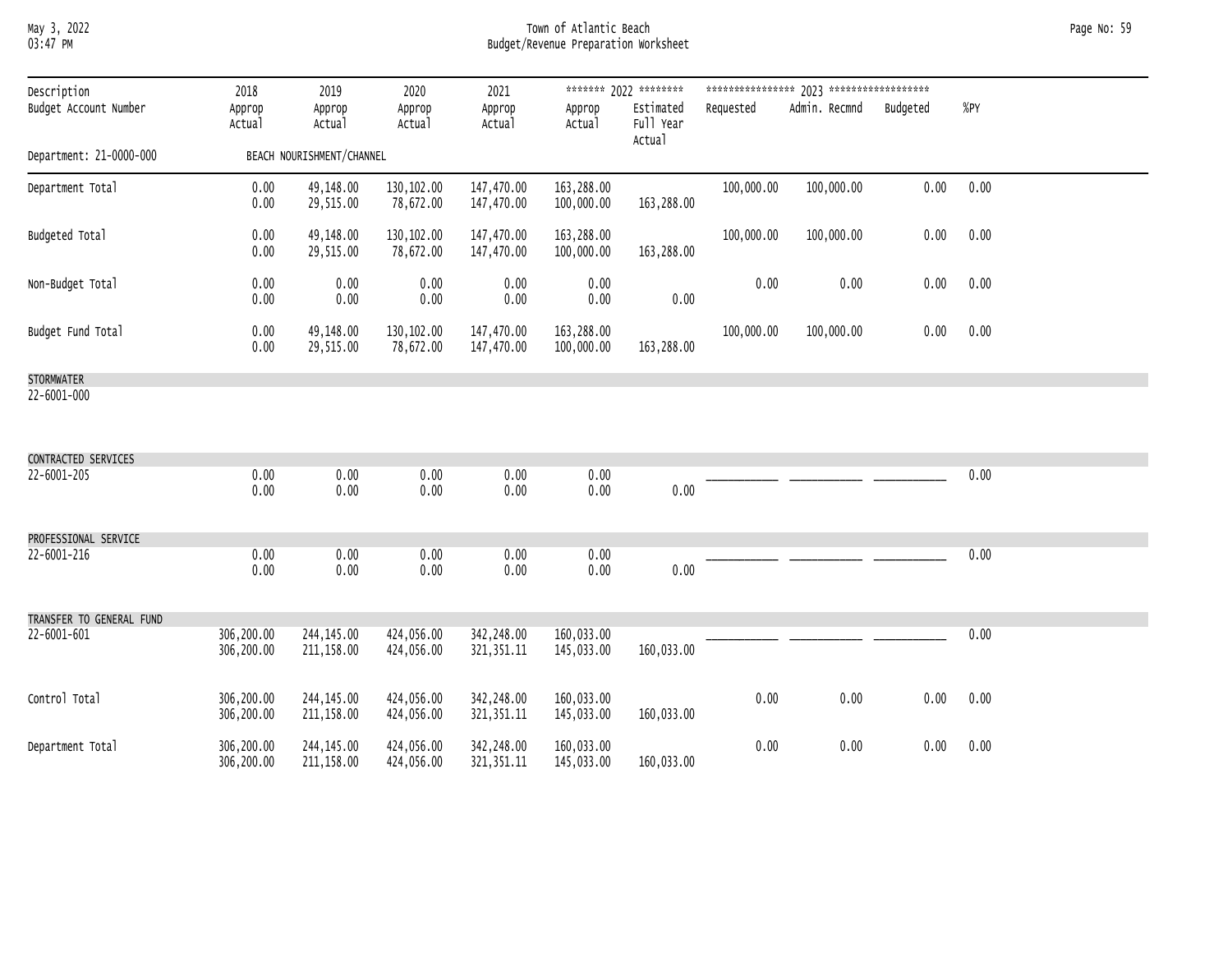### May 3, 2022 Town of Atlantic Beach Page No: 60 03:47 PM Budget/Revenue Preparation Worksheet

| Description<br>Budget Account Number | 2018<br>Approp<br>Actual | 2019<br>Approp<br>Actual | 2020<br>Approp<br>Actual | 2021<br>Approp<br>Actual   | Approp<br>Actual         | ******* 2022 ********<br>Estimated<br>Full Year | ****************<br>Requested | 2023 *******************<br>Admin. Recmnd | Budgeted | %PY  |
|--------------------------------------|--------------------------|--------------------------|--------------------------|----------------------------|--------------------------|-------------------------------------------------|-------------------------------|-------------------------------------------|----------|------|
| Department: 22-6001-000              | <b>STORMWATER</b>        |                          |                          |                            |                          | Actual                                          |                               |                                           |          |      |
| Budgeted Total                       | 306,200.00<br>306,200.00 | 244,145,00<br>211,158.00 | 424,056.00<br>424,056.00 | 342,248.00<br>321, 351. 11 | 160,033.00<br>145,033.00 | 160,033.00                                      | 0.00                          | 0.00                                      | 0.00     | 0.00 |
| Non-Budget Total                     | 0.00<br>0.00             | 0.00<br>0.00             | 0.00<br>0.00             | 0.00<br>0.00               | 0.00<br>0.00             | 0.00                                            | 0.00                          | 0.00                                      | 0.00     | 0.00 |
| Budget Fund Total                    | 306,200.00<br>306,200.00 | 244,145.00<br>211,158.00 | 424,056.00<br>424,056.00 | 342,248.00<br>321, 351. 11 | 160,033.00<br>145,033.00 | 160,033.00                                      | 0.00                          | 0.00                                      | 0.00     | 0.00 |
| POWELL RTLL                          |                          |                          |                          |                            |                          |                                                 |                               |                                           |          |      |

POWELL BILL 23-0000-000

| TRANSFER TO GENERAL FUND |                        |                        |                        |                         |                          |            |      |      |      |      |
|--------------------------|------------------------|------------------------|------------------------|-------------------------|--------------------------|------------|------|------|------|------|
| 23-0000-601              | 36,778.00<br>36,778.00 | 65,000.00<br>65,000.00 | 48,704.00<br>48,704.00 | 127,283.00<br>83,000.50 | 166,258.00<br>157,734.00 | 166,258.00 |      |      |      | 0.00 |
| Control Total            | 36,778.00<br>36,778.00 | 65,000.00<br>65,000.00 | 48,704.00<br>48,704.00 | 127,283.00<br>83,000.50 | 166,258.00<br>157,734.00 | 166,258.00 | 0.00 | 0.00 | 0.00 | 0.00 |
| Department Total         | 36,778.00<br>36,778.00 | 65,000.00<br>65,000.00 | 48,704.00<br>48,704.00 | 127,283.00<br>83,000.50 | 166,258.00<br>157,734.00 | 166,258.00 | 0.00 | 0.00 | 0.00 | 0.00 |
| Budgeted Total           | 36,778.00<br>36,778.00 | 65,000.00<br>65,000.00 | 48,704.00<br>48,704.00 | 127,283.00<br>83,000.50 | 166,258.00<br>157,734.00 | 166,258.00 | 0.00 | 0.00 | 0.00 | 0.00 |
| Non-Budget Total         | 0.00<br>0.00           | 0.00<br>0.00           | 0.00<br>0.00           | 0.00<br>0.00            | 0.00<br>0.00             | 0.00       | 0.00 | 0.00 | 0.00 | 0.00 |
| Budget Fund Total        | 36,778.00<br>36,778.00 | 65,000.00<br>65,000.00 | 48,704.00<br>48,704.00 | 127,283.00<br>83,000.50 | 166,258.00<br>157,734.00 | 166,258.00 | 0.00 | 0.00 | 0.00 | 0.00 |
| CONTROL ACCOUNT          |                        |                        |                        |                         |                          |            |      |      |      |      |

27-6002-000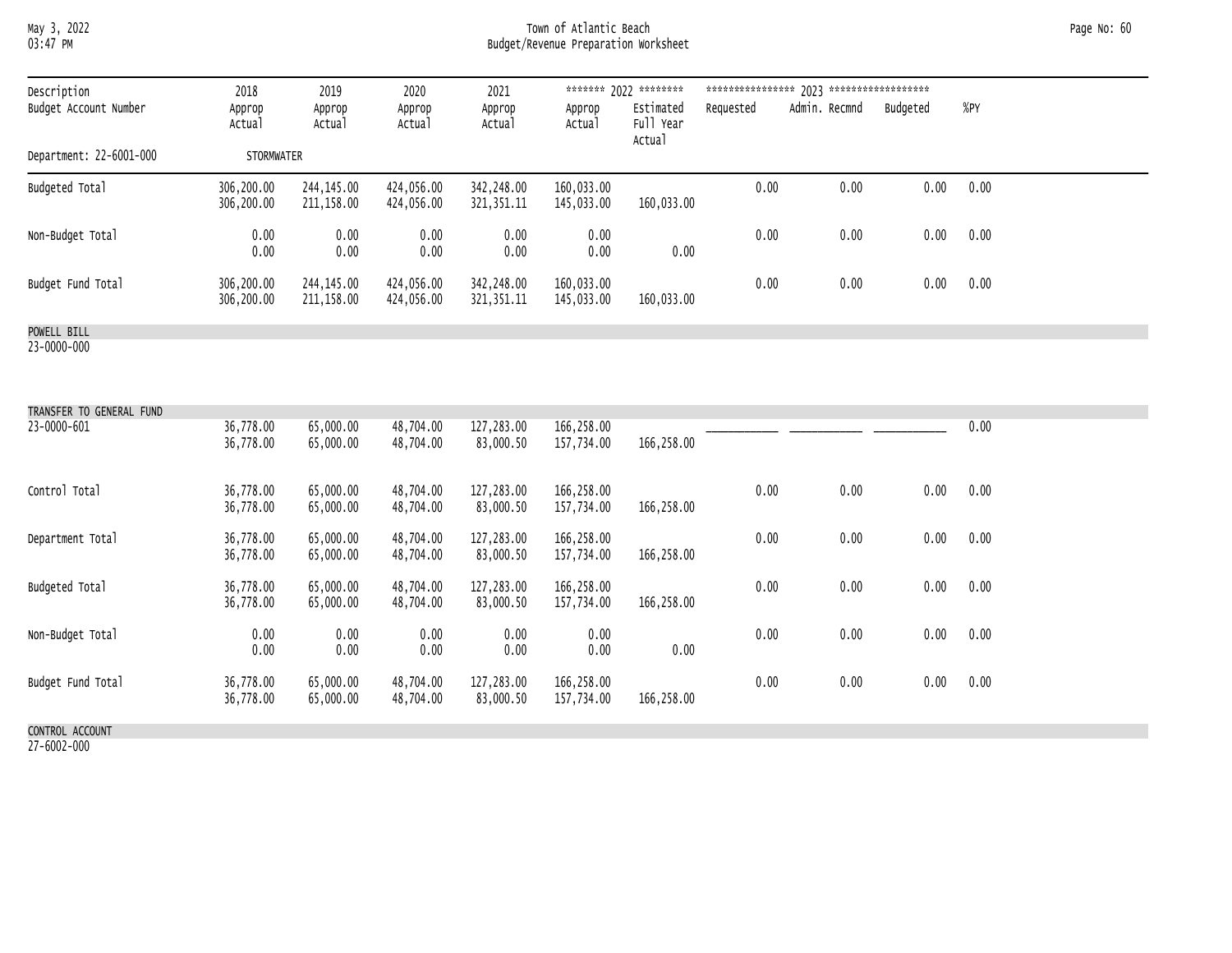# May 3, 2022 Town of Atlantic Beach Page No: 61 03:47 PM Budget/Revenue Preparation Worksheet

| Description             | 2018                     | 2019                     | 2020                     | 2021                     |                           | ******* 2022 ********            |            |               |                            |      |  |
|-------------------------|--------------------------|--------------------------|--------------------------|--------------------------|---------------------------|----------------------------------|------------|---------------|----------------------------|------|--|
| Budget Account Number   | Approp<br>Actual         | Approp<br>Actual         | Approp<br>Actual         | Approp<br>Actual         | Approp<br>Actual          | Estimated<br>Full Year<br>Actual | Requested  | Admin. Recmnd | Budgeted                   | %PY  |  |
| Department: 27-6002-000 |                          |                          |                          |                          |                           |                                  |            |               |                            |      |  |
| Department Total        | 0.00<br>0.00             | 0.00<br>0.00             | 0.00<br>0.00             | 0.00<br>0.00             | 0.00<br>0.00              | $0.00\,$                         | 0.00       | 0.00          | 0.00                       | 0.00 |  |
| Budgeted Total          | 0.00<br>0.00             | 0.00<br>0.00             | $0.00\,$<br>0.00         | 0.00<br>0.00             | 0.00<br>0.00              | 0.00                             | 0.00       | 0.00          | 0.00                       | 0.00 |  |
| Non-Budget Total        | 0.00<br>0.00             | 0.00<br>0.00             | 0.00<br>0.00             | 0.00<br>0.00             | 0.00<br>0.00              | 0.00                             | $0.00\,$   | 0.00          | 0.00                       | 0.00 |  |
| Budget Fund Total       | 0.00<br>0.00             | 0.00<br>0.00             | 0.00<br>0.00             | 0.00<br>0.00             | 0.00<br>0.00              | 0.00                             | 0.00       | 0.00          | 0.00                       | 0.00 |  |
| LOSS ON FIXED ASSETS    |                          |                          |                          |                          |                           |                                  |            |               |                            |      |  |
| 30-0000-501             | 0.00<br>0.00             | 0.00<br>28,606.64        | 0.00<br>0.00             | 0.00<br>0.00             | 0.00<br>0.00              | $0.00\,$                         |            |               |                            | 0.00 |  |
| Department Total        | 0.00<br>0.00             | 0.00<br>28,606.64        | 0.00<br>0.00             | 0.00<br>0.00             | 0.00<br>0.00              | 0.00                             | 0.00       | 0.00          | 0.00                       | 0.00 |  |
| UTILITIES - WATER       |                          |                          |                          |                          |                           |                                  |            |               |                            |      |  |
| 30-4004-000             |                          |                          |                          |                          |                           |                                  |            |               |                            |      |  |
| SALARIES                |                          |                          |                          |                          |                           |                                  |            |               |                            |      |  |
| 30-4004-101             | 225,755.00<br>217,246.65 | 224,005.00<br>223,465.66 | 236,695.00<br>236,446.88 | 243,090.00<br>242,252.62 | 253,700.00<br>207, 226.33 | 253,700.00                       | 286,855.00 |               | 286,855.00 ______________  | 0.00 |  |
| OVERTIME                |                          |                          |                          |                          |                           |                                  |            |               |                            |      |  |
| 30-4004-103             | 23,000.00<br>22,785.22   | 20,900.00<br>19,774.64   | 21,000.00<br>20,276.42   | 22,100.00<br>21,764.90   | 22,500.00<br>16,862.93    | 22,500.00                        | 22,500.00  |               | $22,500.00$ ______________ | 0.00 |  |
| SOCIAL SECURITY         |                          |                          |                          |                          |                           |                                  |            |               |                            |      |  |
| 30-4004-105             | 18,200.00<br>18,754.17   | 18,440.00<br>18,264.53   | 18,925.00<br>19,552.65   | 20,475.00<br>19,808.67   | 21,270.00<br>16,864.37    | 21,270.00                        | 23,665.00  |               |                            | 0.00 |  |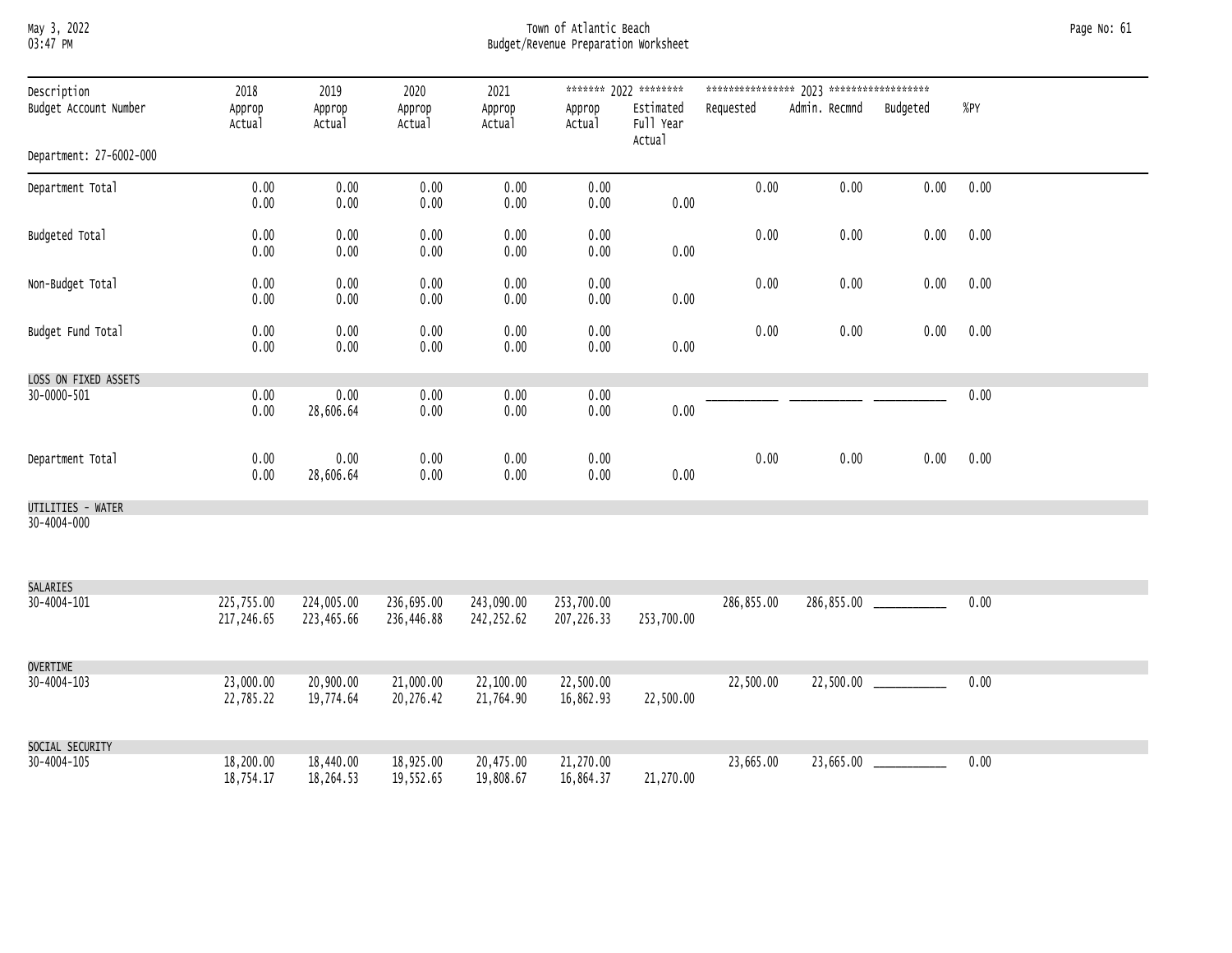| Мау      | 3, | 2022 |
|----------|----|------|
| በ3·47 ÞM |    |      |

### May 3, 2022 Town of Atlantic Beach Page No: 62 03:47 PM Budget/Revenue Preparation Worksheet

| Description                     | 2018                   | 2019                   | 2020                          | 2021                   |                        | ******* 2022 ********            |            |               |                           |      |
|---------------------------------|------------------------|------------------------|-------------------------------|------------------------|------------------------|----------------------------------|------------|---------------|---------------------------|------|
| Budget Account Number           | Approp<br>Actual       | Approp<br>Actual       | Approp<br>Actual              | Approp<br>Actual       | Approp<br>Actual       | Estimated<br>Full Year<br>Actual | Requested  | Admin. Recmnd | Budgeted                  | %PY  |
| Department: 30-4004-000         |                        | UTILITIES - WATER      |                               |                        |                        |                                  |            |               |                           |      |
| RETIREMENT                      |                        |                        |                               |                        |                        |                                  |            |               |                           |      |
| 30-4004-106                     | 34,355.00<br>29,189.79 | 34,105.00<br>35,004.88 | 39,825.00<br>60,546.17        | 44,205.00<br>72,791.46 | 49,320.00<br>40,093.57 | 49,320.00                        | 57,015.00  |               | 57,015.00 _____________   | 0.00 |
| 401K                            |                        |                        |                               |                        |                        |                                  |            |               |                           |      |
| 30-4004-107                     | 12,740.00<br>12,377.21 | 12,050.00<br>12,089.06 | 12,510.00<br>12,912.09        | 13,380.00<br>13,304.38 | 13,925.00<br>11,319.47 | 13,925.00                        | 15,470.00  |               |                           | 0.00 |
| LONGEVITY                       |                        |                        |                               |                        |                        |                                  |            |               |                           |      |
| 30-4004-108                     | 2,150.00<br>2,150.00   | 2,150.00<br>2,050.00   | 2,300.00<br>2,300.00          | 2,300.00<br>2,300.00   | 2,300.00<br>2,300.00   | 2,300.00                         | 2,300.00   |               | $2,300.00$ ______________ | 0.00 |
| HEALTH/STD/LIFE INS             |                        |                        |                               |                        |                        |                                  |            |               |                           |      |
| 30-4004-109                     | 13,215.00<br>23,831.68 | 14,465.00<br>19,878.16 | 31,055.00<br>40,680.67        | 31,170.00<br>41,134.08 | 32,530.00<br>29,493.92 | 32,530.00                        | 39,380.00  |               | 39,380.00 _____________   | 0.00 |
| DENTAL INSURANCE                |                        |                        |                               |                        |                        |                                  |            |               |                           |      |
| 30-4004-110                     | 3,000.00<br>500.00     | 3,000.00<br>573.60     | 2,000.00<br>576.00            | 3,600.00<br>3,431.20   | 3,000.00<br>2,570.40   | 3,000.00                         | 4,000.00   |               |                           | 0.00 |
| WORKERS COMP                    |                        |                        |                               |                        |                        |                                  |            |               |                           |      |
| 30-4004-111                     | 5,500.00<br>4,062.71   | 6,184.18               | 6,200.00 7,115.00<br>7,302.27 | 7,715.00<br>5,701.08   | 6,985.00<br>6,983.98   | 6,985.00                         | 8,050.00   |               | $8,050.00$ ______________ | 0.00 |
| Estimated 15% increase<br>Note: |                        |                        |                               |                        |                        |                                  |            |               |                           |      |
| RETIREE BENEFITS                |                        |                        |                               |                        |                        |                                  |            |               |                           |      |
| 30-4004-112                     | 0.00<br>0.00           | 0.00<br>0.00           | 0.00<br>0.00                  | 0.00<br>0.00           | 0.00<br>0.00           | 0.00                             |            |               |                           | 0.00 |
| SHARED COSTS GF/WF              |                        |                        |                               |                        |                        |                                  |            |               |                           |      |
| 30-4004-113                     | 385,460.00             | 390,000.00             | 400,000.00                    | 400,000.00             | 425,000.00             |                                  | 485,000.00 |               | 485,000.00 ______________ | 0.00 |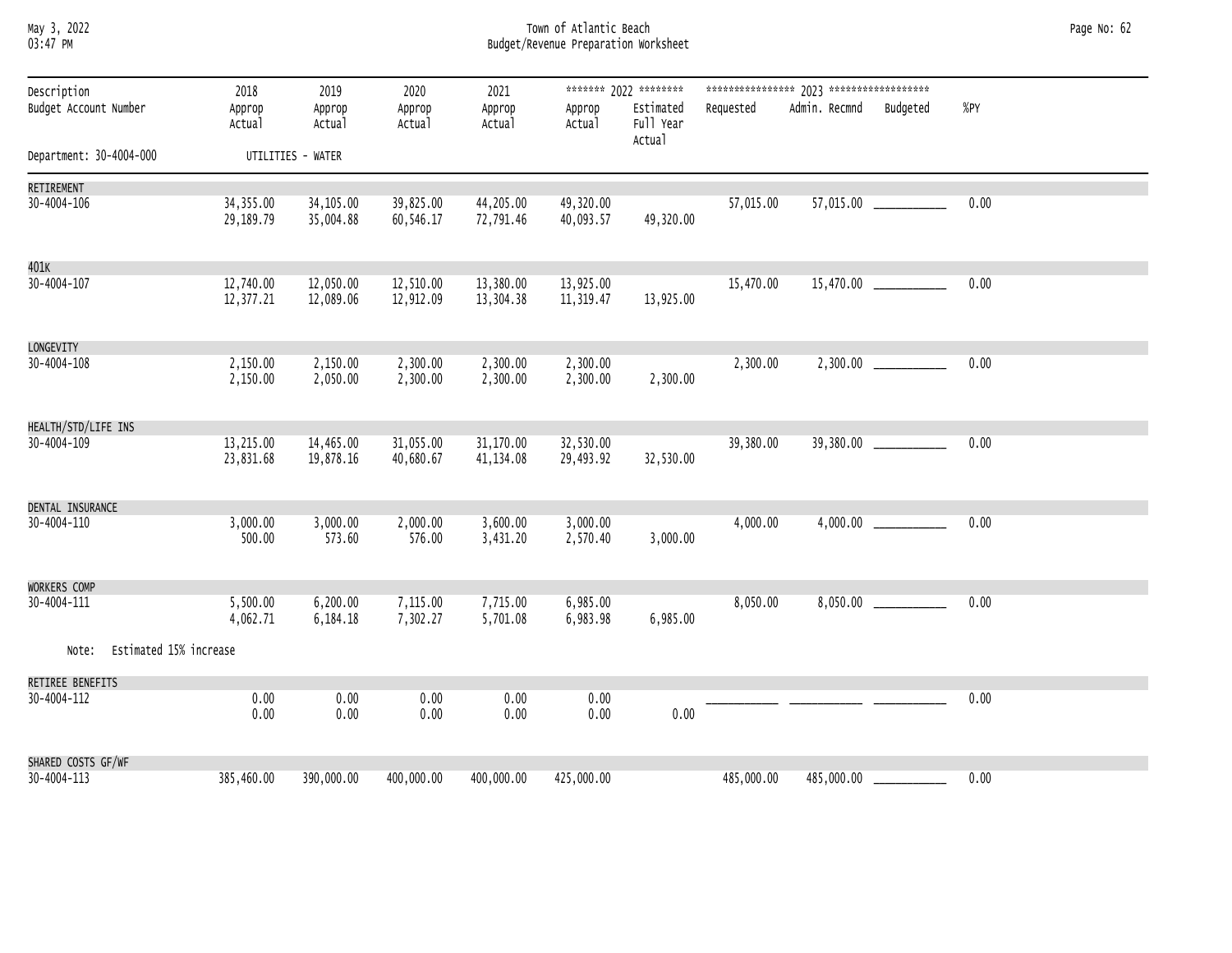|          | May 3, 2022 |
|----------|-------------|
| 03:47 PM |             |

# May 3, 2022 Town of Atlantic Beach Page No: 63 03:47 PM Budget/Revenue Preparation Worksheet

| Description             |                                               | 2018                   | 2019                   | 2020                   | 2021                   |                        | ******* 2022 ********            |           |               |                            |      |  |
|-------------------------|-----------------------------------------------|------------------------|------------------------|------------------------|------------------------|------------------------|----------------------------------|-----------|---------------|----------------------------|------|--|
| Budget Account Number   |                                               | Approp<br>Actual       | Approp<br>Actual       | Approp<br>Actual       | Approp<br>Actual       | Approp<br>Actual       | Estimated<br>Full Year<br>Actual | Requested | Admin. Recmnd | Budgeted                   | %PY  |  |
| Department: 30-4004-000 |                                               |                        | UTILITIES - WATER      |                        |                        |                        |                                  |           |               |                            |      |  |
|                         |                                               | 385,460.00             | 390,000.00             | 400,000.00             | 400,000.00             | 247,915.00             | 425,000.00                       |           |               |                            |      |  |
| UNEMPLOYMENT RESERVE    |                                               |                        |                        |                        |                        |                        |                                  |           |               |                            |      |  |
| 30-4004-114             |                                               | 500.00<br>0.00         | 500.00<br>0.00         | 500.00<br>0.00         | 0.00<br>0.00           | 500.00<br>0.00         | 500.00                           | 500.00    | 500.00        |                            | 0.00 |  |
| MEDICAL CLAIMS          |                                               |                        |                        |                        |                        |                        |                                  |           |               |                            |      |  |
| 30-4004-115             |                                               | 16,000.00<br>14,014.45 | 22,500.00<br>21,977.16 | 855.00<br>852.23       | 0.00<br>0.00           | 0.00<br>0.00           | 0.00                             |           |               |                            | 0.00 |  |
| ADVERTISING             |                                               |                        |                        |                        |                        |                        |                                  |           |               |                            |      |  |
| 30-4004-201             |                                               | 500.00<br>875.11       | 0.00<br>0.00           | 500.00<br>0.00         | 0.00<br>0.00           | 500.00<br>466.78       | 500.00                           | 500.00    |               |                            | 0.00 |  |
| COMMUNICATION           |                                               |                        |                        |                        |                        |                        |                                  |           |               |                            |      |  |
| 30-4004-203             |                                               | 8,800.00<br>8,996.87   | 12,300.00<br>11,837.13 | 14,000.00<br>13,647.94 | 18,600.00<br>18,508.24 | 19,000.00<br>18,216.96 | 22,000.00                        | 22,000.00 | 22,000.00     |                            | 0.00 |  |
| Note:                   | Internet, office phones and tablets           |                        |                        |                        |                        |                        |                                  |           |               |                            |      |  |
| CONTRACTED SERVICES     |                                               |                        |                        |                        |                        |                        |                                  |           |               |                            |      |  |
| 30-4004-205             |                                               | 54,000.00<br>53,946.11 | 54,000.00<br>51,498.16 | 62,000.00<br>63,056.96 | 52,300.00<br>51,326.40 | 54,000.00<br>56,645.25 | 59,000.00                        | 54,000.00 |               | $54,000.00$ ______________ | 0.00 |  |
| Note:                   | Tower maintenance and lagoon pumping          |                        |                        |                        |                        |                        |                                  |           |               |                            |      |  |
| EMPLOYEE DEVELOPMENT    |                                               |                        |                        |                        |                        |                        |                                  |           |               |                            |      |  |
| 30-4004-207             |                                               | 3,500.00<br>3,072.70   | 5,500.00<br>5,450.97   | 5,000.00<br>1,962.41   | 977.00<br>911.75       | 3,000.00<br>1,080.50   | 3,000.00                         | 3,000.00  |               | 3,000.00                   | 0.00 |  |
| Note:                   | Water continuing ed and certification courses |                        |                        |                        |                        |                        |                                  |           |               |                            |      |  |
| <b>FUEL</b>             |                                               |                        |                        |                        |                        |                        |                                  |           |               |                            |      |  |
| 30-4004-209             |                                               | 9,100.00               | 11,000.00              | 11,350.00              | 9,800.00               | 12,600.00              |                                  | 12,000.00 | 12,000.00     |                            | 0.00 |  |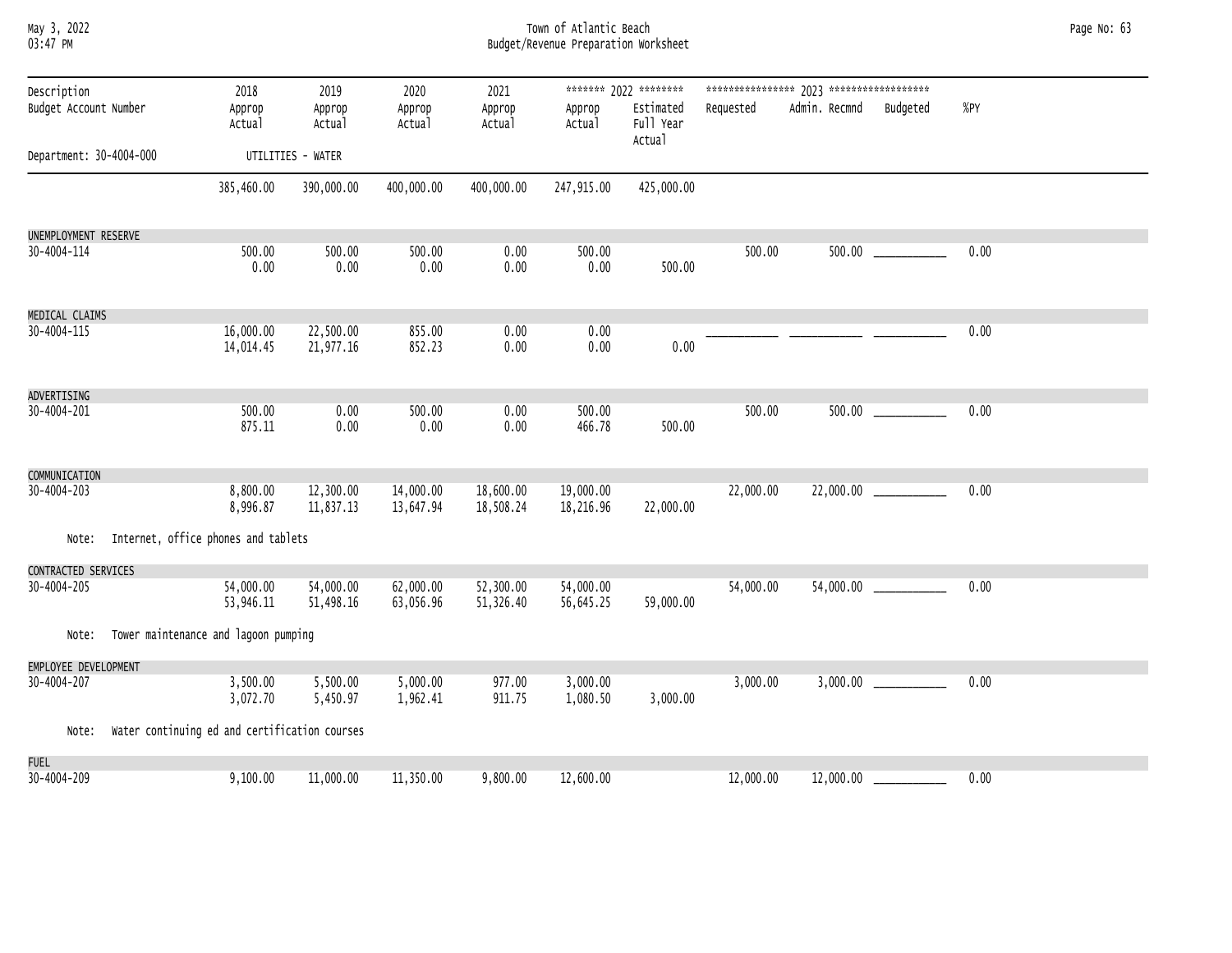#### May 3, 2022 Town of Atlantic Beach Page No: 64 03:47 PM Budget/Revenue Preparation Worksheet

| Description              |                                                                                       | 2018                    | 2019                   | 2020                   | 2021                   |                        | ******* 2022 ********            |           |               |                             |      |  |
|--------------------------|---------------------------------------------------------------------------------------|-------------------------|------------------------|------------------------|------------------------|------------------------|----------------------------------|-----------|---------------|-----------------------------|------|--|
| Budget Account Number    |                                                                                       | Approp<br>Actual        | Approp<br>Actual       | Approp<br>Actual       | Approp<br>Actual       | Approp<br>Actual       | Estimated<br>Full Year<br>Actual | Requested | Admin. Recmnd | Budgeted                    | %PY  |  |
| Department: 30-4004-000  |                                                                                       |                         | UTILITIES - WATER      |                        |                        |                        |                                  |           |               |                             |      |  |
|                          |                                                                                       | 9,413.23                | 10, 114.48             | 11,333.97              | 8,772.43               | 8,471.70               | 12,000.00                        |           |               |                             |      |  |
| LAB ANALYSIS             |                                                                                       |                         |                        |                        |                        |                        |                                  |           |               |                             |      |  |
| 30-4004-210              |                                                                                       | 18,000.00<br>13,009.91  | 12,000.00<br>11,270.00 | 21,460.00<br>21,460.00 | 23,805.00<br>23,935.00 | 24,000.00<br>13,435.00 | 24,000.00                        | 24,000.00 |               | $24,000.00$ _______________ | 0.00 |  |
| Note:                    | TTHM/HAA5 extra testing                                                               |                         |                        |                        |                        |                        |                                  |           |               |                             |      |  |
| MAINT & REPAIR EQUIPMENT |                                                                                       |                         |                        |                        |                        |                        |                                  |           |               |                             |      |  |
| 30-4004-212              |                                                                                       | 17,000.00<br>13,826.44  | 15,000.00<br>7,112.27  | 26,000.00<br>27,993.85 | 17,360.00<br>17,294.59 | 8,000.00<br>2,418.72   | 8,000.00                         | 8,000.00  |               |                             | 0.00 |  |
| OTHER INSURANCE          |                                                                                       |                         |                        |                        |                        |                        |                                  |           |               |                             |      |  |
| 30-4004-214              |                                                                                       | 35,000.00<br>31,320.29  | 34,000.00<br>32,896.03 | 39,650.00<br>39,644.80 | 45,000.00<br>39,945.68 | 42,460.00<br>36,386.28 | 40,000.00                        | 43,665.00 |               |                             | 0.00 |  |
| Note:                    | Estimated 20% increase for building, property, equipment liability & flood insurance. |                         |                        |                        |                        |                        |                                  |           |               |                             |      |  |
| PROFESSIONAL SERVICE     |                                                                                       |                         |                        |                        |                        |                        |                                  |           |               |                             |      |  |
| 30-4004-216              |                                                                                       | 11,500.00<br>11,077.50  | 5,000.00<br>1,146.00   | 13,150.00<br>8,455.10  | 39,695.00<br>39,693.30 | 60,000.00<br>63,932.00 | 60,000.00                        | 60,000.00 |               | $60,000.00$ _______________ | 0.00 |  |
| Note:                    | Funds needed for engineering/change over to chloramines, Eng. Walk thru at plant      |                         |                        |                        |                        |                        |                                  |           |               |                             |      |  |
| TELEPHONE & POSTAGE      |                                                                                       |                         |                        |                        |                        |                        |                                  |           |               |                             |      |  |
| 30-4004-222              |                                                                                       | 16,000.00<br>15, 131.54 | 16,000.00<br>15,256.54 | 16,000.00<br>14,644.01 | 16,000.00<br>15,930.23 | 16,000.00<br>11,806.37 | 16,500.00                        | 16,500.00 |               |                             | 0.00 |  |
| Note:                    | Utility bill postage, general postage, cell phones and stipends                       |                         |                        |                        |                        |                        |                                  |           |               |                             |      |  |
| <b>UTILITIES</b>         |                                                                                       |                         |                        |                        |                        |                        |                                  |           |               |                             |      |  |
| 30-4004-223              |                                                                                       | 59,500.00<br>58,621.14  | 60,000.00<br>56,701.16 | 65,000.00<br>64,403.87 | 52,550.00<br>50,780.47 | 59,000.00<br>42,216.99 | 59,000.00                        | 59,000.00 | 59,000.00     |                             | 0.00 |  |
| <b>BUILDING MAINT</b>    |                                                                                       |                         |                        |                        |                        |                        |                                  |           |               |                             |      |  |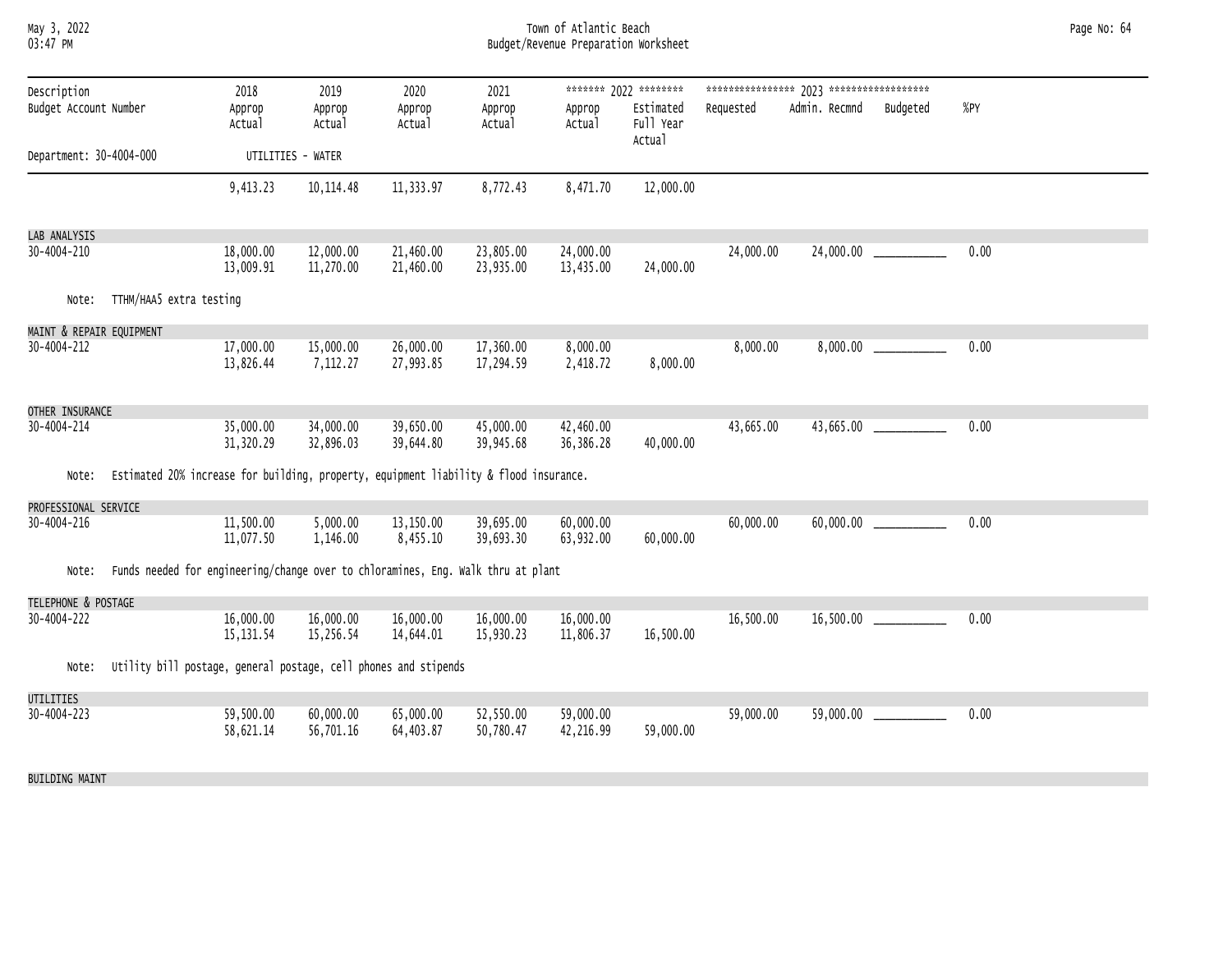May 3, 2022 Town of Atlantic Beach Page No: 65 03:47 PM Budget/Revenue Preparation Worksheet

| Description             |                                                                                                                                                                                                                                                                                                                                                                                                                                                                                                | 2018                    | 2019                   | 2020                     | 2021                     |                          | ******* 2022 ********            |            |               |                            |      |  |
|-------------------------|------------------------------------------------------------------------------------------------------------------------------------------------------------------------------------------------------------------------------------------------------------------------------------------------------------------------------------------------------------------------------------------------------------------------------------------------------------------------------------------------|-------------------------|------------------------|--------------------------|--------------------------|--------------------------|----------------------------------|------------|---------------|----------------------------|------|--|
| Budget Account Number   |                                                                                                                                                                                                                                                                                                                                                                                                                                                                                                | Approp<br>Actual        | Approp<br>Actual       | Approp<br>Actual         | Approp<br>Actual         | Approp<br>Actual         | Estimated<br>Full Year<br>Actual | Requested  | Admin. Recmnd | Budgeted                   | %PY  |  |
| Department: 30-4004-000 |                                                                                                                                                                                                                                                                                                                                                                                                                                                                                                |                         | UTILITIES - WATER      |                          |                          |                          |                                  |            |               |                            |      |  |
| $30 - 4004 - 304$       |                                                                                                                                                                                                                                                                                                                                                                                                                                                                                                | 5,000.00<br>2,063.25    | 10,000.00<br>6,354.68  | 40,000.00<br>38,973.21   | 4,800.00<br>4,025.71     | 6,400.00<br>475.11       | 6,400.00                         | 6,400.00   |               |                            | 0.00 |  |
|                         | COMPUTERS & SMALL EQUIPMENT                                                                                                                                                                                                                                                                                                                                                                                                                                                                    |                         |                        |                          |                          |                          |                                  |            |               |                            |      |  |
| 30-4004-305             |                                                                                                                                                                                                                                                                                                                                                                                                                                                                                                | 29,000.00<br>28,924.72  | 29,000.00<br>29,204.81 | 29,150.00<br>29,549.17   | 37,921.00<br>38,250.40   | 42,000.00<br>28,190.71   | 42,000.00                        | 42,000.00  |               |                            | 0.00 |  |
| Note:                   | Sensus support \$11,300, Edmunds Accounting Software support \$20,610, data cloud backup \$5,000, GIS<br>\$400, Fleetwise \$126, SCADA support \$2,000, Timeclock \$450, general PC repairs, equipment for change<br>over to chloramines; Edmunds is paid half GF and half WF: 20-21 \$35,608, 21-22 \$26,375, 22-23<br>\$41,215, 23-24 \$46,015, 22-25 and annually thereafter est \$24,510 annual fees/ First four years<br>higher due to split cost to purchase and implement new software. |                         |                        |                          |                          |                          |                                  |            |               |                            |      |  |
| DEPT SUPPLIES           |                                                                                                                                                                                                                                                                                                                                                                                                                                                                                                |                         |                        |                          |                          |                          |                                  |            |               |                            |      |  |
| 30-4004-307             |                                                                                                                                                                                                                                                                                                                                                                                                                                                                                                | 16,500.00<br>18,110.99  | 16,500.00<br>11,662.97 | 18,000.00<br>18,220.21   | 14,900.00<br>14,573.38   | 14,000.00<br>11,522.07   | 14,000.00                        | 14,000.00  |               | $14,000.00$ ______________ | 0.00 |  |
| CHEM/SUPP FOR OPERATION |                                                                                                                                                                                                                                                                                                                                                                                                                                                                                                |                         |                        |                          |                          |                          |                                  |            |               |                            |      |  |
| 30-4004-312             |                                                                                                                                                                                                                                                                                                                                                                                                                                                                                                | 100,000.00<br>80,899.89 | 95,284.00<br>88,386.25 | 112,640.00<br>105,010.09 | 103,395.00<br>103,360.16 | 134,000.00<br>129,272.32 | 134,000.00                       | 134,000.00 |               | 134,000.00 ______________  | 0.00 |  |
| Note:                   | Funds needed for more chemicals- changeover to chloramines                                                                                                                                                                                                                                                                                                                                                                                                                                     |                         |                        |                          |                          |                          |                                  |            |               |                            |      |  |
| SUPPLIES FOR INVENTORY  |                                                                                                                                                                                                                                                                                                                                                                                                                                                                                                |                         |                        |                          |                          |                          |                                  |            |               |                            |      |  |
| 30-4004-319             |                                                                                                                                                                                                                                                                                                                                                                                                                                                                                                | 20,000.00<br>20,404.76  | 20,000.00<br>34,749.94 | 49,500.00<br>40,420.16   | 20,400.00<br>13,571.05   | 38,000.00<br>37,986.01   | 38,000.00                        | 50,000.00  |               |                            | 0.00 |  |
| <b>UNIFORMS</b>         |                                                                                                                                                                                                                                                                                                                                                                                                                                                                                                |                         |                        |                          |                          |                          |                                  |            |               |                            |      |  |
| 30-4004-321             |                                                                                                                                                                                                                                                                                                                                                                                                                                                                                                | 2,500.00<br>2,462.56    | 3,300.00<br>2,848.69   | 3,300.00<br>2,868.97     | 2,600.00<br>2,512.03     | 2,800.00<br>1,786.80     | 2,800.00                         | 2,800.00   |               | 2,800.00                   | 0.00 |  |
| <b>VEHICLE MAINT</b>    |                                                                                                                                                                                                                                                                                                                                                                                                                                                                                                |                         |                        |                          |                          |                          |                                  |            |               |                            |      |  |
| 30-4004-322             |                                                                                                                                                                                                                                                                                                                                                                                                                                                                                                | 5.000.00<br>3,968.19    | 5,000.00<br>1,937.18   | 3,000.00<br>439.26       | 2,980.00<br>2,501.80     | 4,000.00<br>1,565.01     | 4,000.00                         | 4,000.00   | 4,000.00      |                            | 0.00 |  |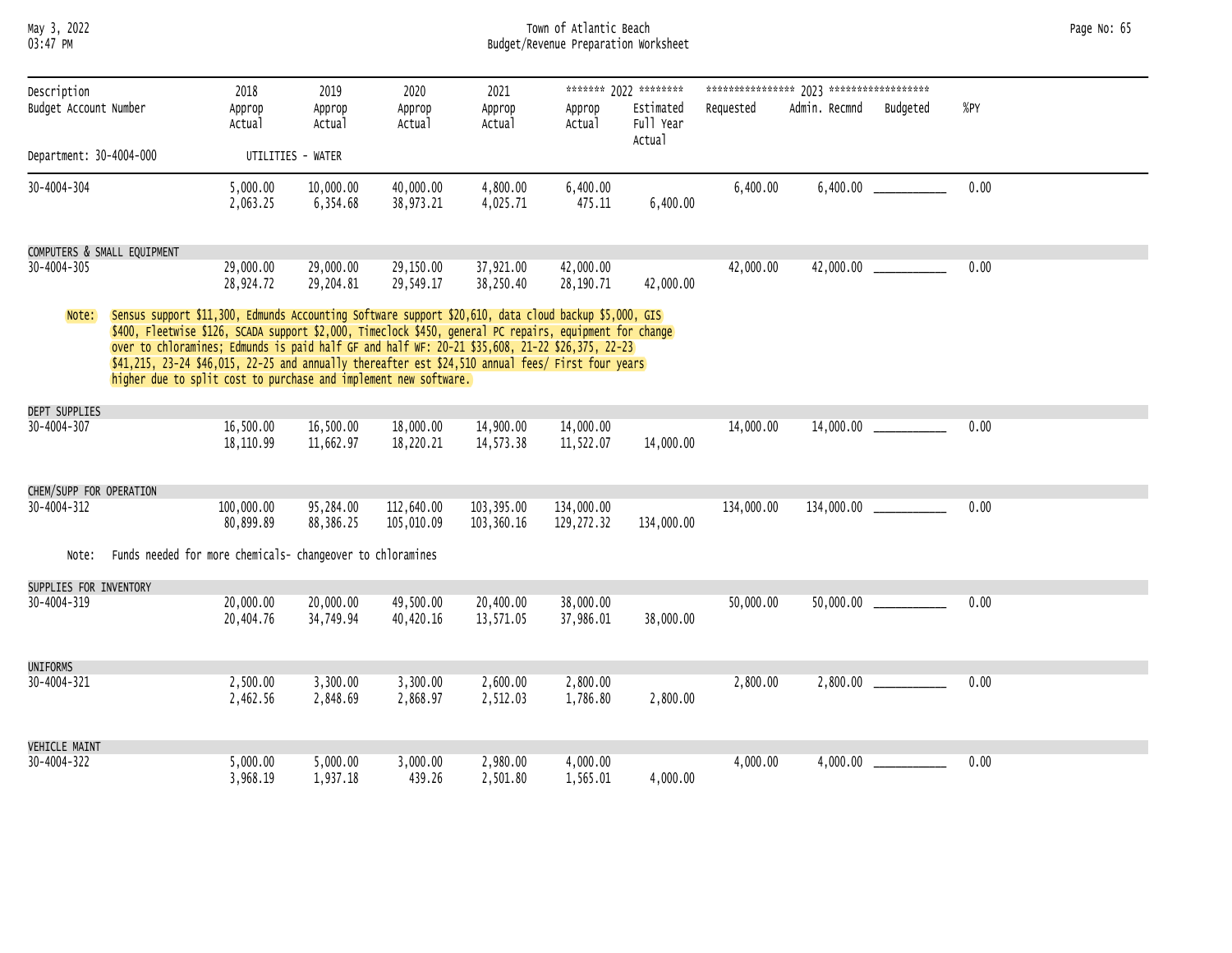| may 3.   | 2022 |
|----------|------|
| 03:47 PM |      |

# May 3, 2022 Town of Atlantic Beach Page No: 66 03:47 PM Budget/Revenue Preparation Worksheet

| Description             |                     | 2018                                                                                                 | 2019                 | 2020                 | 2021                   |                       | ******* 2022 ********            |           |               |                           |      |  |
|-------------------------|---------------------|------------------------------------------------------------------------------------------------------|----------------------|----------------------|------------------------|-----------------------|----------------------------------|-----------|---------------|---------------------------|------|--|
| Budget Account Number   |                     | Approp<br>Actual                                                                                     | Approp<br>Actual     | Approp<br>Actual     | Approp<br>Actual       | Approp<br>Actual      | Estimated<br>Full Year<br>Actual | Requested | Admin. Recmnd | Budgeted                  | %PY  |  |
| Department: 30-4004-000 |                     |                                                                                                      | UTILITIES - WATER    |                      |                        |                       |                                  |           |               |                           |      |  |
| CAPITAL OUTLAY          |                     |                                                                                                      |                      |                      |                        |                       |                                  |           |               |                           |      |  |
| 30-4004-401             |                     | 101,500.00<br>0.00                                                                                   | 75,000.00<br>0.00    | 70,920.00<br>0.00    | 69,164.00<br>69,164.00 | 75,064.00<br>4,045.06 | 73,210.00                        | 70,000.00 |               | $70,000.00$ _____________ | 0.00 |  |
| Note:                   | 1 dumping bed 2-ton |                                                                                                      |                      |                      |                        |                       |                                  |           |               |                           |      |  |
| RENTALS                 |                     |                                                                                                      |                      |                      |                        |                       |                                  |           |               |                           |      |  |
| $30 - 4004 - 402$       |                     | 0.00<br>0.00                                                                                         | 0.00<br>0.00         | 25.00<br>6.85        | 50.00<br>15.45         | 200.00<br>1,396.41    | 200.00                           | 200.00    |               |                           | 0.00 |  |
| Note:                   |                     | Credit card processing fees; equipment rentals                                                       |                      |                      |                        |                       |                                  |           |               |                           |      |  |
| DEPRECIATION            |                     |                                                                                                      |                      |                      |                        |                       |                                  |           |               |                           |      |  |
| 30-4004-501             |                     | 0.00<br>179,082.25                                                                                   | 0.00<br>10,736.00    | 0.00<br>171,994.80   | 0.00<br>157,394.25     | 0.00<br>0.00          | 0.00                             |           |               |                           | 0.00 |  |
| DUES & MEMBERSHIPS      |                     |                                                                                                      |                      |                      |                        |                       |                                  |           |               |                           |      |  |
| 30-4004-504             |                     | 4,500.00<br>4,628.25                                                                                 | 4,500.00<br>4,410.68 | 4,555.00<br>4,619.12 | 4,850.00<br>4,838.97   | 4,800.00<br>4,538.47  | 4,800.00                         | 4,800.00  |               |                           | 0.00 |  |
| Note:                   |                     | 811 locate requests, NCRWA membership dues, WPCSOCC operator fees, water system permit, NPDES permit |                      |                      |                        |                       |                                  |           |               |                           |      |  |
| MISCELLANEOUS           |                     |                                                                                                      |                      |                      |                        |                       |                                  |           |               |                           |      |  |
| $30 - 4004 - 508$       |                     | 500.00<br>0.00                                                                                       | 500.00<br>0.00       | 500.00<br>291.00     | 0.00<br>0.00           | 500.00<br>0.00        | 500.00                           | 500.00    | 500.00        |                           | 0.00 |  |
| TRANSFER OUT            |                     |                                                                                                      |                      |                      |                        |                       |                                  |           |               |                           |      |  |
| 30-4004-509             |                     | 0.00<br>0.00                                                                                         | 0.00<br>21,037.30    | 0.00<br>0.00         | 0.00<br>0.00           | 0.00<br>0.00          | 0.00                             |           |               |                           | 0.00 |  |
| <b>FEMA</b>             |                     |                                                                                                      |                      |                      |                        |                       |                                  |           |               |                           |      |  |
| $30 - 4004 - 516$       |                     | 0.00<br>0.00                                                                                         | 0.00<br>0.00         | 0.00<br>0.00         | 0.00<br>0.00           | 0.00<br>0.00          | 0.00                             |           |               |                           | 0.00 |  |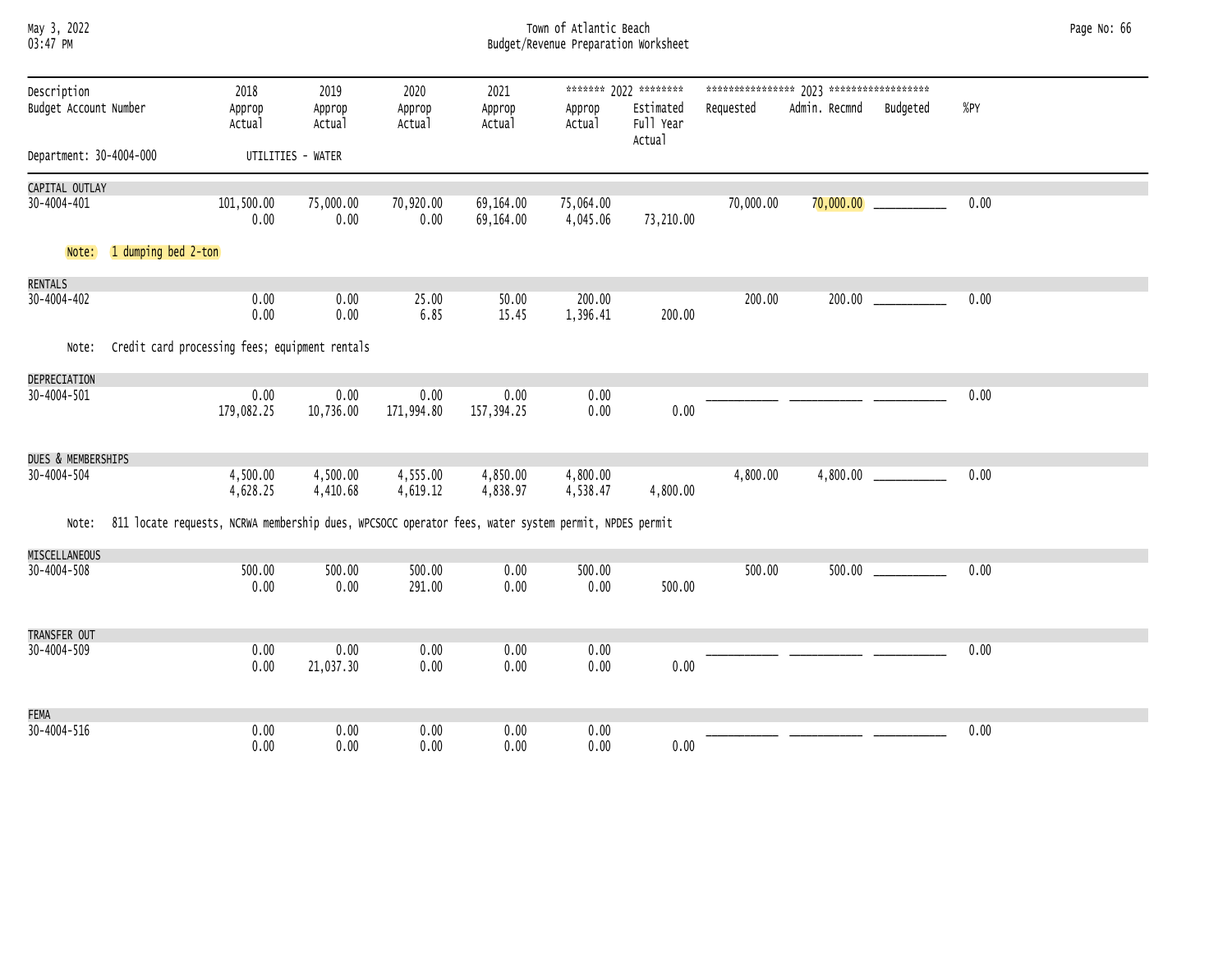### May 3, 2022 Town of Atlantic Beach Page No: 67 03:47 PM Budget/Revenue Preparation Worksheet

| Description<br>Budget Account Number |                                   | 2018<br>Approp<br>Actual                                        | 2019<br>Approp<br>Actual | 2020<br>Approp<br>Actual                                                                                                                       | 2021<br>Approp<br>Actual | Approp<br>Actual          | ******* 2022 ********<br>Estimated<br>Full Year<br>Actual | Requested | Admin. Recmnd             | Budgeted | %PY  |
|--------------------------------------|-----------------------------------|-----------------------------------------------------------------|--------------------------|------------------------------------------------------------------------------------------------------------------------------------------------|--------------------------|---------------------------|-----------------------------------------------------------|-----------|---------------------------|----------|------|
| Department: 30-4004-000              |                                   |                                                                 | UTILITIES - WATER        |                                                                                                                                                |                          |                           |                                                           |           |                           |          |      |
| CONTINGENCY APPROPRIATIONS           |                                   |                                                                 |                          |                                                                                                                                                |                          |                           |                                                           |           |                           |          |      |
| 30-4004-519                          |                                   | 11,190.00<br>0.00                                               | 0.00<br>0.00             | 0.00<br>0.00                                                                                                                                   | 0.00<br>0.00             | 38,725.00<br>0.00         | 38,725.00                                                 |           |                           |          | 0.00 |
| TRANSFER TO GENERAL FUND             |                                   |                                                                 |                          |                                                                                                                                                |                          |                           |                                                           |           |                           |          |      |
| 30-4004-601                          |                                   | 0.00<br>0.00                                                    | 0.00<br>0.00             | 0.00<br>0.00                                                                                                                                   | 0.00<br>0.00             | 50,000.00<br>50,000.00    | 50,000.00                                                 | 50,000.00 | 70,000.00                 |          | 0.00 |
| Note:                                |                                   | Transfer to GF to pay toward Public Safety & Admin Complex loan |                          |                                                                                                                                                |                          |                           |                                                           |           |                           |          |      |
|                                      | TRANSFER TO PUB SFTY & ADMIN FUND |                                                                 |                          |                                                                                                                                                |                          |                           |                                                           |           |                           |          |      |
| 30-4004-602                          |                                   | 0.00<br>0.00                                                    | 0.00<br>0.00             | 0.00<br>0.00                                                                                                                                   | 0.00<br>0.00             | 0.00<br>0.00              | 0.00                                                      |           |                           |          | 0.00 |
| Control Total                        |                                   | 1,290,207.58                                                    |                          | 1,268,465.00 1,232,199.00 1,378,480.00 1,325,182.00 1,540,079.00<br>1, 163, 873.11 1, 480, 441.13                                              |                          | 1,499,793.68 1,107,484.49 | 1,543,665.00                                              |           | 1,626,100.00 1,646,100.00 | 0.00     | 0.00 |
| Department Total                     |                                   |                                                                 |                          | 1,268,465.00 1,232,199.00 1,378,480.00 1,325,182.00 1,540,079.00<br>1, 290, 207.58 1, 163, 873.11 1, 480, 441.13 1, 499, 793.68 1, 107, 484.49 |                          |                           | 1,543,665.00                                              |           | 1,626,100.00 1,646,100.00 | 0.00     | 0.00 |
|                                      | PUB SVC- WATER DEBT SERVICE       |                                                                 |                          |                                                                                                                                                |                          |                           |                                                           |           |                           |          |      |
| 30-4009-000                          |                                   |                                                                 |                          |                                                                                                                                                |                          |                           |                                                           |           |                           |          |      |
|                                      | DEBT SERVICE - INTEREST/FEES      |                                                                 |                          |                                                                                                                                                |                          |                           |                                                           |           |                           |          |      |
| 30-4009-507                          |                                   | 6,225.00<br>8,030.00                                            | 5,400.00<br>4,568.15     | 4,555.00<br>4,369.33                                                                                                                           | 3,690.00<br>3,498.00     | 2,800.00<br>2,799.55      | 2,800.00                                                  | 1,890.00  | 1,890.00                  |          | 0.00 |
| Note:                                |                                   | Interest - SCADA equipment loan (payment 6 of 7)                |                          |                                                                                                                                                |                          |                           |                                                           |           |                           |          |      |
| DEBT SERVICE - PRINCIPAL             |                                   |                                                                 |                          |                                                                                                                                                |                          |                           |                                                           |           |                           |          |      |
| 30-4009-519                          |                                   | 33,135.00<br>0.00                                               | 33,960.00<br>0.00        | 34,805.00<br>0.00                                                                                                                              | 35,675.00<br>0.00        | 36,560.00<br>36,559.32    | 36,560.00                                                 | 37,470.00 | 37,470.00                 |          | 0.00 |

Note: Principal - SCADA equipment loan (payment 6 of 7)